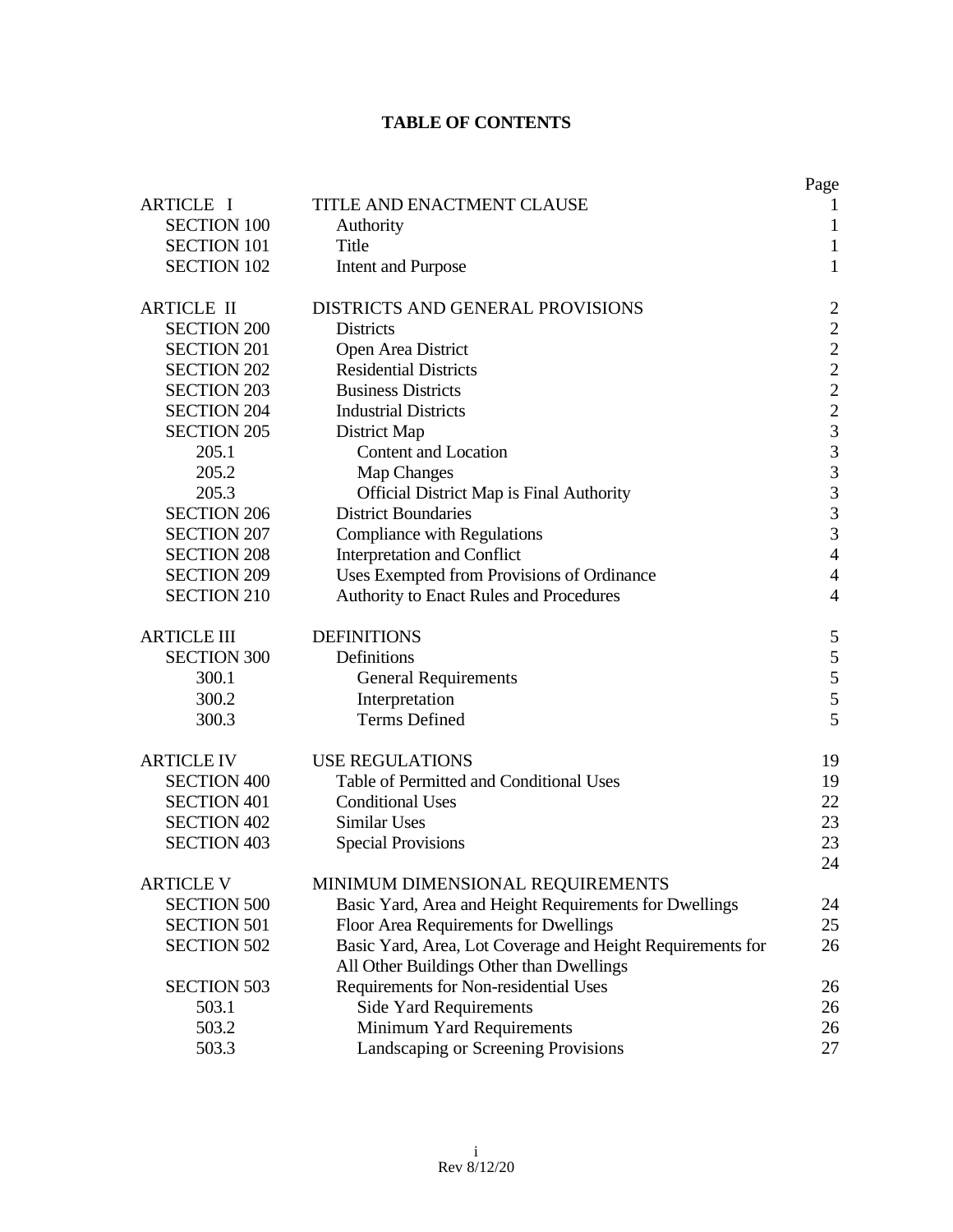|                    |                                                                | Page |
|--------------------|----------------------------------------------------------------|------|
| <b>SECTION 504</b> | <b>Exceptions to Height Restrictions</b>                       | 27   |
| <b>SECTION 505</b> | <b>Existing Lots of Record</b>                                 | 27   |
| <b>SECTION 506</b> | <b>Architectural Projections</b>                               | 28   |
| <b>SECTION 507</b> | Lot Reduction Prohibited                                       | 28   |
| <b>SECTION 508</b> | Multiple Frontage Lots                                         | 28   |
| <b>SECTION 509</b> | <b>Accessory Uses and Buildings</b>                            | 28   |
| <b>SECTION 510</b> | <b>Traffic Visibility Across Corner Lots</b>                   | 28   |
| <b>SECTION 511</b> | Planning Commission Lot Split Decisions                        | 28   |
| <b>SECTION 512</b> | <b>Conversion of Dwellings</b>                                 | 29   |
| ARTICLE VI         | OFF-STREET PARKING AND LOADING REQUIREMENTS                    | 30   |
| <b>SECTION 600</b> | <b>Off-Street Parking Requirements</b>                         | 30   |
| 600.1              | <b>General Requirements</b>                                    | 30   |
| 600.2              | Number of Spaces Required                                      | 31   |
| 600.3              | <b>Interpretation of Requirements</b>                          | 32   |
| <b>SECTION 601</b> | <b>Special Parking Provisions</b>                              | 33   |
| 601.1              | <b>Setbacks for Off-Street Parking</b>                         | 33   |
| 601.2              | Joint Use                                                      | 33   |
| 601.3              | Providing Off-Street Parking on Another Site                   | 34   |
| 601.4              | <b>Surfacing for Off-Street Parking</b>                        | 34   |
| 601.5              | Lighting for Off-street Parking                                | 34   |
| 601.6              | <b>Parking Disabled Vehicles</b>                               | 34   |
| 601.7              | <b>Commercial Vehicles Parked in Residential Districts</b>     | 34   |
| 601.8              | Drive-through Uses                                             | 34   |
| <b>SECTION 602</b> | <b>Handicapped Parking Regulations</b>                         | 35   |
| <b>SECTION 603</b> | <b>Off-Street Loading Requirements</b>                         | 35   |
| ARTICLE VII        | SPECIAL PROVISIONS FOR RESIDENTIAL USES                        | 36   |
| <b>SECTION 700</b> | <b>Manufactured Housing Development</b>                        | 36   |
| 700.1              | <b>Requirements for RDMH</b>                                   | 36   |
| 700.2              | <b>Requirements for SDMH Development</b>                       | 37   |
| 700.3              | <b>Prior Approved Developments</b>                             | 39   |
| 700.4              | <b>Previously Approved SDMHs</b>                               | 39   |
| <b>SECTION 701</b> | Parking or Storage of Recreational Vehicles Trailers and Boats | 40   |
| <b>SECTION 702</b> | <b>Swimming Pools</b>                                          | 41   |
| 702.1              | <b>Private Swimming Pools</b>                                  | 41   |
| 702.2              | <b>Community or Club Swimming Pools</b>                        | 41   |
| <b>SECTION 703</b> | Fences and Planting Screens                                    | 41   |
| <b>SECTION 704</b> | Home Occupations                                               | 42   |
| 704.1              | Types of Home Occupations                                      | 42   |
| 704.2              | <b>Limited Home Occupation</b>                                 | 42   |
| 704.3              | <b>Expanded Home Occupation</b>                                | 42   |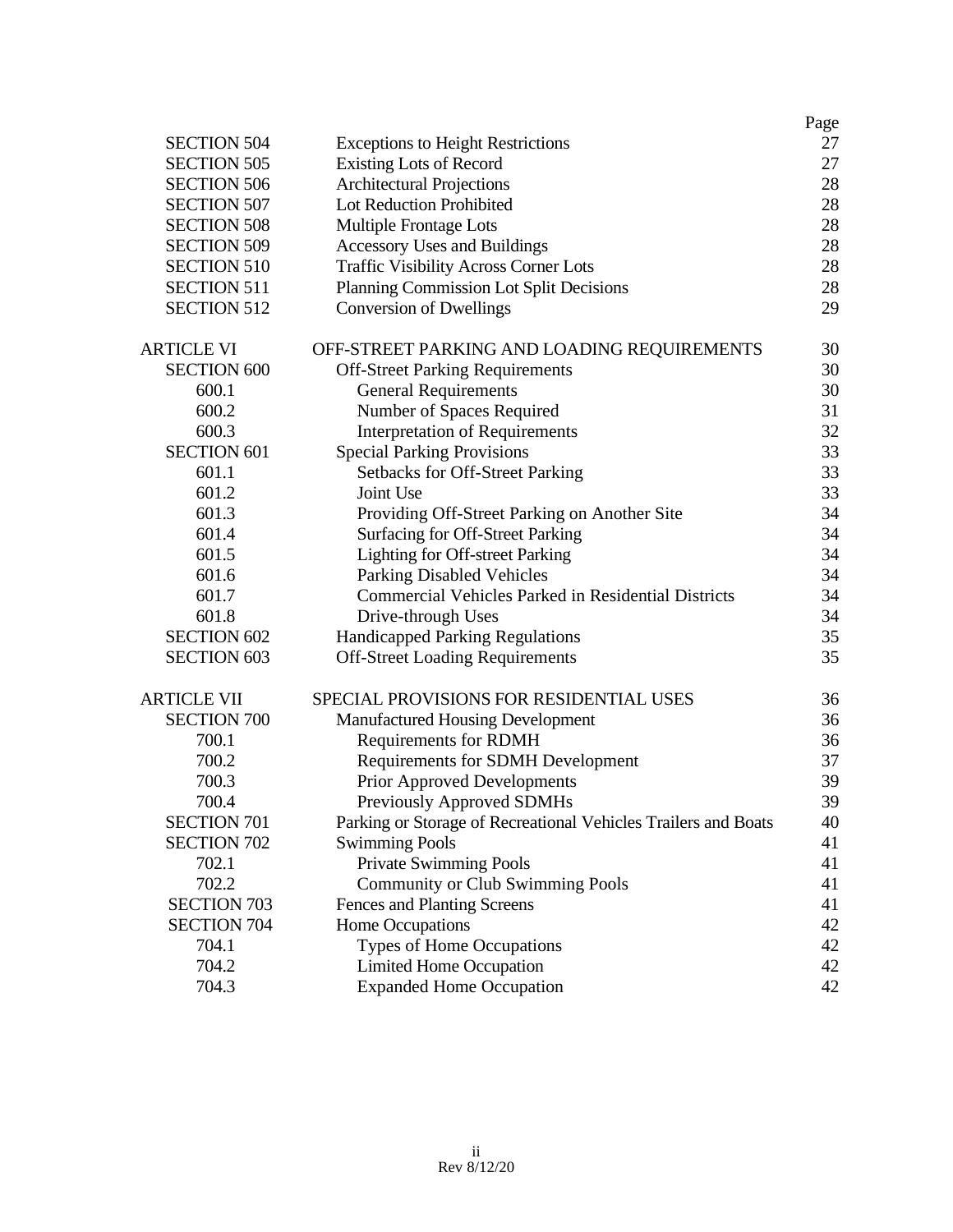|                     |                                                    | Page |
|---------------------|----------------------------------------------------|------|
| <b>SECTION 705</b>  | Multi-Family, Attached Single Family and Cluster   |      |
|                     | Development                                        | 43   |
| 705.1               | <b>Circulation and Access</b>                      | 43   |
| 705.2               | Density and Usage                                  | 44   |
| 705.3               | <b>Dimensional Requirements</b>                    | 44   |
| 705.4               | Common Open Space                                  | 44   |
| 705.5               | Private Open Space                                 | 45   |
| 705.6               | Design Standards                                   | 45   |
| 705.7               | Parking                                            | 45   |
| <b>ARTICLE VIII</b> | SPECIAL PROVISIONS FOR COMMERCIAL AND              |      |
|                     | <b>INDUSTRIAL USES</b>                             | 46   |
| <b>SECTION 800</b>  | <b>Performance Requirements</b>                    | 46   |
| 800.1               | Requirements                                       | 46   |
| 800.2               | <b>Administration and Enforcement Provisions</b>   | 47   |
| <b>SECTION 801</b>  | Mineral Extraction, Storage and Processing         | 48   |
| <b>SECTION 802</b>  | Automobile Wrecking and Metal Salvaging            | 49   |
| <b>SECTION 803</b>  | <b>Temporary Buildings</b>                         | 49   |
| <b>SECTION 804</b>  | Open Storage and Display of Material and Equipment | 49   |
| <b>SECTION 805</b>  | Site Plan Review for Commercial and Industrial     |      |
|                     | Developments                                       | 49   |
| 805.1               | Planning Commission Review Required                | 49   |
| 805.2               | Review Criteria                                    | 50   |
| <b>SECTION 806</b>  | <b>Adult Businesses</b>                            | 50   |
| 806.1               | Location                                           | 50   |
| 806.2               | <b>Measurement to Property Lines</b>               | 51   |
| 806.3               | <b>Measurement to Other Adult Business</b>         | 51   |
| 806.4               | Nonconforming Status                               | 51   |
| 806.5               | Hours of Operation                                 | 51   |
| 806.6               | <b>Signs and Advertising</b>                       | 51   |
| 806.7               | Limitations                                        | 51   |
| <b>ARTICLE IX</b>   | <b>SIGNS</b>                                       | 52   |
| <b>SECTION 901</b>  | Purpose                                            | 52   |
| <b>SECTION 902</b>  | Intent                                             | 52   |
| <b>SECTION 903</b>  | Types and Standards of Signs Allowed With Permits  | 52   |
| <b>SECTION 904</b>  | <b>Exempt Signs</b>                                | 55   |
| SECTION 905.        | <b>Prohibited Signs</b>                            | 55   |
| <b>SECTION 906</b>  | Permitted Signs by Type and Zoning District        | 56   |
| <b>SECTION 907</b>  | General Provisions for All Types of Signs          | 56   |
| 907.1               | Maximum Allowable Sign Area.                       | 56   |
| 907.2               | Determination of Sign Surface Area.                | 57   |
| 907.3               | Sign Bonus.                                        | 57   |
| 907.4               | Illumination of Signs.                             | 57   |
| 907.5               | Setbacks for Signs.                                | 58   |
| 907.6               | Materials, Construction and Maintenance Standards. | 58   |
| <b>SECTION 908</b>  | <b>Abandoned Signs</b>                             | 58   |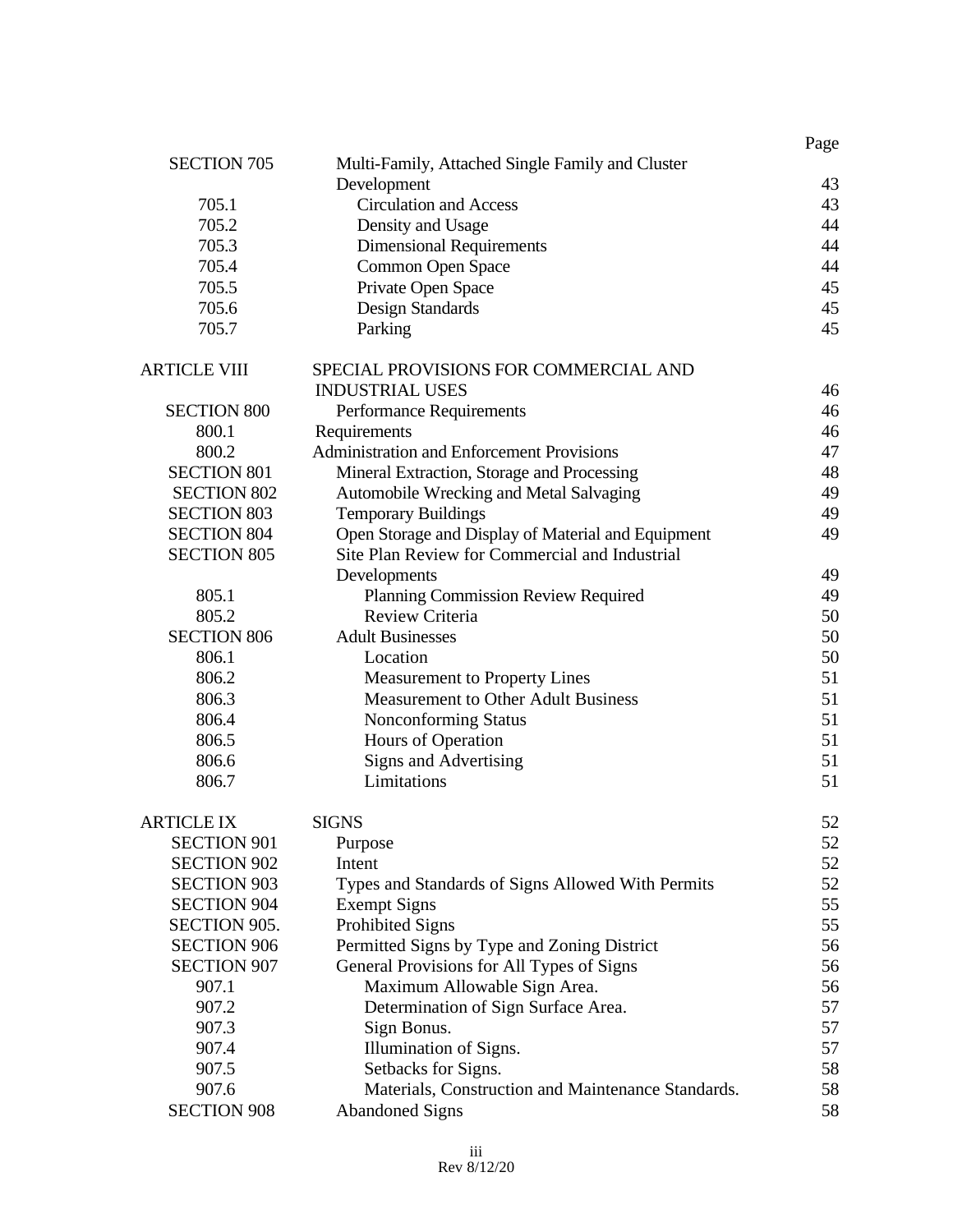| <b>SECTION 909</b>  | Legal Non-conforming Sign                             | 59 |
|---------------------|-------------------------------------------------------|----|
| <b>SECTION 910</b>  | <b>Sign Permits</b>                                   | 59 |
| 910.1               | Separate Permits for Different Signs.                 | 59 |
| 910.2               | Contents of Application for Sign Permit.              | 59 |
| 910.3               | Sign Permit Expiration.                               | 59 |
| <b>SECTION 911</b>  | Violation of the Sign Regulations                     | 60 |
|                     |                                                       | 61 |
| <b>ARTICLE X</b>    | NON-CONFORMING USES                                   |    |
| <b>SECTION 1000</b> | Intent                                                | 61 |
| <b>SECTION 1001</b> | <b>Restrictions on Legal Non-Conforming Uses</b>      | 61 |
| 1001.1              | Use or Structure May Continue After Amendments        | 61 |
| 1001.2              | Discontinuance of Use                                 | 61 |
| 1001.3              | Uses or Structures Partially Destroyed by Catastrophe | 61 |
| 1001.4              | Conditional Uses Are Not Made Legal, Non-conforming   |    |
|                     | Uses                                                  | 61 |
| 1001.5              | Uses and Structures Approved But Not Yet Existing     | 62 |
| 1001.6              | Determination of Legal, Non-conforming Status         | 62 |
| 1001.7              | Use May be Extended in a Structure                    | 62 |
| 1001.8              | Expansion of Legal, Non-conforming Use                | 62 |
| 1001.9              | Replacement of a Legal Non-conforming Use             | 62 |
| 1001.10             | <b>Alteration of Dilapidated Structures</b>           | 62 |
| 1001.11             | Structures May be Repaired for Wear                   | 62 |
| <b>SECTION 1002</b> | <b>Expiration of Approval of Changes</b>              | 63 |
|                     |                                                       | 64 |
| ARTICLE XI          | <b>ENFORCEMENT</b>                                    |    |
| <b>SECTION 1100</b> | Zoning Inspector                                      | 64 |
| 1100.1              | Duties of Zoning Inspector                            | 64 |
| 1100.2              | Appeal of Zoning Inspector Decisions                  | 64 |
| 1100.3              | <b>Zoning Inspector Maintains Records</b>             | 64 |
| <b>SECTION 1101</b> | Zoning Permission for a Structure or Use              | 64 |
| 1101.1              | Zoning Certificate Required                           | 64 |
| 1101.2              | Zoning Certificates Are Issued by Zoning Inspector    | 64 |
| 1101.3              | Projects Requiring Zoning Permission                  | 64 |
| 1101.4              | Projects Which Do Not Require Zoning Permission       | 65 |
| <b>SECTION 1102</b> | <b>Application for Zoning Certificate</b>             | 65 |
| 1102.1              | <b>Submittal Requirements</b>                         | 65 |
| 1102.2              | Contents of Site and Building Plan                    | 65 |
| 1102.3              | Zoning Inspector May Require Additional Data or Waive |    |
|                     | Some Data                                             | 66 |
| <b>SECTION 1103</b> | <b>Application Review and Issuance</b>                | 67 |
| 1103.1              | <b>Application Review</b>                             | 67 |
| 1103.2              | Zoning Certificate is Issued After Approvals          | 67 |
| 1103.3              | <b>Expiration of Zoning Certificate</b>               | 68 |
| 1103.4              | Extensions                                            | 68 |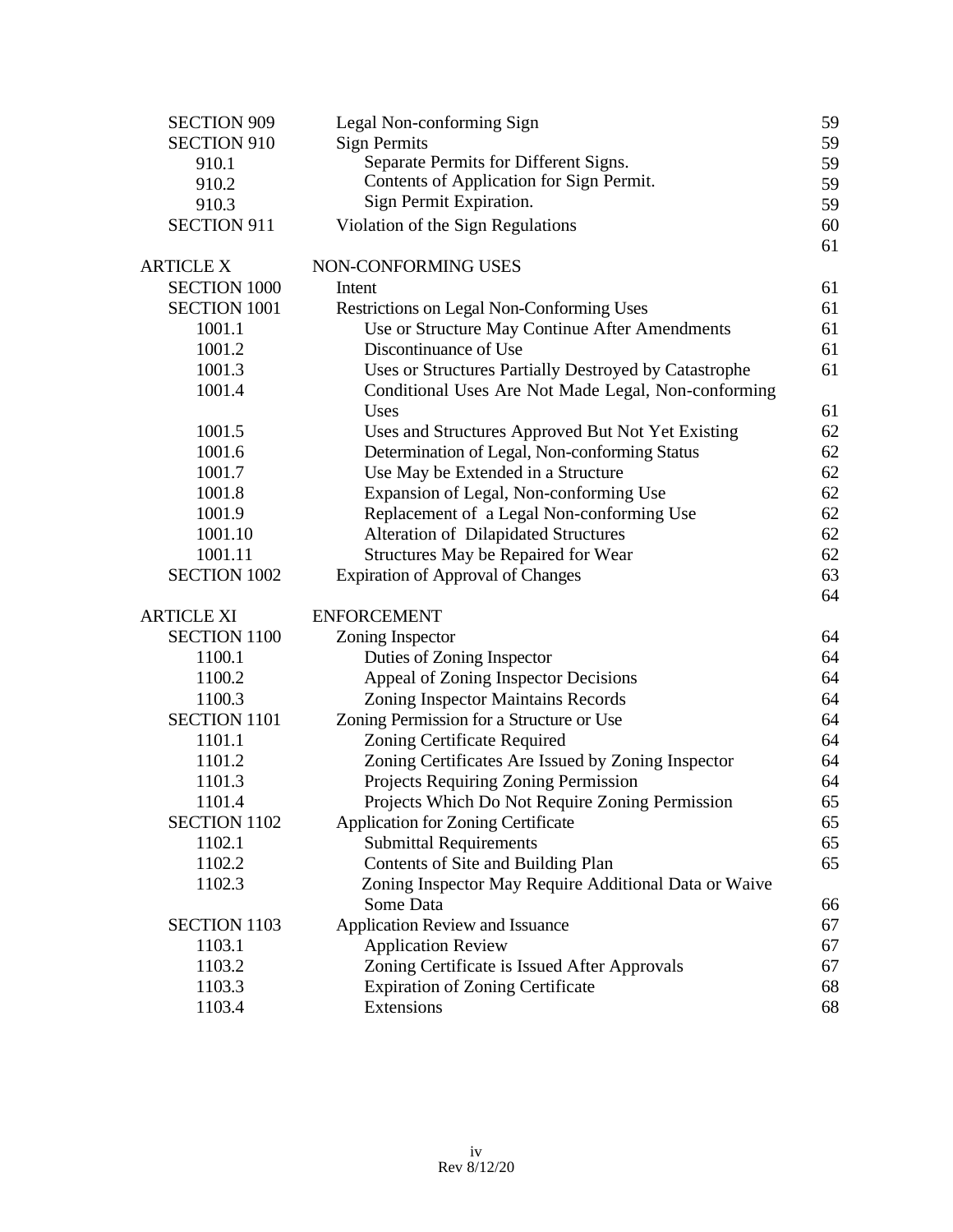|                     |                                                           | Page |
|---------------------|-----------------------------------------------------------|------|
| <b>SECTION 1104</b> | <b>Supplemental Regulations</b>                           | 68   |
| 1104.1              | <b>Adequacy of Utilities</b>                              | 68   |
| 1104.2              | Drainage Requirements:                                    | 68   |
| 1104.3              | Building Locations to be Staked                           | 68   |
| 1104.4              | <b>Curbs and Sidewalks</b>                                | 69   |
| 1104.5              | Inspection of Curbs and Sidewalks                         | 69   |
| 1104.6              | <b>Deed Restrictions</b>                                  | 69   |
| 1104.7              | <b>Safety Requirements</b>                                | 69   |
| <b>SECTION 1105</b> | Certificate of Occupancy                                  | 69   |
| 1105.1              | <b>Compliance Inspection Required</b>                     | 69   |
| 1105.2              | Occupancy May Not Commence Without Certificate of         |      |
|                     | Occupancy                                                 | 69   |
| 1105.3              | Application for Certificate of Occupancy                  | 69   |
| 1105.4              | Process for Issuance of Certificate of Occupancy          | 69   |
| 1105.5              | <b>Expiration of Certificate of Occupancy</b>             | 70   |
| 1105.6              | Extensions                                                | 70   |
| 1105.7              | Certificate of Occupancy for an Existing Use or Structure | 70   |
| <b>SECTION 1106</b> | Fees                                                      | 70   |
| 1106.1              | Fees Charged:                                             | 70   |
| 1106.2              | Deposit of Fees:                                          | 71   |
| 1106.3              | Zoning Inspector May Double Fee Charged                   | 71   |
| <b>SECTION 1107</b> | Violations, Remedies, and Penalties                       | 71   |
| 1107.1              | Fines for Violations:                                     | 71   |
| 1107.2              | Remedies:                                                 | 71   |
| 1107.3              | Complaints:                                               | 72   |
| 1107.4              | Notice of Violation:                                      | 72   |
| 1107.5              | Legal Action Against Violators:                           | 72   |
|                     |                                                           | 74   |
| <b>ARTICLE XII</b>  | <b>BOARD OF ZONING APPEALS</b>                            |      |
| <b>SECTION 1200</b> | Purpose, Organization and Procedures                      | 74   |
| 1200.1              | Purpose:                                                  | 74   |
| 1200.2              | Appointment:                                              | 74   |
| 1200.3              | Organization:                                             | 74   |
| 1200.4              | Quorum.                                                   | 74   |
| 1200.5              | Minutes and Records:                                      | 74   |
| 1200.6              | Witnesses and Oaths                                       | 74   |
| 1200.7              | Department and Planning Commission Assistance             | 74   |
| <b>SECTION 1201</b> | Applications                                              | 75   |
| <b>SECTION 1202</b> | Hearings                                                  | 75   |
| 1202.1              | Notices Required                                          | 75   |
| 1202.2              | <b>Public Hearings</b>                                    | 75   |
| 1202.3              | <b>Adjourned Hearings</b>                                 | 75   |
| <b>SECTION 1203</b> | Actions of the Board                                      | 75   |
| 1203.1              | Decision of the Board                                     | 75   |
| 1203.2              | <b>Transmittal of Board Decision to Applicant</b>         | 76   |
| 1203.3              | Date Decision of the Board Becomes Final                  | 76   |
| 1203.4              | Board Action and Appeal of Board Decision                 | 76   |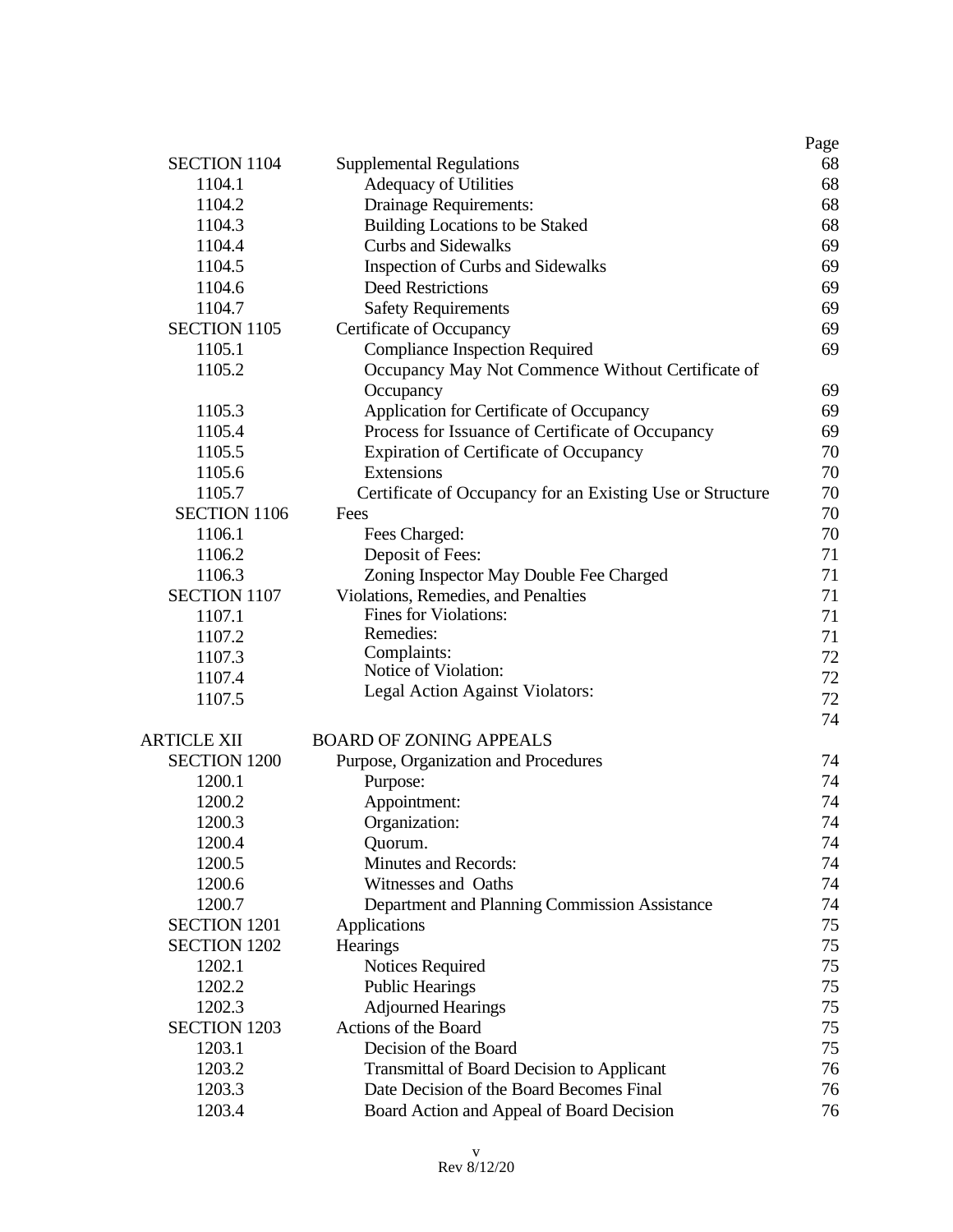|                     |                                                              | Page |
|---------------------|--------------------------------------------------------------|------|
| <b>SECTION 1204</b> | Appeals                                                      | 76   |
| 1204.1              | Purpose                                                      | 76   |
| 1204.2              | Deadline for Filing Appeal                                   | 76   |
| 1204.3              | <b>Appeal Stays Further Proceedings</b>                      | 76   |
| <b>SECTION 1205</b> | Variances                                                    | 76   |
| 1205.1              | <b>Criteria for Variances</b>                                | 76   |
| 1205.2              | <b>Board May Recommend Zone Change</b>                       | 77   |
| ARTICLE XIII        | PLANNING COMMISSION; DISTRICT CHANGES AND                    |      |
|                     | ORDINANCE AMENDMENTS                                         | 78   |
| <b>SECTION 1300</b> | Purpose                                                      | 78   |
| <b>SECTION 1301</b> | Organization and Procedures                                  | 78   |
| 1301.1              | Appointment                                                  | 78   |
| 1301.2              | <b>Officers and Rules</b>                                    | 78   |
| 1301.3              | Quorum                                                       | 78   |
| 1301.4              | Meetings                                                     | 78   |
| 1301.5              | <b>Minutes and Records</b>                                   | 78   |
| 1301.6              | Officials and Employees Shall Assist Commission              | 78   |
| <b>SECTION 1302</b> | Applications to Planning Commission                          | 79   |
| <b>SECTION 1303</b> | Notices and Hearings                                         | 79   |
| 1303.1              | Date for Public Hearing                                      | 79   |
| 1303.2              | Public Hearing by Commission                                 | 79   |
| 1303.3              | Notice to Property Owners                                    | 79   |
| <b>SECTION 1304</b> | Action by the Planning Commission; Council                   | 80   |
| 1304.1              | <b>Action of Commission</b>                                  | 80   |
| 1304.2              | Public Hearing and Action by the Village Council             | 80   |
| <b>SECTION 1305</b> | District Changes and Ordinance Amendments                    | 80   |
| 1305.1              | Procedure for Change in Zoning Ordinance                     | 80   |
| 1305.2              | <b>Criteria for Amendments</b>                               | 80   |
| <b>SECTION 1306</b> | Land Annexed to the Village                                  | 81   |
| <b>SECTION 1307</b> | <b>Conditional Use Requires Planning Commission Approval</b> | 81   |
| 1307.1              | Criteria for Conditional Use                                 | 81   |
| 1307.2              | Action by the Planning Commission                            | 82   |
| 1307.3              | Terms of Approval of Conditional Uses                        | 82   |
| 1307.4              | <b>Revocation of Conditional Use Permit</b>                  | 82   |
|                     |                                                              | 83   |
| <b>ARTICLE XIV</b>  | <b>VALIDITY AND SEPARABILITY</b>                             |      |
|                     |                                                              | 83   |
| <b>ARTICLE XV</b>   | REPEAL OF EXISTING LEGISLATION                               |      |
|                     |                                                              | 83   |
| <b>ARTICLE XVI</b>  | <b>EFFECTIVE DATE</b>                                        |      |
|                     |                                                              |      |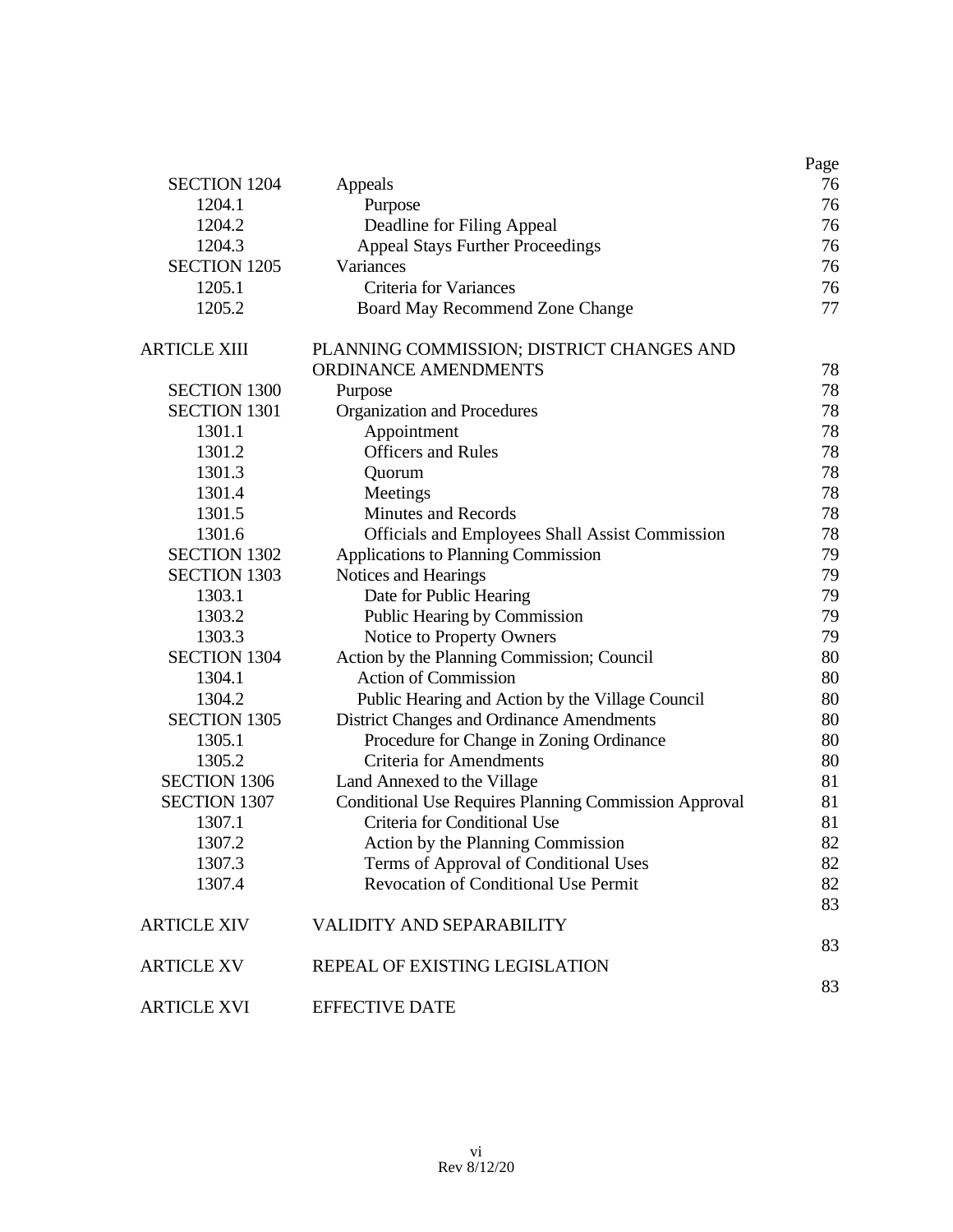### **ORDINANCE NO. 0-38-2020**

### AN ORDINANCE ENACTING THE ZONING ORDINANCE OF THE VILLAGE OF STRASBURG, TUSCARAWAS COUNTY, OHIO: AND REPEALING ALL PRIOR ZONING ORDINANCES INCLUDING NO. 0-27-79 AND 0-11-2001.

AN ORDINANCE, for the purpose of promoting public health, safety, morals, comfort and general welfare; to conserve and protect property and property values; to secure the most appropriate use of land; and to facilitate adequate but economical provision of public improvements, all in accordance with the comprehensive plan, the Village of Strasburg, Franklin Township, Tuscarawas County, Ohio, finds it necessary and advisable to regulate the location, height, area, number and size of buildings and other structures, percentages of lot area which may be occupied, size of yards, courts and other open spaces, density of population, uses of buildings and other structures and the uses of land; and for such purposes dividing the area of the Village into districts and zones of such number, shape and area as are deemed best suited to carry out said purposes, providing a method of administration and prescribing penalties and proceedings for the administration and enforcement of this Ordinance;

### BE IT ORDAINED BY THE COUNCIL OF THE VILLAGE OF STRASBURG, TUSCARAWAS COUNTY, STATE OF OHIO:

## **ARTICLE I. TITLE AND ENACTMENT CLAUSE**

#### **SECTION 100. Authority**

The Village Council of Strasburg, Ohio, in accordance with enabling legislation for municipal zoning as provided in Chapter 713 of the Ohio Revised Code hereby provides as follows:

#### **SECTION 101. Title**

This Ordinance shall be known, cited, and referred to as the "Zoning Ordinance of 1974, as amended", the "Zoning Ordinance of the Village of Strasburg", or the "Zoning Code".

### **SECTION 102. Intent and Purpose**

This Ordinance is adopted for the purposes of protecting and promoting the public health, safety, morals, comfort and general welfare; conserving the values of property, facilitating the economical provision of water, sewage disposal, schools and other public requirements and lessening or avoiding congestion on public streets and highways.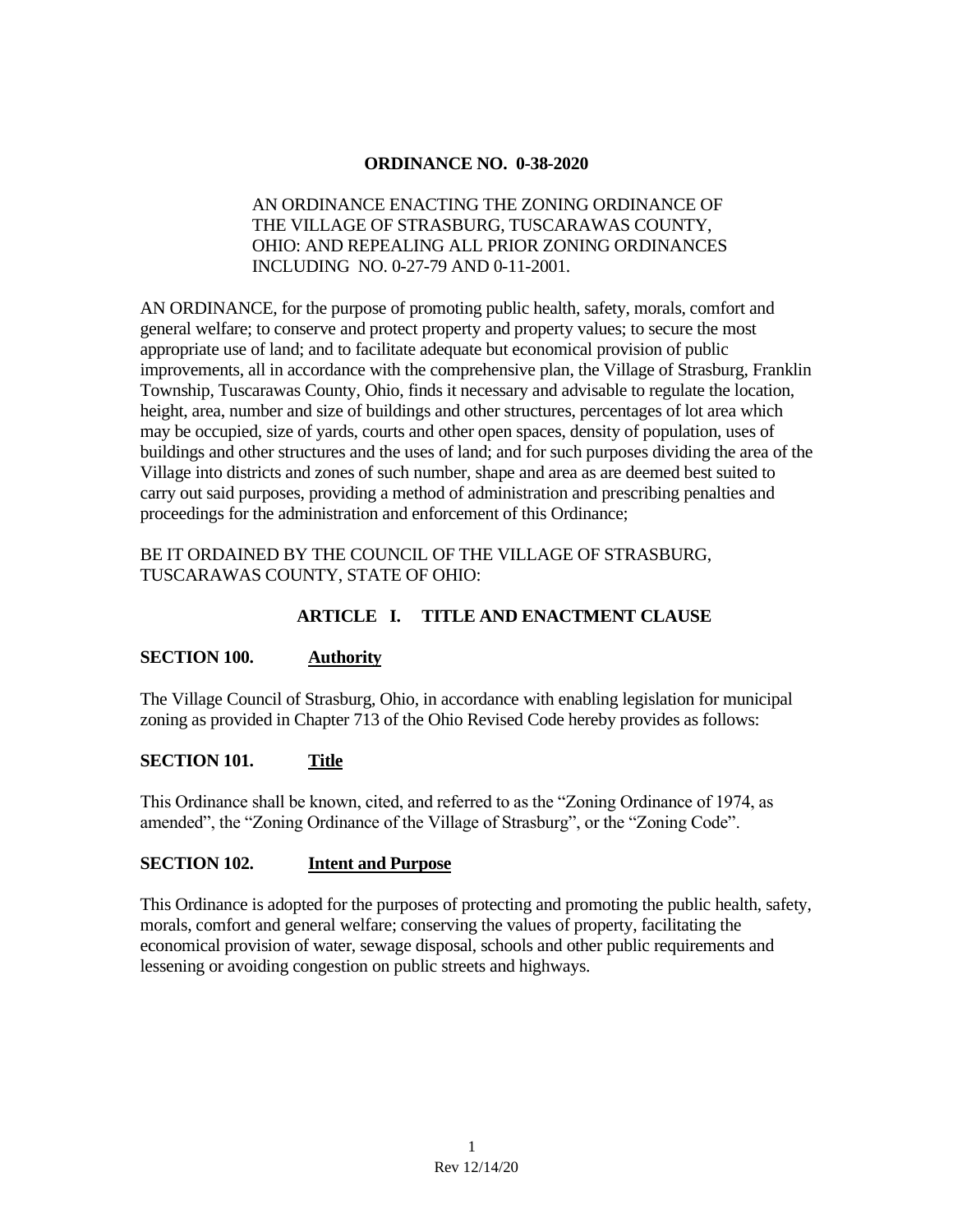### **ARTICLE II. DISTRICTS AND GENERAL PROVISIONS**

### **SECTION 200. Districts**

The municipality is hereby divided into districts under four (4) general categories which shall be known as: "OA" Open Area District, "R" Residential Districts, "B" Business Districts and "M" Manufacturing Districts.

### **SECTION 201. Open Area District**

"S-1" Special: Areas which are large public or semi-public holdings for recreational and conservation purposes, areas suitable for non-commercial recreation, and areas subject to periodic flooding.

### **SECTION 202. Residential Districts**

"R-R" Rural Residence: For very low density residential developments in the outlying areas of the Village, which are near unincorporated countryside, agriculture and open spaces.

"R-1" Very Low Density Residence: For very low-density residential development.

"R-2" Low Density Residence: For relatively low-density residential development.

"R-3" Medium Density Residence: For residential development of moderate density, including multiple dwellings as well as one- and two-family residences.

"R-4" Manufactured Housing Development: For residential development of moderate density, consisting of manufactured homes that are one family residences.

### **SECTION 203. Business Districts**

"B-1" Central Business: Areas of the existing central business district which contain structurally sound and functional buildings plus contiguous areas which provide for the logical expansion of a unified and compact commercial core.

"B-2" Neighborhood Business: Areas for local or neighborhood business providing principally convenience goods and personal services.

"B-3" Highway and General Business: Areas along major highways or thoroughfares which provide sales and services oriented to highway travelers; or general businesses including sale and services or automotive, farm machinery, building trades, etc..

#### **SECTION 204. Industrial Districts**

"M-1" Restricted Industrial: Areas for light industries with restricted manufacturing operations, research facilities and offices of a restricted nature which will have little or no detrimental effects on neighboring land uses.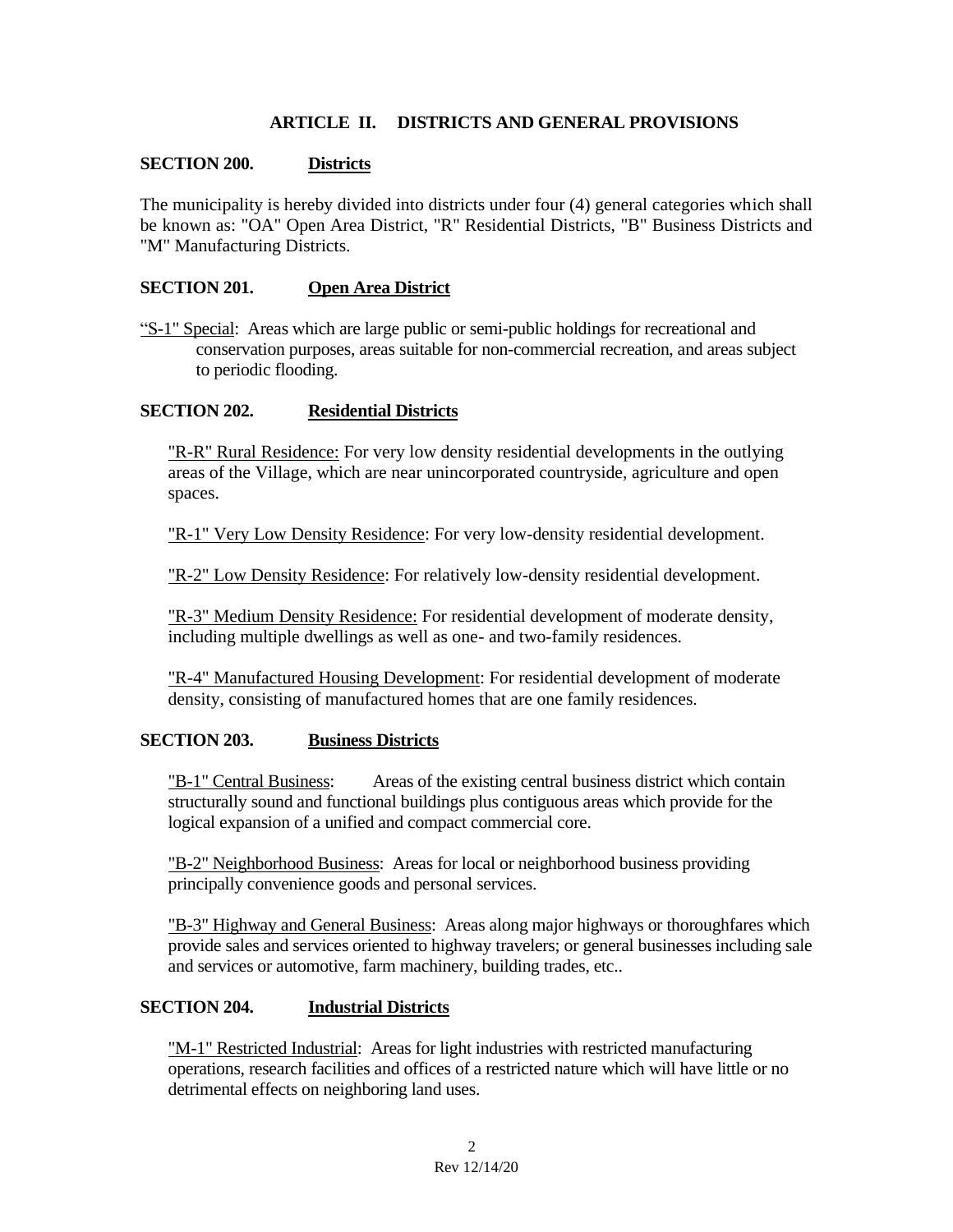"M-2" General Industrial: Areas which, because of their access to transportation and community services, and relative isolation from other land uses, provide good sites for most types of general industry.

## **SECTION 205. District Map**

- 205.1 Content and Location: The boundaries of the districts are shown upon the map which is made a part of this Ordinance, which map is designated as the "District Map". The district map and other information shown thereon are a part of this Ordinance. The original district map is properly attested and is on file with the Clerk in the Council Chambers.
- 205.2 Map Changes: No amendment to this Ordinance which involves matter portrayed on the Official District Map shall become effective until after such change and entry has been made on said map. No changes of any nature shall be made in the Official District Map or matter shown thereon except in conformity with the procedures set forth in this Ordinance. It shall be the responsibility of the Secretary of the Planning Commission to keep the Official District Map current.
- 205.3 Official District Map is Final Authority: The Official District Map, which shall be located in the Council Chambers shall be the final authority as to the current zoning status of land and water areas, buildings and other structures.

### **SECTION 206. District Boundaries**

The district boundary lines on said map are intended to follow either centerlines of thoroughfares or railroads or lot lines. In the case of unsubdivided property, the district boundary lines shall be determined by the use of the scale appearing on the Zoning District Map or by dimensions.

### **SECTION 207. Compliance with Regulations**

The regulations set forth by this Ordinance within each district shall be minimum regulations and shall apply uniformly to each class or kind of structure or land. No building, structure or land shall hereafter be used or occupied and no building structure or part thereof shall hereafter be erected, constructed, reconstructed, moved or structurally altered unless in conformity with all of the regulations herein specified for the district in which it is located.

- (a) No building or other structure shall hereafter be erected or altered to exceed the height, to accommodate or house a greater number of families, to occupy a greater percentage of lot area , to have narrower or smaller rear yards, front yards, side yards or other spaces; or in any other manner contrary to the provisions of this Ordinance.
- (b) No yard or lot existing at the time of passage of this Ordinance shall be reduced in dimension or area below the minimum requirements set forth herein. Yards or lots created after the effective date of this Ordinance shall meet at least the minimum requirements established by this Ordinance.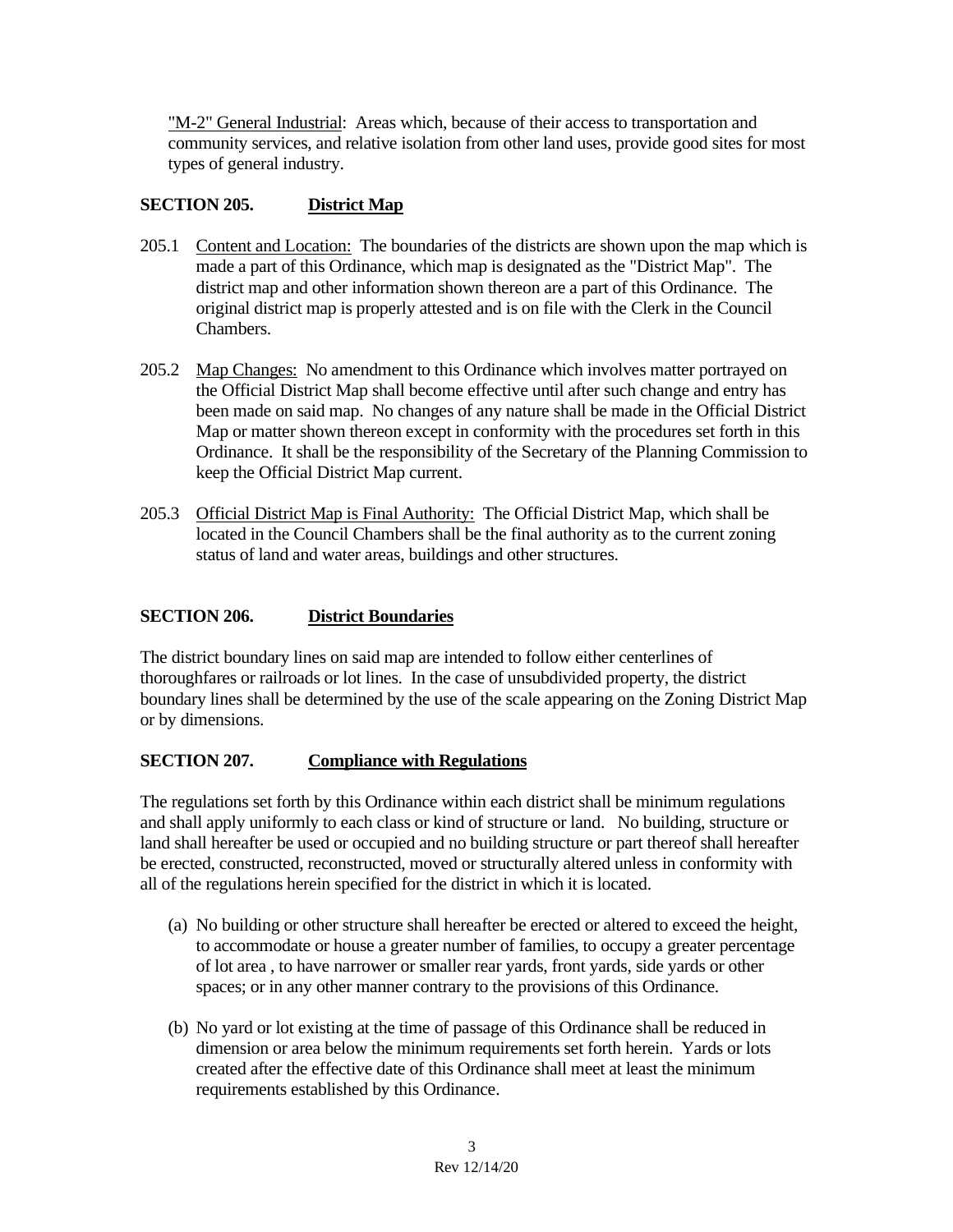(c) Exceptions and variances to these regulations in specific cases may be authorized by the Board of Zoning Appeals where there are practical difficulties or unnecessary hardships in carrying out the strict letter of this Ordinance providing such exception is in harmony with the general purpose and intent of the Ordinance and in accordance with the procedures and provisions specified in Article XII. Hardship shall be based on physical limitations of the land or structures and does not encompass financial considerations.

## **SECTION 208. Interpretation and Conflict**

In interpreting and applying the provisions of the Ordinance, they shall be held to be the minimum requirements for the promotion of the public safety, health, convenience, comfort, morals, prosperity and general welfare. It is not intended by this Ordinance to interfere with or abrogate or annul any Ordinance, rules, regulations or permits previously adopted or issued, and not in conflict with any of the provisions of this Ordinance, or which shall be adopted or issued, pursuant to law relating to the use of buildings or premises and likewise not in conflict with this Ordinance; nor is it intended by this Ordinance to interfere with or abrogate or annul any easements, covenants, or other agreements between parties; provided, however, that where this Ordinance imposes a greater restriction upon the use of buildings or premises or upon the height of buildings, or requires larger open spaces or larger lot areas than are imposed or required by such other Ordinances or agreements, the provisions of this Ordinance shall control.

## **SECTION 209. Uses Exempted from Provisions of Ordinance**

The location, erection, construction, reconstruction, change, alteration, maintenance, removal, use or enlargement of any building or structures of any public utility or railroad, whether publicly or privately owned, or the use of land by any public utility or railroad for the operation of its business or the use of land for essential services as herein defined shall be permitted in all districts established by this Ordinance and no zoning certificate shall be required for any building or structure or for the use of any land essential to the operations of a public utility or railroad.

### **SECTION 210. Authority to Enact Rules and Procedures**

Upon the recommendation of the Planning Commission, Council may promulgate, adopt, and issue such procedural rules, regulations, and forms as are necessary for the effective administration and enforcement of the provisions of this Ordinance. Such rules, regulations and forms shall be consistent with the express standards, purposes, and intent of this Ordinance.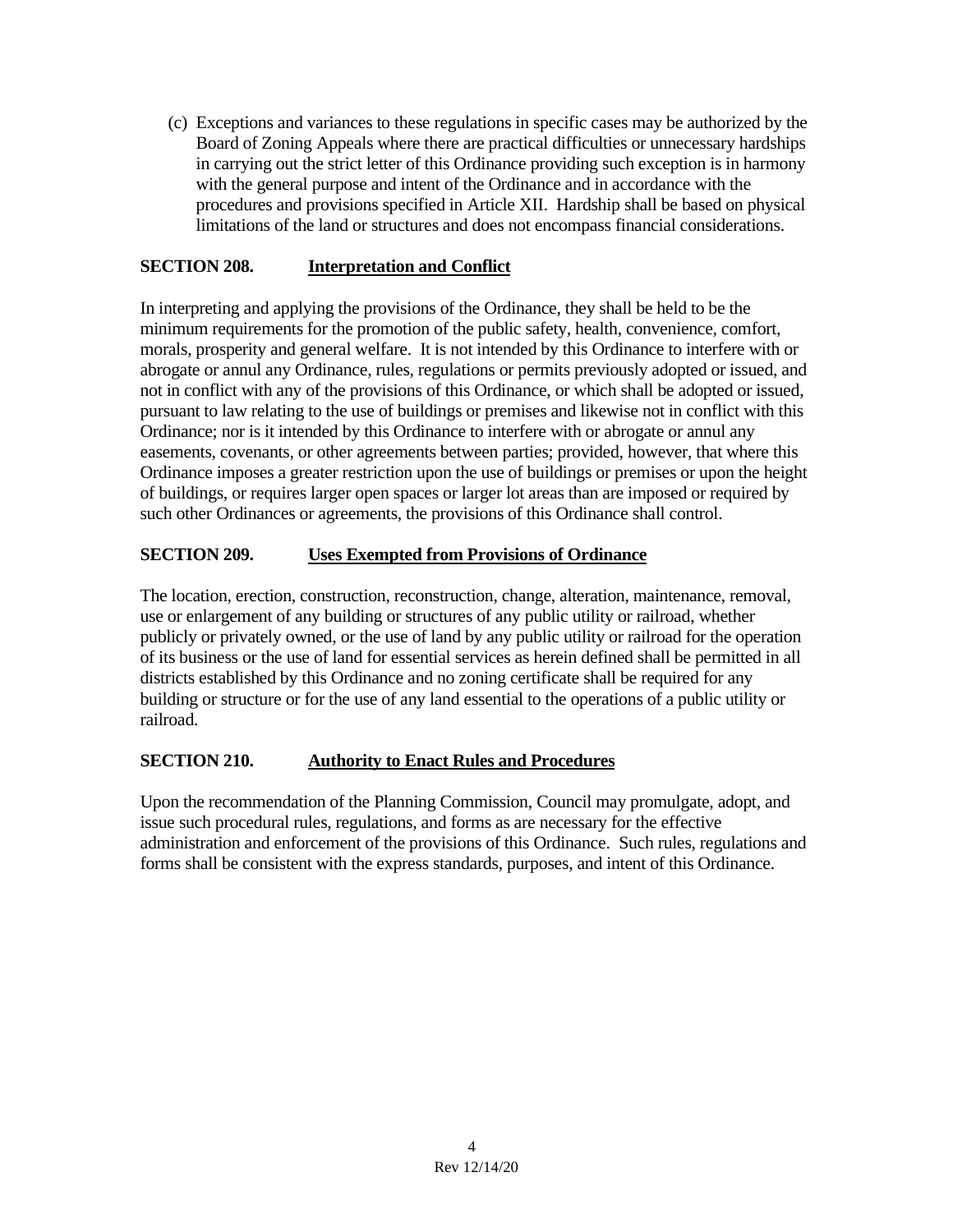#### **ARTICLE III. DEFINITIONS**

#### **SECTION 300. Definitions**

- 300.1 General Requirements: For the purpose of this Ordinance certain terms and words are defined as follows:
	- a. The word "person" includes a firm, association, organization, partnership, trust, company or corporation as well as an individual.
	- b. Words used in the present tense include the future, and the plural includes the singular, and the singular the plural.
	- c. The word "shall" is mandatory, the word "may" is permissive.
	- d. The words "occupies" or "used" shall be considered as though followed by the words "or intended, arranged, or designed to be used or occupied".
	- e. The word "lot" includes the words "plot" or "parcel".
- 300.2 Interpretation: The definitions herein are established to promote consistency and precision in the interpretation of zoning regulations. Interpretation shall be guided by the following:
	- a. In order to fulfill the intent and purpose of this code, the Zoning Inspector shall have the authority to define any word or interpret any definition contained herein.
	- b. The meaning and construction of words and phrases defined in this chapter shall apply throughout this code, except where the context of such words or phrases clearly indicates a different meaning. Additional terms which are applicable to a particular chapter are defined in that chapter.
	- c. When words are not defined, the generally accepted dictionary definitions shall prevail. If a term or word causes difficulties in interpretation and is not properly described, the Planning Commission shall define the term and recommend to Council its inclusion in this code as an appropriate definition.

#### 300.3 Terms Defined:

Access Drive: A driveway on private property that provides access to, for example, parking spaces, parking lots, garages, loading spaces, or similar off street parking areas.

Accessory Building or Structure: A building or structure that is incidental and subordinate to the main use or the land or building, and on the same lot as the main use or building. Accessory buildings or structures may include garages, storage buildings, swimming pools, landscaping features and parking lots.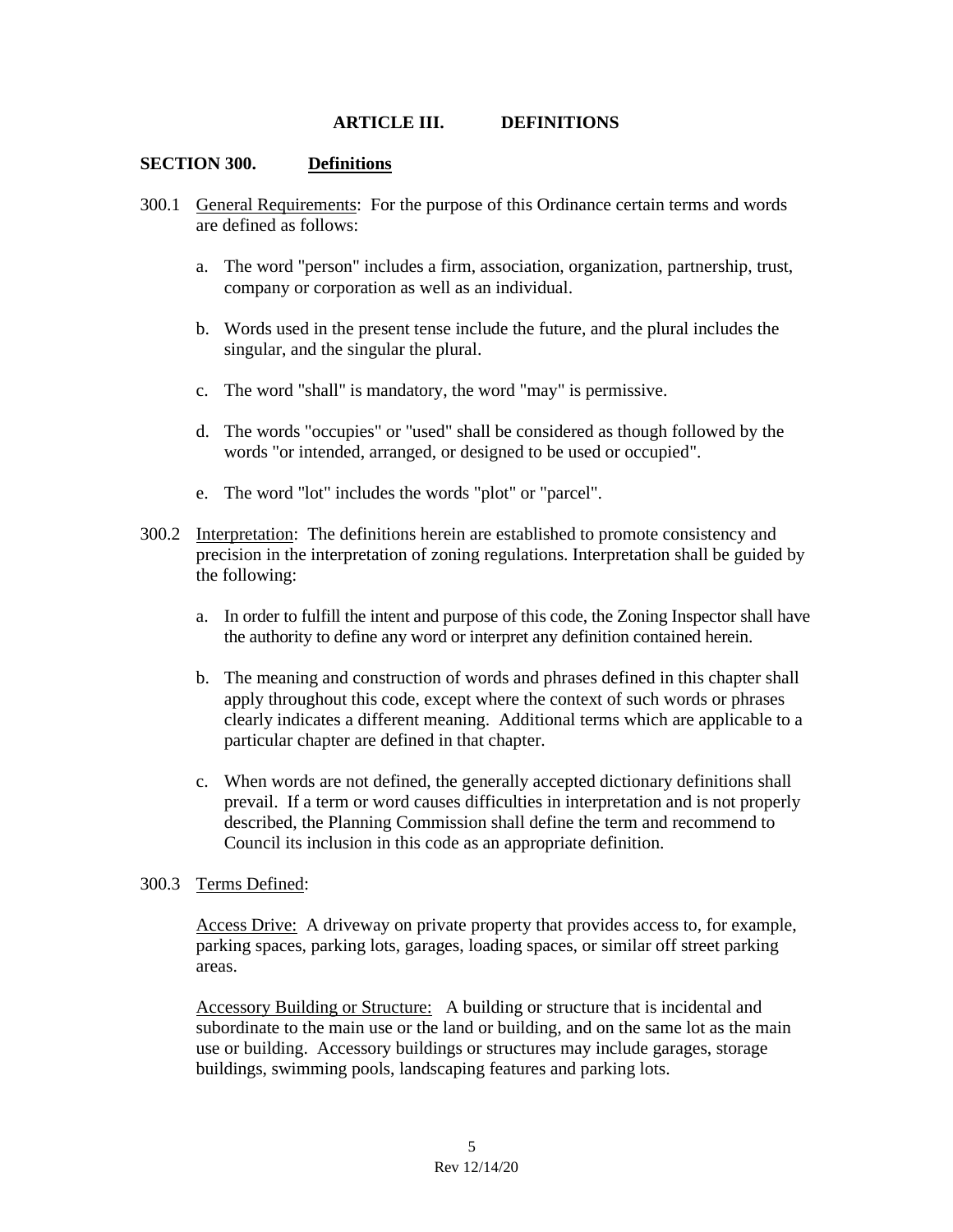Accessory Use: A use that is incidental and subordinate to the main use of the land or building, and on the same lot as the main use or building.

Administrator: The Administrator of the Village of Strasburg, Ohio.

### Adult Business:

- 1. Adult Bookstore, Adult Novelty Store, or Adult Video Store: A commercial establishment which, as one of its principal business purposes, offers for sale or rental any form printed or digital matter, or other visual representations that are characterized by the depiction of or description of sexual activities or anatomical genital areas, or paraphernalia that are designed for use in connection with sexual activities.
- 2. Adult Entertainment: A commercial establishment that regularly features live entertainment or motion pictures, videocassettes, videodisks, or other photographic or digital reproductions which is characterized by the depiction of or description of sexual activities or anatomical genital areas.

Animal Hospital or Clinic: A facility primarily for the purposes of the consultation, diagnosis and office treatment of household pets, in conjunction with which boarding may only be offered during the period of treatment.

Automotive Repair: The repair, rebuilding or reconditioning of motor vehicles or parts thereof, including collision service, painting and steam cleaning of vehicles.

Automotive and Trailer Sales: Display or sale of new and/or used automobiles, recreational vehicles, in an enclosed building and/or out of doors.

Automobile Wrecking Salvage and Storage: The dismantling or wrecking of used motor vehicles or trailers, or the storage, sale or dumping of dismantled, partially dismantled, obsolete or wrecked vehicles or their parts.

Basement: A story partly or wholly underground. For purposes of height measurement, a basement shall be counted as a story where more than one-half of its height is above the average level of the adjoining ground.

Bed and Breakfast Operation**:** A single family dwelling within which individual guest rooms are available for meals and lodging for compensation and by prior arrangement, for not more than sixteen (16) transient guests for not ore than seventytwo (72) consecutive hours each.

Said use shall not generate traffic in greater volume than would normally be expected in a residential neighborhood and shall comply with all off-street parking requirements of the Strasburg Village Zoning Ordinance.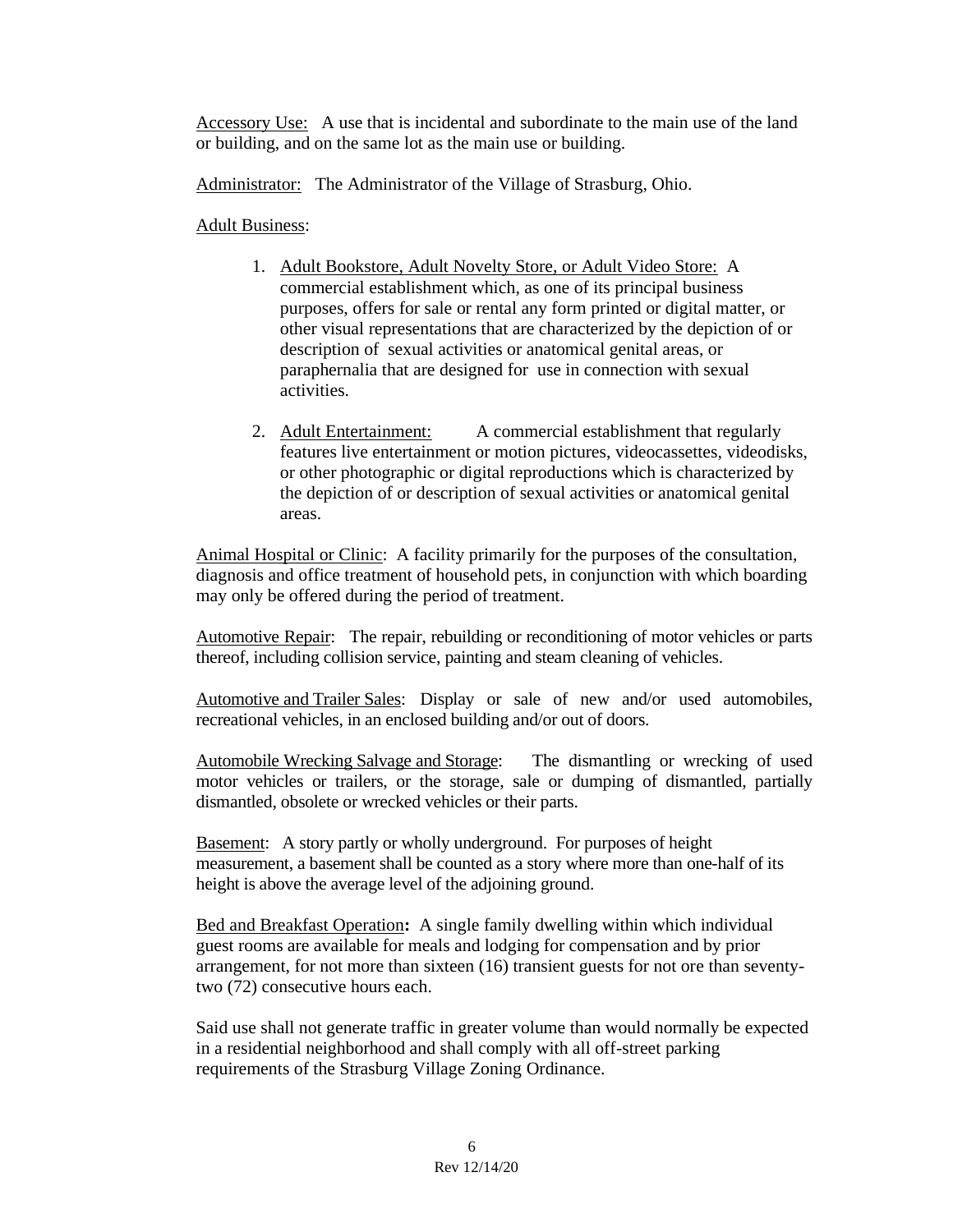- a. Bed and Breakfast shall meet the following requirements:
	- 1. The facility shall only be located in an R-2, R-3, B-1, B-2 zoning area as defined by Village Zoning and shall only be located upon the issuance of a Conditional Use Permit.
	- 2. One (1) on-site parking space shall be provided for each rental sleeping rooms.
	- 3. The facility shall not contain more than four (4) sleeping rooms for guest rental.
	- 4. No more than two (2) adults shall occupy each sleeping room. Children under twelve (12) years of age are permitted in the same occupancy, but under no circumstances shall there be more than four (4) persons occupying each room.

Board, Board of Zoning Appeals, BZA: The Board of Zoning Appeals of the Village of Strasburg, Ohio.

Boarding or Rooming House**:** A building or portion thereof, other than a hotel**,** which is accessory to a dwelling occupied by the owner or main leaseholder, where lodging for residents are provided by the owner or main leaseholder for compensation. The facility shall maintain a kitchen for the use of residents, and/or service of meals to residents. The total number of persons occupying the premises shall not exceed five (5).

Building: A structure designed or built for the shelter, support or enclosure of persons, animals, chattel or property of any kind. When separated by division walls from the ground up without interconnecting openings, each portion of such building shall be deemed a separate building. This term shall be used synonymously with "structure" unless otherwise noted, and shall be construed as if followed by the words "part or parts thereof."

Building, Height: The vertical distance measured from the established grade opposite the middle of the front of the building to the highest point of the roof for flat roofs, to the deck line for mansard roofs, and to the mean height level between eaves and ridges for gable, hip and gambrel roofs.

Building, Principal or Main: A building in which is conducted the main or principal use of the lot on which said building is situated. One and two family residential districts are limited to one main building per lot. In other districts, a grouping of main buildings held under unified ownership shall be considered the principal or main building.

Building Site:That portion of the lot or parcel of land upon which the principal and accessory uses are conducted, and a structure and appurtenance may exist or are to be placed, or are already existing, including adequate areas for sewage disposal, clearance, proper drainage, appropriate easements, parking, required yards, and all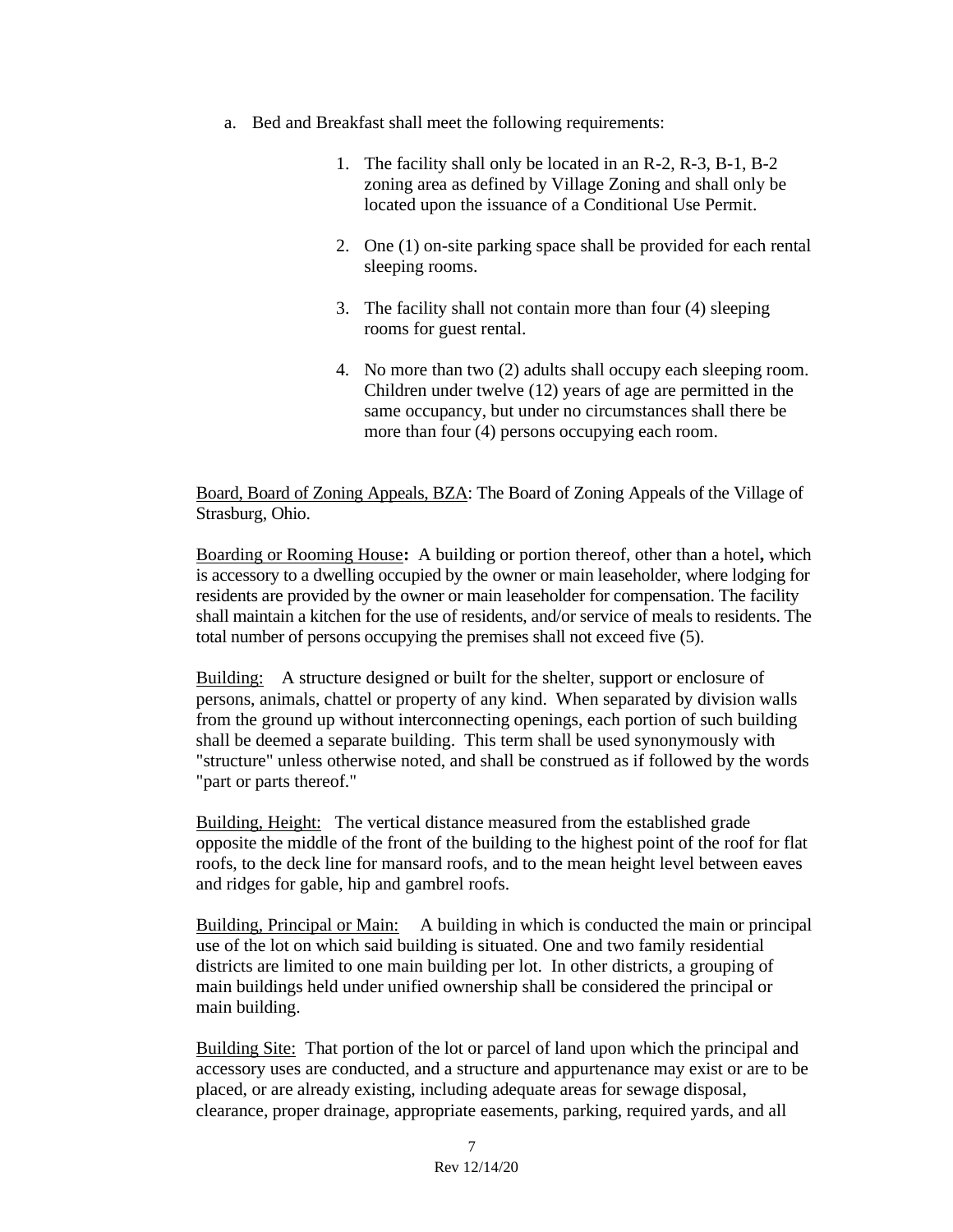other facilities required by the Zoning Ordinance and all other regulations of the Village. Also called 'premises'.

### Business Classifications:

- (a) Neighborhood Business: Retail and service establishments which cater to and can be located in close proximity to or within residential districts without creating undue vehicular congestion, excessive noise or other objectionable influence.
- (b) Highway Business: Includes commercial uses requiring locations on major thoroughfares and at their principal intersections.
- (c) Central Business: Retail and service establishments which, in addition to catering to the community residents' and workers' daily needs for convenience goods and services, also include establishments offering comparative type shopping facilities.

Child Care Facility: A facility where care, protection and supervision are provided to children on a regular basis for a fee and in accordance with applicable state laws pertaining to licensing and regulation.

Church, Place of Worship: A semi-public use for worship such as a church, temple, mosque, and similar establishments, which has a main hall for services. May include meeting rooms, offices, and other support facilities.

Clerk: The Clerk of the Village of Strasburg, Ohio.

Clinic: An establishment where patients who are not lodged overnight are admitted for examination and treatment by a group of physicians practicing medicine together.

Commercial Entertainment Facilities: Any activity conducted for gain which is generally related to entertainment, such as motion picture or other theaters; live performances of music, dancing and/or plays; billiard or pool room; bowling alley; video and games arcade; indoor skating rink; and similar types of entertainment. All activities shall be conducted indoors. Food and beverages may be served.

Commission: The Planning Commission of the Village of Strasburg, Ohio.

Conditional Use, Conditionally Permitted Use: A use that, owing to some special characteristics attendant to its operation or installation, is permitted in a district subject to approval by the Planning Commission, and further subject to special requirements, in addition to those usual requirements for the district in which the conditional use may be located. A conditional use may be granted by the Planning Commission only when there is a specified provision in this Ordinance. A conditional use is not considered to be a nonconforming use.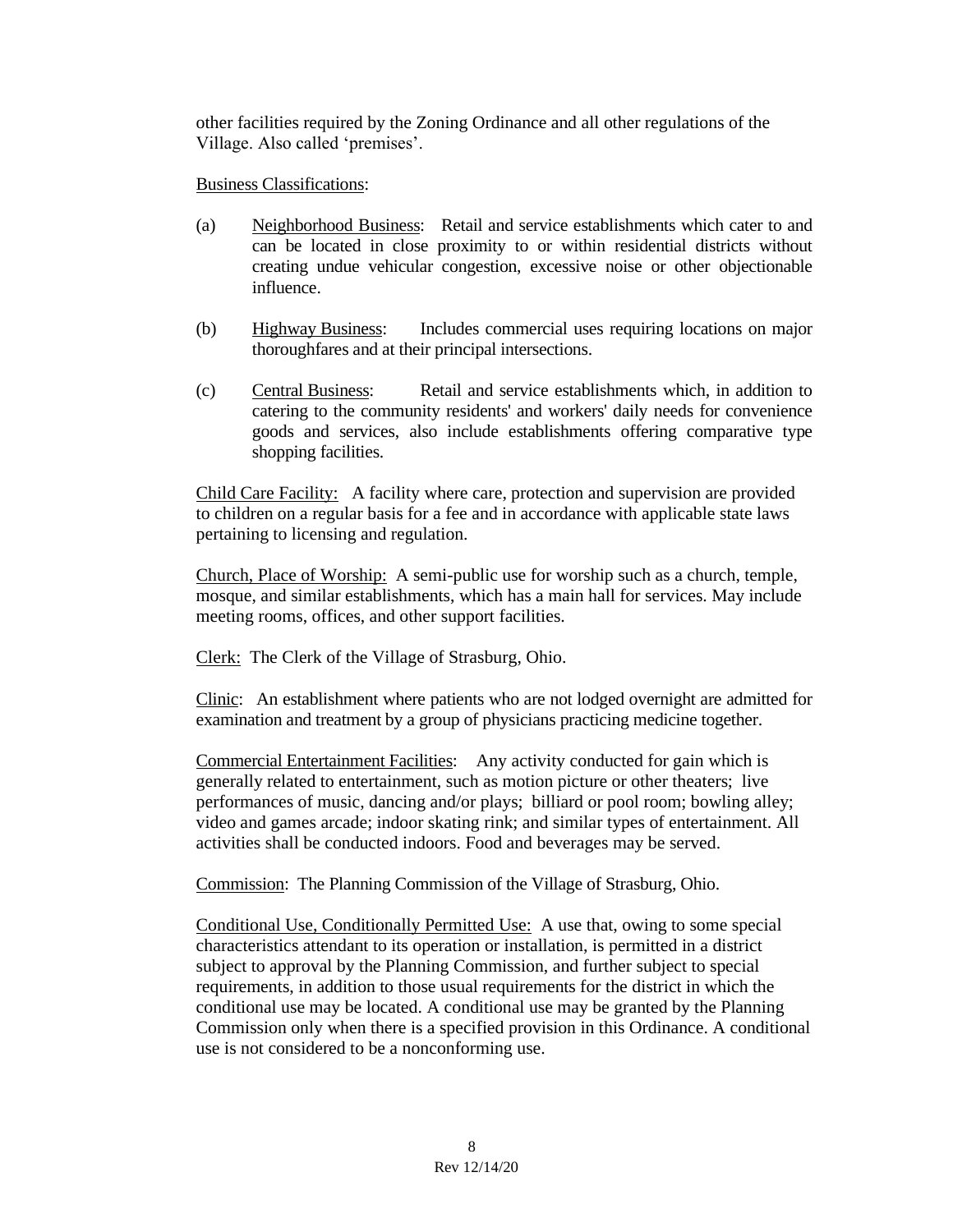Council: The Council of the Village of Strasburg, Ohio.

Districts, Zoning Districts: Any designated area of the municipality for which the zoning regulations governing the use of buildings and premises, the height of structures, the size of yards and the intensity of use are uniform. Boundaries of the districts are shown on the district map, which is part of this ordinance.

Drive-in Commercial Use: Any use that by design of physical facilities encourages or permits customers to receive a service or pick up a product while remaining in a motor vehicle, such as drive-through restaurants, auto washes, bank tellers, pharmacies, and similar uses. Such drive-through areas are intended for brief use by customers and are distinct from parking areas.

Dwelling: A building or portion thereof designed exclusively for family residential occupancy, but not including hotels, or motels.

Dwelling Unit: One (1) or more rooms designed to create an independent housekeeping establishment with each unit having living, sleeping, cooking and toilet facilities for one family.

Dwelling, Attached Single Family: Two (2) or more dwelling units which are structurally attached to one another side-by-side, having property lines between each unit, combined with joint ownership of commonly used portions of the development, often known as condominiums or townhouses. Such units shall maintain separate utility connections and ground floor front and rear access. No unit shall be located above another unit.

Dwelling, Efficiency: A dwelling unit with a main area for both living and sleeping.

Dwelling, Single-family: A building consisting of one (1) dwelling unit.

Dwelling, Two-Family: A building consisting of two (2) dwelling units.

Dwelling, Manufactured: A dwelling unit fabricated in an off-site manufacturing facility for installation or assembly at the building site, bearing a label certifying that it is built in compliance with the Federal Manufactured Housing Construction and Safety Standards (24 CFR 3280) HUD Code. The term "single-family dwelling" shall include manufactured dwellings when placed on permanent foundations. Manufactured homes are distinguished by two types as follows:

- (1) Residential Design Manufactured Homes (RDMH) are manufactured homes meeting residential design standards contained in this Ordinance.
- (2) Standard Design Manufactured Homes (SDMH) are manufactured homes certified as meeting the federal HUD code or certified as meeting the standards of prior construction codes, and found to be in excellent condition and safe for continued residential occupancy, but in both cases not meeting residential design standards contained in this Ordinance.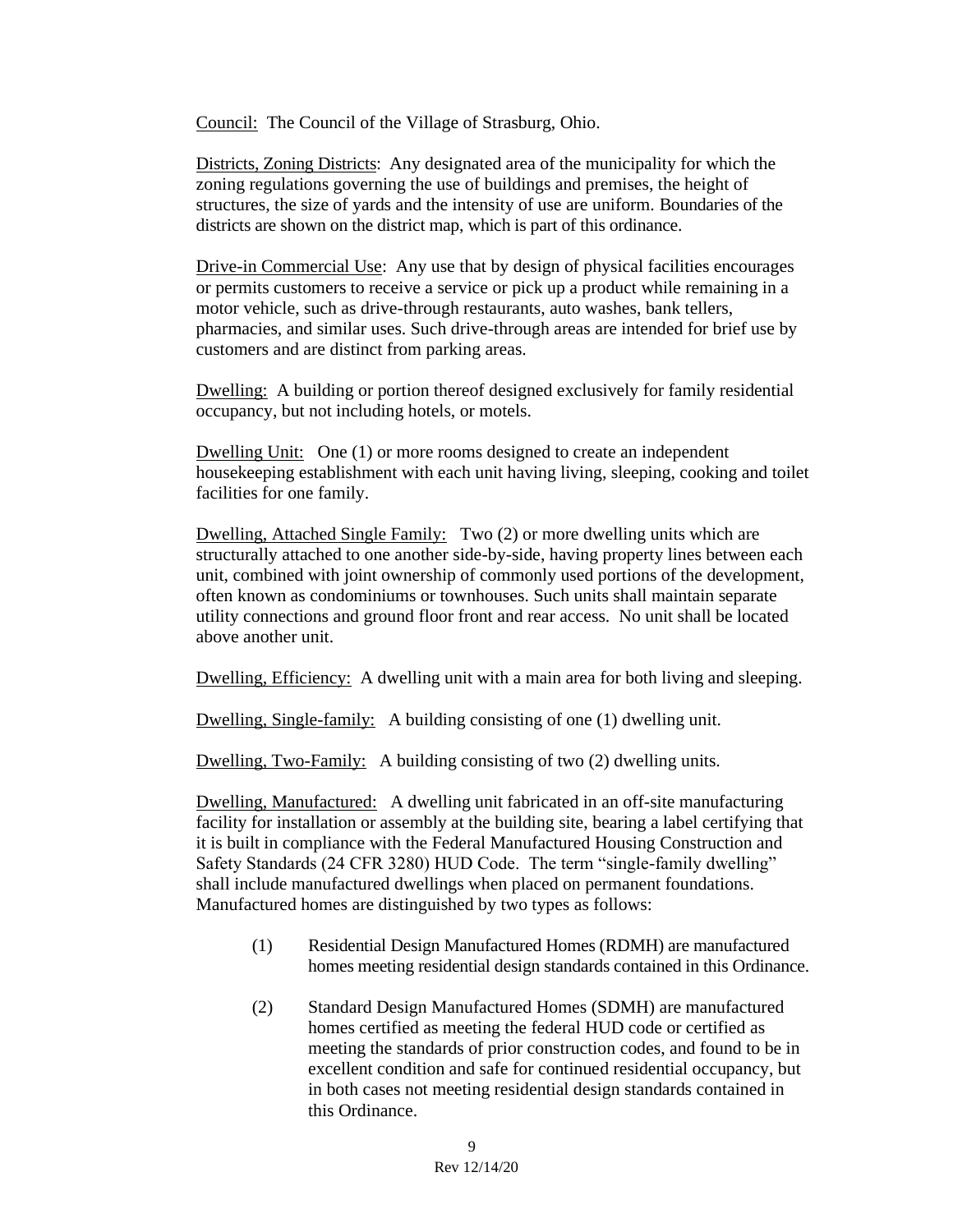Dwelling, Multiple-Family: A building consisting of three (3) or more dwelling units arranged side by side or one above the other, and each having a separate entrance or an entrance connected to a common outside entrance.

Educational Institution: A public or semi-public use consisting of an elementary school, secondary school, college or university giving general academic instruction equivalent to the standards prescribed by the State Board of Education.

Engineer: The Engineer of the Village of Strasburg, Ohio.

Essential Services: The erection, construction, alteration, or maintenance, by public utilities or municipal or other governmental agencies, or underground gas, electrical or water transmission or distribution systems, collection, communication, supply or disposal systems, including poles, wires, mains, drains, sewers, pipes, traffic signals, hydrants or other similar equipment and accessories in connection therewith; reasonably necessary for the furnishing of adequate service by such public utilities or municipal or other governmental agencies for the public health or safety or general welfare, but not including buildings.

Family: One (1) or more persons directly related by blood (father, mother, sister, brother, son, daughter, grandparents, or grandchildren), marriage, adoption or guardianship, or not more than three persons not so related, occupying a dwelling unit, as distinguished from a group occupying a boarding house, motel or hotel, as herein defined.

Farm Implement Sales and Service:Retail and wholesale sales of equipment and supplies for agriculture and wholesale horticulture and landscaping. Includes repairs and equipment rental. Excludes Grain Elevators and Feed Mills as defined in this Ordinance.

Floor Area: The gross floor area of all floors of a building or structure, including outdoor areas where the use is conducted, and all buildings measured from the outside surface of exterior walls.

Floor Area, Ground: The gross floor area of the ground floor of a building or structure, including outdoor areas where the use is conducted, and all buildings measured from the outside surface of exterior walls.

Floor Area, Residential: The interior floor area of a dwelling including stairways, halls and closets but not including basements, porches, garages, breezeways or carports.

Food Processing: The commercial processing or other preparation of food for eventual human or animal consumption, but not consumed on the premises. Excludes slaughterhouse activities such as the killing of animals, fish, birds, or other creatures.

Forestry: The growing and care of trees for commercial purposes, including the cutting and marketing of timber.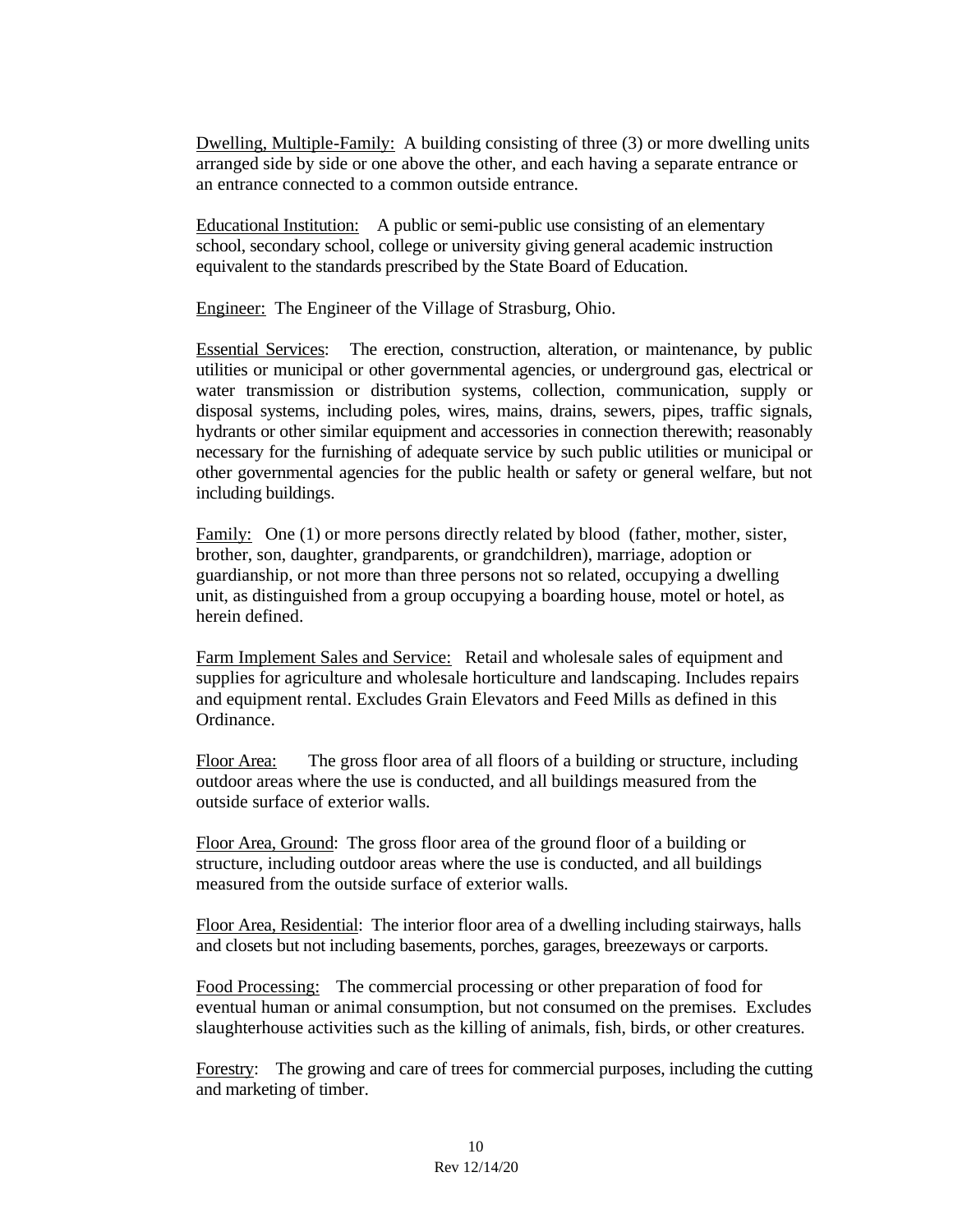Frontage: All the property on one (1) side of a street between two (2) intersecting streets (crossing or terminating), measured at the setback building line--or if the street is dead-ended, then all of the property abutting on one (1) side between an intersecting street and the dead-end of the street.

Garage: A detached accessory building or portion of a main building for the parking or temporary storage of motor vehicles, recreational vehicles, trailers, commercial vehicles and similar vehicles by the occupants of the premises.

Gasoline Service Station: A premises where automobile fuels and other petroleum products are offered for retail sale, and where limited maintenance and minor repairs are may be conducted on automobiles. Excludes engine overhauls, body work and painting. Sales of beverages, packaged foods, and similar convenience goods may also be included as incidental to the principal use.

Grain Elevator and Feed Mill:Facilities for the bulk storage and processing of agricultural products such as grains and animal feeds.

Highway, Major: A street or road which continues into the surrounding township and is used primarily as a traffic artery.

Home Occupation, Limited: An accessory use of a professional or service character conducted entirely within a dwelling and only by the residents thereof, which is clearly secondary to the use of the dwelling for living purposes and does not change the character thereof or have any exterior evidence of such secondary use such as, for example, signs, additional parking, or additional traffic generation.

Home Occupation, Expanded: A conditionally permitted accessory use of a professional or service character conducted within a dwelling or in an accessory building or structure to a dwelling unit, conducted by the residents thereof and not more than one (1) employee, which may have a sign as permitted by this Ordinance and which shall provide parking as required by this Ordinance.

Hospital:A facility where patients are lodged overnight, and admitted for medical examination and treatment.

Hotel and Motel: A building or group of buildings offering transient lodging accommodation for compensation to the general public and may provide additional services such as restaurants, meeting rooms or central services.

Institution: A public or semi-public use consisting of buildings or land occupied by a non-profit corporation or a non-profit establishment for public use.

Interchange: A grade-separated, bridged system of access to and from highways where vehicles may move from one roadway to another without crossing streams of traffic.

Intersection: The location where two or more roadways cross at grade without a bridge.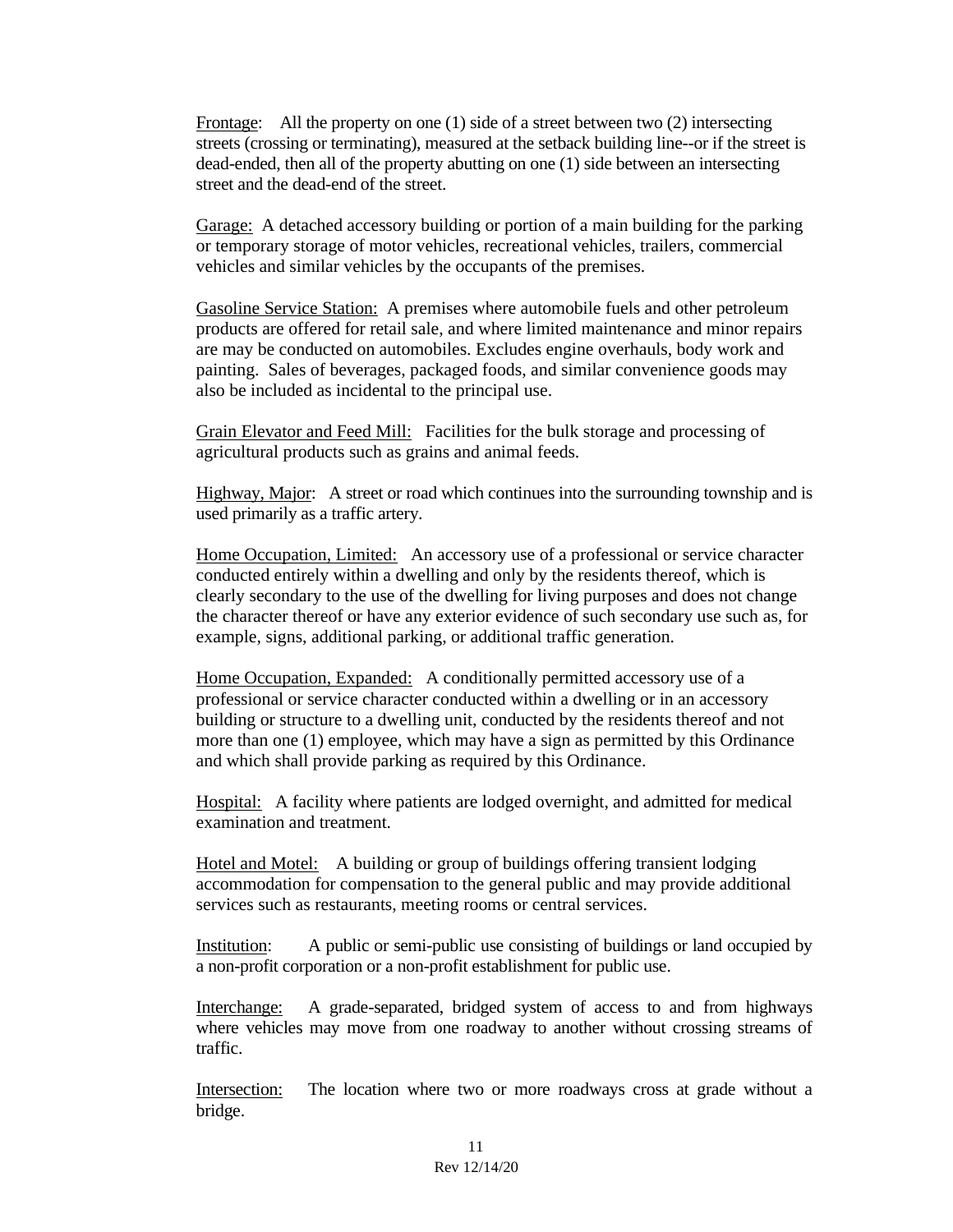Loading Space: An off-street space, in addition to required off-street parking spaces, on the same lot with a building for the temporary parking of a commercial vehicle while loading or unloading merchandise or materials.

Lot: A designated parcel, tract, or area of land established by plat, subdivision or as otherwise permitted by law, to be separately owned, used, developed or built upon.

Lot Area: The total horizontal area within the lot lines of a lot exclusive of any right-of-way of a public or private street.

Lot, Corner: A lot abutting upon two or more streets at their intersection or upon two parts of the same street, such streets or parts of the same street forming an interior angle of less than 135 degrees.

Lot Coverage: Percentage of lot coverage shall be the ratio of enclosed ground floor area of all buildings to the horizontally projected area of the lot, expressed as a percentage.

Lot Depth: The horizontal distance between the front and rear lot lines, measured along the median between the two (2) side lot lines.

Lot of Record: A lot whose existence, location and dimensions have been legally recorded or registered by the Recorder of Deeds for Tuscarawas County in a deed or on a plat, either individually or as part of a subdivision.

Lot Line: A line of record bounding a lot that divides one lot from another lot or from a public or private street, right of way, or any other public space.

Lot, Through: A lot that fronts upon two parallel streets or that fronts upon two streets that do not intersect at the boundaries of the lot.

Lot Width: The width of a lot at the building setback line measured at right angles to its depth. The width of lots fronting on a cul-de-sac shall be the chord distance between side lot lines for the curve coinciding with the required depth of the front yard.

Manufactured Home: A single-family dwelling unit fabricated in an off-site manufacturing facility for installation or assembly at the building site, bearing a label certifying that it is built in compliance with the Federal Manufactured Housing Construction and Safety Standards (24 CFR 3280) HUD Code. The term single-family dwelling shall include manufactured homes when placed on permanent foundations. Manufactured homes are distinguished by two types: Residential Design Manufactured Homes (RDMH) and Standard Design Manufactured Home (RDMH) as described in this Section. See Recreational Vehicles and Trailers.

(a) Residential Design Manufactured Home (RDMH), is a manufactured, single-family dwelling meeting residential design standards contained in this Ordinance. An RDMH is similar in appearance to site-built housing.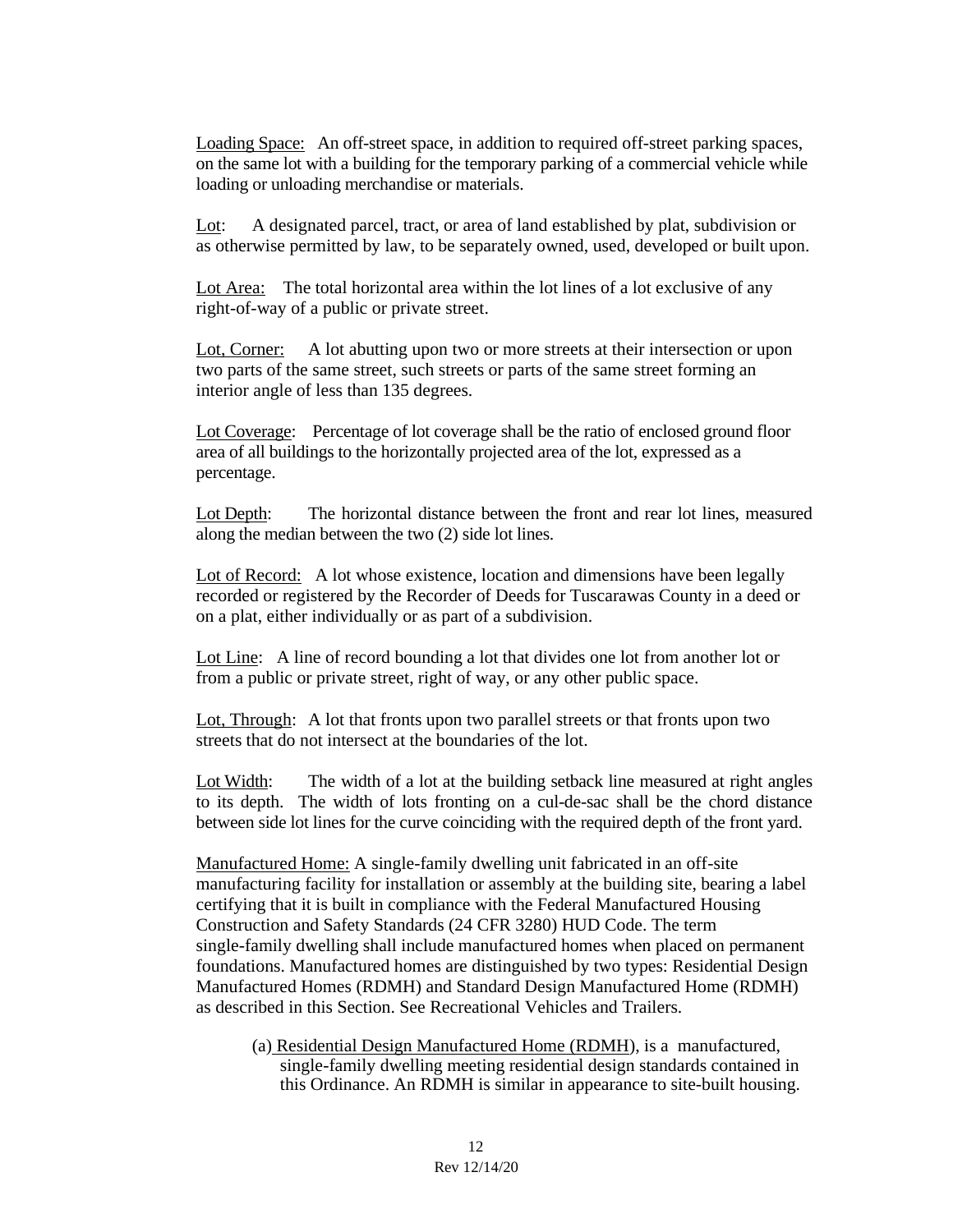(b) Standard Design Manufactured Home (SDMH), is a manufactured, singlefamily dwelling certified as meeting HUD code or certified as meeting the standards of prior construction codes, and found to be in excellent condition and safe for continued residential occupancy, but in both cases not meeting residential design standards contained in this Ordinance. An SDMH is similar in appearance to a structure commonly referred to as a 'mobile home'.

Manufactured Housing Development: A land area planned and improved for the placement of manufactured homes, and which are not otherwise regulated by state law. Manufactured housing developments include RDMH Subdivisions and SDMH Mobile Home Parks, as described in this Section:

- (a) RDMH Subdivision: A parcel of land improved for the siting of Residential Design Manufactured Homes for use as single family residences on lots as defined herein, platted and all applicable improvements provided according to the Subdivision Regulations, offered for sale.
- (b) SDMH Mobile Home Park: A parcel of land under unified ownership or management utilized for the siting of Standard Design Manufactured Homes for use as single family residences, including any land, buildings or facilities used by residential occupants.

Manufacturing: Any production or industrial process, including food processing, which combines one (1) or more raw materials or components into a product, or which changes the nature of the materials entering the process

Manufacturing, General:The basic processing and manufacturing of materials or products predominantly from extracted or raw materials, or a use engaged in storage of, or manufacturing processes that potentially involve hazardous or commonly offensive conditions.

Manufacturing, Restricted: Any manufacturing or industrial production from previously prepared materials, of finished products or parts, including processing, fabrication, assembly, treatment, packaging, incidental storage, sales and distribution of such products, but excluding General Manufacturing.

Mineral Extraction, Storage, and Processing: The removal of sand, gravel, earth, rock, stone or mineral bearing substance from the ground for the purpose of the sale or other commercial use of the excavated material, and, the storage and processing of the extracted materials.

Municipality: The Village of Strasburg, Ohio

Nonconforming Structure: A structure that does not conform with the use regulations of the district in which it is located.

Nonconforming Structure, Legal: A building or structure legally existing at the time of passage of this Ordinance, or subsequent amendments thereto, and which does not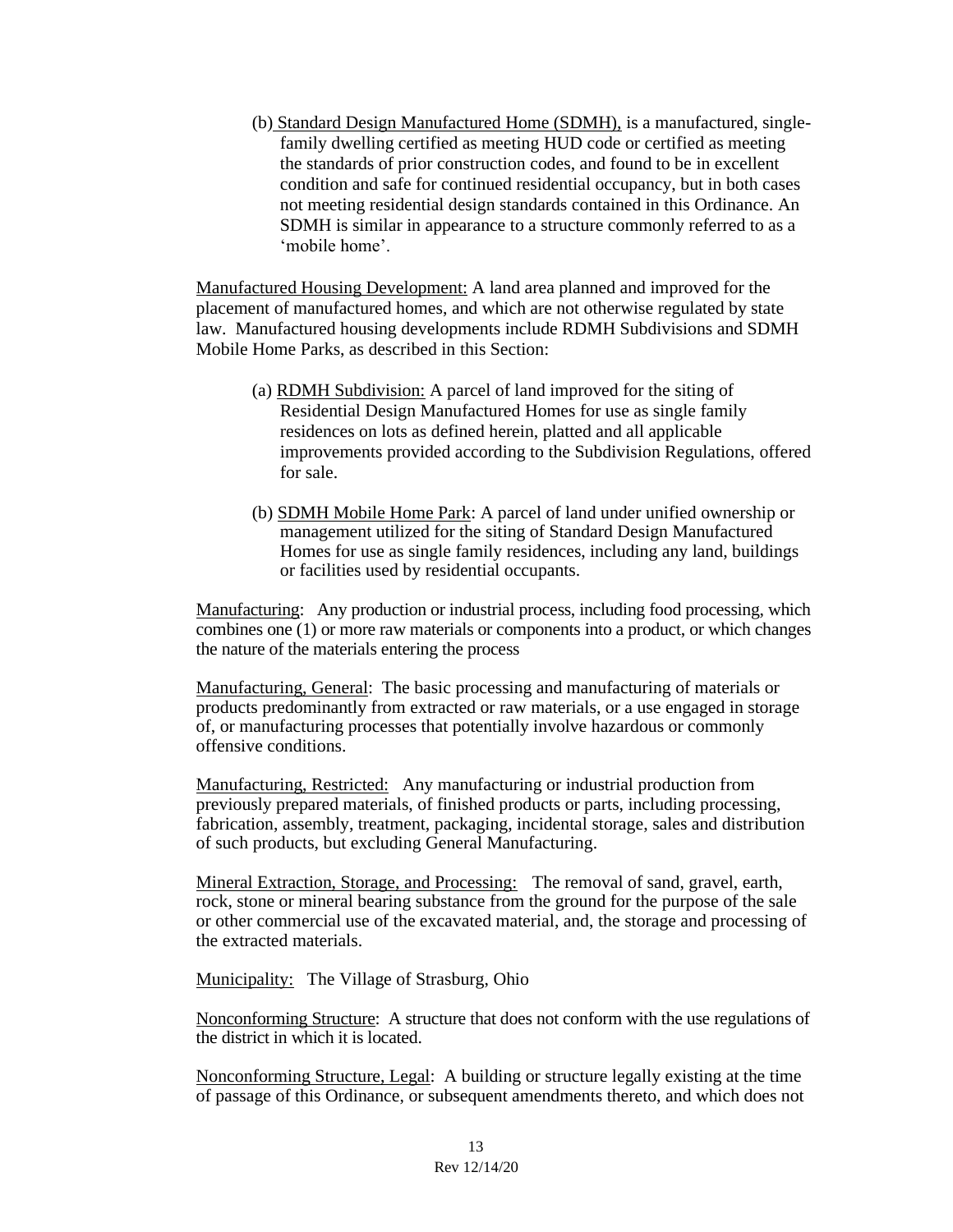comply with the dimensional or other building requirements of the district in which such structure is located.

Non-conforming Use: The use of land or a structure, or portion thereof, which does not conform with the use regulations of the district in which it is located.

Nonconforming Use, Legal: The use of land or a building, or a portion thereof, which existed legally at the time of passage of this Ordinance, or subsequent amendments thereto, and which does not conform with the use regulations of the district in which it is situated.

Nursing Home:A convalescent or extended care facility which specializes in providing necessary services to people unable to care for themselves, but not including hospitals, clinics or similar institutions devoted primarily to the diagnosis, treatment or care of the sick or injured. Excludes correctional facilities. Such facilities shall meet all federal, state, and other standards.

Office: A room, group of rooms, or building used for conducting the affairs of a business, profession, service, industry, or government and generally furnished with desks, tables, files, and communication equipment.

Parking Lot: An open area, other than a street, used for the parking of vehicles and available to the public, or as an accommodation to employees, clients, or customers. Excludes the storing of abandoned, impounded or wrecked vehicles.

Parking Space, Off-Street: Any parking space located wholly off any street, alley, or sidewalk, either in an enclosed building or on an open lot and where each parking space has an area as required in this Ordinance.

Personal Service: Any enterprise conducted for gain which primarily offers services to the general public such as shoe repair, watch repairing, barber shop, beauty parlors, dry cleaning service and/or self-service laundry and similar activities.

Plant Cultivation: The cultivation of crops, fruit trees, nursery stock, and similar plant materials outside of structures such as greenhouses, but exempting such plant cultivation as is conducted on residential properties for the primary benefit of the resident family.

Professional Activities: The use of offices and related spaces for such professional services as are provided by doctors, dentists, lawyers, architects, and engineers.

Public Service Facility: The erection, construction, alteration, operation or maintenance of buildings, power plants or substations, water treatment plants or pumping stations, sewage disposal or pumping plants and other similar public service structures by a public utility by a railroad, whether publicly or privately owned, or by a municipal or other governmental agency, including the furnishing of electrical, gas, rail transport, communication, public water and sewerage services.

Public Uses: Public parks, schools, and administrative, cultural and service buildings, not including public land or buildings devoted solely to the storage and maintenance of equipment and material.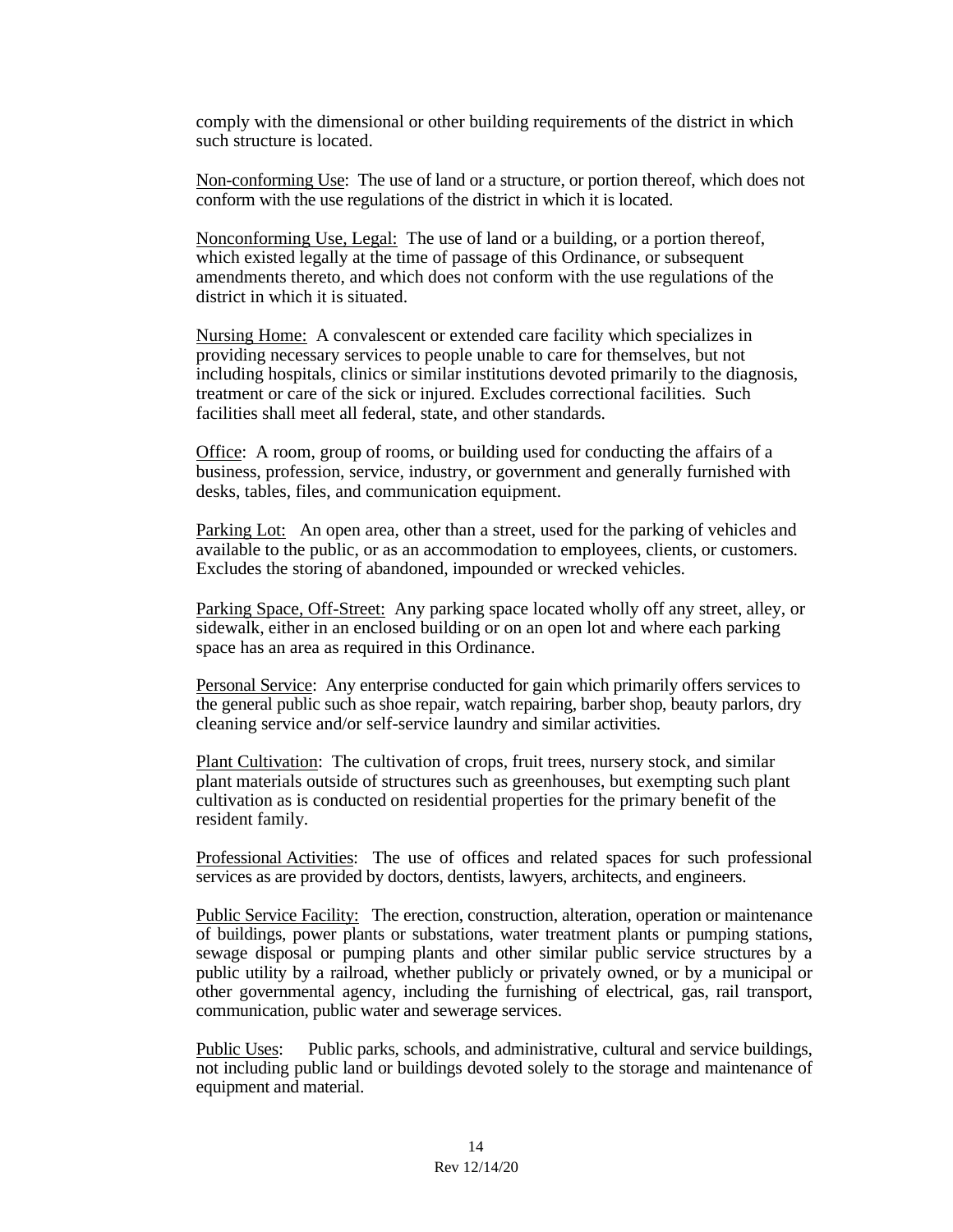### Recreation Facilities:

- (1) Noncommercial Recreation Facilities: Private and semipublic recreational facilities which are not operated for commercial gain. Noncommercial recreational facilities may be leased to outside groups or organizations provided the fee for such purposes is limited to incidental maintenance and custodial expenses.
- (2) Commercial Recreation Facilities: Recreational facilities open to the public, established and operated for a profit.

Recreational Vehicle or Trailer: A vehicle of portable structure designed and constructed to be used as a temporary dwelling for travel, recreational and vacation uses, including but not limited to the following:

- (1) Travel trailer a vehicular portable structure built on a chassis as a non-self-propelled vehicle, including tent-type fold-out trailer and designed to be used as a temporary dwelling.
- (2) Pick-up camper a structure designed primarily to be mounted on a pick-up or truck chassis and with sufficient equipment to render it suitable for use as a temporary dwelling.
- (3) Motorized home portable dwelling designed and constructed as an integral part of a self-propelled vehicle.
- (4) Boats and boat trailers includes boats, floats, rafts, and the normal equipment to transport same.

Research and Testing Facility: A building or group of buildings in which are located facilities for scientific research, investigation, testing, or experimentation but not facilities for the manufacture or sale of products, except as incidental to the main purpose of the laboratory. The keeping of animals on the premises for the purpose of testing or experimentation is specifically prohibited.

Restaurant: Establishments where food and beverages are prepared and served primarily within the premises. Includes, for example, bakeries, coffee and juice bars, sandwich shops, cafes, fine dining and similar businesses that offer dine-in facilities.

Retail Business: Premises where goods and merchandise are offered or kept for sale to the public, including storage of limited quantities of such goods and merchandise sufficient only to service such establishment. Includes banks, and stores which offer foods for carry-out only.

Right of Way:A duly recorded easement of a strip of land acquired by reservation, dedication, forced dedication, or condemnation and intended to be occupied by a road, crosswalk, railroad, electric transmission lines, oil or gas pipeline, water line, sanitary storm sewer, and other similar uses.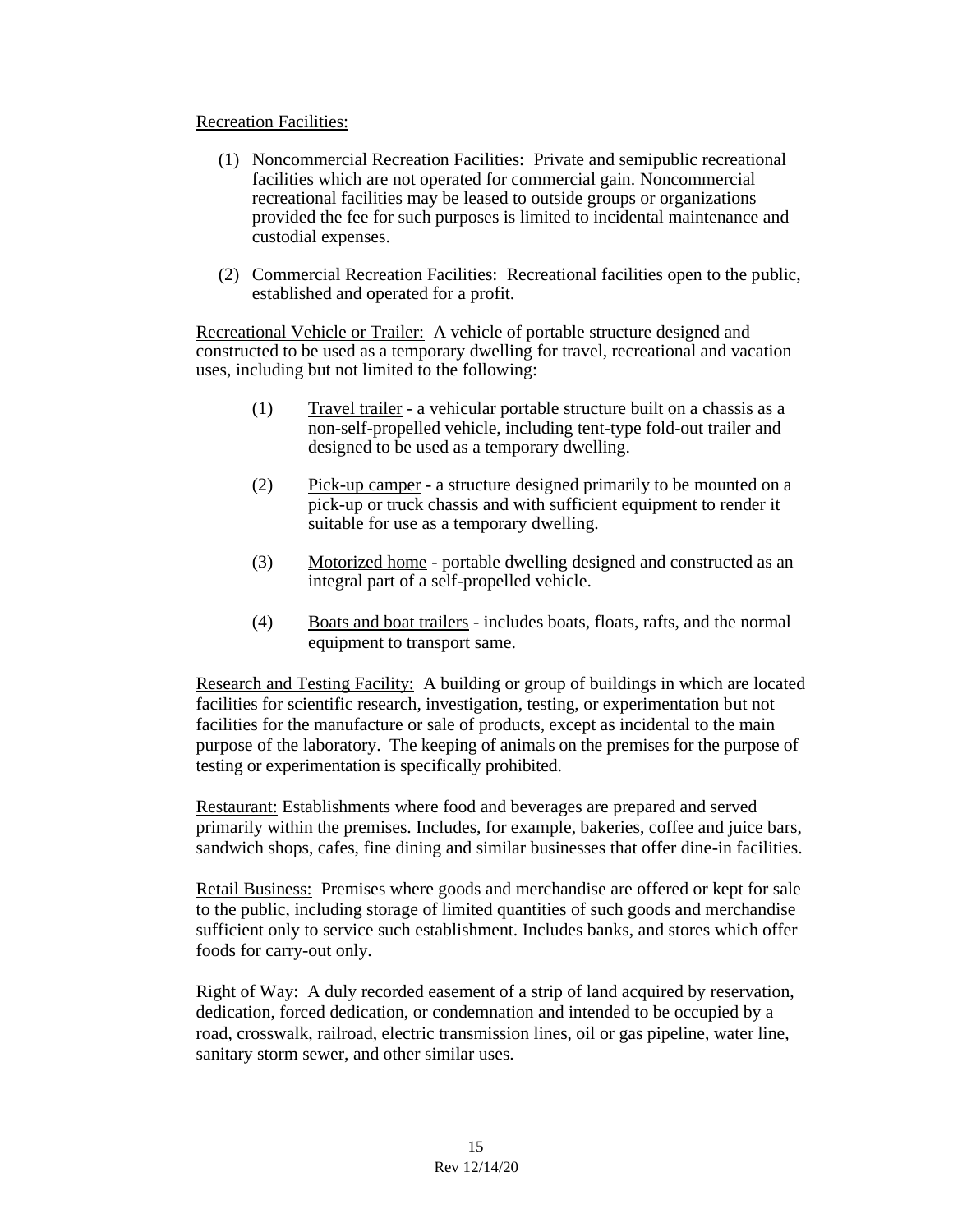Setback: The minimum horizontal distance by which any building or structure will be separated from a lot line or right-of-way.

Setback Line: A line established by zoning, platting or other legal means on a lot a specified distance from and parallel to the lot line to restrict the encroachment of structures on the lot line. In measuring a required setback, the distance shall be measured from the lot line or right-of-way, whichever line creates the minimum lot dimension.

Semi-public Uses: Churches, Sunday schools, parochial schools, colleges, hospitals and other institutions of an educational, religious, charitable or philanthropic nature.

Sign: An identification, description, illustration or device which is affixed to or integrated into a building, structure, or land, and which directs attention to a product, place, activity, person, institution or business. Signs are considered to be structures. Different types of signs are defined and regulated in this Ordinance.

Social Activities: Any building and land used for private or semi-private club activities, including lodges, fraternities, and similar activities.

Solicitor: The Solicitor of the Village of Strasburg, Ohio.

Specialized Animal Raising and Care: The use of land and buildings for the raising and care of domestic animals which are not specifically prohibited by other restrictions by the Village or other government agencies. Examples of activities, facilities and animals include, but are not limited to, domestic pets; stables and riding arenas for horses; kennels for dogs or other animals; pigeon raising and raising of any other domestic animals or birds of a similar nature; birds, mammals, reptiles, and similar animals; boarding of animals. The keeping of exotic or wild animals is specifically prohibited. Determination of the classification of an animal as domestic, exotic or wild shall be at the sole discretion of the Village.

Specialty Store: A retail establishment primarily engaged in the merchandising of a particular type of commodity including those selling arts and crafts, jewelry, leather, antiques, gifts, and novelty items, but shall not include the storage of a quantity of goods in excess of that which is necessary to serve such establishment.

Story: That portion of a building other than a basement included between the surface of any floor and the surface of the floor next above it or, if there is no floor above it, then the space between the floor and the ceiling next above it. A basement shall be counted as a story if it is used for living quarters or if two-thirds  $(2/3)$  of its volume is above the average level of the adjacent ground.

Story, Half: An uppermost story lying under a sloping roof, the wall plates of which on at least two (2) opposite exterior walls are not more than four (4) feet above the floor of such story and the height at the center is 7 feet 6 inches or more.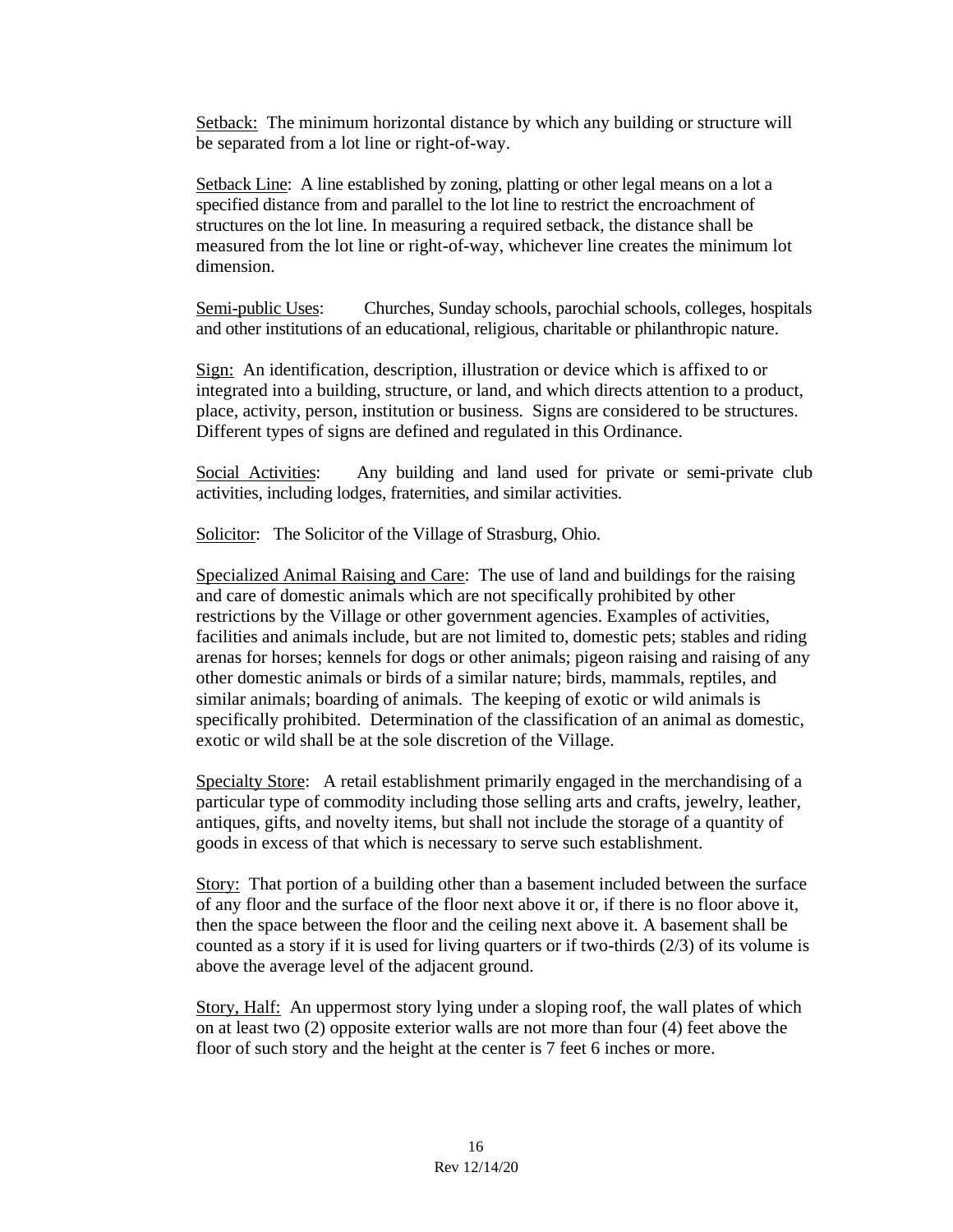Street, Private: An improved vehicular passage within a right of way owned and maintained by the abutting property owners, or by an association of property owners, excluding off-street parking areas and driveways.

Street, Public: An improved vehicular passage within a right of way that affords the primary means of access to abutting lots, shown upon a plat, and accepted by the Village of Strasburg for perpetual maintenance.

Structural Alteration: Any change in either the supporting members of a building, such as bearing walls, columns, beams, and girders, or in the dimensions or configurations of the roof or exterior walls.

Structure: Anything constructed or erected with a fixed location on or in the ground or attached to something having a fixed location on or in the ground. Examples include, but are not limited to, a building, backstop, barn, deck, fence, garage, gazebo, landscaping wall, shed, porch, sign, storage building, swimming pool, tank, or tower. Excludes a sidewalk, steps, driveway, or similar paved area.

Swimming Pool:A permanent structure, above or in the ground, containing or capable of containing water for swimming, bathing and water play. Includes wading pools, hot tubs, Jacuzzis, and similar pools. Excludes landscaping features such as ponds, pools or fountains intended for decoration and not used for swimming, as determined by the Planning Commission.

Transport and Trucking Terminal: The use of land, buildings, or structures for the purpose of storing, servicing, repairing, or loading trucks, transport trailers, and/or buses, but does not include gas or service stations or vehicle sales or rental outlets.

Use: The purpose for which land or a structure is arranged, designed or intended, or for which either land or a building is or may be occupied or maintained.

Use, Principal: The permitted or conditionally permitted use or uses which are being, or are proposed to be, conducted on a premises, and excludes accessory uses.

Variance: A modification of the strict terms of the regulations in this Ordinance where such modification will not be contrary to the public interest and where owing to conditions peculiar to the property and not the result of the action of the applicant, a literal enforcement of the regulation would result in unnecessary hardship and/or an unnecessary practical difficulty. Hardship is based on physical limitations of the land and does not encompass financial considerations.

Village:The Village of Strasburg, Ohio.

Warehouse:A premises, lot, structure or portion thereof which is designed or appropriate for the storage of goods to be sold for wholesale, mail orders, or reshipment.

Waste Disposal: Disposition of garbage, combustible and non-combustible waste material.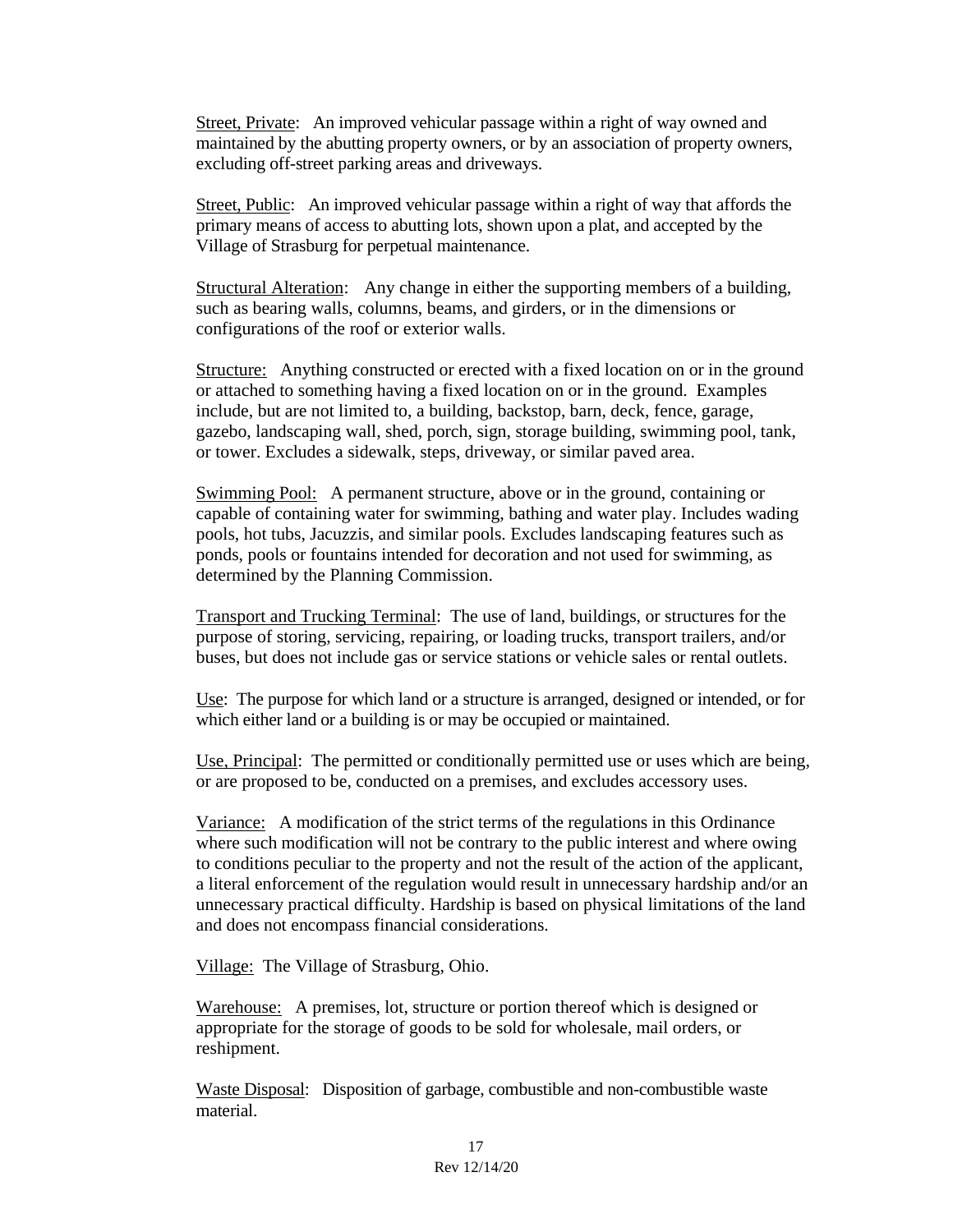Wholesale Business: An establishment primarily engaged in selling merchandise to retailers, to industrial, commercial, institutional, or professional business users, or to other wholesalers, or acting as agents or brokers and buying merchandise for, or selling merchandise to, such individuals or companies.

Yard: An area of land at grade between a building and the adjoining lot lines unoccupied by any portion of a structure from the ground upward, except for accessory uses, projections and as otherwise provided herein. A yard includes the area of all required setbacks.

Yard, Front: A yard extending across the front of a lot between the side lot lines and being the minimum horizontal distance between the street right-of-way and the main building or any projection thereof, other than the projection of the usual uncovered steps, uncovered balconies, or uncovered porch. On corner lots, the front yard shall be considered as parallel to the street upon which the lot has its least dimension.

Yard, Rear: A yard extending across the rear of a lot and being the required minimum horizontal distance between the rear lot line and the rear of the main building or any projection thereof, other than the projections of uncovered steps or unenclosed porches.

Yard, Required: The minimum yard required between a lot line and a main building in order to comply with the regulations of the district in which the lot is located. Use of the word "yard" without the adjectives "required" or "minimum" connotes the term "yard" in its general sense as defined herein.

Yard, Side: A yard between the main building and the side line of the lot and extending from the required front yard to the required rear yard, and being the minimum horizontal distance between a side lot line and the side of the main building or any projections thereto.

Zoning Certificate: The document issued by the Village Zoning Inspector authorizing the use of the land or structures.

Zoning District Map: The Zoning District Map or maps of the Village together with all amendments subsequently adopted.

Zoning Inspector: The Zoning Inspector or his authorized representative appointed by the Village Council.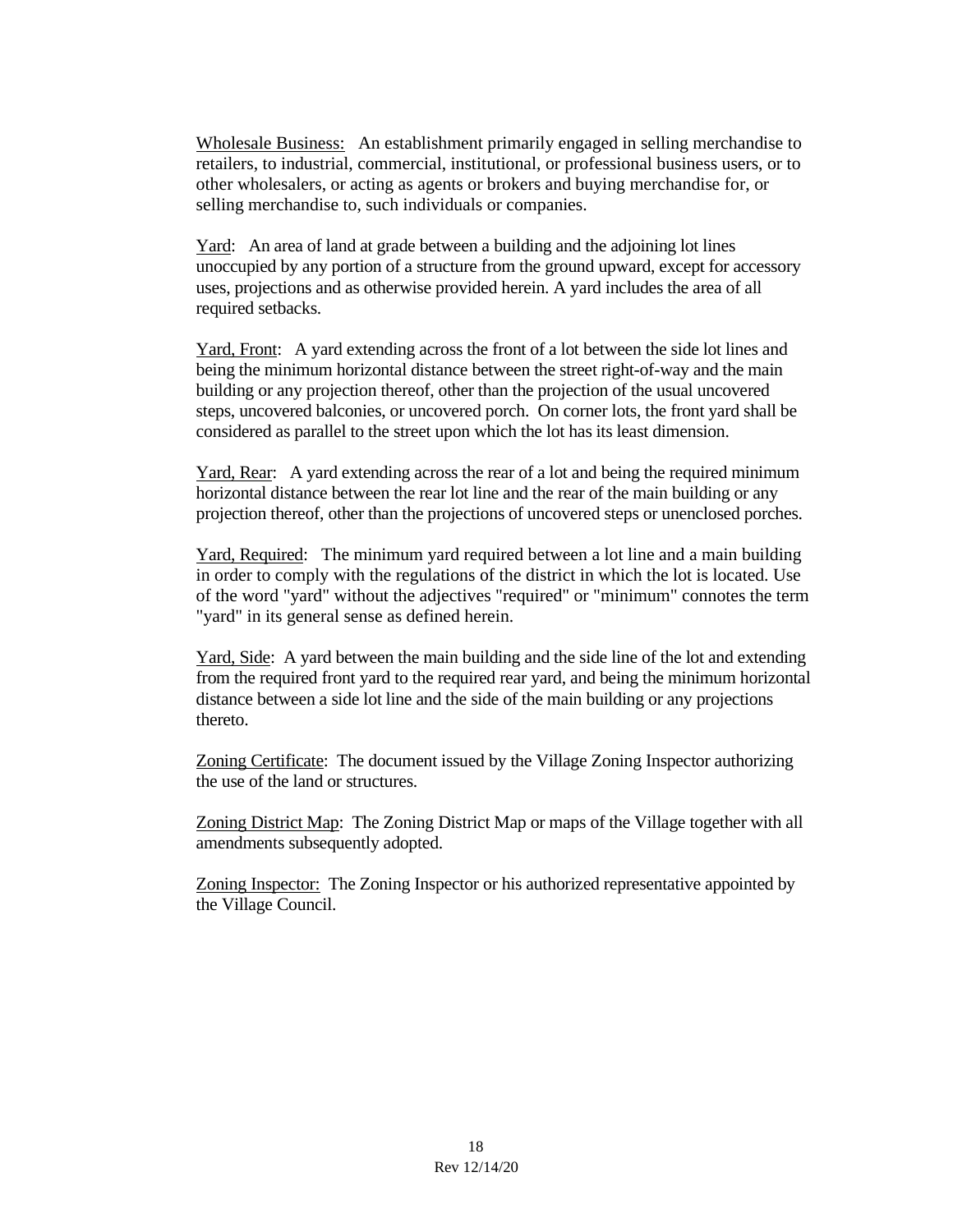### **ARTICLE IV - USE REGULATIONS**

### **SECTION 400. Table of Permitted and Conditional Uses**

The permitted and conditional uses for each district are shown in the following table. The interpretation of uses shall be as defined in Article III. Uses not specifically listed or interpreted to be included under this Article and Article III shall not be permitted except by amendment to the ordinance; or by a determination of similar use made in accordance with Section 402.

# **"S-1" SPECIAL**

| Permitted Uses                         | <b>Conditionally Permitted Uses</b>        |
|----------------------------------------|--------------------------------------------|
| Parks                                  | Semi-public uses                           |
| <b>Public Uses</b>                     | <b>Public Service Facilities</b>           |
| <b>Essential Services</b>              | Specialized Animal Raising and Care        |
| <b>Accessory Uses</b>                  | <b>Commercial Recreational Facilities</b>  |
| Non-commercial Recreational Facilities | Cemetery                                   |
| Forestry                               | Airports                                   |
| <b>Plant Cultivation</b>               | Mineral Extraction, Storage and Processing |

# **"R-R" RURAL RESIDENCE**

| <b>Permitted Uses</b>                   | <b>Conditionally Permitted Uses</b> |
|-----------------------------------------|-------------------------------------|
| Single-family Dwelling                  | <b>Public Service Facility</b>      |
| Residential Design Manufactured Housing | Non-commercial Recreation Facility  |
| (RDMH)                                  | Semi-Public Uses                    |
| <b>Public Uses</b>                      | Agriculture                         |
| Home Occupations, Limited               | Specialized Animal Raising and Care |
| <b>Essential Services</b>               | Cemetery                            |
| <b>Accessory Uses</b>                   | <b>Cluster Development</b>          |
|                                         | Similar Uses                        |

# **"R-1" VERY LOW DENSITY RESIDENCE**

| <b>Permitted Uses</b>                          | <b>Conditionally Permitted Uses</b> |
|------------------------------------------------|-------------------------------------|
| Single-family Dwelling                         | <b>Public Service Facility</b>      |
| <b>Residential Design Manufactured Housing</b> | Non-commercial Recreation Facility  |
| (RDMH)                                         | Semi-Public Uses                    |
| Public Uses                                    | Agriculture                         |
| Home Occupations, Limited                      | Cemetery                            |
| <b>Essential Services</b>                      | <b>Cluster Development</b>          |
| <b>Accessory Uses</b>                          | Similar Uses                        |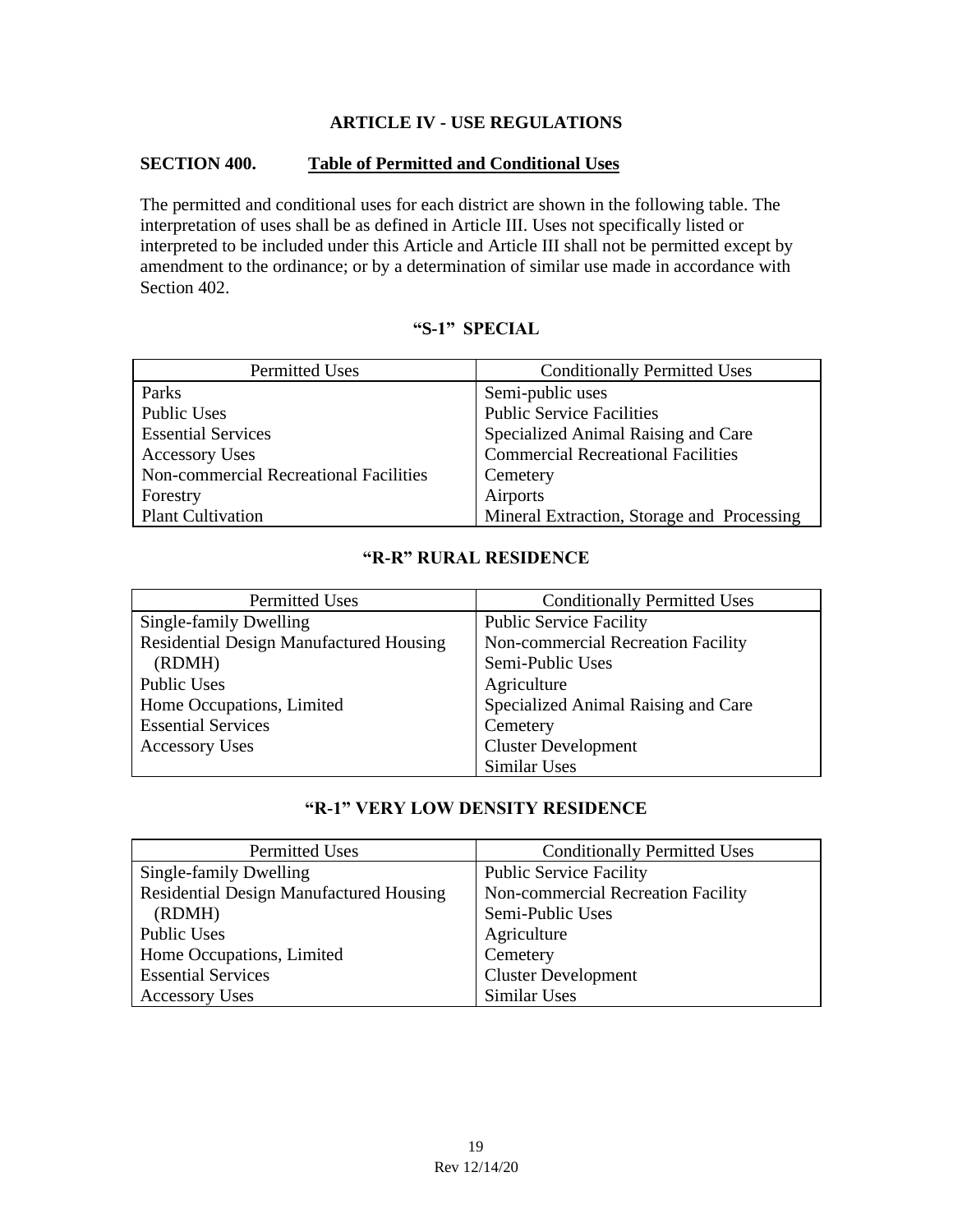# **"R-2" LOW DENSITY RESIDENCE**

| <b>Permitted Uses</b>                          | <b>Conditionally Permitted Uses</b> |
|------------------------------------------------|-------------------------------------|
| Single-family Dwelling                         | <b>Public Service Facility</b>      |
| <b>Attached Single-family Dwelling</b>         | Semi-Public Uses                    |
| <b>Residential Design Manufactured Housing</b> | Non-commercial Recreation Facility  |
| (RDMH)                                         | Home Occupations, Expanded          |
| Two-family Dwelling                            | <b>Nursing Homes</b>                |
| <b>Public Uses</b>                             | <b>Cluster Development</b>          |
| Home Occupations, Limited                      | Similar Uses                        |
| <b>Essential Services</b>                      |                                     |
| <b>Accessory Uses</b>                          |                                     |

# **"R-3" MEDIUM DENSITY RESIDENCE**

| <b>Permitted Uses</b>                          | <b>Conditionally Permitted Uses</b> |
|------------------------------------------------|-------------------------------------|
| Single-family Dwelling                         | <b>Public Service Facility</b>      |
| <b>Attached Single-family Dwellings</b>        | Semi-Public Uses                    |
| <b>Residential Design Manufactured Housing</b> | Non-Commercial Recreation Facility  |
| (RDMH)                                         | Home Occupations, Expanded          |
| Two-family Dwelling                            | <b>Child Care Facilities</b>        |
| Multiple-family Dwelling                       | Nursing Home                        |
| Home Occupations, Limited                      | Similar Uses                        |
| <b>Public Uses</b>                             |                                     |
| <b>Essential Services</b>                      |                                     |
| <b>Accessory Uses</b>                          |                                     |

# **"R-4" MANUFACTURED HOUSING DEVELOPMENT**

| <b>Permitted Uses</b>                          | <b>Conditionally Permitted Uses</b> |
|------------------------------------------------|-------------------------------------|
| <b>Residential Design Manufactured Housing</b> | <b>Public Service Facility</b>      |
| (RDMH)                                         | Non-Commercial Recreation Facility  |
| <b>Standard Design Manufactured Housing</b>    | Similar Uses                        |
| (SDMH)                                         |                                     |
| Home Occupations, Limited                      |                                     |
| <b>Public Uses</b>                             |                                     |
| <b>Essential Services</b>                      |                                     |
| <b>Accessory Uses</b>                          |                                     |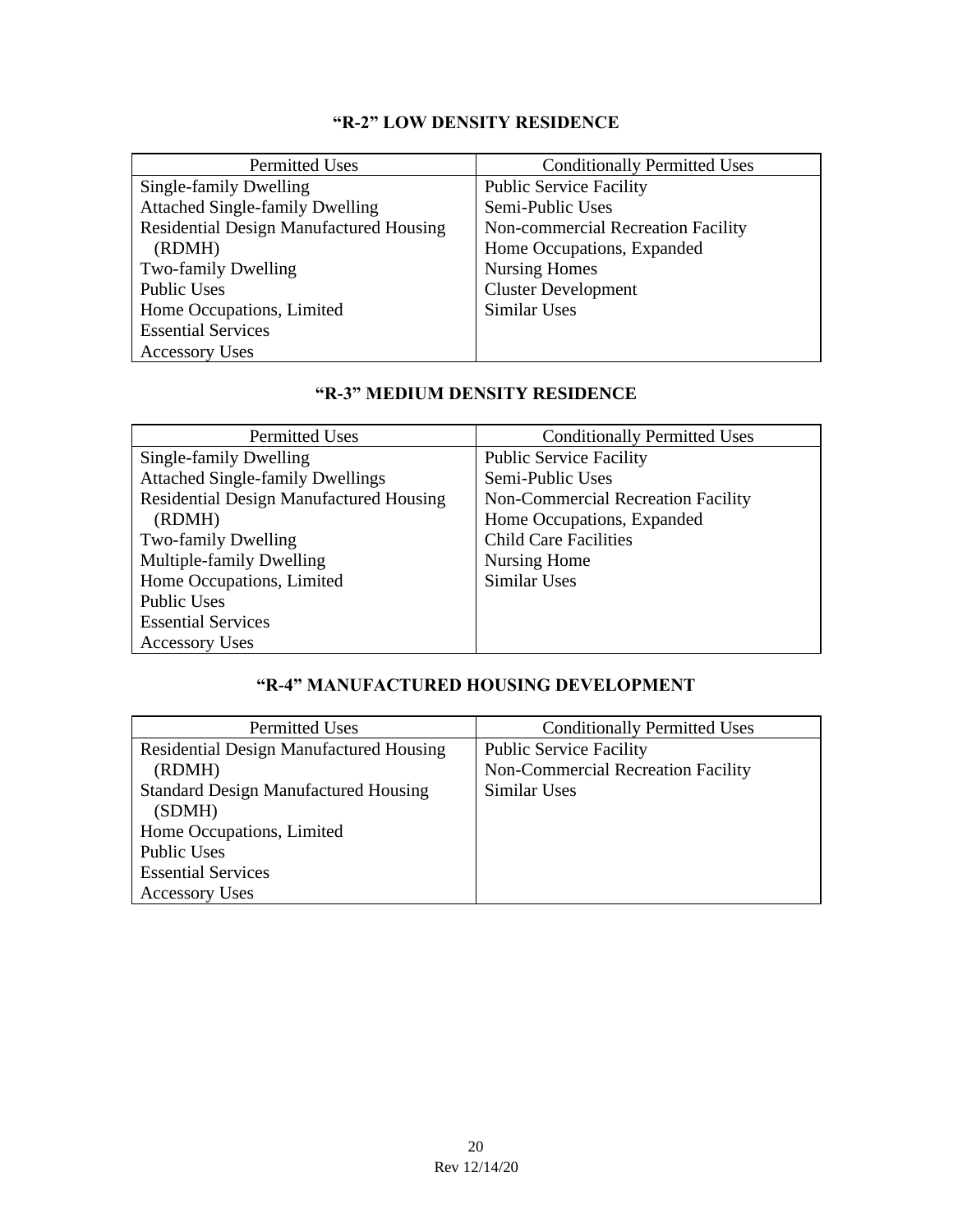# **"B-1" CENTRAL BUSINESS**

| <b>Permitted Uses</b>                                                                                                                                                                                                                                                                                                                                                                                                                                                                               | <b>Conditionally Permitted Uses</b>                                                                                                                                                                                                         |  |  |  |  |
|-----------------------------------------------------------------------------------------------------------------------------------------------------------------------------------------------------------------------------------------------------------------------------------------------------------------------------------------------------------------------------------------------------------------------------------------------------------------------------------------------------|---------------------------------------------------------------------------------------------------------------------------------------------------------------------------------------------------------------------------------------------|--|--|--|--|
| <b>Grocery Stores</b><br>Drugstores<br><b>Hardware Stores</b><br><b>Appliance Stores</b><br><b>Furniture Stores</b><br><b>Apparel Stores</b><br><b>Footwear Stores</b><br><b>Specialty Stores</b><br><b>Personal Services</b><br><b>Offices and Professional Activities</b><br><b>Business Services</b><br><b>Banks</b><br><b>Restaurants and Taverns</b><br>Hotels and Motels<br>Social Activities<br><b>Public Uses</b><br>Semi-public Uses<br><b>Essential Services</b><br><b>Accessory Uses</b> | Drive-in Commercial Uses<br>Printing and Publishing<br><b>Commercial Entertainment Facilities</b><br><b>Public Service Facilities</b><br>Similar Uses<br>Any "Permitted Use" Allowed in any R-1,<br>R-2, or R-3 Residential Zoning District |  |  |  |  |

# **"B-2" NEIGHBORHOOD BUSINESS**

| <b>Permitted Uses</b>                      | <b>Conditionally Permitted Uses</b>        |  |  |  |
|--------------------------------------------|--------------------------------------------|--|--|--|
| Drugstores                                 | Drive-in Commercial Uses                   |  |  |  |
| Hardware stores                            | <b>Gasoline Service Stations</b>           |  |  |  |
| Grocery stores                             | <b>Public Service Facilities</b>           |  |  |  |
| <b>Personal Services</b>                   | <b>Bed and Breakfast Operation</b>         |  |  |  |
| <b>Offices and Professional Activities</b> | Permitted Uses in the B-1 District over    |  |  |  |
| <b>Banks</b>                               | 6,000 square feet ground floor area        |  |  |  |
| Restaurants                                | Similar Uses                               |  |  |  |
| <b>Accessory Uses</b>                      | Any "Permitted Use" Allowed in any R-1, R- |  |  |  |
|                                            | 2, or R-3 Residential Zoning District      |  |  |  |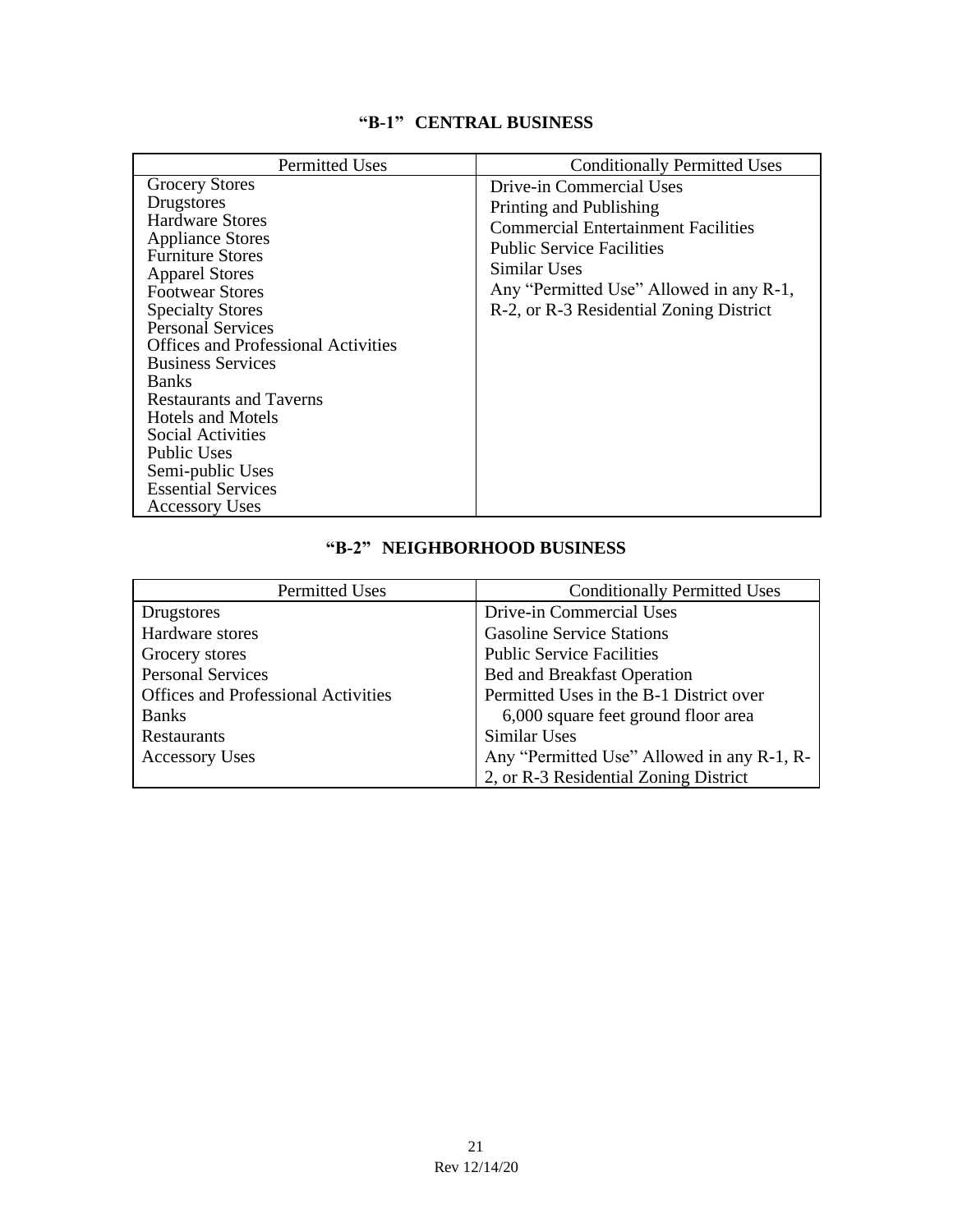# **"B-3" HIGHWAY & GENERAL BUSINESS**

| <b>Permitted Uses</b>                       | <b>Conditionally Permitted Uses</b>        |  |  |  |
|---------------------------------------------|--------------------------------------------|--|--|--|
| Permitted Uses In the B-1 and B-2 Districts | Agriculture                                |  |  |  |
| <b>Building Trades</b>                      | Printing and Publishing                    |  |  |  |
| <b>Gasoline Service Stations</b>            | Animal Hospitals and Clinics               |  |  |  |
| <b>Automotive Repair</b>                    | <b>Wholesale Business</b>                  |  |  |  |
| <b>Automotive and Trailer Sales</b>         | <b>Commercial Recreational Facilities</b>  |  |  |  |
| <b>Public Service Facilities</b>            | Sales and Storage of Building Materials    |  |  |  |
|                                             | Farm Implement Sales and Service           |  |  |  |
|                                             | <b>Transport and Trucking Terminals</b>    |  |  |  |
|                                             | <b>Billboards</b>                          |  |  |  |
|                                             | Drive-in Commercial Uses                   |  |  |  |
|                                             | Similar Uses                               |  |  |  |
|                                             | Any "Permitted Use" Allowed in any R-1, R- |  |  |  |
|                                             | 2, or R-3 Residential Zoning District      |  |  |  |

## **"M-1" RESTRICTED INDUSTRIAL**

| <b>Permitted Uses</b>                     | <b>Conditionally Permitted Uses</b>        |
|-------------------------------------------|--------------------------------------------|
| Manufacture of Pharmaceutical Products    | Restaurants                                |
| Manufacture of Sporting Goods             | <b>Billboards</b>                          |
| Processing and Assembly of Glass Products | Warehouses                                 |
| Manufacture of Small Household Appliances | Food Processing                            |
| Manufacture of Electronics Products       | Similar Uses                               |
| Manufacture of Parts for Production of    | Any "Permitted Use" Allowed in any R-1, R- |
| <b>Finished Equipment</b>                 | 2, or R-3 Residential Zoning District      |
| Offices                                   |                                            |
| <b>Research and Testing Facilities</b>    |                                            |
| Printing and Engraving Plants             |                                            |
| <b>Adult Businesses</b>                   |                                            |
| <b>Accessory Uses</b>                     |                                            |
| <b>Public Service Facilities</b>          |                                            |
| <b>Essential Services</b>                 |                                            |

## **"M-2" GENERAL INDUSTRIAL**

| <b>Permitted Uses</b>                       | <b>Conditionally Permitted Uses</b>        |
|---------------------------------------------|--------------------------------------------|
| Permitted Uses In the M-1 District          | Restaurants                                |
| General Manufacturing                       | <b>Billboards</b>                          |
| Manufacturing, Sale and Storage of Building | Mineral Extraction, Storage and Processing |
| Materials                                   | Automobile Wrecking, Salvage and Storage   |
| <b>Transport and Trucking Terminals</b>     | Similar Uses                               |
| Wholesale and Warehousing Facilities        | Any "Permitted Use" Allowed in any R-1, R- |
| Food Processing                             | 2, or R-3 Residential Zoning District      |
| Grain Elevators and Feed Mills              |                                            |

## **SECTION 401. Conditional Uses**

Conditional uses are subject to approval in accordance with Section 1307 of this Ordinance.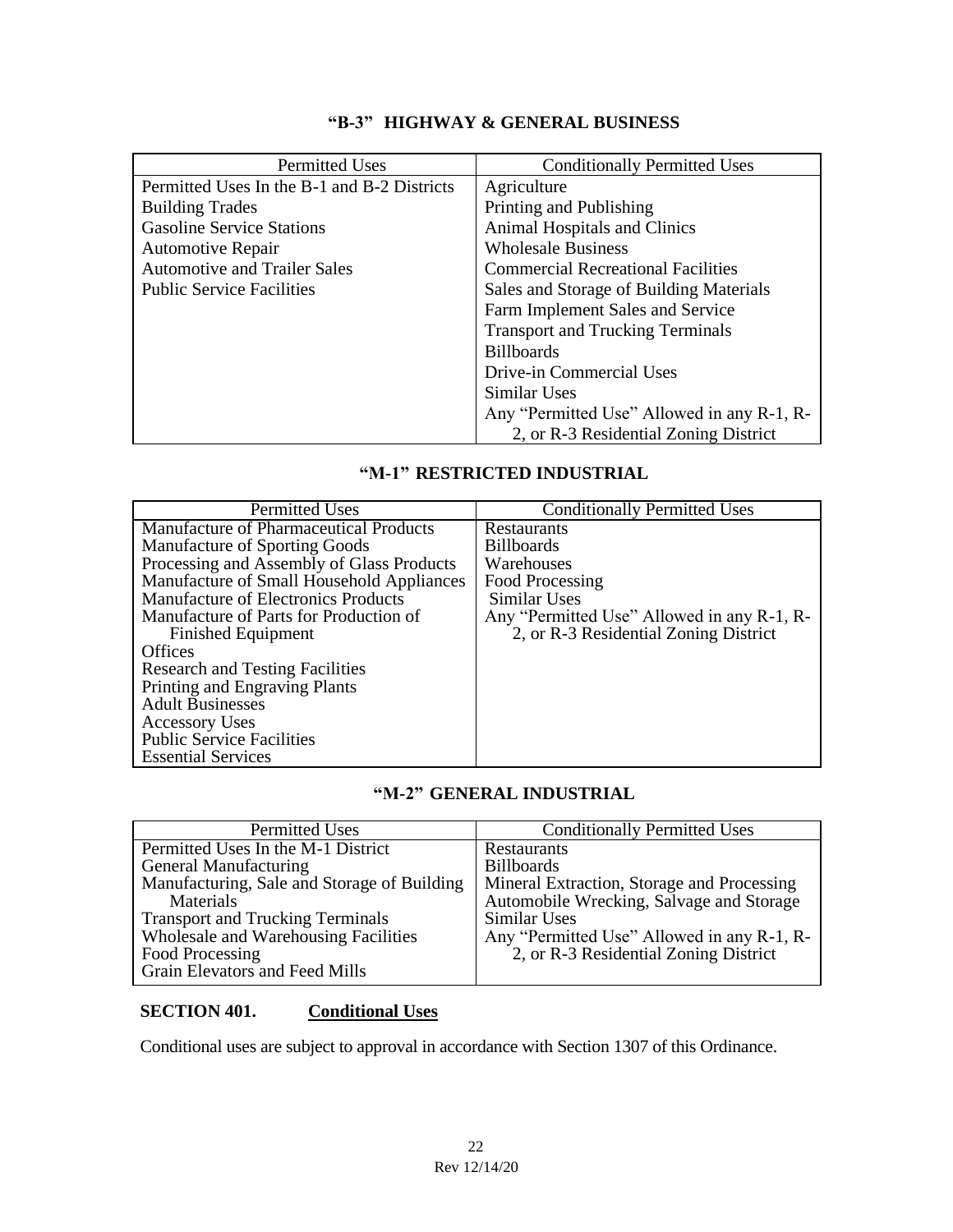### **SECTION 402. Similar Uses**

Upon application for a permit for a building or use not specifically permitted in a district, or upon its own initiative, the Planning Commission may recommend to Council additions or clarifications based on the following standards:

- (a) Such a use is not listed in any other classification of permitted uses;
- (b) Such a use is appropriate to and conforms closely to the basic characteristics of the district to which it is added;
- (c) Such a use does not create dangers to health and safety, and does not create objectionable influences to an extent greater than other uses permitted in the district to which the use is to be added; and,
- (d) Such a use does not generate traffic to an extent greater than other uses permitted in the district to which the use is to be added.

#### **SECTION 403. Special Provisions**

For special provisions regulating residential, commercial, and industrial uses, refer to Article VII and Article VIII.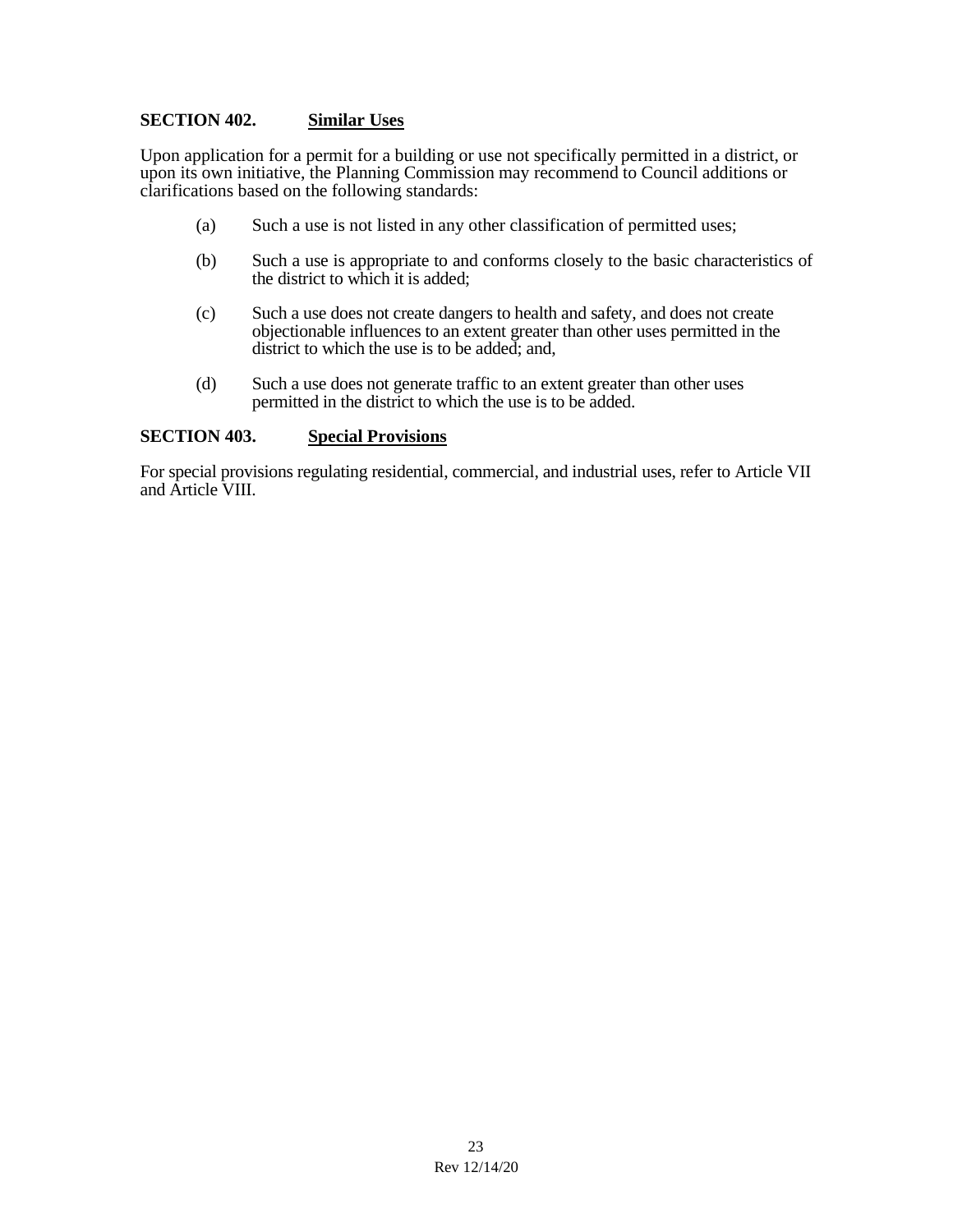# **ARTICLE V - MINIMUM DIMENSIONAL REQUIREMENTS**

# **SECTION 500. Basic Yard, Area and Height Requirements for Dwellings**

The following schedule establishes minimum yard area and height requirements for dwellings by district:

|                                                                                                     |                                                                 |             |               |                    |       |               |                | Maximum Building |  |
|-----------------------------------------------------------------------------------------------------|-----------------------------------------------------------------|-------------|---------------|--------------------|-------|---------------|----------------|------------------|--|
|                                                                                                     |                                                                 |             |               | Minimum Yard (ft.) |       |               | Height         |                  |  |
|                                                                                                     | <b>District</b>                                                 | Min.Lot     | Min.Lot Area  | Front              | Rear  | Each Side     | <b>Stories</b> | Feet             |  |
|                                                                                                     |                                                                 | Width (ft.) | (sq.ft./unit) |                    |       |               |                |                  |  |
| $R-R$                                                                                               |                                                                 | 100         | 20,000        | 30                 | 40    | 15            | $2 - 1/2$      | 35               |  |
| $R-1$                                                                                               |                                                                 | 90          | 13.500        | 30                 | 40    | 10            | $2 - 1/2$      | 35               |  |
| $R-2$                                                                                               | 1-Family                                                        | 85          | 12,000        | 30                 | 30    | 9             | $2 - 1/2$      | 35               |  |
|                                                                                                     | 2-Family                                                        | 100         | 7.500         | 30                 | 30    | 9             | $2 - 1/2$      | 35               |  |
|                                                                                                     | $\overline{ABF}$ (more than 2 family)                           | 100         | 7,000         | 30                 | 30    | 9             | $2 - 1/2$      | 35               |  |
| $R-3$                                                                                               | 1-Family                                                        | 70          | 7.000         | 25                 | 25    | 8             | $2 - 1/2$      | 35               |  |
|                                                                                                     | 2-Family                                                        | 90          | 6,000         | 25                 | 25    | 8             | $2 - 1/2$      | 35               |  |
|                                                                                                     | ASF (more than 2 family)                                        | 100         | 6,000         | 25                 | 25    | 8             | $2 - 1/2$      | 35               |  |
|                                                                                                     | $MF$ (more than 2 family)                                       | 100         | 5,000         | 30                 | 30    | 1 story: $8$  | 3              | 40               |  |
|                                                                                                     |                                                                 |             |               |                    |       | 2 story: $10$ |                |                  |  |
|                                                                                                     |                                                                 |             |               |                    |       | 3 story: 12   |                |                  |  |
| $R-4$                                                                                               | Manufactured Housing                                            | 60          | 6,000         | **                 | $***$ | $***$         | $***$          | $***$            |  |
| *Attached Single Family (ASF) and Multifamily (MF) units shall be further regulated by Section 705. |                                                                 |             |               |                    |       |               |                |                  |  |
|                                                                                                     | **Manufactured homes shall be further regulated by Section 700. |             |               |                    |       |               |                |                  |  |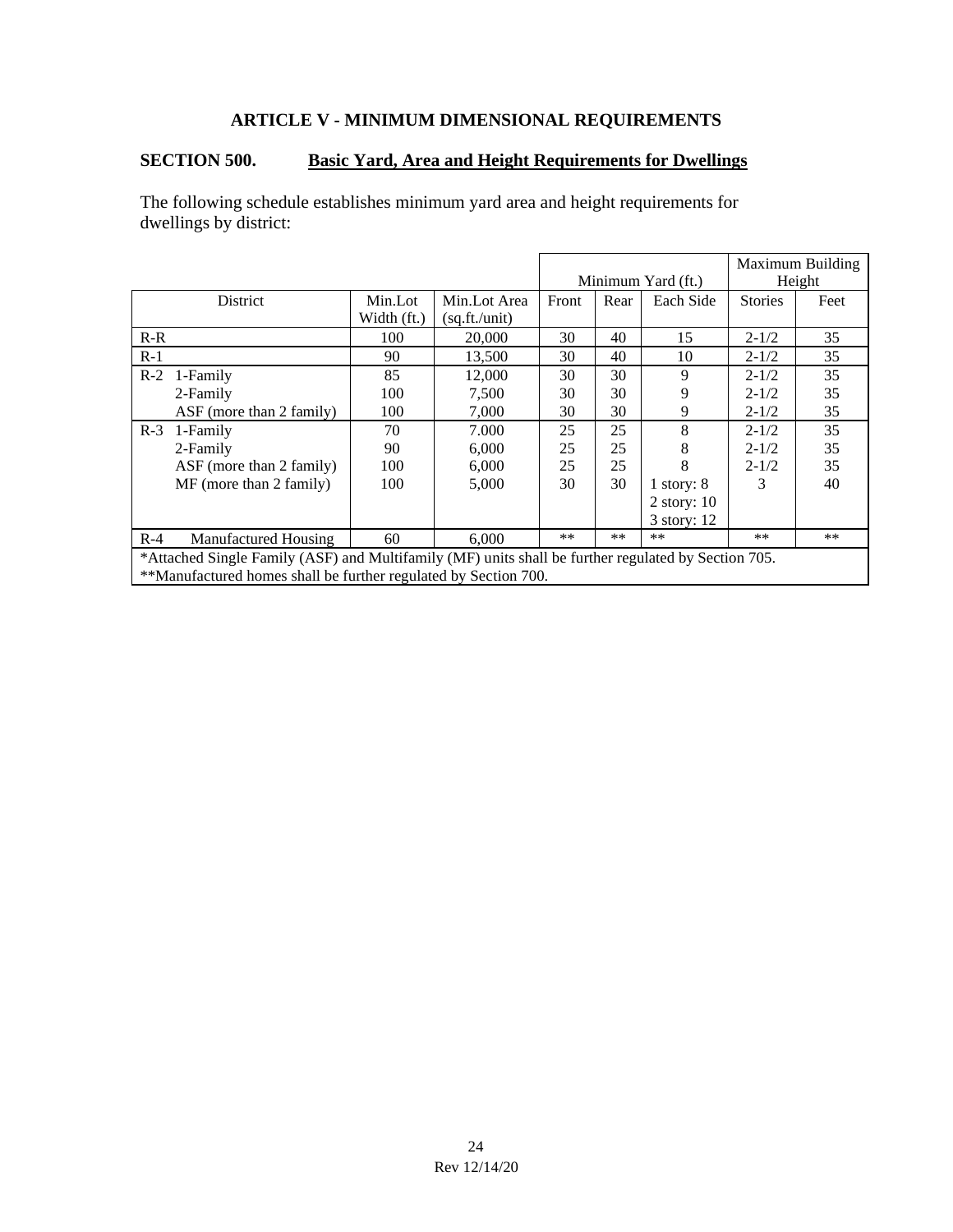# **SECTION 501. Floor Area Requirements for Dwellings.**

The residential floor area per family in dwellings erected on any lot shall not be less than that established by the following table:

| <b>Districts</b>                                                                    | Single<br>Family                     | Two<br>Family                          | Efficiency          | 1<br>Bedroom               | $\overline{2}$<br>Bedrooms | 3 or more<br>Bedrooms   | Average of<br>All Units<br>in Project |
|-------------------------------------------------------------------------------------|--------------------------------------|----------------------------------------|---------------------|----------------------------|----------------------------|-------------------------|---------------------------------------|
| $"R-R"$<br>(a) One story<br>(b) More than one story                                 | 1,200<br>1,500                       | ----<br>----                           | ----                | ----                       | ----                       | ----<br>----            |                                       |
| $"R-1"$<br>(a) One story<br>(b) More than one story                                 | 1,100<br>1,400                       | ----<br>----                           | ----                | ----                       | ----                       | ----                    |                                       |
| $"R-2"$<br>(a) One story<br>(b) More than one story<br>$(d)$ ASF<br>(c) Multifamily | 1,000<br>1,100<br>$---$<br>$- - - -$ | 800<br>1,000<br>$- - - -$<br>$- - - -$ | $- - - -$<br>400    | ----<br>540<br>540         | $- - - -$<br>700<br>700    | ----<br>900<br>900      | 750<br>750                            |
| $"R-3"$<br>(a) One story<br>(b) More than one story<br>$(d)$ ASF<br>(c) Multifamily | 1,000<br>1,100<br>1,000<br>$---$     | 800<br>1,000<br>$---$<br>----          | ----<br>----<br>320 | ----<br>----<br>480<br>480 | $- - - -$<br>600<br>600    | $- - - -$<br>720<br>720 | 650<br>650                            |
| $"R-4"$<br>(a) RDMH<br>$(b)$ SDMH                                                   | 600<br>600                           |                                        |                     |                            |                            |                         |                                       |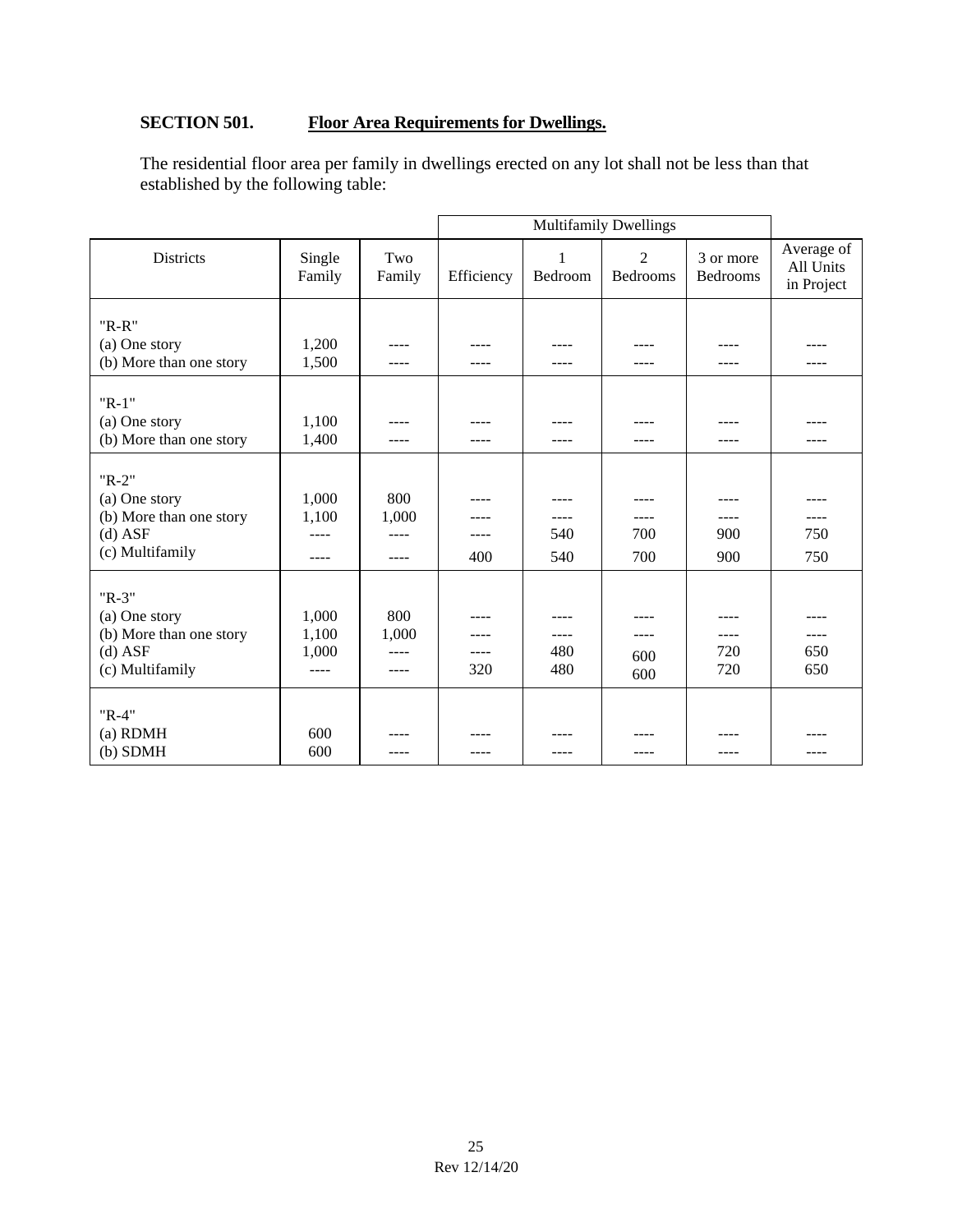## **SECTION 502. Basic Yard, Area, Lot Coverage and Height Requirements for All Buildings Other than Dwellings**

| District                                                                                                           | Minimum   | Minimum  | Minimum Depth |      | Minimum        | Maximum     | Maximum          |      |
|--------------------------------------------------------------------------------------------------------------------|-----------|----------|---------------|------|----------------|-------------|------------------|------|
|                                                                                                                    | Lot Width | Lot Area | (feet)        |      | Width Each     | Percent Lot | Height of        |      |
|                                                                                                                    | (feet)    | (square) |               |      | Side (feet)    | Coverage    | <b>Buildings</b> |      |
|                                                                                                                    |           | feet)    |               |      | (See $503.1$ ) |             |                  |      |
|                                                                                                                    |           |          | Front         | Rear |                |             | <b>Stories</b>   | Feet |
|                                                                                                                    |           |          | Yard          | Yard |                |             |                  |      |
| $S-1$                                                                                                              | 250       | 3 acres  | 60            | 60   | 50             | 20          | 3                | 45   |
| $R-R$                                                                                                              | 200       | 2 acres  | 60            | 60   | 50             | 20          | 3                | 35   |
| $R-1$                                                                                                              | 200       | 2 acres  | 60            | 60   | 50             | 20          | 2                | 35   |
| $R-2$                                                                                                              | 150       | 1 acre   | 50            | 50   | 30             | 30          | 2                | 35   |
| $R-3$                                                                                                              | 150       | 1 acre   | 50            | 50   | 30             | 30          | $\overline{2}$   | 35   |
| $R-4$                                                                                                              | 150       | 1 acre   | 50            | 50   | 30             | 30          | $\overline{2}$   | 35   |
| $B-1$                                                                                                              | None      | None     | None*         | 20   | None           | 80          | $3**$            | 45   |
| $B-2$                                                                                                              | 80        | 10.000   | 40            | 20   | None           | 50          | 2                | 35   |
| $B-3$                                                                                                              | 120       | 20,000   | 60            | 40   | 30             | 50          | 3                | 45   |
| $M-1$                                                                                                              | 200       | 1 acre   | 50            | 40   | 30             | 50          | 3                | 45   |
| $M-2$                                                                                                              | 200       | 1 acre   | 50            | 40   | 30             | 50          | 3                | 45   |
| $*$ A minimum of $75\%$ of the front well shell be built to the edge of the front sidewells or front property line |           |          |               |      |                |             |                  |      |

The following table establishes the yard, area, lot coverage and height requirements for all buildings except dwellings and structures accessory to dwellings by districts:

A minimum of 75% of the front wall shall be built to the edge of the front sidewalk or front property line.

\*\* The minimum height of buildings shall be two stories.

### **SECTION 503. Requirements for Non-residential Uses**

- 503.1 Side Yard Requirements: In the "B-1" and "B-2" Districts, when there is no vehicular access to the rear yard from a public road, alley, or from an adjacent lot with such access, at least one (1) side yard no less than twelve (12) feet shall be required. The Zoning Inspector may, under advisement by public safety or emergency forces, require additional fire lanes or setbacks to facilitate public safety and emergency access.
- 503.2 Minimum Yard Requirements: Business and industrial uses shall not be located nor conducted closer to any lot line of an "R" district than the distance specified in the following schedule:
	- (a) Business uses adjacent to residentially zoned property shall be setback a minimum of thirty (30) feet from the residentially zoned property. The area in the setback shall be buffered in accordance with the requirements of Section 503.3.
	- (b) In all industrial districts, industrial uses located adjacent to residentially zoned property shall be setback a minimum of (forty) 40 feet from the adjacent residential property line. The area in the setback shall be buffered in accordance with the requirements of Section 503.3.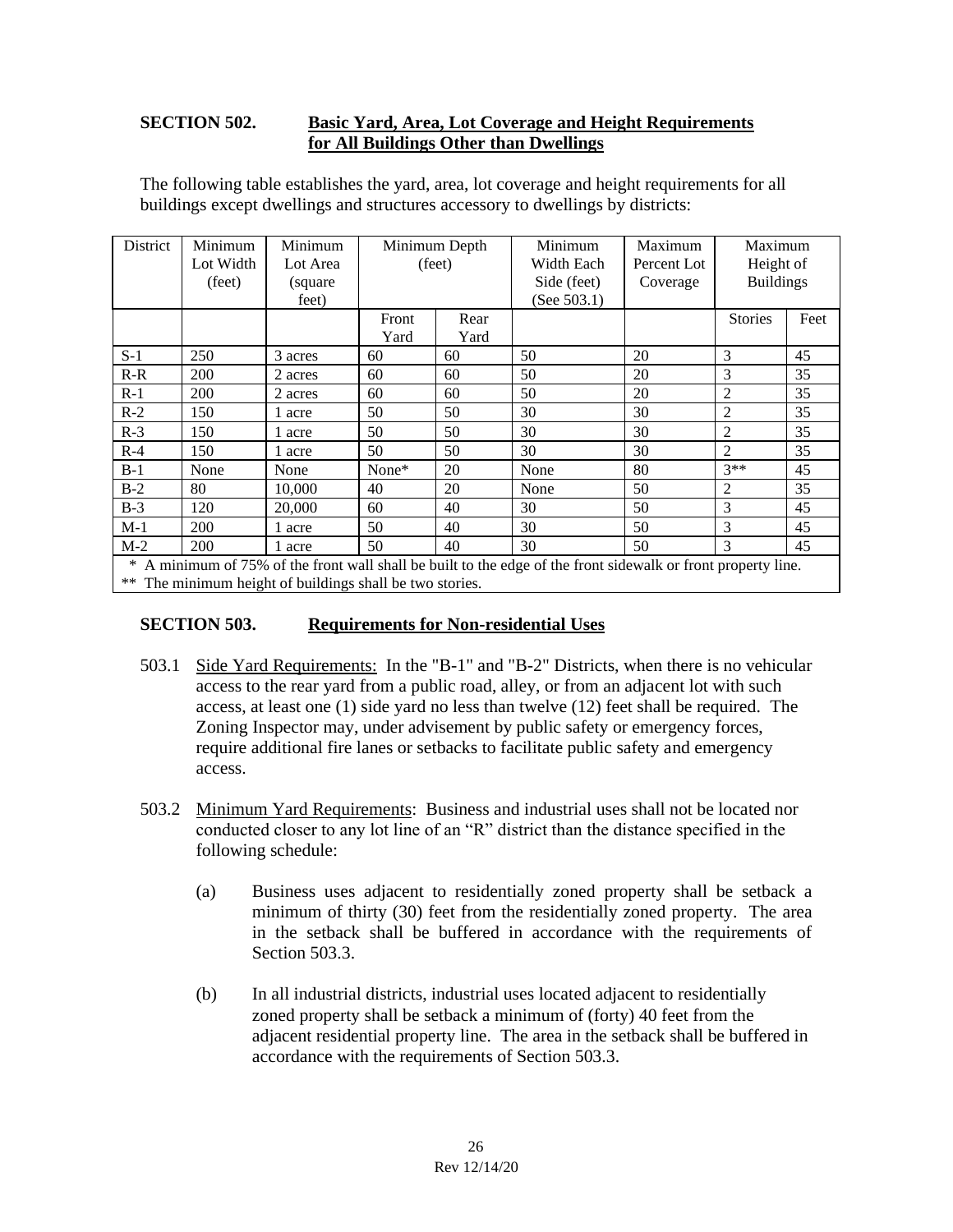- (c) The required setback may not be used for storage or other operations associated with the business or industrial operation.
- 503.3 Landscaping or Screening Provisions: Any unpaved area of a site in "B" and "M" Districts shall be landscaped or maintained in a dust-free condition and separated from the paved areas by a curb or other barrier. Landscaping or screening for nonresidential uses not separated from a right of way from "S" and "R" Districts shall be installed as follows:
	- (a) Screening when used to buffer adjacent residential property shall consist of landscaping, mounding, fencing or any combination. Screening shall be maintained in good condition. Plant material shall be replaced when necessary to maintain the minimum requirements of screening.
	- (b) Landscaping shall consist of a strip of land within the buffer of no less than fifteen  $(15)$  feet in width planted with at least seventy-five  $(75%)$  percent evergreen material not less than six (6) feet in height when full grown which shall provide a minimum four (4) foot opaque appearance. The evergreen material may be supplemented by deciduous plants and trees.
	- (c) Mounding shall be a minimum of four (4) feet in height and graded at a slope that can be maintained. All mounds shall be planted to prevent erosion.
	- (d) Fencing shall consist of a masonry or solid fence between four (4) and six (6) feet in height, maintained in good condition and free of all advertising or other signs.
	- (e) The Zoning Inspector may permit deviation from the screening requirements and may either require more intensive or allow less intensive screening whenever it is determined that such deviations satisfy the need for appropriate screening.
	- (f) No certificate of occupancy shall be issued until the landscaping or screening is installed.

# **SECTION 504. Exceptions to Height Restrictions**

The height regulations prescribed herein shall not apply to television and radio towers, church spires, belfries, monuments, tanks, water and fire towers, stage towers or scenery lofts, cooling towers, ornamental towers and spires, chimneys, silos and similar structures, elevator bulkheads, smokestacks, conveyors and flagpoles, except where the height of such structures will constitute a hazard to the safe landing and take-off of aircraft at an established airport.

# **SECTION 505. Existing Lots of Record**

Any lot of seventy (70) feet in width or less existing at the effective date of this Ordinance in any "R" District may be used for the erection of a single-family dwelling even though its area and width are less than the minimum requirements set forth herein. Each side yard shall be a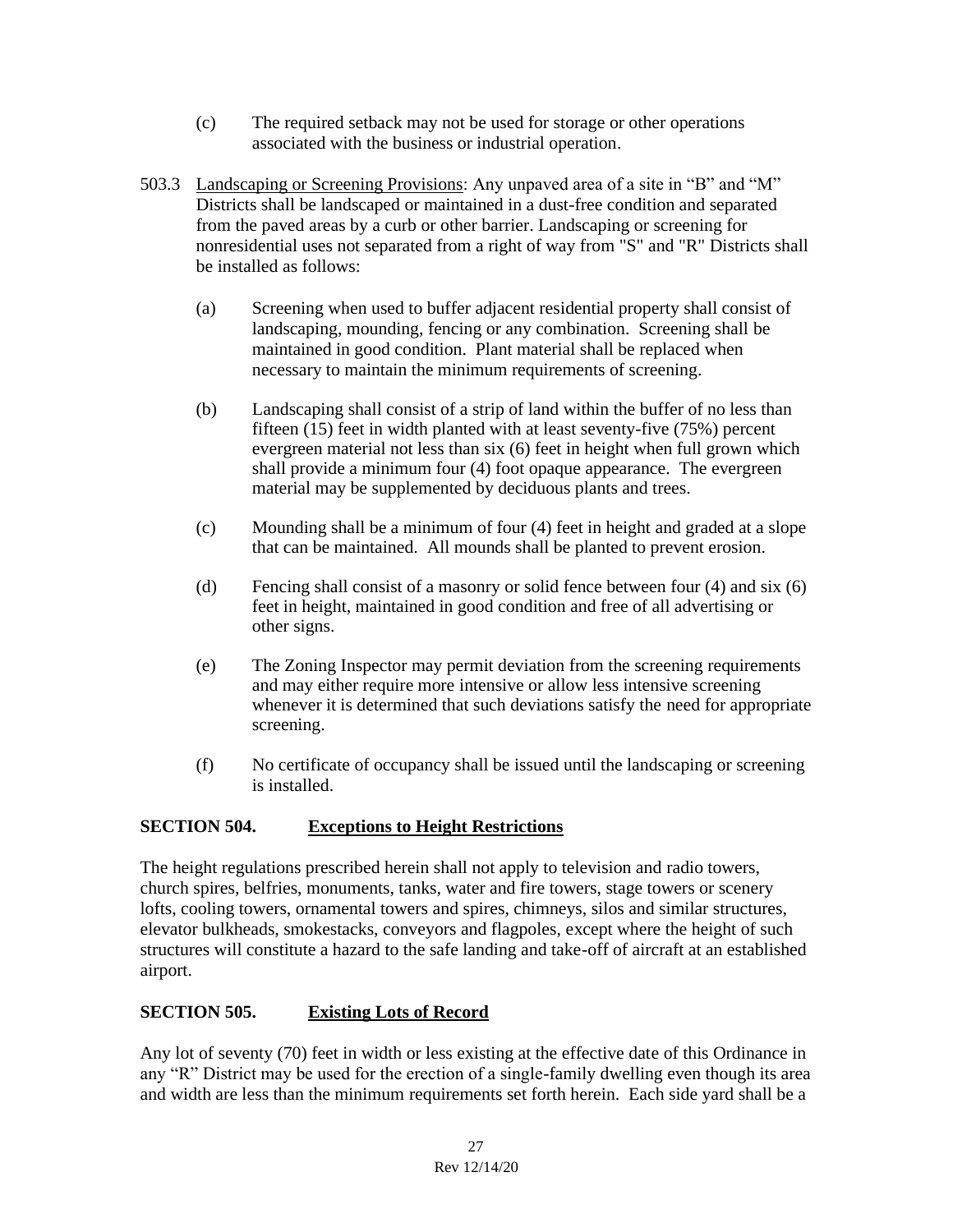minimum of five (5) feet. The prevailing front setback shall be met. Where two (2) adjacent lots of record with less than the required area and width are held by one (1) owner, the lots shall be combined and used for one main building. Where three (3) or more contiguous unimproved lots of record with less than the required area and width are held by one (1) owner, the Planning Commission may require re-platting to fewer lots to permit compliance with minimum yard requirements.

## **SECTION 506. Architectural Projections**

Open structures such as porches, balconies, platforms, carports, and covered patios, and similar architectural projections shall be considered a part of the building to which attached and shall not project into the required minimum front, side or rear yard. Ordinary projections of sills, belt courses, roof eaves, cornices and similar structural and ornamental features may extend to a distance not to exceed eighteen (18) inches into a required yard.

# **SECTION 507. Lot Reduction Prohibited**

No existing lot without a dwelling shall be reduced in dimension or area below the minimum requirements herein. Lots created after the effective date of this ordinance shall meet at least the minimum requirements established by this ordinance

### **SECTION 508.** Multiple Frontage Lots

Lots having frontage on more than one (1) street shall provide the required front yard along the major traveled street, as determined by the Village, and meet the side setback requirements on the other street except that no accessory building shall be closer than 25 ft from the curb of a public street.

### **SECTION 509. Accessory Uses and Buildings**

No accessory buildings shall be located in any front or side yard, and shall not exceed the floor area of the primary structure, or exceed fifteen (15) feet in height. Accessory buildings such as garages may be located in the rear yard provided such buildings are set back at least six (6) feet from the side lot lines and six (6) feet from the rear lot lines. No accessory uses or structures, off-street parking facilities or material or equipment storage shall be located in any front yard.

### **SECTION 510. Traffic Visibility Across Corner Lots**

In any district on any corner lot, no fence, structure or planting shall be erected or maintained within thirty (30) feet of the "corner" at a height between two and one-half  $(2-1/2)$  and (10) feet above curb or street grade, or so as to interfere with traffic visibility across the corner. The "corner" shall be the point of intersection of the two (2) right-of-way lines.

### **SECTION 511. Planning Commission Lot Split Decisions**

When the square foot requirements provided by the Strasburg Subdivision Regulations and Strasburg Zoning Ordinance are met, and the lots under consideration provide satisfactory building sites, innovative lot designs may be approved for lot splits by the Planning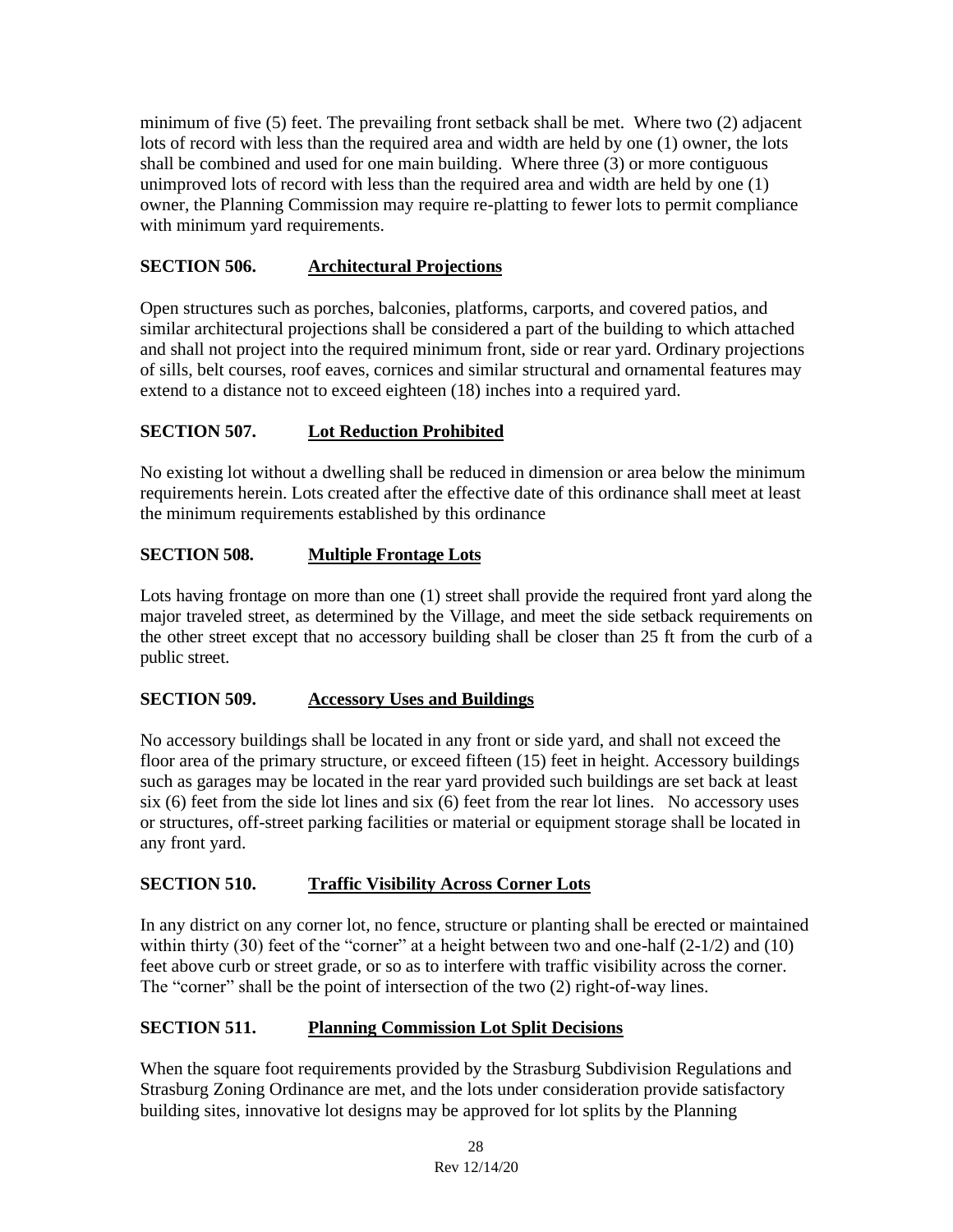Commission. However, in no case shall the front setbacks for said lot be less than that specified in either the Subdivision Regulations or Zoning Ordinances for the Village of Strasburg, and it is specifically understood that all proposed lots must meet or exceed the lot width for their zoning district by the provisions of either the Strasburg Subdivisions Regulations or the Strasburg Zoning Ordinance except those defined in Section 505.

When the area and set-back requirements provided by this Zoning Ordinance are unable to be met because a lot has more than one existing dwelling and/or building, the lot split under consideration may be approved by the Planning Commission if the split itself will not create additional building sites.

## **SECTION 512. Conversion of Dwellings**

The conversion of any building into a dwelling unit or the conversion of any dwelling so as to accommodate an increased number of dwelling units or families, shall be permitted only within a district in which a new building for similar occupancy would be permitted under this ordinance, and only when the resulting occupancy will comply with the requirements governing new construction in such district, with respect to minimum lot size, lot area per dwelling unit, dimensions of yards and other open spaces and off-street parking.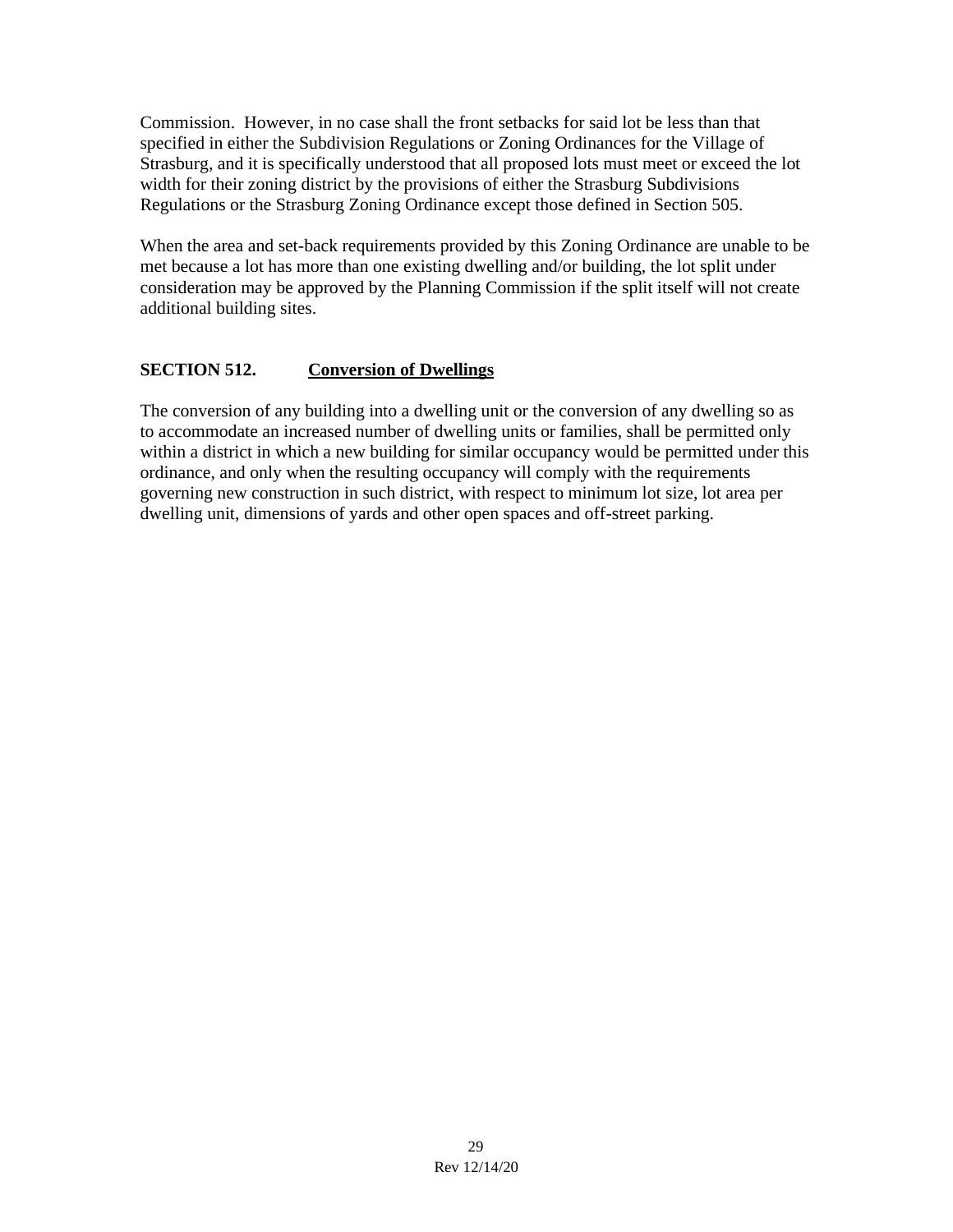# **ARTICLE VI - OFF-STREET PARKING AND LOADING REQUIREMENTS**

## **SECTION 600. Off-Street Parking Requirements**

The purpose of this Section is to encourage sufficient off-street parking for the convenience of property owners, occupants and visitors; to provide sufficient off-street parking for peak times, peak seasons, etc.; to minimize conflicts between on-street parking and traffic; to discourage unauthorized parking on nearby property or use of parking spaces intended for other establishments; and to provide visual buffers between parking areas and nearby residential uses. It is not the intention of this Section to require more parking than is necessary, which could use land inefficiently and create an undesirable appearance of excessive parking areas.

- 600.1 General Requirements: In all districts, in connection with every industrial business, institutional, recreational, residential, or other use, there shall be provided, at any time any building or structure is erected or is enlarged or increased in capacity, off-street parking spaces for automobiles in accordance with the following requirements:
	- (a) Dimensions of Parking Spaces. Each off-street parking space shall have an area of not less than one hundred eighty (180) square feet exclusive of access drives or aisles, and shall be of usable shape and condition.
	- (b) Access to Parking Spaces. There shall be adequate provision for ingress and egress to all parking spaces. Where a lot does abut on a public or private alley or easement of access, there shall be provided an access drive not less than eight (8) feet in width in the case for a dwelling. In all other cases there shall be provided an access drive not less than twenty (20) or greater than twenty-eight (28) feet in width, leading to the parking or storage or loading or unloading spaces required hereunder.
	- (c) Location of Access Drives. Access drives shall be located such that they are a safe distance from any street intersection as determined by the Zoning Inspector under advisement from emergency and safety forces.
	- (d) Access Drives Near Residential Districts. Access to commercial or industrially zoned property shall not be located in any residential zoning district.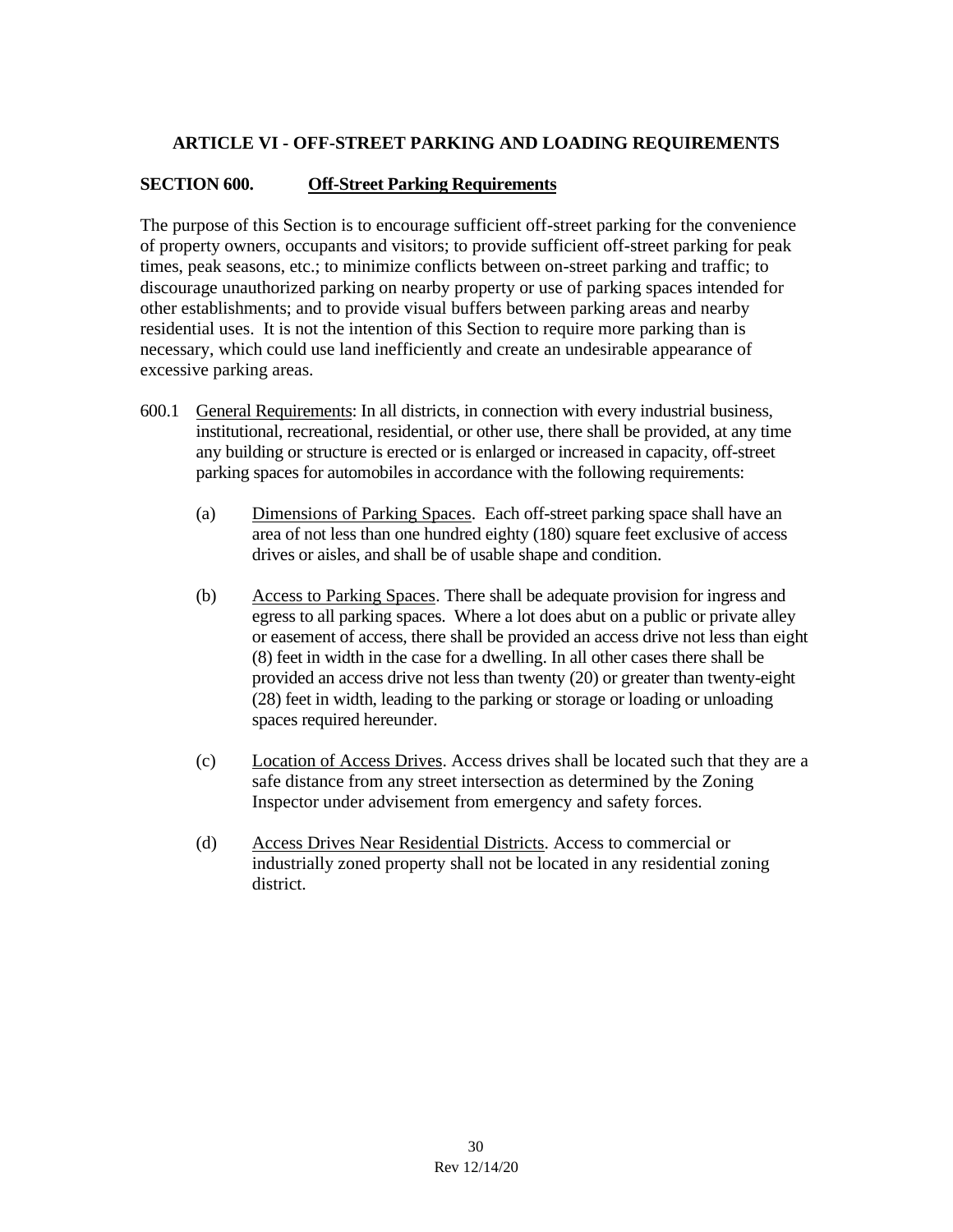600.2 Number of Spaces Required: In all Districts, except for the B-1, Central Business District, the number of off-street parking spaces to be provided shall not be less than the following ("sq ft" means "square feet."):

| Use                                                 | Required Number of                                                           |  |  |  |  |  |  |  |  |
|-----------------------------------------------------|------------------------------------------------------------------------------|--|--|--|--|--|--|--|--|
|                                                     | <b>Off-Street Parking Spaces</b>                                             |  |  |  |  |  |  |  |  |
|                                                     | <b>GROUP ACTIVITY-TYPE USES</b>                                              |  |  |  |  |  |  |  |  |
| Assembly room, meeting room, classroom (not         | $\overline{1}$ space for each $\overline{4}$ seats in the principal assembly |  |  |  |  |  |  |  |  |
| in a school)                                        | room with fixed seats, or 1 space per each 100 sq                            |  |  |  |  |  |  |  |  |
|                                                     | ft in the principal assembly room without fixed                              |  |  |  |  |  |  |  |  |
|                                                     | seats                                                                        |  |  |  |  |  |  |  |  |
| Child care facility                                 | 1 space per each 300 square feet.                                            |  |  |  |  |  |  |  |  |
| Church, place of worship                            | 1 space per each 5 seats in main auditorium                                  |  |  |  |  |  |  |  |  |
| Clinic                                              | 1 space per each 200 sq ft of floor area                                     |  |  |  |  |  |  |  |  |
| Community center, library, museum, or art           | 1 space per each 300 sq ft of floor area                                     |  |  |  |  |  |  |  |  |
| gallery,                                            |                                                                              |  |  |  |  |  |  |  |  |
| Hospital                                            | 1 space per each 3 in-patient beds, plus 1 space                             |  |  |  |  |  |  |  |  |
|                                                     | per each 200 sq ft of outpatient treatment areas.                            |  |  |  |  |  |  |  |  |
|                                                     | Plus, 1 space per each 400 sq ft of office space                             |  |  |  |  |  |  |  |  |
| Nursing home                                        | 1 space per each 3 licensed beds                                             |  |  |  |  |  |  |  |  |
| School, primary                                     | 1 space per each 5 seats or bench seats in                                   |  |  |  |  |  |  |  |  |
|                                                     | auditorium or main assembly room, or 1.5 for                                 |  |  |  |  |  |  |  |  |
|                                                     | each classroom, whichever is greater. Plus, 1                                |  |  |  |  |  |  |  |  |
|                                                     | space per each 400 sq ft of administrative office                            |  |  |  |  |  |  |  |  |
|                                                     | space                                                                        |  |  |  |  |  |  |  |  |
| School, secondary or adult                          | 1 space per each 5 seats or bench seats in main                              |  |  |  |  |  |  |  |  |
|                                                     | auditorium, or 4 spaces per each classroom,                                  |  |  |  |  |  |  |  |  |
|                                                     | whichever is greater. Plus, 1 space per each 400                             |  |  |  |  |  |  |  |  |
|                                                     | sq ft of administrative office space                                         |  |  |  |  |  |  |  |  |
|                                                     | <b>OFFICE-TYPE USES</b>                                                      |  |  |  |  |  |  |  |  |
| Medical, dental office; clinic                      | 1 space per each 200 sq ft of floor area                                     |  |  |  |  |  |  |  |  |
| Public and community office                         | 1 space per each 200 sq ft of floor area                                     |  |  |  |  |  |  |  |  |
| All other professional offices                      | 1 space per each 300 sq ft of floor area                                     |  |  |  |  |  |  |  |  |
| <b>BUSINESS-TYPE USES</b>                           |                                                                              |  |  |  |  |  |  |  |  |
| Automotive repair                                   | 2 spaces per each service bay                                                |  |  |  |  |  |  |  |  |
| Business service, personal service, retail business | 1 space per each 250 sq ft of floor area                                     |  |  |  |  |  |  |  |  |
| under 10,000 sq. ft.                                |                                                                              |  |  |  |  |  |  |  |  |
| Business service, personal service, retail          | 1 space per each 500 sq ft of floor area. Plus, 1                            |  |  |  |  |  |  |  |  |
| business, over 10,000 sq. ft.                       | space per each 1,000 feet of warehouse area                                  |  |  |  |  |  |  |  |  |
| Drive-through use                                   | 1 space per 300 sq ft of floor area. Plus, 100                               |  |  |  |  |  |  |  |  |
|                                                     | percent of spaces required for other uses                                    |  |  |  |  |  |  |  |  |
|                                                     | associated with the establishment                                            |  |  |  |  |  |  |  |  |
| Gasoline service station                            | 1 space per each gasoline pump plus $\overline{2}$ spaces per                |  |  |  |  |  |  |  |  |
|                                                     | each service bay. Plus, spaces required for other                            |  |  |  |  |  |  |  |  |
|                                                     | uses associated with the establishment                                       |  |  |  |  |  |  |  |  |
| Mortuary or funeral home                            | 1 space per each 50 sq ft of floor space in public                           |  |  |  |  |  |  |  |  |
|                                                     | rooms                                                                        |  |  |  |  |  |  |  |  |
| Motel, hotel                                        | 1 space per each guest suite. Plus, 50 percent of                            |  |  |  |  |  |  |  |  |
|                                                     | spaces otherwise required for other uses                                     |  |  |  |  |  |  |  |  |
|                                                     | associated with the establishment such as                                    |  |  |  |  |  |  |  |  |
|                                                     | administrative offices, meeting rooms, and                                   |  |  |  |  |  |  |  |  |
|                                                     | restaurants                                                                  |  |  |  |  |  |  |  |  |
| Restaurant, tavern                                  | 1 space per each 100 sq ft of floor area                                     |  |  |  |  |  |  |  |  |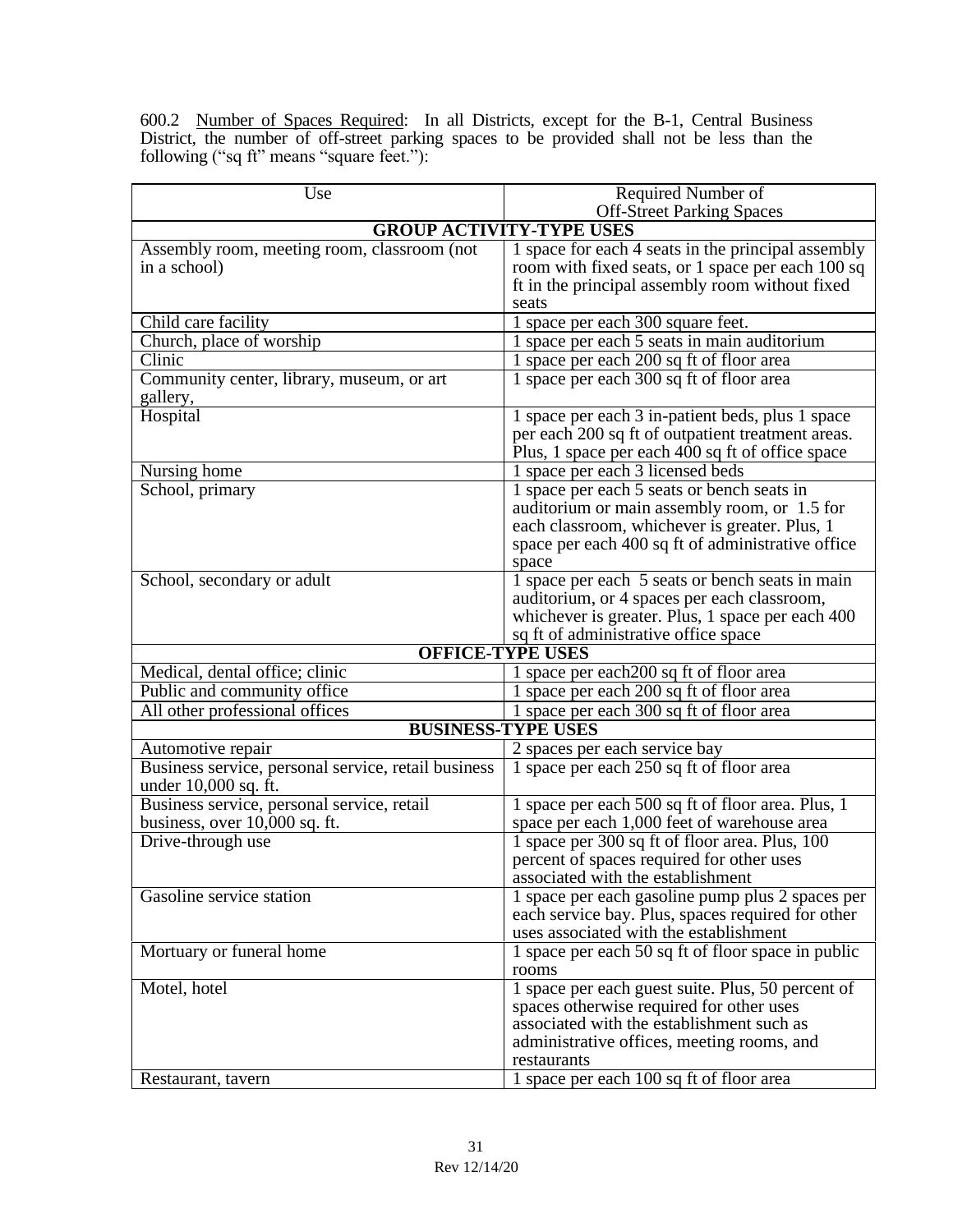| <b>MANUFACTURING-TYPE USES</b>                        |                                                    |  |  |  |  |  |  |
|-------------------------------------------------------|----------------------------------------------------|--|--|--|--|--|--|
| Food processing, general manufacturing,               | 1 space per each 500 sq ft of floor area           |  |  |  |  |  |  |
| research and testing facility, restricted             |                                                    |  |  |  |  |  |  |
| manufacturing, wholesale business                     |                                                    |  |  |  |  |  |  |
| Warehouse                                             | 2 spaces, plus 1 space per each 2,000 sq ft of     |  |  |  |  |  |  |
|                                                       | floor area                                         |  |  |  |  |  |  |
| <b>RECREATION-TYPE USES</b>                           |                                                    |  |  |  |  |  |  |
| Auditorium (not on the same site as a school),        | 1 space per each 5 seats or bench seats            |  |  |  |  |  |  |
| theater, arena, stadium                               |                                                    |  |  |  |  |  |  |
| Bowling alley                                         | Five (5) for each alley, plus 50 percent of spaces |  |  |  |  |  |  |
|                                                       | otherwise required for other uses associated with  |  |  |  |  |  |  |
|                                                       | the establishment                                  |  |  |  |  |  |  |
| Golf course                                           | 4 spaces per each green. Plus, 50 percent of the   |  |  |  |  |  |  |
|                                                       | spaces otherwise required for other uses           |  |  |  |  |  |  |
|                                                       | associated with the establishment                  |  |  |  |  |  |  |
| Other entertainment facilities                        | 1 space per each 150 sq ft of floor area. Plus, 50 |  |  |  |  |  |  |
|                                                       | percent of the spaces otherwise required for other |  |  |  |  |  |  |
|                                                       | uses associated with the establishment             |  |  |  |  |  |  |
|                                                       | <b>DWELLINGS</b>                                   |  |  |  |  |  |  |
| Dwelling unit, all types                              | 3 spaces per unit                                  |  |  |  |  |  |  |
| Boarding and rooming house                            | 2 spaces per principal dwelling, plus 1 space per  |  |  |  |  |  |  |
|                                                       | each boarder suite. In all cases, all vehicles     |  |  |  |  |  |  |
|                                                       | parked by residents of the boarding house shall    |  |  |  |  |  |  |
|                                                       | be parked on the site.                             |  |  |  |  |  |  |
|                                                       | <b>LARGE AREA-TYPE USES</b>                        |  |  |  |  |  |  |
| Agriculture, airport, automotive/recreational         | Because such uses generally involve large areas    |  |  |  |  |  |  |
| vehicle/trailer sales, cemetery, farm implement       | of land which is physically suitable for parking,  |  |  |  |  |  |  |
| sales and service, farm vacation enterprise,          | all vehicles associated with the establishment     |  |  |  |  |  |  |
| forestry, grain elevators and feed mill,              | must be parked on-site at all times and shall be   |  |  |  |  |  |  |
| homemade sales, mineral extraction-storage-           | subject to the setback requirements of this        |  |  |  |  |  |  |
| processing, oil and gas extraction, park, plant       | chapter.                                           |  |  |  |  |  |  |
| cultivation, recreation facility, recycling center or |                                                    |  |  |  |  |  |  |
| salvage operation, specialized animal raising and     |                                                    |  |  |  |  |  |  |
| care, tourist camp, transportation and trucking       |                                                    |  |  |  |  |  |  |
| terminal, and similar uses.                           |                                                    |  |  |  |  |  |  |

- 600.3 Interpretation of Requirements: The following rules shall govern the determination of spaces required:
	- (a) Parking Requirement Based on Floor Area."Floor Area" shall mean the gross floor area of the specified use, including outdoor areas where the use is conducted, and all buildings.
	- (b) Required Parking for Fractions.Fractional numbers of the total number of required parking spaces shall be increased to the next whole number.
	- (c) Parking Required for Multiple Uses. Unless described differently in this Article, where more than one use is present in one establishment, and the floor area devoted to each use may be separately determined, the total number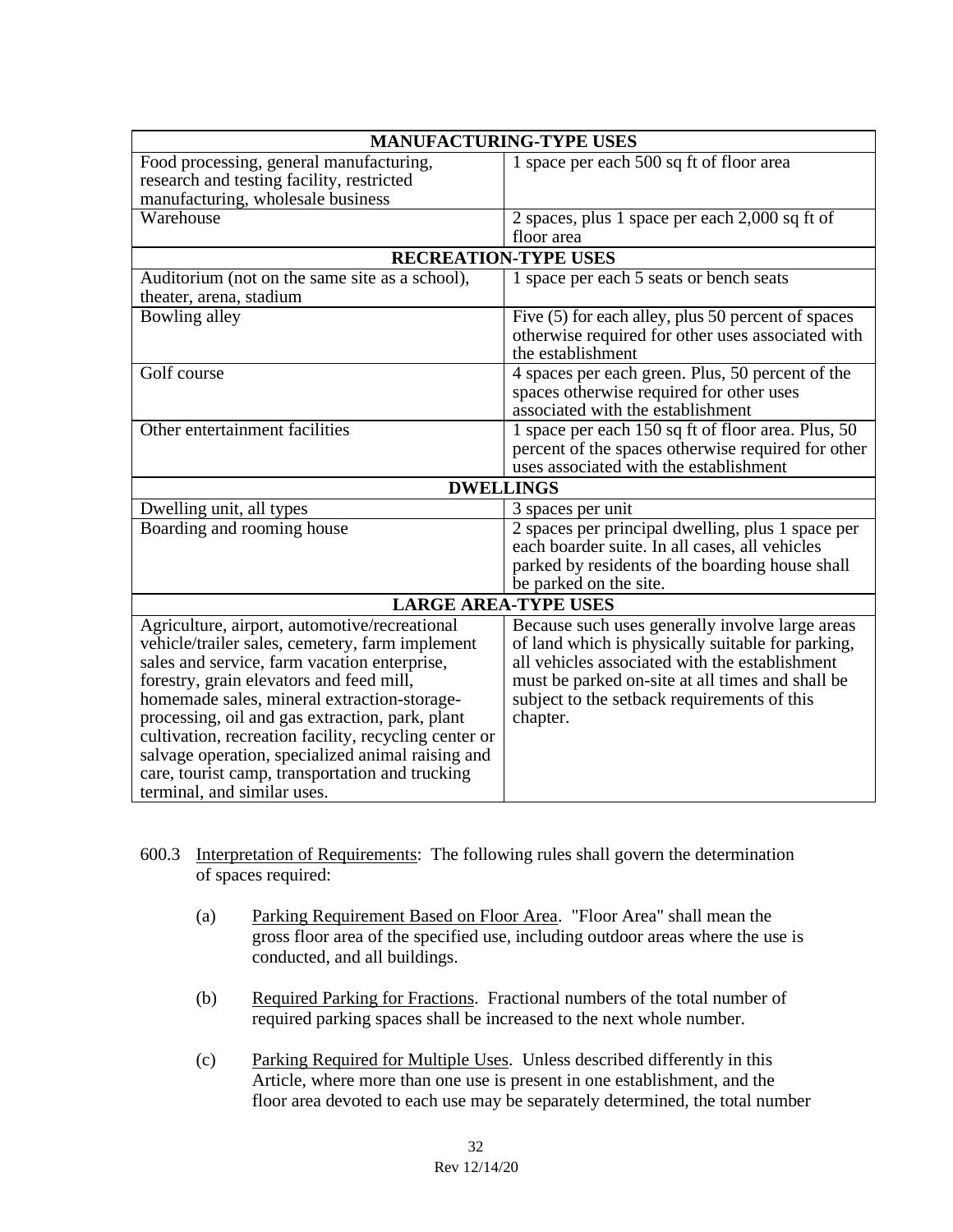of spaces required shall be the sum of the individual requirements. Where multiple uses are combined in an establishment in such a way that separate floor areas cannot be calculated, the standard for the use requiring a greater number of spaces shall apply.

- (d) Parking Required for Outdoor Sales and Outdoor Storage.Areas for Outdoor Sales and Outdoor Storage shall be counted in total floor area and for purposes of determining required off-street parking.
- (e) Parking Required for Bench Seating. The number of seats on benches shall be calculated as one (1) seat per each 30 inches of bench length.
- (f) Parking Required for Uses Not Specifically Mentioned. The parking space requirement for a use not specifically mentioned herein shall be the same as required for a use of similar nature as determined by the Planning Commission.

## **SECTION 601. Special Parking Provisions**

Every parcel of land hereafter used as a public, commercial or private parking lot shall be developed and maintained in accordance with the following requirements.

- 601.1 Setbacks for Off-Street Parking: Off-Street parking areas shall be subject to the following distance and setback requirements:
	- (a) Buffers Between Parking and Dwellings or Other Uses. No part of any parking area for more than ten (10) vehicles shall be closer than twenty (20) feet to any dwelling, school, hospital or other institution for human care located on an adjoining lot, unless screened in accordance with the provisions of this Ordinance.
	- (b) No Parking in Front Yard. If on the same lot with a main building in a "B" or "M" District, the parking area shall not be located within the front yard setback required for such building. For existing lots, the Planning Commission may modify this requirement upon a determination that there is no other suitable off-street parking area available which will allow the requirements of this code to be met. Such modification shall be limited to the minimum required to comply with the parking requirements and Subsection (c) herein.
	- (c) Parking Setback from Street. In no case shall any part of a parking area be closer than five (5) feet to any established street or alley right-of-way.
- 601.2 Joint Use: A structure or premises containing two or more uses which have different off-street parking requirements shall provide spaces for not less than the sum of the spaces required for each use. Two (2) or more non-residential uses may jointly provide and use parking spaces when their hours or operation do not normally overlap, provided that a written agreement, approved by the Village Solicitor and accepted by the Planning Commission shall be filed with the application for a zoning certificate.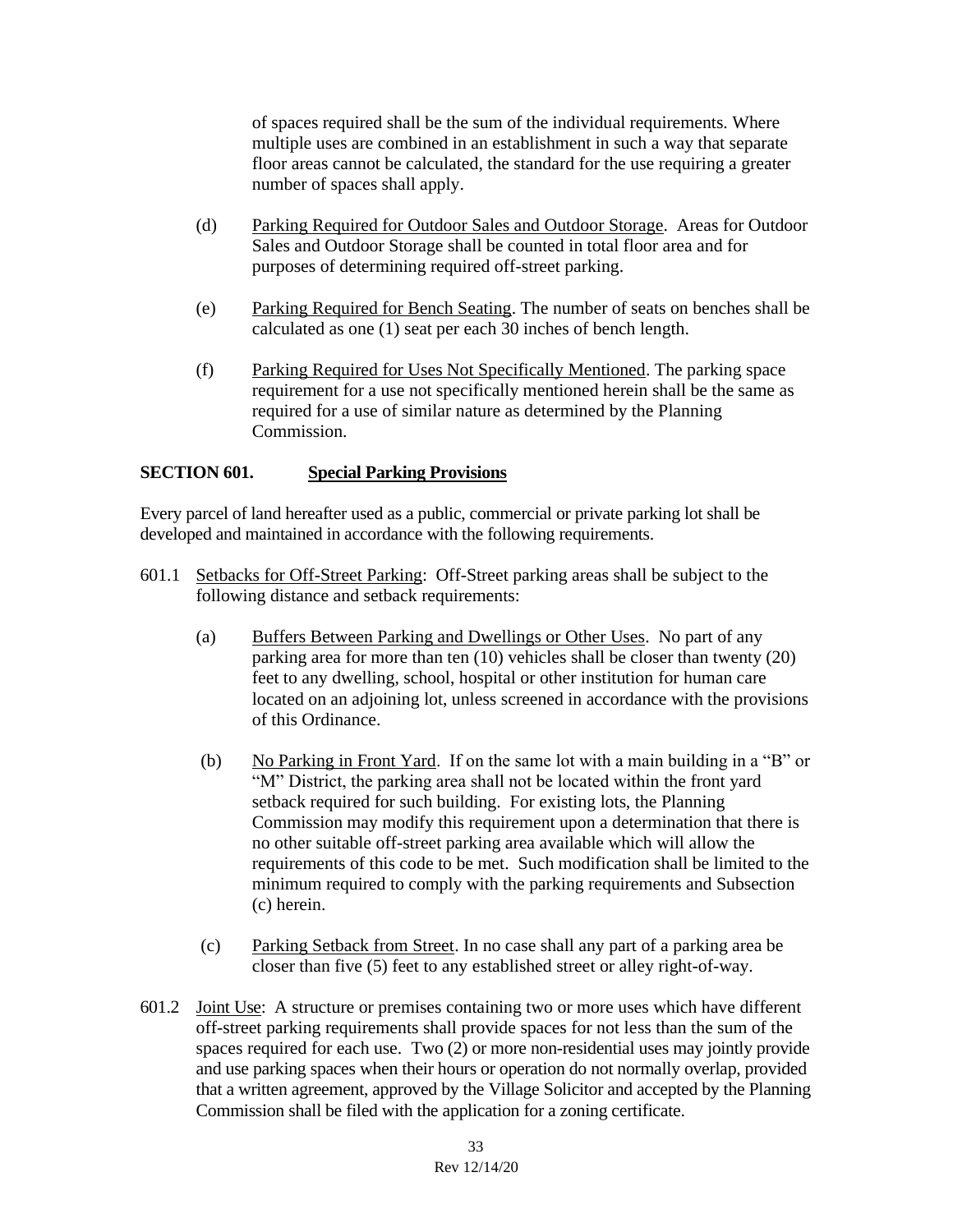- 601.3 Providing Off-Street Parking on Another Site: In any non-residential district, parking spaces may be located on a separate lot within three hundred (300) feet walking distance to any customer entrance of the principal building, provided a written agreement, approved by the Village Solicitor and accepted by the Planning Commission shall be filed with the application for a zoning certificate. The Planning Commission shall permit such facilities only if it determines that the pedestrian route between the parking area and the subject use is safe and does not necessitate unlawful trespassing. Any subsequent alteration or amendment to such agreement shall be subject to further review and approval.
- 601.4 Surfacing for Off-Street Parking: Any off-street parking area for more than ten (10) vehicles shall be graded for proper drainage and drained as to dispose of all surface water accumulated within the area, and surfaced so as to provide a durable and dustless surface, and shall be so arranged and marked as to provide for orderly and safe loading and unloading, parking and storage of vehicles.
- 601.5 Lighting for Off-Street Parking: Any lot intended to be used during non-daylight hours shall be illuminated. Such lighting shall be so arranged as to reflect direct light away from adjoining premises and the public right-of-way.
- 601.6 Parking Disabled Vehicles: The parking of an unlicensed and/or disabled vehicle within any district for a period of more than two  $(2)$  weeks shall be prohibited, except that such vehicle may be stored in an enclosed garage or other accessory building,
- 601.7 Commercial Vehicles Parked in Residential Districts:
	- (a) Not more than one (1) commercial truck may be parked on the premises of any dwelling unit in any "R" zoning district, provided that the gross vehicle weight of said commercial truck shall not exceed 22,000 pounds, and further provided that the ownership and use of this commercial truck is necessarily related to the occupation of the resident of such dwelling unit.
	- (b) No commercial truck or other truck with a gross vehicle weight in excess of 22,000 pounds, no commercial tractor, and no semitrailer shall be permitted to park on the premises of any dwelling unit in any "R" zoning district, nor shall any of the above be permitted to park on any street, alley, or public right-of-way in any "R" zoning district, nor shall any of the above be permitted to park on any public property or other public right-of-way within the Village of Strasburg, Ohio.
	- (c) Commercial tractor, semitrailer and truck shall be defined as set forth at Section 70.01 of the Strasburg Village Code of Ordinances.
- 601.8 Drive-through Uses: Drive-through facilities shall be subject to the following:
	- (a) Drive-through facilities shall not be located at the front of the main building.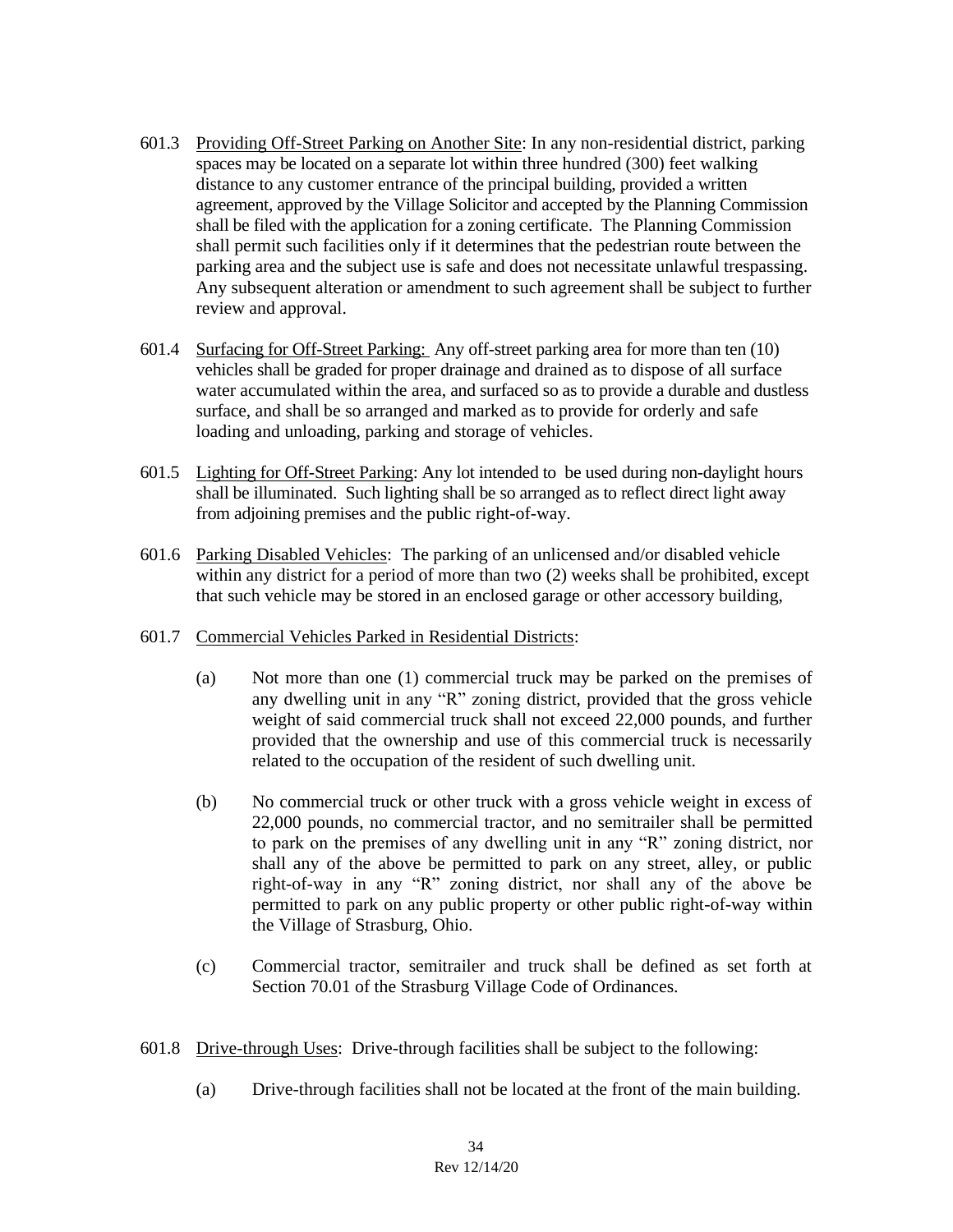- (b) Drive-through facilities shall not be located on any side of the main building which abuts an "R" District.
- (c) No drive-through traffic shall be permitted to queue off the site or in a public or private street.
- (d) Drive-through facilities shall be so arranged and marked to ensure that there is no interference with circulation or visibility for traffic either on or off-site.

# **SECTION 602. Handicapped Parking Regulations**

Handicapped parking spaces shall be provided as required by the American With Disabilities Act. Such requirements shall be enforced on behalf of the Village by the Zoning Inspector. In no case may federal requirements for handicapped parking facilities be decreased by any official of the Village of Strasburg.

# **SECTION 603. Off-Street Loading Requirements**

- (a) Uses Requiring Loading Spaces: In any district, in connection with every building or part thereof, hereafter erected and having a gross floor area of ten thousand (10,000) square feet or less, which is to be occupied by uses requiring the receipt or distribution by vehicle of material or merchandise, there shall be provided and maintained on the same lot with such building at least one (1) off-street loading space, plus one (1) additional such loading space for each additional twenty thousand (20,000) square feet of major fraction thereof of gross floor area.
- (b) Dimension of Loading Spaces: Each loading space shall be not less than twelve (12) feet in width, thirty-five (35) feet in length and fourteen (14) feet in height.
- (c) Loading Spaces in Side and Rear Yards: Loading spaces may occupy all or any part of any required side or rear yard, except as required by this Article.
- (d) Loading Spaces Near Residential Districts: No such space shall be located closer than fifty (50) feet to any other lot in any "R" District, unless wholly within a completely enclosed building or unless enclosed on all sides facing lots in any "R" District by a wall or fence not less than six (6) feet in height.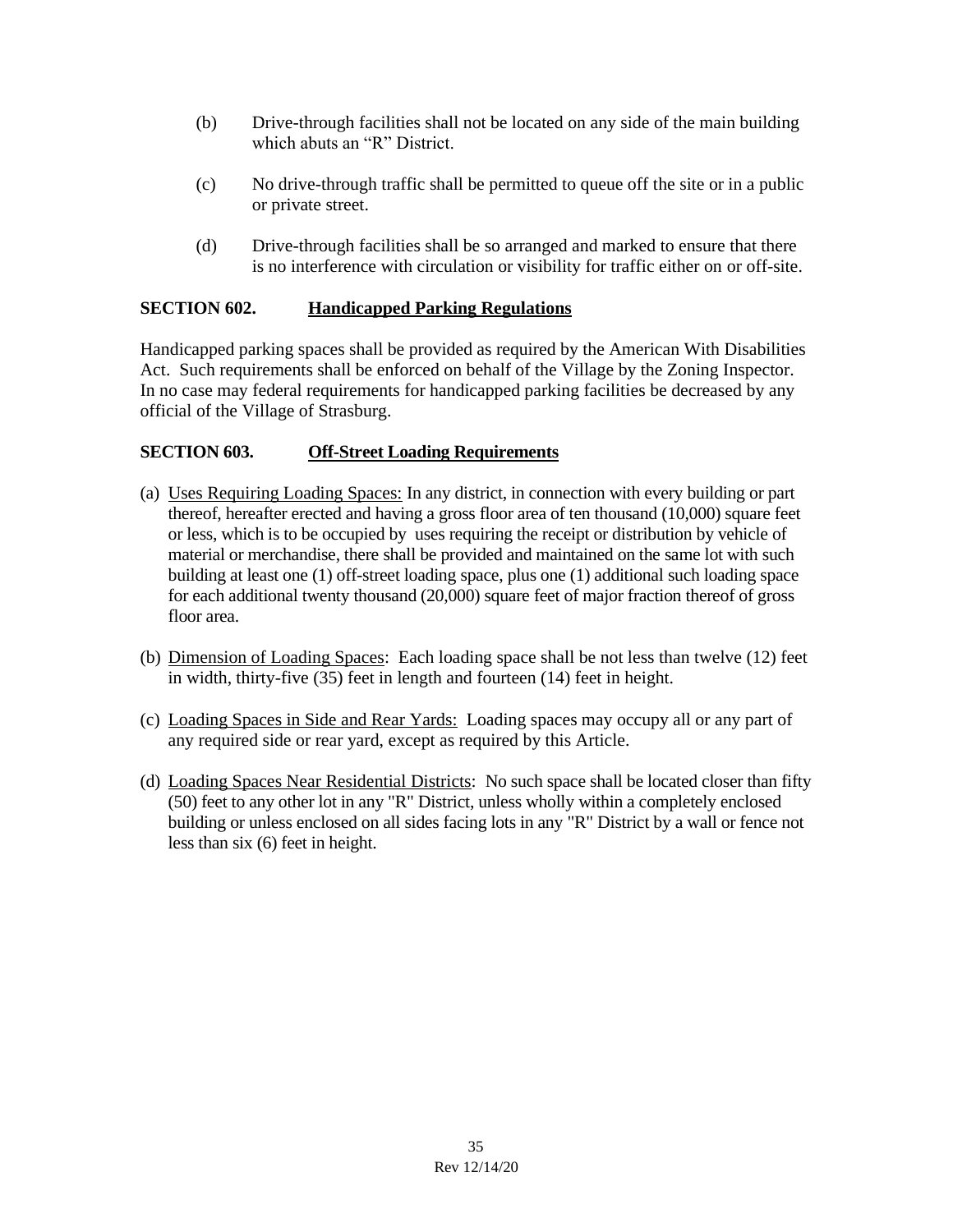## **ARTICLE VII - SPECIAL PROVISIONS FOR RESIDENTIAL USES**

#### **SECTION 700. Manufactured Housing Development**

- 700.1 Requirements for RDMH: Manufactured homes approved as Residential Design Manufactured Homes (RDMH) shall be permitted in residential districts subject to requirements and limitations applying generally to such residential use in the districts, including minimum lot, yard and building spacing, floor area requirements, off-street parking requirements and approved foundations as described in this ordinance. The following standards shall be used in determinations of similarity in appearance between RDMH homes and site-built housing which has been constructed in adjacent or nearby locations.
	- (a) The minimum width of the main body of the RDMH as located on the site shall not be less than twenty (20) feet, as measured across the narrowest portion, excluding any offsetting of portions of the home.
	- (b) The minimum pitch of the main roof shall be not less than one foot of rise for each four (4) feet of horizontal run and minimum roof overhang shall be one (1) foot. In cases where site-built housing generally has been constructed in adjacent or nearby locations with roof pitches less than 1:4 and/or roof overhangs are less than one (1) foot, then the RDMH may have less roof pitch and overhang similar to the site-built houses. Roofing material may be used which is generally used for site-built houses in adjacent or nearby locations.
	- (c) Any material may be used for exterior finish which is generally acceptable for site-built housing which has been constructed in adjacent or nearby locations, provided however that reflection for such exterior shall not be greater than from siding coated with clean white gloss exterior enamel.
	- (d) No RDMH shall be placed or occupied for residential use on a site in a residential district until such foundation plans have been approved by the Zoning Inspector as to the appearance and durability of the proposed foundation and being acceptable, similar, or compatible in appearance to foundations of residences built on adjacent or nearby sites.
	- (e) RDMH shall be placed on lots in such a manner as to be compatible with and reasonably similar in orientation to the site-built housing which has been constructed in adjacent or nearby locations.
	- (f) In residential neighborhoods where adjacent or nearby site-built homes include garages and/or carports, a RDMH shall be required to be provided with a garage and/or carport compatible with the RDMH and the site-built garages and/or carports constructed in adjacent or nearby locations.
	- (g) All manufactured homes, trailers, or similar portable residential structures approved prior to the adoption of this ordinance, and not located in a manufactured housing development or similar development, shall be declared conforming. When permits are requested for replacement of existing units, the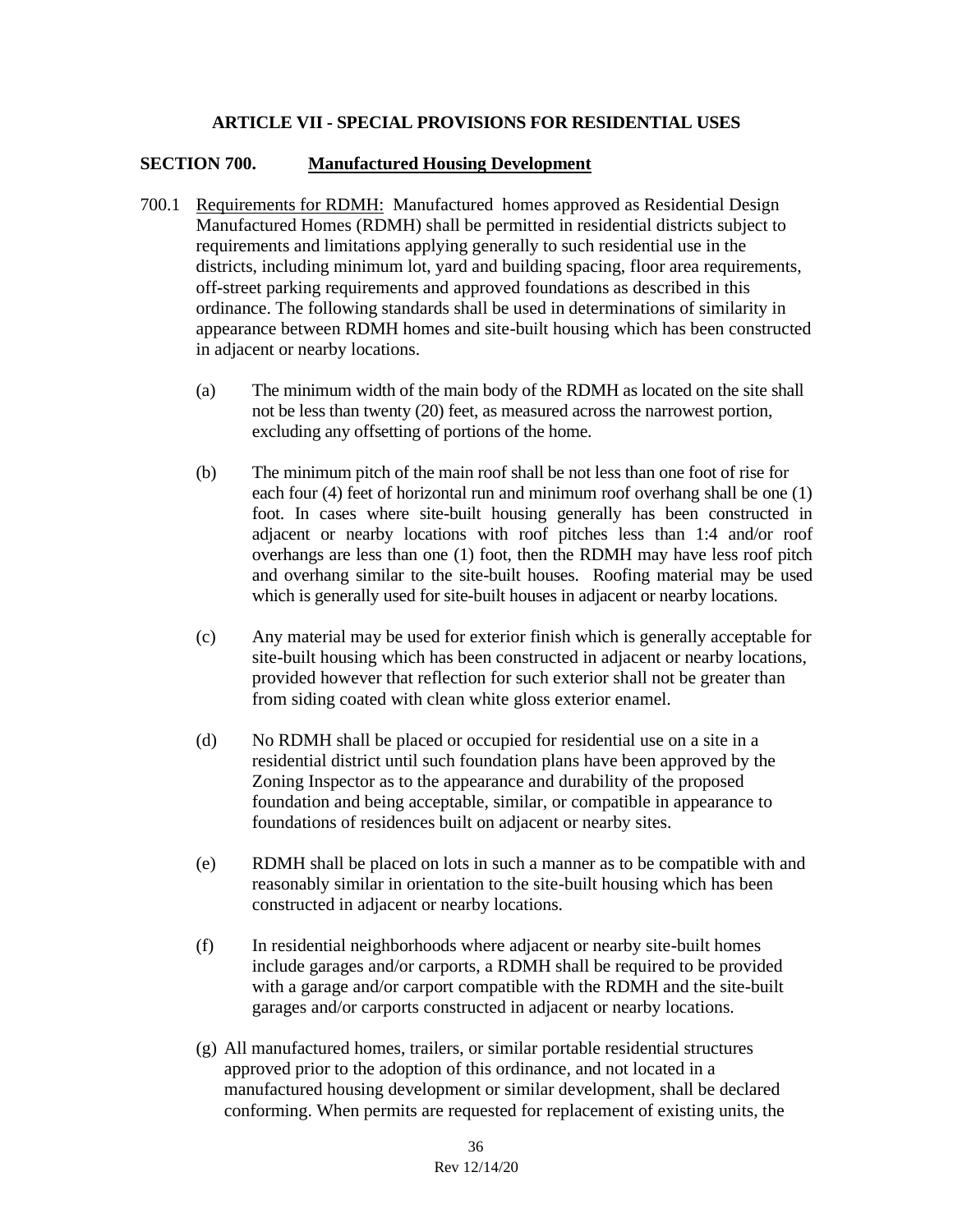replacement unit shall be an RDMH as defined in this Ordinance. The Zoning Inspector may authorize modifications of minimum lot size, lot area, lot width and minimum side and rear setbacks, provided that such modification is the minimum necessary to accommodate the replacement unit. In no case shall the side yard setback be less than five (5) feet and the prevailing front setback shall be met.

- 700.2 Requirements for SDMH Development: Standard Design Manufactured Homes (SDMH) shall be permitted in a Manufactured Housing Development in an "R-4" Residence District only. Standard Design Manufactured Housing Developments shall conform to the following requirements:
	- (a) It shall contain a minimum of four (4) acres.
	- (b) It shall provide water to each lot through connection with the Village water system.
	- (c) It shall provide sewage disposal through the Village sewage system, with a separate connection available to each lot.
	- (d) It shall provide a clearly defined minimum lot area of six thousand (6,000) square feet with a minimum lot width of sixty (60) feet and a minimum of six hundred (600) square feet of floor area for each unit.
	- (e) It shall provide a minimum of twenty (20) feet clearance between the sides of units, fifteen (15) feet between the ends of units, and a fifty (50) foot setback from any property line bounding the development. In computing these distance requirements, any lean-to's auxiliary rooms and similar accessories connected to the unit shall be considered as part of the unit.
	- (f) Direct vehicular access to the development by means of an abutting improved public street shall be provided. Each development shall be provided with thoroughfares for complete and uninterrupted traffic circulation within its boundaries. No manufactured home shall be located closer than 15 feet to such internal thoroughfares. All such streets and thoroughfares shall comply with the Subdivision Regulations of the Village of Strasburg.
	- (g) Two (2) off-street parking spaces shall be provided for each manufactured home. One such parking space shall be provided at each site. The second space may be located in off-street parking areas located on the site so as to be no more than 150 feet from the unit for which the space is designed. In addition to the required resident parking, a minimum of one-half (0.5) off-street parking space per unit shall be provided in common parking areas distributed throughout the development in a manner which provides access to all units.
	- (h) Each Manufactured Housing Development shall set aside a safe, usable area of not less than ten (10) percent of the gross area which shall be devoted to open space or recreational facilities, including space for community buildings and community use facilities, such as adult recreation and child play areas and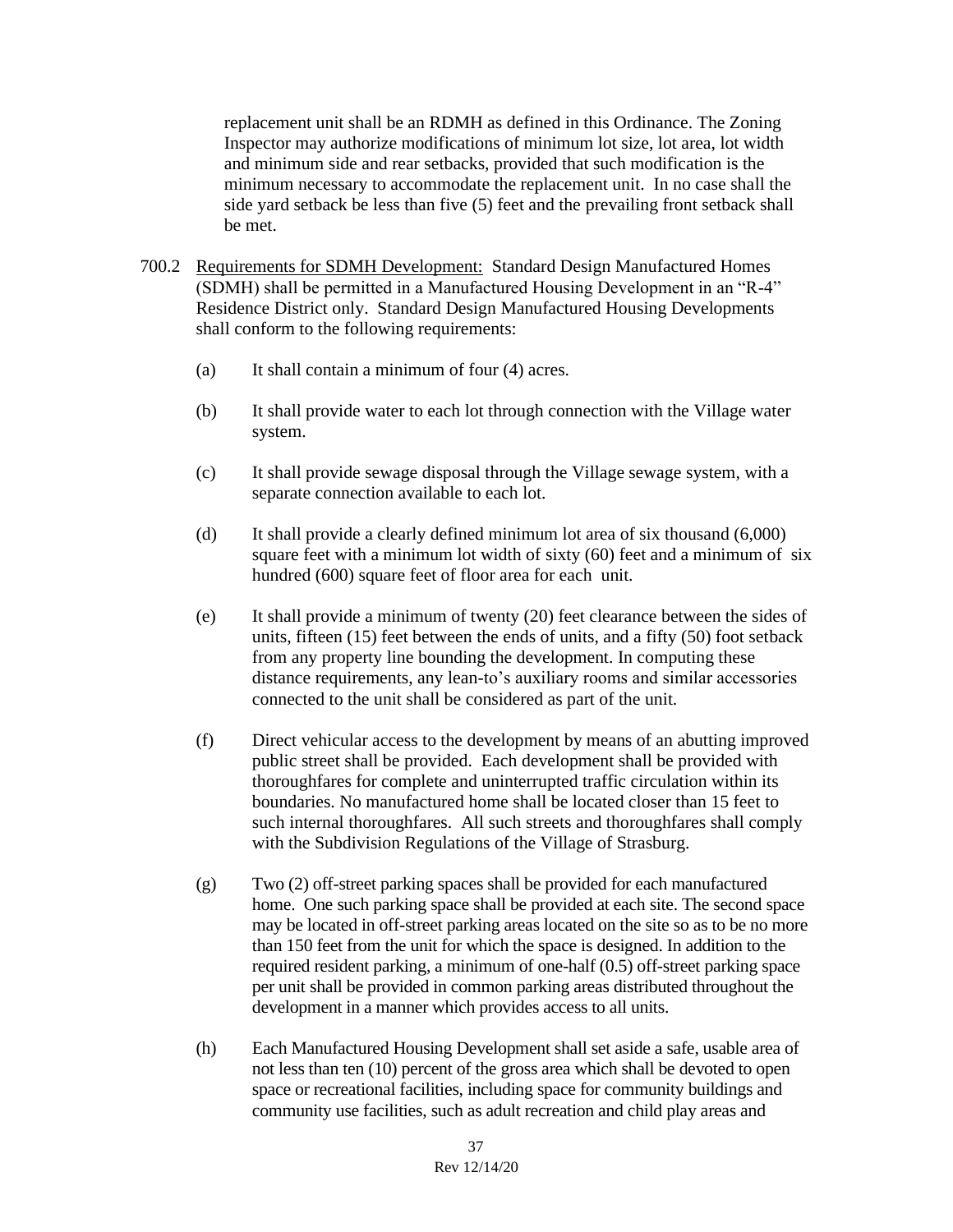swimming pool. Where practical, recreational facilities shall be centrally located. Land set aside for such open space or recreation purposes shall be subject to legally enforceable reservation and restrictions that will ensure the preservation of the land in perpetuity and absolutely prohibit development of such land except for permitted recreational use by the owners and residents without profit. No area to be computed as recreation space shall have a dimension less than 20 feet, measured in any direction. Required front yards, side yards and buffer areas shall be excluded in the computation of open space. Said area shall be conveniently located for use by the residents and shall conform to all state and local requirements.

- (i) Boats and recreation vehicles shall not be stored on the individual manufactured home lots for forty-eight (48) hours or a longer period of time. An area for such storage shall be designated when the Manufactured Home Development plan is submitted.
- (j) All manufactured homes shall be erected on concrete pads or piers and have tiedowns and skirting. Such tie-downs and skirting shall be in place within thirty (30) days after placing of the unit on the lot. The Zoning Inspector may approve alternative means for securing the manufactured home provided that the intent of this Section is met.
- (k) The Manufactured Housing Development shall be landscaped with lawns, plantings and appropriate trees as approved by the Planning Commission.
- (l) Manufactured Housing Developments shall be effectively screened on all sides by walls, fences or plantings except where the area is sufficiently removed from other residential and other uses as determined by the Planning Commission. Walls or fences shall be a minimum of six (6) feet in height with no advertising thereon. In lieu of such wall or fence, a strip of land not less than ten (10) feet in width and planted and maintained with an evergreen hedge or dense planting of evergreen shrubs not less than ten (10) feet in height when fully grown may be substituted.
- (m) Not more than one (1) freestanding accessory building may be placed on any manufactured home lot. Any such building shall be at least five (5) feet from units on other lots.
- (n) Each lot shall be provided with a suitably surfaced patio of at least one hundred (100) square feet and suitably surfaced walkways at least two (2) feet in width from the manufactured home door to the parking area, patio and adjacent street. Such surfaces shall be approved by the Planning Commission.
- (o) Manufactured Housing Development applications shall include at least the following:
	- (1) Flood plain information.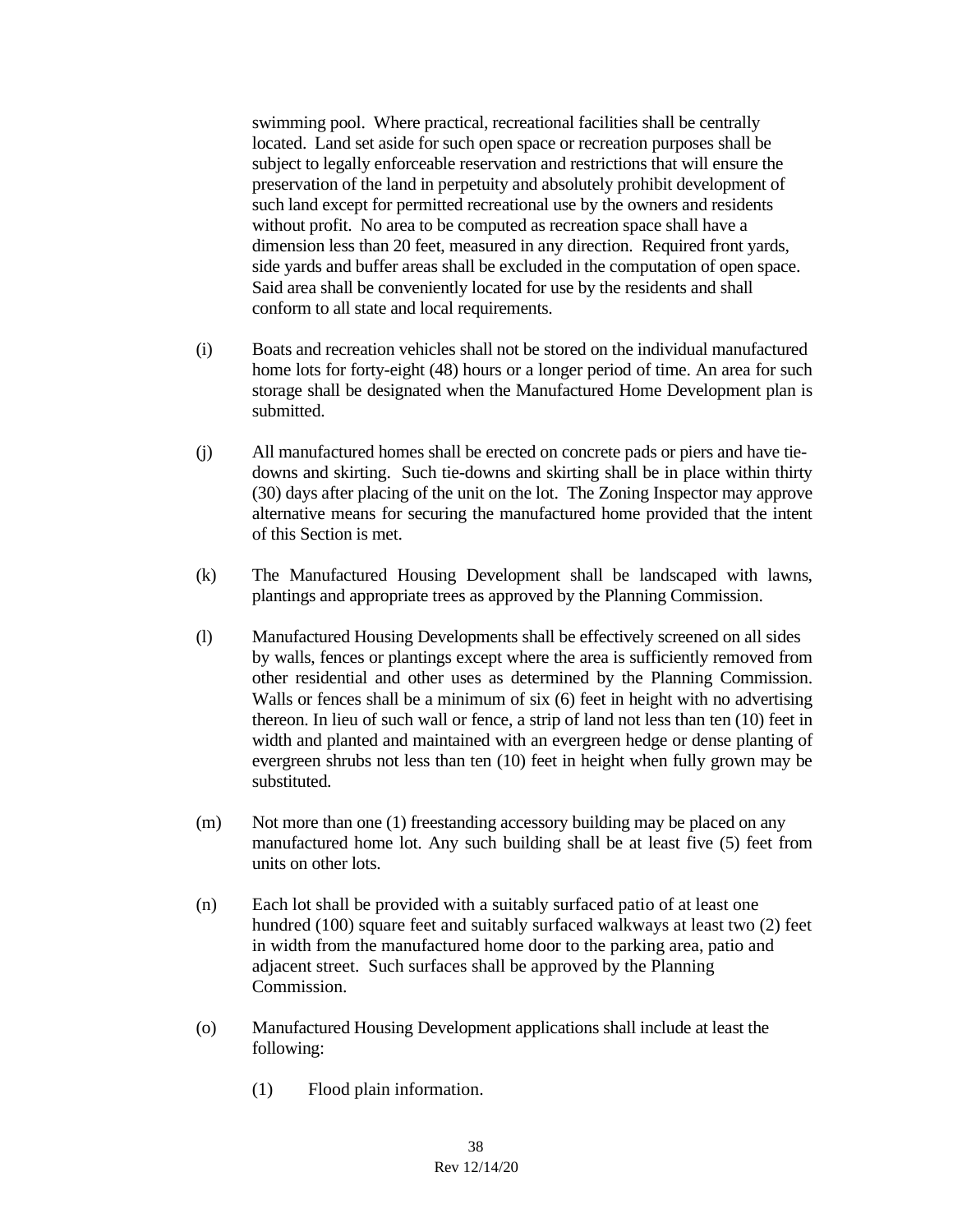- (2) Proof of insurability of the development and of each unit, based on flood plain information.
- (3) Verification by the local Fire Department of a suitable street layout for fire protection purposes.
- (4) Fire hydrants located in consultation with the Village Council in accordance with regulations of said Council.
- (5) Area lighting plan.
- (6) Specifications for support of anchorage of manufactured homes, including foundations.
- (7) Evidence of compliance with all Jurisdictional Health Department requirements.
- 700.3 Prior Approved Developments: All manufactured housing developments approved prior to the adoption of this Ordinance shall be declared conforming. When permits are requested for replacement of existing units, the replacement units shall be an RDMH or SDMH as defined in this Ordinance. The Zoning Inspector may authorize modifications of minimum lot size, lot area, lot width and minimum side and rear setbacks, provided that such modification is the minimum necessary to accommodate the replacement unit. In no case shall the side yard setback be less than five (5) feet and the prevailing front setback shall be met.
- 700.4 Previously Approved SDMHs: SDMHs approved prior to the adoption of this ordinance, and not located in a manufacturing housing development or similar development, shall be declared conforming. When permits are requested and approved for replacement of these existing units, the replacement unit shall meet the following criteria before being permitted to be located on the site and in order to remain conforming.
	- (a) must be 5 years old or newer
	- (b) must be in good habitable condition
	- (c) must be in place and set up within 2 months of the removal of the unit being replaced
	- (d) must meet zoning setback requirements or otherwise be approved by the zoning inspector
	- (e) must be the same square footage as the replaced unit or bigger
	- (f) must have separation utility hook-ups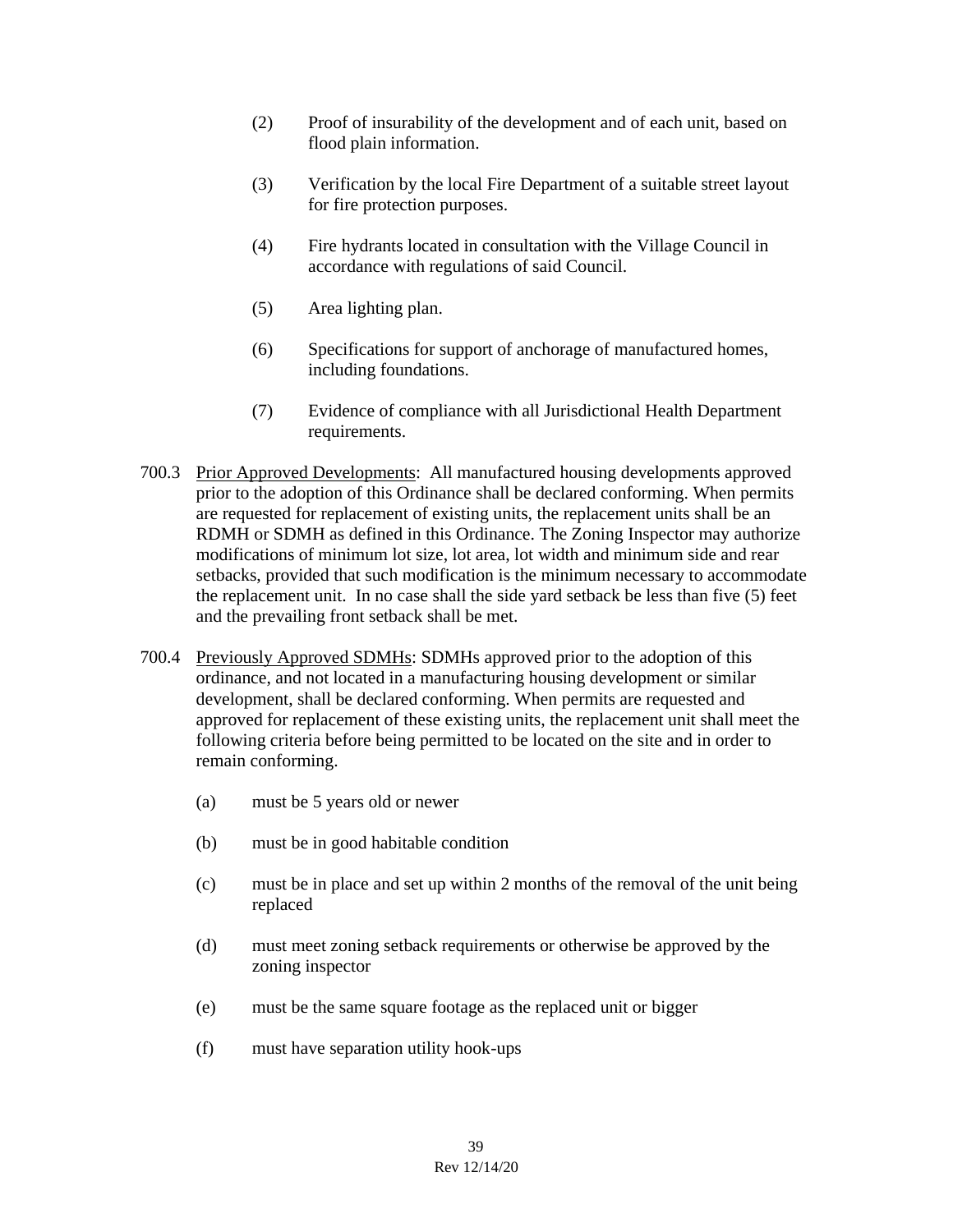- (g) must be erected on concrete pads or piers and have tie-downs and skirting which shall be in place within thirty (30) days after placing of the unit on the lot
- (h) must be appropriately landscaped
- (i) must not have more than one (1) freestanding accessory building on the lot, and
- (j) must have a suitably surfaced patio of at least one hundred (100) square feet

The Zoning Inspector may authorize modifications of minimum lot size, lot area, lot width and minimum side and rear setbacks, provided that such modification is the minimum necessary to accommodate the replacement unit. In no case shall the side yard setback be less than five (5) feet and the prevailing front setback shall be met.

# **SECTION 701. Parking or Storage of Recreational Vehicles, Trailers and Boats**

Unless otherwise authorized by Strasburg Village Council in accordance with this section, no recreational vehicle or other vehicle, and no boat trailer, utility trailer, travel trailer, camping trailer, or trailer incapable of being self-propelled and designed to be towed or pulled behind a motor vehicle, shall be prohibited in any residential district for forty-eight hours or a longer period of time except that such vehicles, trailers, and boats may be stored in an enclosed garage or other accessory building or parked in the rear yard of a residential property, provided:

- (a) That in all cases no living quarters shall be maintained or any business conducted in the recreational vehicle, trailer or boat while it is stored or parked.
- (b) The recreational vehicle, trailer or boat is intended and used for the sole use and enjoyment of the resident occupants of the property on which it is stored or parked.
- (c) The recreational vehicle, trailer or boat shall not be parked closer than five (5) feet to the side or rear lot lines of the property on which it is stored or parked.

Upon written application to the Strasburg Village Council, parking of such recreational vehicle(s), boat trailer, utility trailer, travel trailer, camping trailer, or any other trailer incapable of being self-propelled and designed to be towed or pulled being a motor vehicle, may be permitted in a location in a residential district other than the rear yard, provided that the rear year is insufficient or incapable of having such vehicle(s) or trailer(s) parked therein, and all of the adjacent of having such vehicle(s) or trailer(s) parked therein, and all of the adjacent neighbors consent to the parking of said vehicle(s), trailer(s) and boat(s) in a location designated for the same, by Council.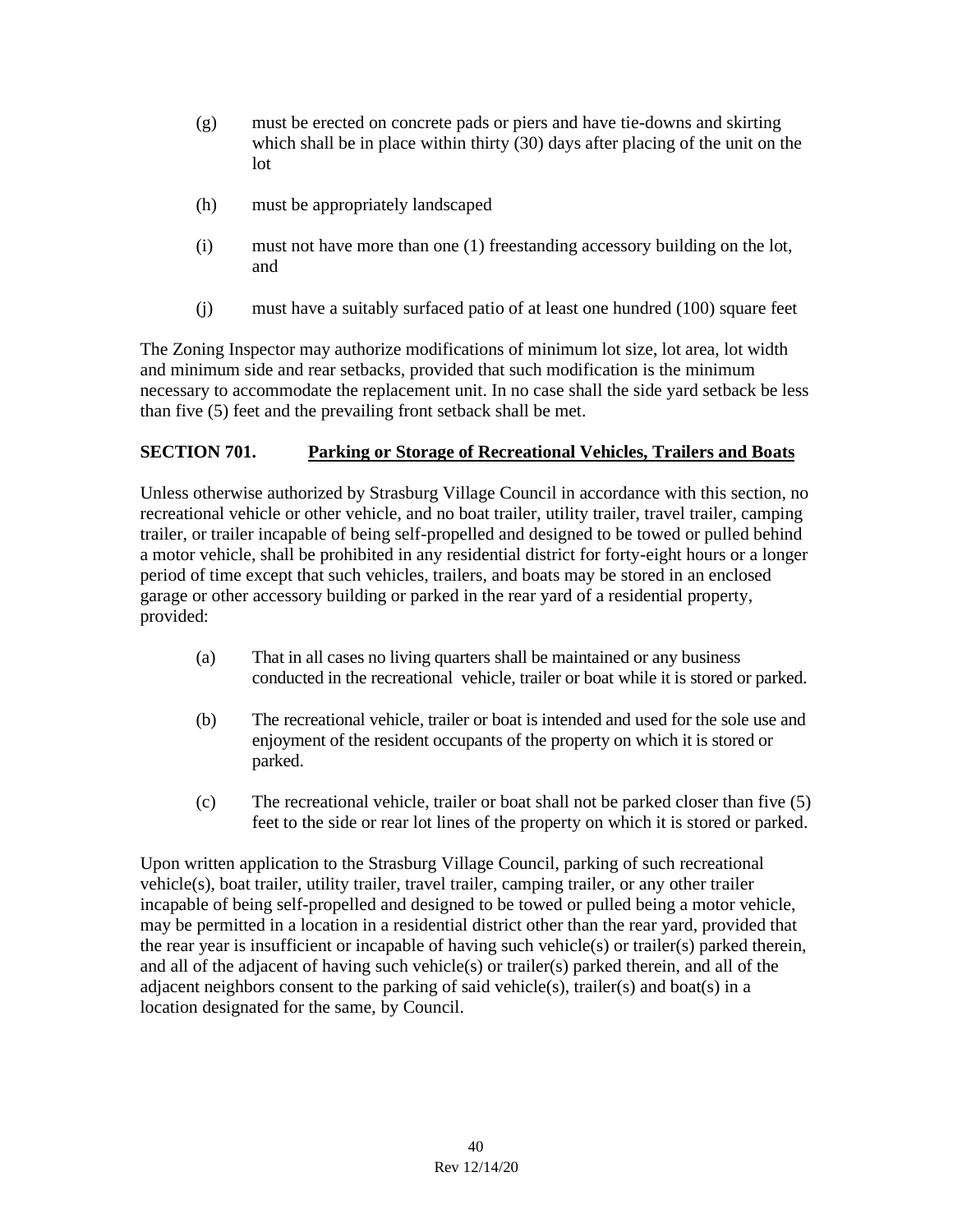## **SECTION 702. Swimming Pools**

- 702.1 Private Swimming Pools: Private swimming pools shall be allowed in any "B" or "R" district as an accessory use and shall comply with the following conditions and requirements:
	- (a) The pool is intended and is to be used solely for the enjoyment of the occupants of the principal use of the property on which it is located.
	- (b) The pool or any accessory structure shall be located in the side or rear yard no closer than ten (10) feet to any property line of the property on which it is located.
	- (c) The swimming pool, or the entire property on which it is located, shall be so walled, fenced or covered so as to prevent uncontrolled access from the street or from adjacent properties. Such fence or wall shall not less than five (5) feet in height. All walls, fences or covers shall be maintained in good condition and be secured with a lock.
- 702.2 Community or Club Swimming Pools: A community or club swimming pool shall be any pool constructed by an association of property owners or by a private club. Community and club swimming pools are permitted in all districts, but shall comply with the following conditions and requirements:
	- (a) The pool is intended solely for the enjoyment of the members and families and guests of members of the association or club under whose ownership or jurisdictions the pool is operated.
	- (b) The pool and accessory structures thereto, including the areas used by the bathers, shall not be closer than one hundred (100) feet to any property line of the property on which it is located.
	- (c) The swimming pool and all of the area used by the bathers shall be so walled or fenced or covered as to prevent uncontrolled access from the street or adjacent properties. The said fence or wall shall not be less than six (6) feet in height and maintained in good condition. All walls, fences or covers shall be maintained in good condition and be secured with a lock.

#### **SECTION 703. Fences and Planting Screens**

For residential uses in any "R" district, fences, plant material and similar screening devices up to three (3) feet in height are permitted in yards fronting onto and facing a public street. These same screening devices up to six (6) feet in height are permitted in remaining yards, except that for visibility purposes, no such screening device shall be permitted over three (3) feet in height on side yards until the front yard building setback distances established by Section 500 of this Ordinance have been met.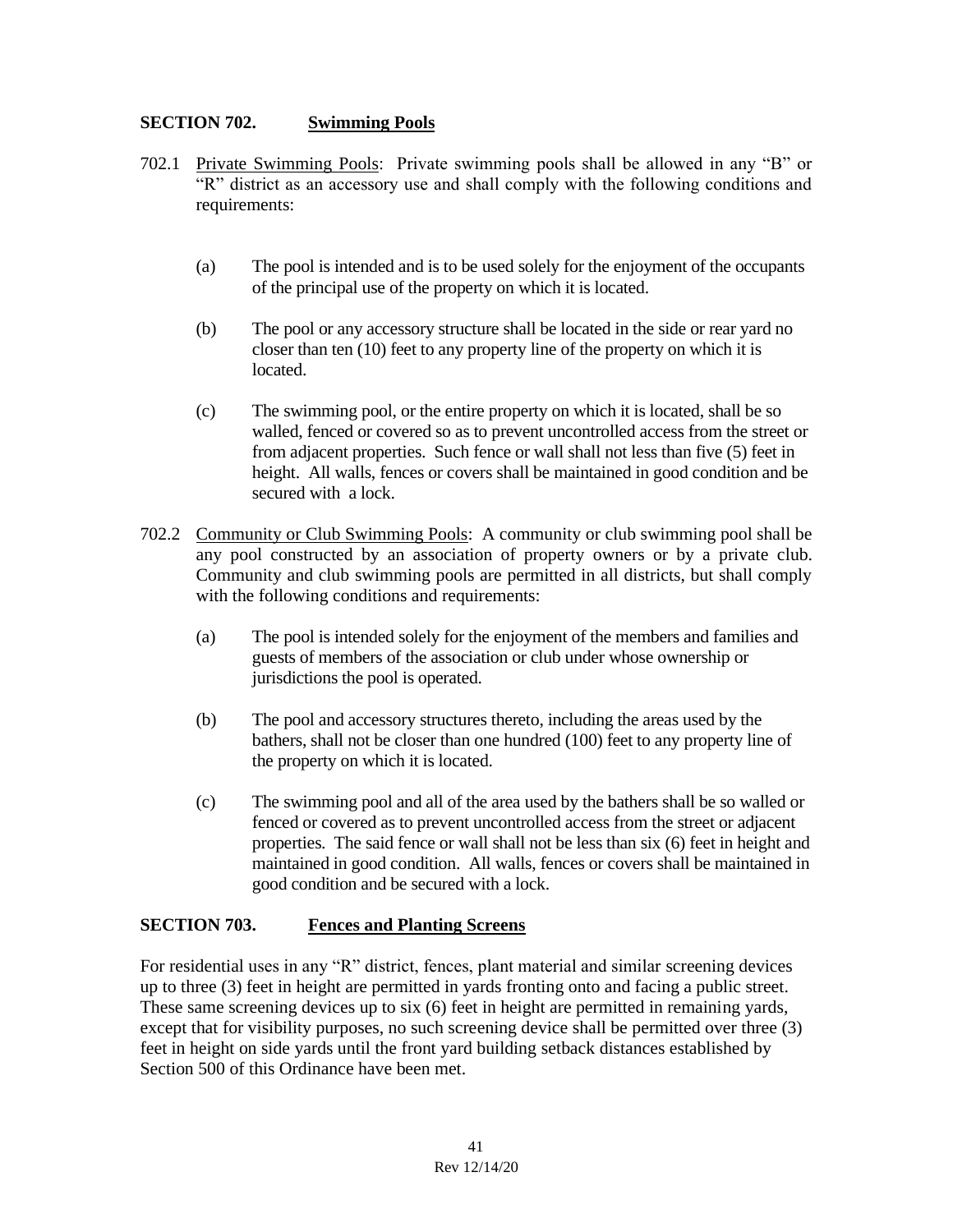Screening devices on corner lots in all districts shall only be permitted as set forth in Section 510 of this Ordinance.

# **SECTION 704. Home Occupations**

- 704.1 Types of Home Occupations: Home Occupations shall be classified as either a Limited Home Occupation or an Expanded Home Occupation.
- 704.2 Limited Home Occupation: The following shall apply to Limited Home Occupations in any district.
	- (a) No person other than a resident of the dwelling unit shall be engaged in such operation.
	- (b) The Limited Home Occupation shall be conducted wholly within the dwelling unit. The use of the dwelling unit for the Limited Home Occupation shall be clearly incidental to the use for residential purposes by the dwelling unit occupants, and not more than twenty-five percent (25%) of floor area of the dwelling unit shall be used in the conduct of the Limited Home Occupation.
	- (c) No mechanical equipment is to be utilized except that which is necessarily, customarily, or ordinarily used for household and leisure purposes.
	- (d) There shall be no change in the outside appearance of the building or premises, including a sign, or other visible evidence or the conduct of such Limited Home Occupation.
	- (e) No direct sales are permitted.
	- (f) No traffic shall be generated by such Limited Home Occupation in greater volume than would normally be expected in residential neighborhoods.
- 704.3 Expanded Home Occupation: The following shall apply to Expanded Home Occupations in any district:
	- (a) At least one (1) resident shall be engaged in such occupation, and not more than one (1) person other than a resident of the dwelling unit may be engaged in such occupation.
	- (b) The use of the dwelling unit or accessory building or structure for the Expanded Home Occupation shall be clearly incidental and subordinate to the use for residential purposes by the dwelling unit residents, and not more than twentyfive percent (25%) of the dwelling unit or accessory building or structure shall be used in the conduct of the expanded home occupation.
	- (c) No mechanical equipment is to be utilized except that which is necessarily, customarily, or ordinarily used for household and leisure purposes.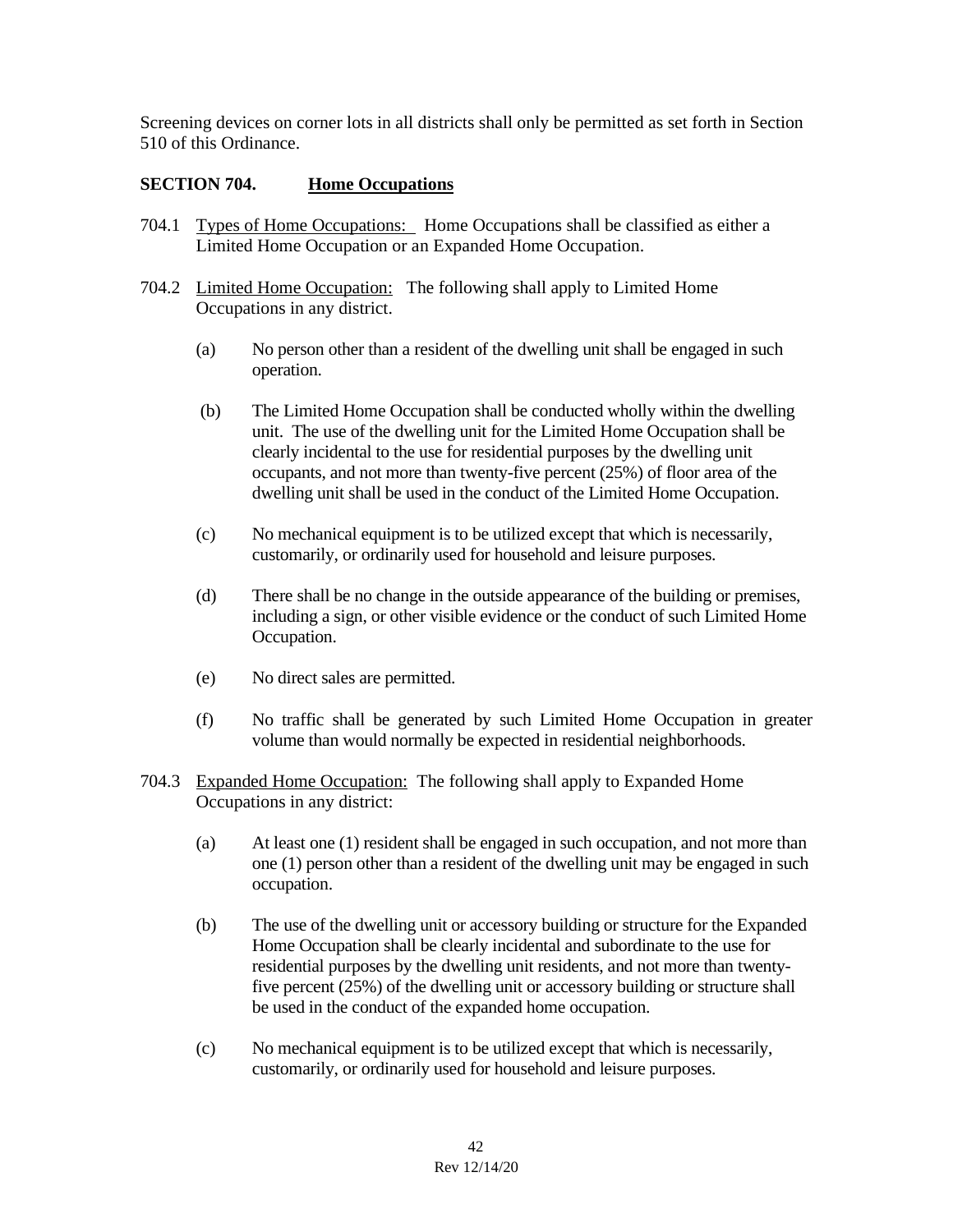- (d) There shall be no change in the outside appearance of the building or premises, or other visible evidence of the conduct of such Expanded Home Occupation other than one sign, meeting the requirements of this Code.
- (e) Sales clearly incidental to the Expanded Home Occupation are permitted.
- (f) No traffic shall be generated by such home occupation in greater volume than would normally be expected in residential neighborhoods, and any need for parking generated by the Expanded Home Occupation shall meet the off-street parking requirements of this ordinance, and shall not be located in a required front yard.

# **SECTION 705. Multi-family, Attached Single Family, and Cluster Development**

Multi-family, Attached Single Family, and Cluster Development shall be approved by the Planning Commission and regulated by the following special provisions. Standards in this Section shall apply to projects with more than four (4) units. Where strict application of these standards would serve no significant purpose, the Planning Commission shall have the authority to waive or modify these standards so long as the convenience and general welfare of neighboring uses is maintained.

- 705.1 Circulation and Access: Proposals for Multi-family, Attached Single Family, and Cluster Development shall include a circulation plan in accordance with the following:
	- (a) Direct vehicular access to the development by means of an abutting improved public street shall be provided. Each development shall be provided with thoroughfares for complete and uninterrupted traffic circulation within its boundaries. The Planning Commission shall evaluate a proposed circulation plan to assure that it meets the following objectives:
		- (1) Residents and emergency services have an alternative access point to the development in the event that one access point is blocked or otherwise impassable.
		- (2) Interference with the free and convenient flow of traffic in abutting or surrounding streets is minimized.
	- (b) Private streets proposed for a development shall be clearly delineated on the development plan together with the descriptive data as to the compliance with the Subdivision Regulations and the methods proposed for maintaining the private streets. In those cases where no request for public dedication is likely to be made, the Planning Commission may authorize modifications to the requirements of the Subdivision Regulations. Such authorization may include input from the Administrator, Village Engineer and other Village officials as applicable.
	- (c) All private streets shown on the development plan shall be subject to legally enforceable reservations and restrictions acceptable to the Village, which will ensure the preservation of the private street in perpetuity.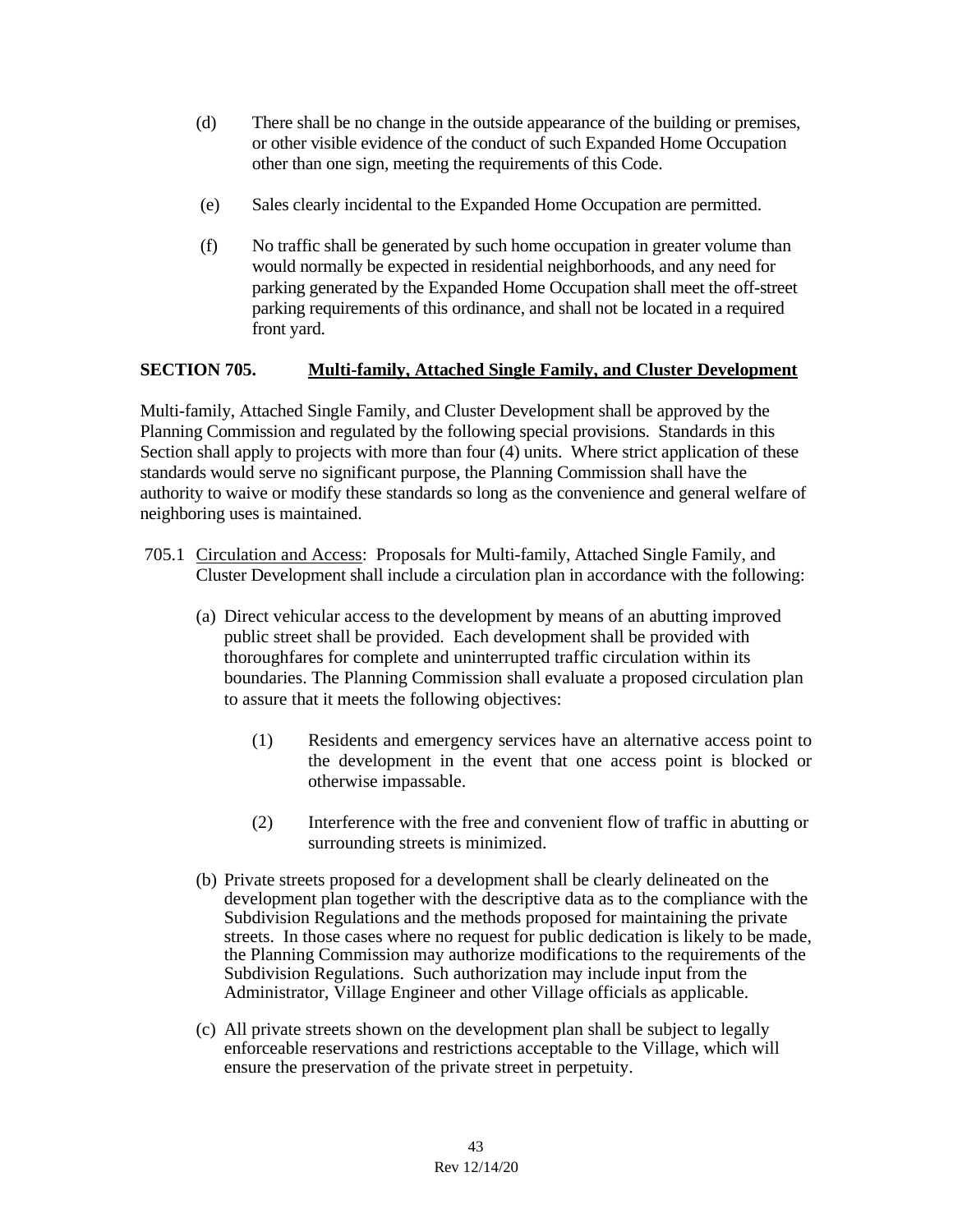- (d) Each development shall be served by a comprehensive walkway system, adequately separated from vehicular circulation.
- 705.2 Density and Usage: Density and usage of a development shall comply with the requirements of Sections 400 and 500 for the Zoning District in which the development is proposed to be located.

#### 705.3 Dimensional Requirements:

- (a) The minimum setback from any private street shall be 20 feet. Such setback shall be measured from the edge of pavement or back of curb.
- (b) Required yards shall be excluded in the computation of common open space.
- (c) To screen and lessen the impact of the development on surrounding properties, a buffer shall be required around any boundary of a development that does not abut a public right of way. The buffer shall consist of a strip of land not less than ten (10) feet in width and planted and maintained with an evergreen hedge or dense planting of evergreen shrubs not less than ten (10) feet in height when fully grown. The buffer shall be landscaped in accordance with an approved landscape plan and shall be maintained as open space which may be included as part of the required common open space.
- (d) In proposed cluster developments, for each square foot of land gained through the reduction of the minimum lot area per unit, equal amounts of land shall be set aside as permanent common open space within the cluster development. However, the minimum lot area per unit shall not be reduced to less than fifty percent (50%) of that which is required in Section 500.

#### 705.4 Common Open Space:

- (a) Each development shall provide an area or areas devoted to open space or recreational facilities, including space for community buildings and community use facilities, such as adult recreation and child play areas and swimming pool with such areas indicated on a map submitted by the applicant. Such areas shall contain no structure other than those related to recreational use and shall not include drives and roads, parking areas or private open space. Open space shall not be separated from the development by existing roads. The amount of required common open space is based on the type of development as follows:
	- (1) For Multi-family and Attached Single Family Developments, an area not less than ten (10) percent of the gross area shall be devoted to open space and comply with the requirements of this Ordinance.
	- (2) For Cluster Developments, an area equal to or greater than the amount of land gained through the reduction of the minimum lot area per unit for each dwelling unit in the development shall be devoted to open space and comply with the requirements of this Ordinance.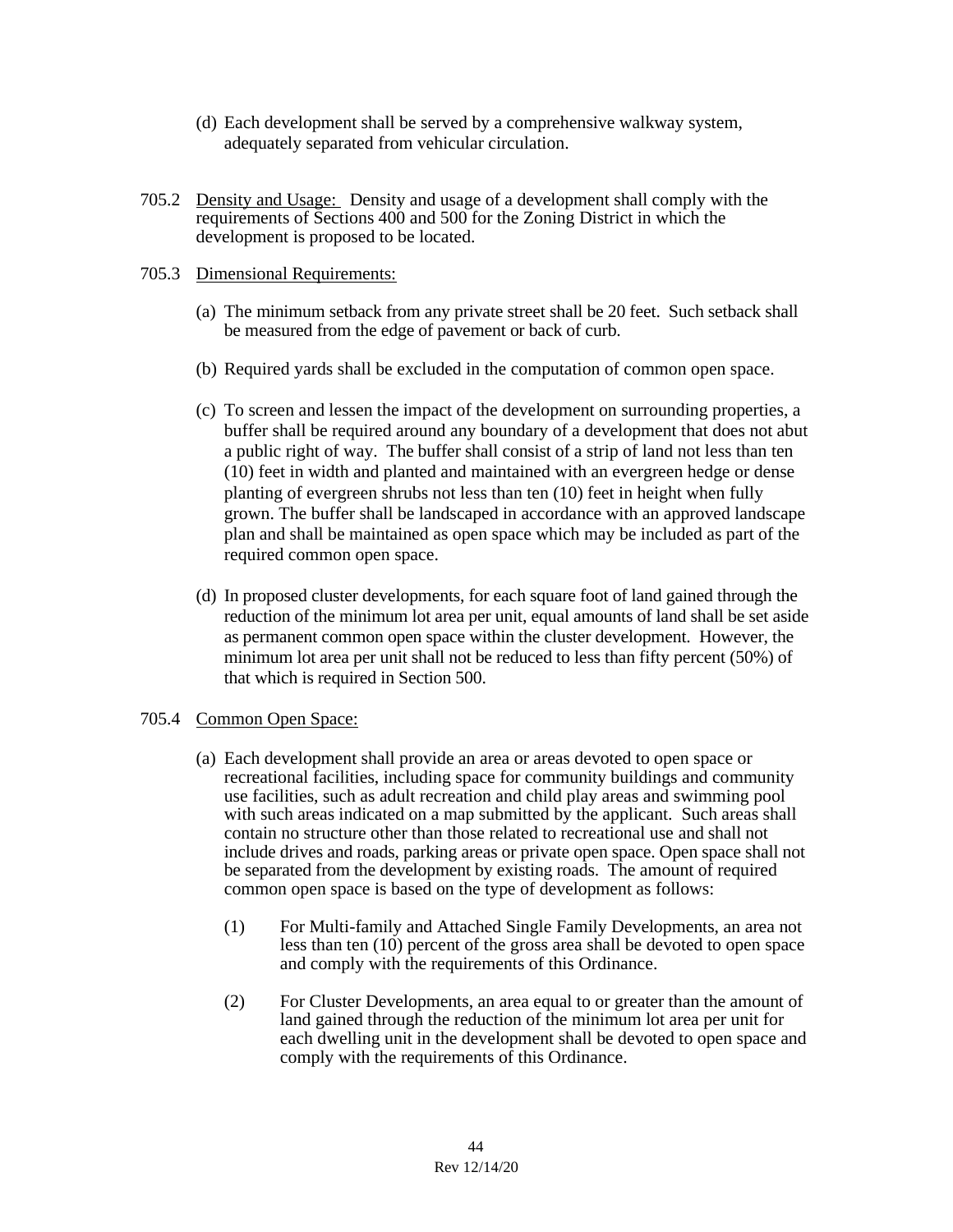- (b) To the extent possible, designated open space shall be contiguous acreage. Except areas that by their nature have a linear configuration, such as buffers, waterbodies, or trail links, the length to width ratio of any parcel of open space shall not exceed 4:1.
- (c) Required common open space shall not be depleted, reduced in size or converted to any other use.
- (d) Stormwater management ponds or basins may be included as part of the minimum required open space.
- (e) Land set aside for such open space or recreation purposes shall be subject to legally enforceable reservations and restrictions that will ensure the preservation of the land in perpetuity and absolutely prohibit development of such land except for permitted recreational use by the owners and residents without profit. Copies of the proposed documents that provide for the permanent preservation of open space shall be submitted with the application. No such application shall be approved until such documents are acceptable to the Village in form and content.
- 705.5 Private Open Space: In addition to the required common open space, there shall be a minimum of one hundred twenty (120) square feet of private open space provided adjacent to each dwelling unit and differentiated from common areas by means of such approved features as plantings, fences, walls, screens, patios, or decks.
- 705.6 Design Standards: Multi-family, Attached Single Family, and Cluster developments shall be developed and maintained in accordance with the following design standards:
	- (a) Attractive variations in facade, width, color, exterior materials and rooflines shall be deemed desirable. Furthermore, parallel arrangements of buildings shall be avoided.
	- (b) In developments of multiple buildings, other than single family detached dwellings, the minimum separation between buildings shall be no less than twenty (20) feet. Buildings may be attached if the Planning Commission determines that site design will be improved as a result. However, attached buildings shall be designed with visible offsets or with substantial variations in alignment.
	- (c) Attached single family dwellings shall be in groups of not less than two (2) and not more than six (6) dwelling units.
	- (d) Development shall be landscaped with lawns, plantings and appropriate trees as approved by the Planning Commission.
- 705.7 Parking: As a component of the parking required in Article VI, the Planning Commission may require that one-half (0.5) off-street parking space per dwelling unit be provided in common parking areas distributed throughout the development in a manner providing convenient access to all dwelling units.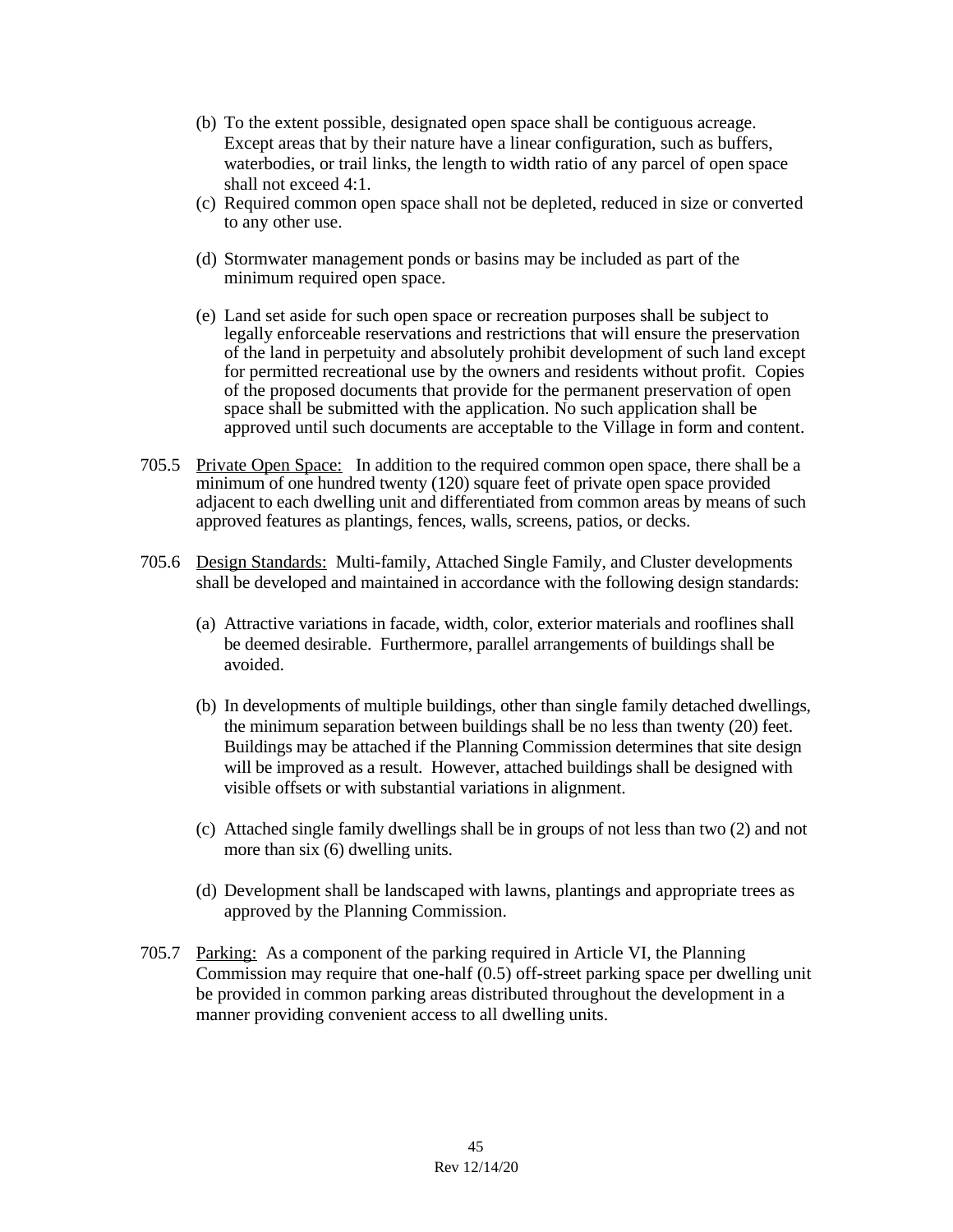## **ARTICLE VIII – SPECIAL PROVISIONS FOR COMMERCIAL AND INDUSTRIAL USES**

## **SECTION 800. Performance Requirements**

In order to preserve and conserve the natural resources of the Village of Strasburg for the present and future use of the residents of the Village of Strasburg and in the interest of protecting the public health, safety and welfare of said residents, performance requirements for Commercial and Industrial uses shall apply.

- 800.1 Requirements: No proposed use in a "B" or "M" District shall be permitted that will create any dangerous, injurious, noxious or otherwise objectionable element or condition so as to adversely effect the surrounding area or adjoining premises. The following performance requirements shall apply to all proposed uses in the "B" and "M" Districts:
	- (a) Fire Hazards: Any activity involving the use or storage of flammable or explosive materials shall be protected by adequate fire-fighting and fire suppression equipment and such safety devices as are normally used in the handling of any such material.
	- (b) Radioactivity or Electrical Disturbance: No activity shall emit dangerous radioactivity at any point or electrical disturbance adversely affecting the operation at any point of any equipment other than that of the creator of such disturbance.
	- (c) Noise and Vibration: No activity shall emit noise or vibration which is objectionable because of intermittence, beat, frequency or shrillness. Noise or vibration may equal but shall not exceed average street traffic noise or vibration on the nearest street bordering a non-commercial or non-industrial use. Noise or vibration resulting from temporary construction activity that occurs between 7 a.m. and 7 p.m. shall be exempt from the requirements of this Section.
	- (d) Smoke and Air Pollution: No establishment shall be permitted to emit into the air smoke, fly ash, dust, fumes, vapors, gases and other forms of air pollution except as permitted and approved by the Ohio EPA Division of Air Pollution Control.
	- (e) Odors: No malodorous gas or matter shall be permitted which is offensive or as to produce a public nuisance or hazard on any adjoining lot or property.
	- (f) Glare: No direct or reflected glare shall be permitted which is visible from any property outside a "B" or "M" District or from any public street, road or highway.
	- (g) Erosion: No erosion, by either wind or water, shall be permitted which will carry objectionable substances onto neighboring properties.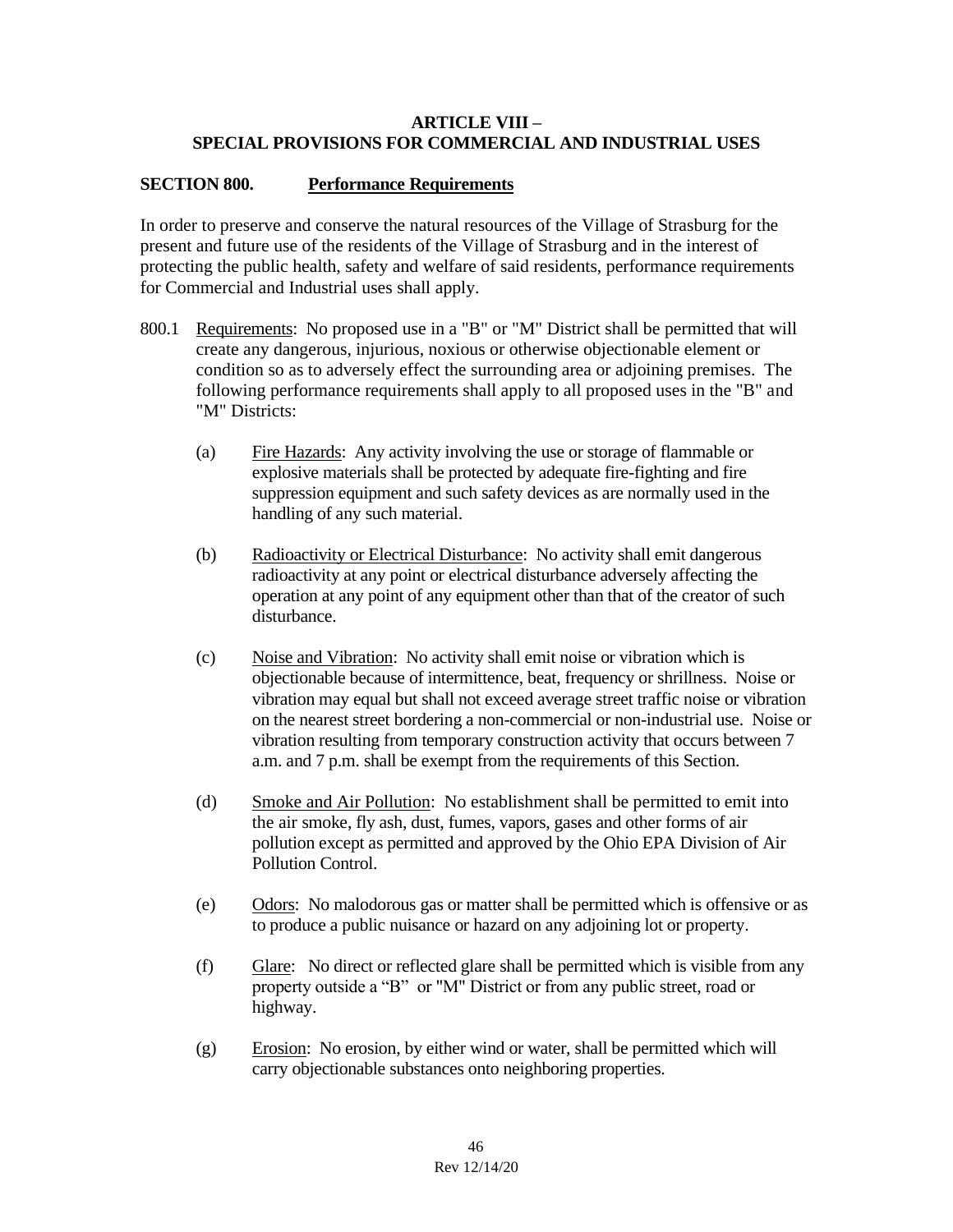- (h) Surface Water and Ground Water Pollution: No use or construction of any improvement upon any premises shall be commenced or altered without first notifying the Planning Commission of the intended use, construction or alteration of use or construction, and without first obtaining the necessary permits of the exceptions from the State of Ohio, Environmental Protection Agency, or other state or federal regulatory authority, including but not limited to, industrial waste water discharge permits to install under the Federal Water Pollution Control Act, as amended; the Atomic Energy Act of 1954, as amended; the Solid Waste Disposal Act, as amended; and other federal or state laws as they may affect surface water and groundwater resources. Notwithstanding the fact that all permits have been obtained and all notification has been given pursuant to the immediately preceding paragraph, any commercial or industrial entity shall further be prohibited from engaging in any or all of the following activities:
	- (1) On-site disposal and/or containment of domestic, industrial, commercial, and animal wastes, not treated in accordance with EPA. standards;
	- (2) The operation of animal feedlots, breeding, and rearing pens;
	- (3) Burial of storage tanks;
	- (4) Drilling of gas or oil or water wells, except those water wells required by federal, state or local governing bodies, including but not limited to EPA.
- (i) Other Hazards: Other hazards not specifically addressed by the performance standards established herein shall be made known to the Zoning Inspector by any establishment proposing to locate in a "B" or "M" district. Regulations for such hazards shall be as determined by the Planning Commission.

#### 800.2 Administration and Enforcement Provisions

- (a) All applications for zoning certificates shall be accompanied by certification from a professional engineer registered in the state of Ohio that the proposed use can meet the performance standards set forth in Section 800.1. The Zoning Inspector may waive all or part of this requirement when it is determined that the proposed use is not relevant to the performance standards.
- (b) Methods and procedures for the determination of the existence of any dangerous and/or objectionable elements shall conform to the measurement standards of the Ohio EPA or other regulatory agency applicable to the situation being considered.
- (c) The Zoning Inspector shall investigate any reported violation of the performance requirements. If the Zoning Inspector finds that a professional determination of the existence and nature of the violation is necessary, the services of an engineer or qualified professional may be authorized by the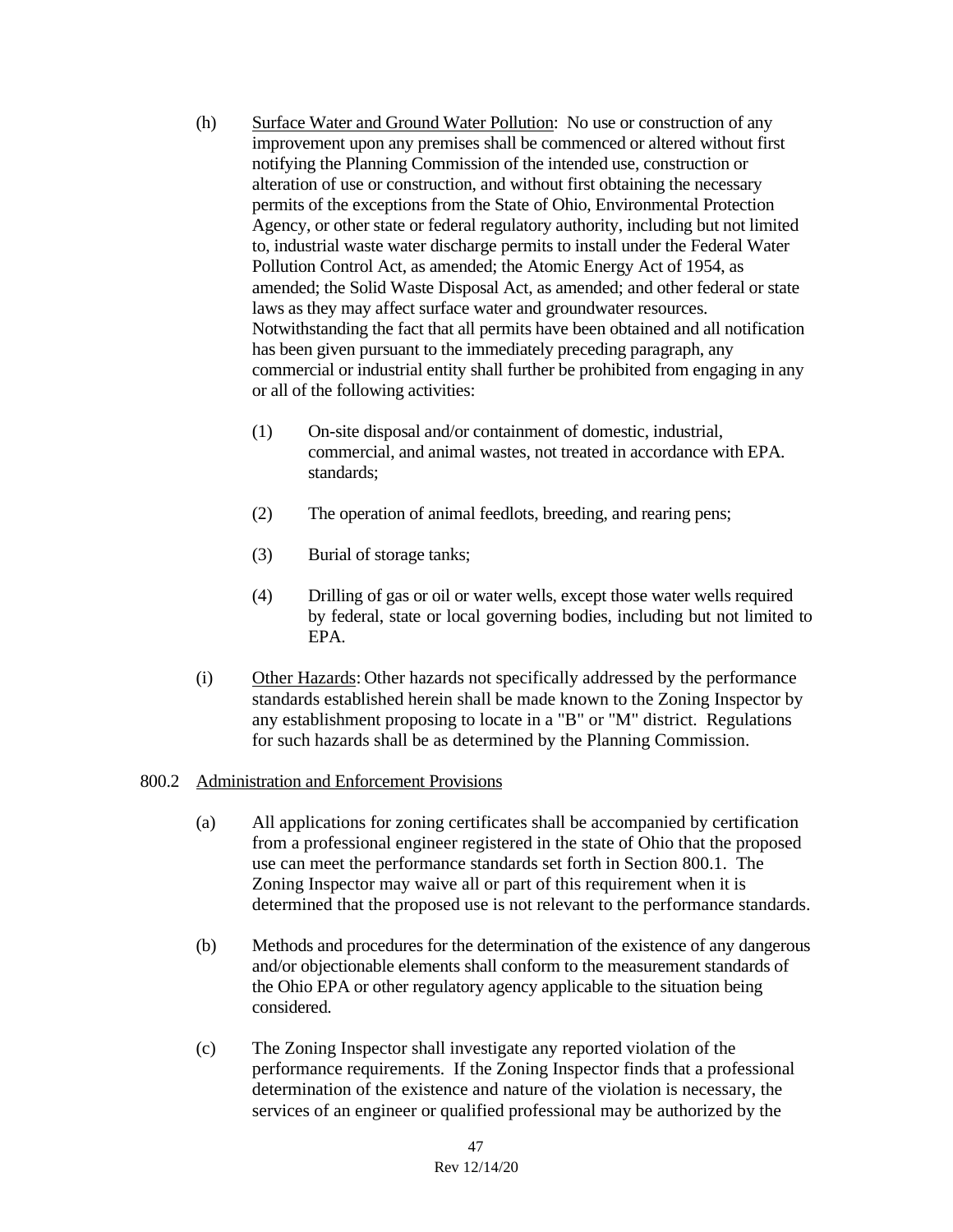Village Council. The cost of such services incurred by the Village in establishing a violation shall be paid by the violator if such violation is established. If no violation is established, the cost shall be borne by the Village.

## **SECTION 801. Mineral Extraction, Storage and Processing**

Extraction, storage and processing of minerals shall be permitted only in those Districts specified in the Use Regulations of Article IV, in accordance with the performance requirements of Section 800, and the following requirements:

- (a) Mineral extraction, storage or processing shall not be conducted closer than five hundred (500) feet from any "R" District, nor closer than two hundred (200) feet from any structure used for human occupancy in any other district.
- (b) Buildings and structures associated with mineral extraction, storage or processing, for which no future use is documented by the operator shall be demolished and removed.
- (c) Prior to the issuance of a zoning certificate, the operator of the proposed use shall file with the Zoning Inspector a plan providing the items required by Section 1102 and the following:
	- (1) A location map which clearly shows areas to be mined and the location of adjacent properties, roads and natural features;
	- (2) Information on the anticipated depth of excavations and probable effect on the existing water table, public utilities, roads and surface drainage; and,
	- (3) A detailed plan for the restoration of the area to be mined which shall include the anticipated future use of the restored land, the proposed final topography indicated by contour lines of no greater interval than five (5) feet, the type and number per acre of trees or shrubs to be planted, and the location of future roads, drives, drainage courses, or other improvements contemplated.
- (d) The operator shall file with the Council a bond payable to the Village and conditioned on the faithful performance of all requirements contained in the approved restoration plan. The rate, per acre of property to be mined, of the required bond shall be as fixed by ordinance of the Council. The bond shall be released upon written certification of the Zoning Inspector that the restoration is complete and in compliance with the restoration plan.
- (e) When determined to be necessary for the protection of public safety, the Planning Commission may require fencing to be erected and maintained around the entire site or portions thereof.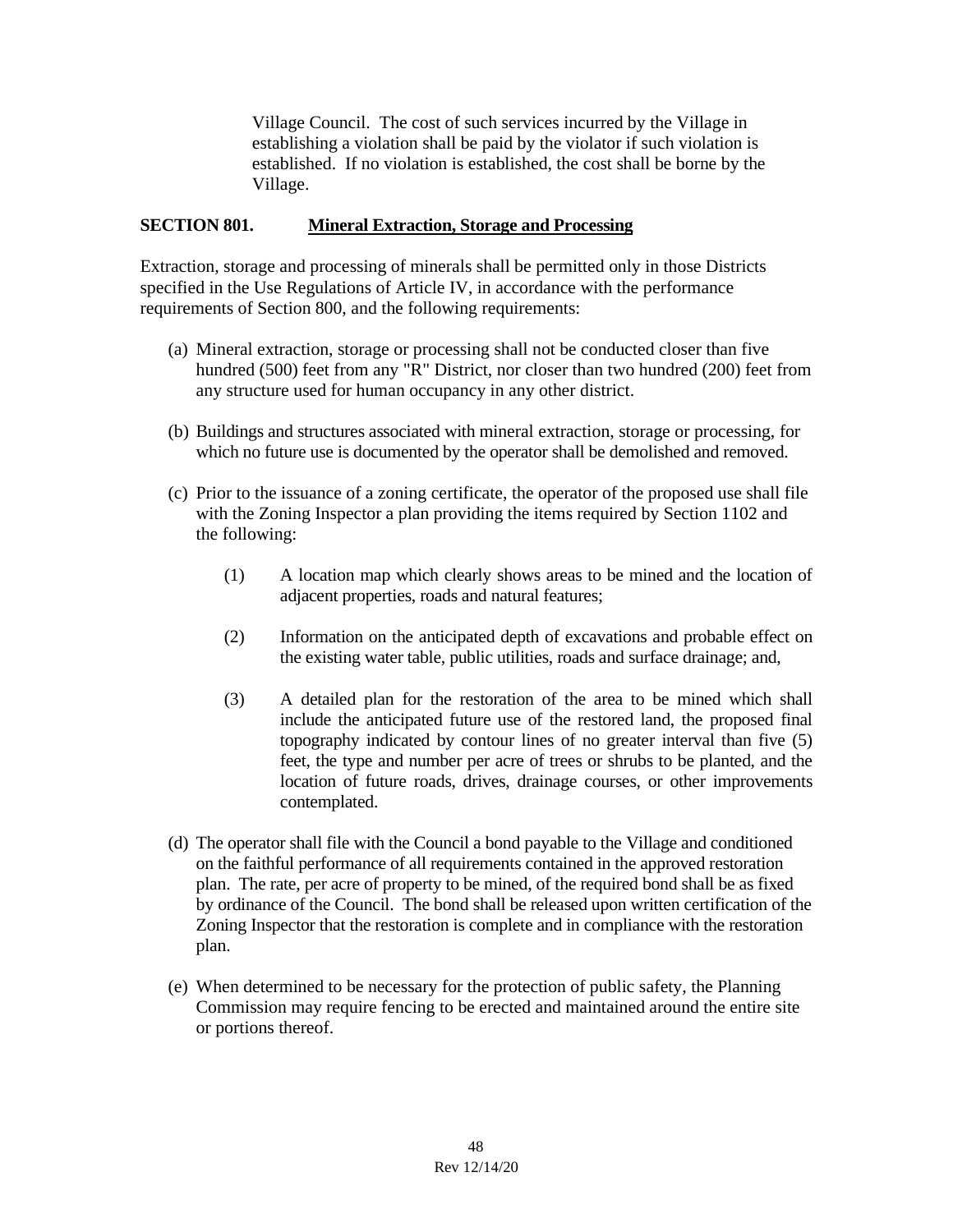## **SECTION 802. Automobile Wrecking and Metal Salvaging**

- (a) The dismantling, wrecking, or salvaging of materials, including but not limited to, automobiles, trucks, motor vehicles or heavy equipment for the sale or storage of the salvaged parts or material shall be permitted only in an "M-2" District in accordance with Section 400 and properly screened in accordance with this section.
- (b) The dismantling, wrecking, or salvaging operation shall be effectively screened from public view on all sides by means of walls, fences or plantings. Walls or fences shall be a minimum of eight (8) feet in height with no advertising thereon. In lieu of such wall or fence, a strip of land not less than fifteen (15) feet in width and planted and maintained with an evergreen hedge or dense planting of evergreen shrubs not less than eight (8) feet in height may be substituted. Storage of materials shall not exceed the height of the screening.

### **SECTION 803. Temporary Buildings**

Temporary buildings and construction trailers used in conjunction with construction work only may be permitted in any district during the period of construction work is in progress. Such temporary buildings shall be removed at such time that active construction ceases.

### **SECTION 804. Open Storage and Display of Material and Equipment**

- (a) Screening Required: The open storage and display of material and equipment incident to permitted or conditional uses in "B" or "M" Districts shall be permitted provided the area used for open storage and display shall be effectively screened from all adjoining properties in any "R" District by means of walls, fences, or plantings. Walls or fences shall be a minimum of four (4) feet in height without advertising thereon. In lieu of such wall or fence a strip of land not less than ten (10) feet in width and planted and maintained with an evergreen hedge or dense planting of evergreen shrubs not less than four (4) feet in height at the time of planting may be substituted.
- (b) Temporary Storage: The temporary open storage of contractor's equipment and material shall be permitted on the site upon which buildings or structures are being erected or installed and shall be removed at such time that active construction ceases.

#### **SECTION 805. Site Plan Review for Commercial and Industrial Developments**

805.1 Planning Commission Review Required: Site plans for the development of commercial and industrial projects that include new construction as well as structural alterations as defined in this Ordinance, shall be submitted to the Commission for review and approval prior to the issuance of a zoning certificate. Submission of site plans for the development of commercial and industrial projects shall be acted upon within sixty (60) days of the date of a complete submission to the Commission.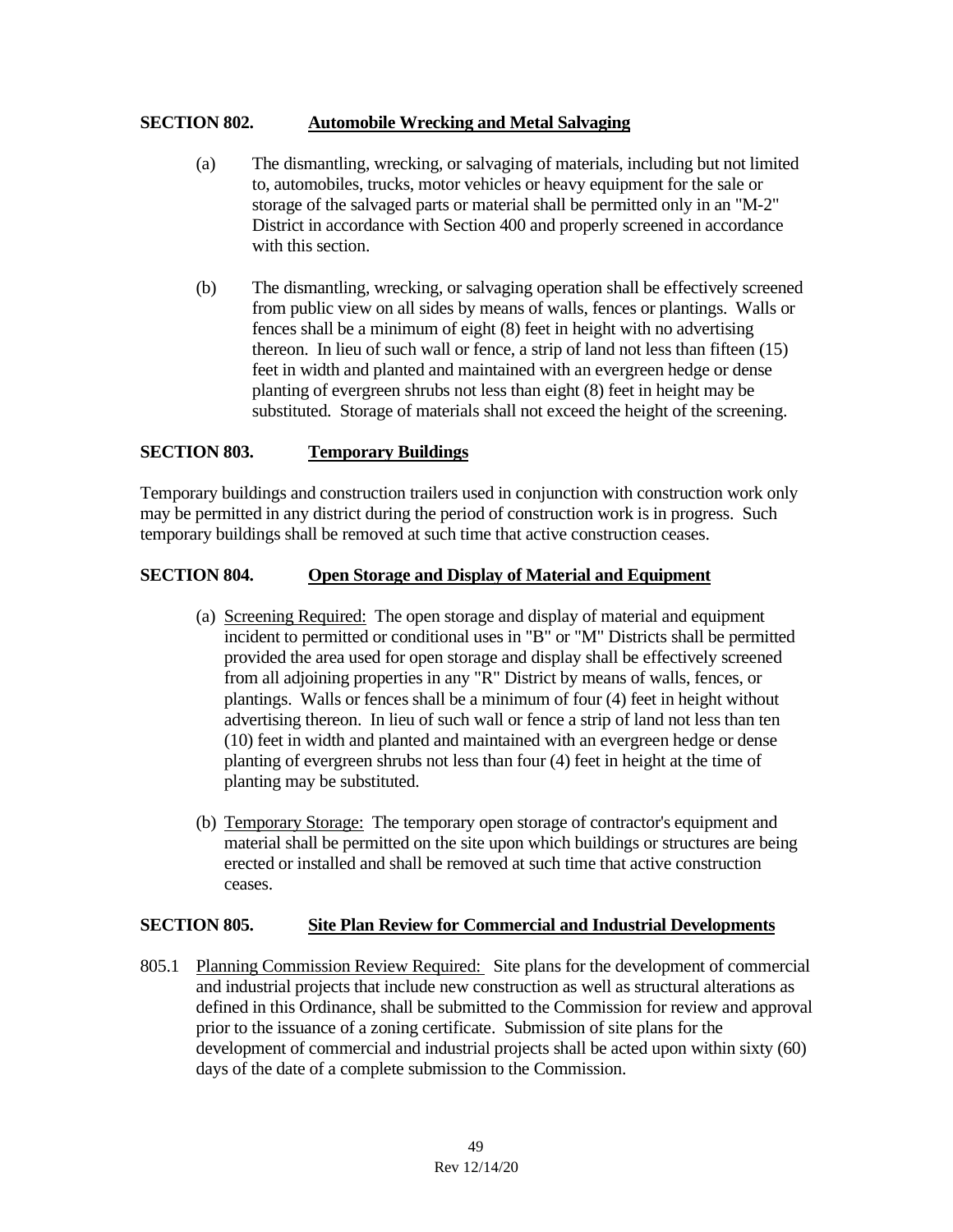- 805.2 Review Criteria: The site plan review process is intended to help ensure that newly developed properties or redeveloped properties are compatible with adjacent development, and that safety, traffic and environmental impacts are minimized to the greatest extent possible, The Planning Commission shall use the following standards when reviewing the site plan:
	- (a) Commercial and industrial uses shall be designed to:
		- (1) Shift drive-up windows, loading docks and overhead doors on the opposite side from residential property.
		- (2) Locate parking facilities adjacent to residential property.
		- (3) Locate trash bins, dumpsters and storage areas away from residential property.
		- (4) Locate office portions of a facility nearest to residential property.
	- (b) When multiple buildings are proposed for a coordinated development, required setbacks shall be maintained around the perimeter of the group of main buildings and the boundary of the parcel. No minimum distance between the group of main buildings is required; however, such intervening space shall allow for adequate circulation and emergency access around each building.
	- (c) Points of access or other means of vehicular ingress and egress shall be situated so as not to interfere with traffic flow and to provide safe and convenient access and to maintain adequate sight distances.
	- (d) Landscaping shall be designed to:
		- (1) Maintain existing mature trees and shrubs to the maximum extent possible.
		- (2) Screen unsightly activities from public view.
		- (3) Break up large expanses of pavement with plant material.
		- (4) Provide an aesthetically pleasing landscaping design.

## **SECTION 806. Adult Businesses.**

- 806.1 **Location:** Subject to all other local and state laws, an adult business may be located only in accordance with the following restrictions:
	- (a) An adult business may only be located in an "M" District.
	- (b) No such business shall be located on any lot fronting on Wooster Avenue.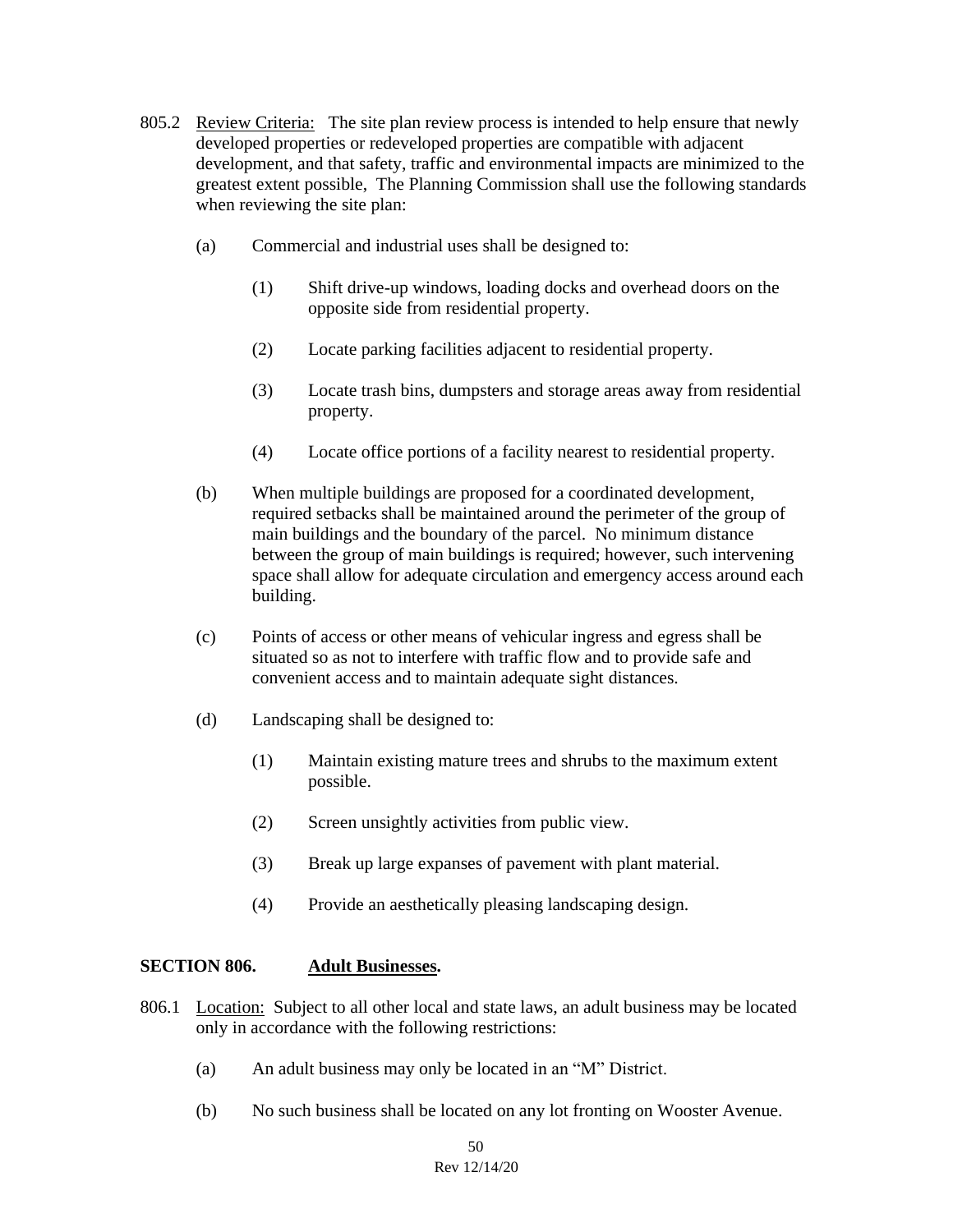- $(c)$  No such business shall be located within one thousand  $(1,000)$  feet of any residentially-zoned district or any residentially-used lot, public library, private or public elementary or secondary school, public park or place of worship.
- (d) No such business shall be located within one thousand (1,000) feet of another adult business.
- 806.2 Measurement to Property Lines: For the purpose of this Section, measurement shall be made in a straight line, without regard to intervening structures or objects, from the nearest portion of the building or structure used as part of the premises where an adult business is conducted, to the nearest property line of the premises of a use set forth in Section (c) above.
- 806.3 Measurement to Other Adult Business: For the purpose of this Section, measurement between two (2) adult businesses shall be made in a straight line, without regard to intervening structures or objects, from the closest exterior wall of the structure in which each business is located.
- 806.4 Nonconforming Status: An adult business lawfully operating as a conforming use is not rendered a non-conforming use by the subsequent location of a residentiallyzoned district or any residentially-used lot, public library, private or public elementary or secondary school, public park or place of worship within one thousand (1,000) feet of the adult business.
- 806.5 Hours of Operation: No adult business shall be open between the hours of 12:00 a.m. and 8:00 a.m.
- 806.6 Signs and Advertising: Advertising, signs, or any other exhibit depicting adult entertainment activities shall be arranged or screened to prevent public viewing from outside the building or premises. No outdoor loudspeakers or other outdoor sound equipment advertising or directing attention to an adult use is permitted.
- 806.7 Limitations: Nothing in this section shall be construed to prohibit or limit the display, sale rental of descriptive, printed, film, or video material or any live performance which, taken as a whole, contains serious literary, artistic, political, medical, educational, or scientific value.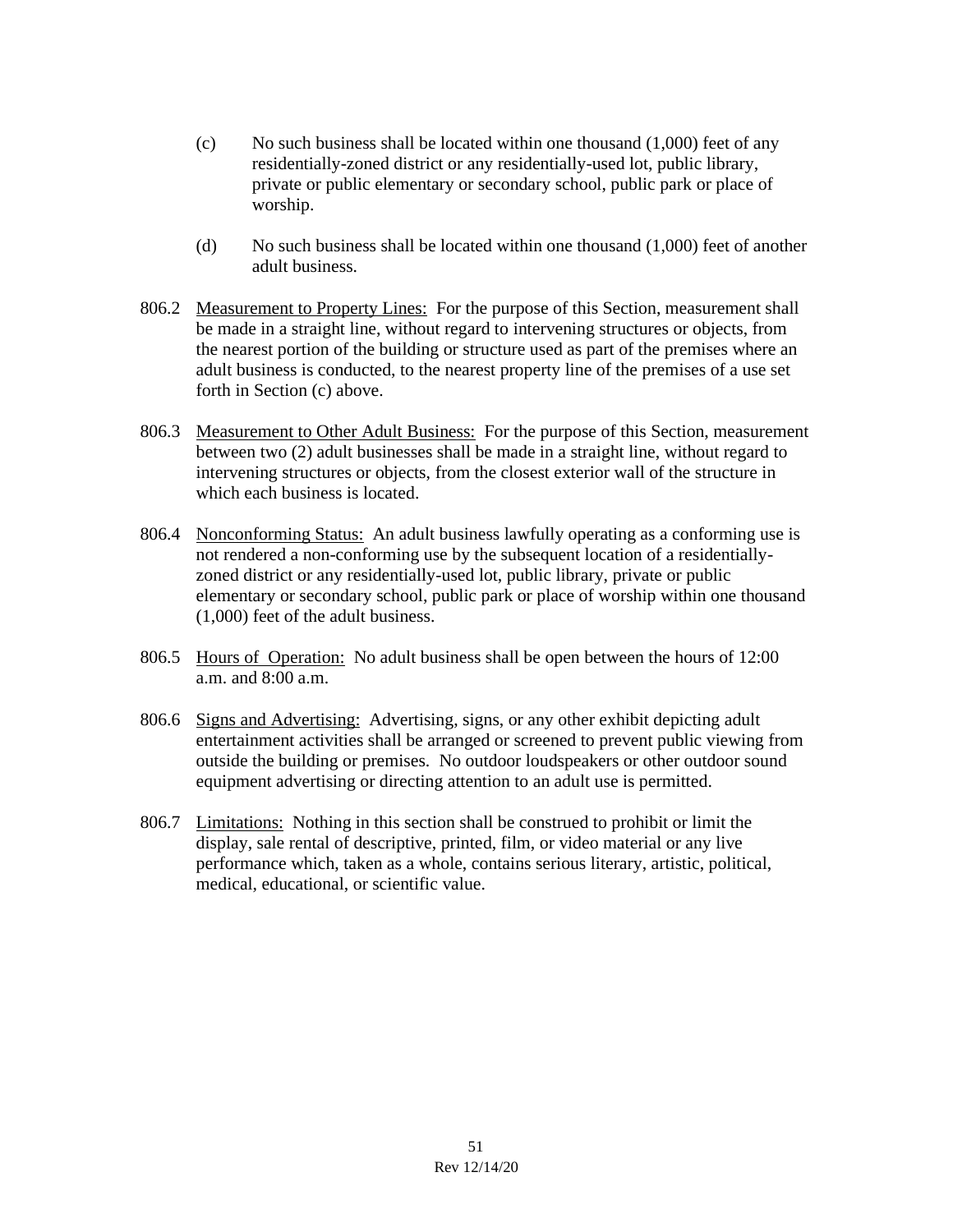## **ARTICLE IX - SIGNS**

#### **SECTION 901. Purpose**

No sign shall be constructed, erected, moved, enlarged, illuminated, substantially altered or permitted in any district except as hereinafter provided. All signs shall be considered permanent, temporary, exempt or prohibited.

#### **SECTION 902. Intent**

The purposes of these sign regulations are:

- (a) To effectively communicate information while maintaining pedestrian and traffic safety;
- (b) To protect and enhance the unique character of the community by encouraging signs to be compatible with their surroundings;
- (c) To maintain the community's ability to attract sources of economic development and growth;
- (d) To minimize the possible adverse effect of signs on adjoining properties;
- (e) To fairly and consistently enforce the sign regulations.

#### **SECTION 903. Types and Standards of Signs Allowed With Permits**

The types of signs described below are allowed with a Sign Permit, subject to the regulations of this Ordinance. Except as provided for in Section (a) below, no sign shall be used for display of advertising except that pertaining to the use carried on within such building.

- (a) Billboard Sign.A free-standing sign to be permitted only if it is located adjacent to the interchange of a controlled access highway, primarily designed to convey information which is not related to the principal use of the land on which such sign is located. Such sign shall be considered the main use of the property on which it is located and shall conform to the following:
	- (1) No billboard shall be located within one thousand (1,000) feet of another billboard abutting either side of the same street:
	- (2) The height of such signs shall not exceed one hundred (100) feet;
	- (3) The maximum area of any face of such signs shall not exceed two hundred (200) square feet;
	- (4) Such signs shall be unmovable and, if illuminated, must maintain constant illumination and not flash;
- (b) Bulletin Board Sign. A sign erected by a charitable, educational or religious institution for purposes of providing general information or announcing events that are held on the premises. Bulletin boards for a church, school, community or similar institutional use shall be permitted provided the area for such bulletin board or sign shall not exceed thirty-two  $(32)$  square feet in area per sign face. Such signs may be erected not less than ten  $(10)$  feet from the established right-of-way line of any street. Bulletin board signs are not permitted for dwellings.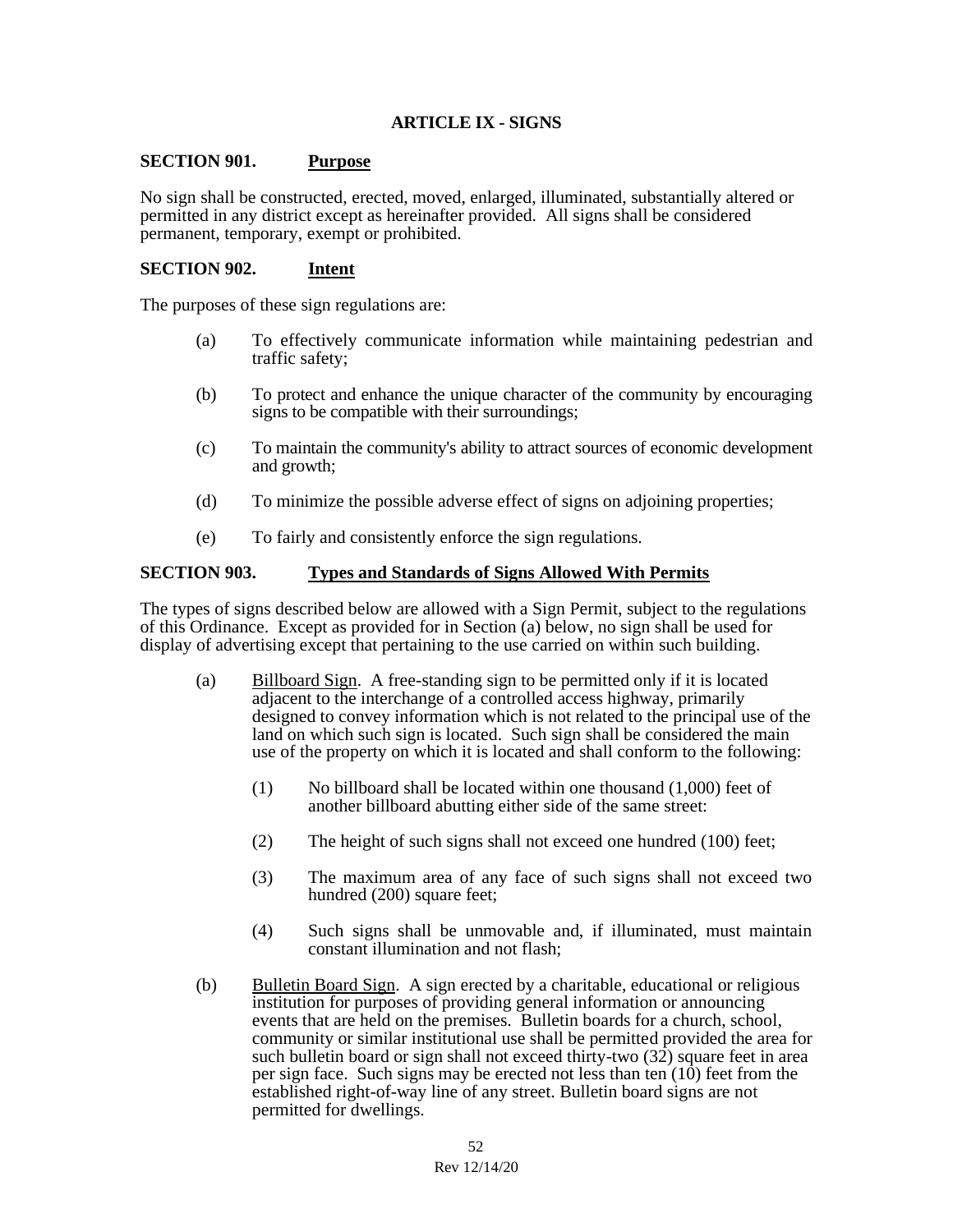- (c) Canopy Sign. A sign that is displayed and affixed flat on the surface of a canopy and does not extend beyond the limits of the canopy. Such sign is permitted as part of an awning, canopy, or other fabric, plastic, or structural protective cover over a door, entrance or window. The lowest point of a canopy shall be at least nine (9) feet above a sidewalk or other walkway and at least seventeen (17) feet above a driveway or road. One (1) such sign is permitted on a premises, and conveying information about activities conducted on the premises. If any portion of the sign projects above a public sidewalk or right of way, the owner shall maintain in force liability insurance in such form and such amount as the Village may determine.
- (d) Home Occupation Sign. A sign on the premises of a home occupation. Only one (1) such sign is permitted, which shall be no more than two (2) square feet in size and shall be limited to a wall sign. Illumination of such signs is prohibited.
- (e) Monument Sign. A sign permitted in lieu of a pole sign and mounted on a base which is set firmly in the ground, of which the top of the sign is not more than four and a half  $(4-1/2)$  feet high. Such sign shall not exceed twenty (25) square feet in area per sign face. Such signs may be erected not less than ten (10) feet from the established right-of-way .
- (f) Pole Sign. A sign which is attached to or a part of a self supporting structure. A free standing sign may be erected to serve a business or a group of business establishments. Such sign shall be a maximum of thirty (30) feet in height, having a maximum total sign area of one hundred (100) square feet with no portion of the sign located closer than ten (10) feet to any street right-of-way line. The supporting structure of a pole sign shall be set firmly in or below the ground not closer than five (5) feet to any street right-of-way line. There shall be only one (1) pole sign for each building, regardless of the number of businesses conducted in said building. No part of such sign shall project into the right-of-way of any street. In the case of a lot occupied or intended to be occupied by a group of businesses, the sign permit shall be issued in the name of the lot owner or agent rather than in the name of individual businesses. The Village shall not be responsible for enforcing the provisions of any allocation formula, lease or other private restriction.
- (g) Projecting Sign. A sign attached at an angle or perpendicularly to a wall of a building or structure. Only one (1) such sign is permitted, which shall be no more than eight (8) square feet per sign face. Such signs shall not project further than four (4) feet measured from the face of the main wall of the building provided that no part of the projecting sign shall extend nearer than one (1) foot to a curb line. The lowest point of a projecting sign or any part thereof shall be at least nine (9) feet above a sidewalk or other walkway and at least seventeen (17) feet above a driveway or road. If any portion of the sign projects above a public sidewalk or right of way, the owner shall maintain in force liability insurance in such form and such amount as the Village may determine.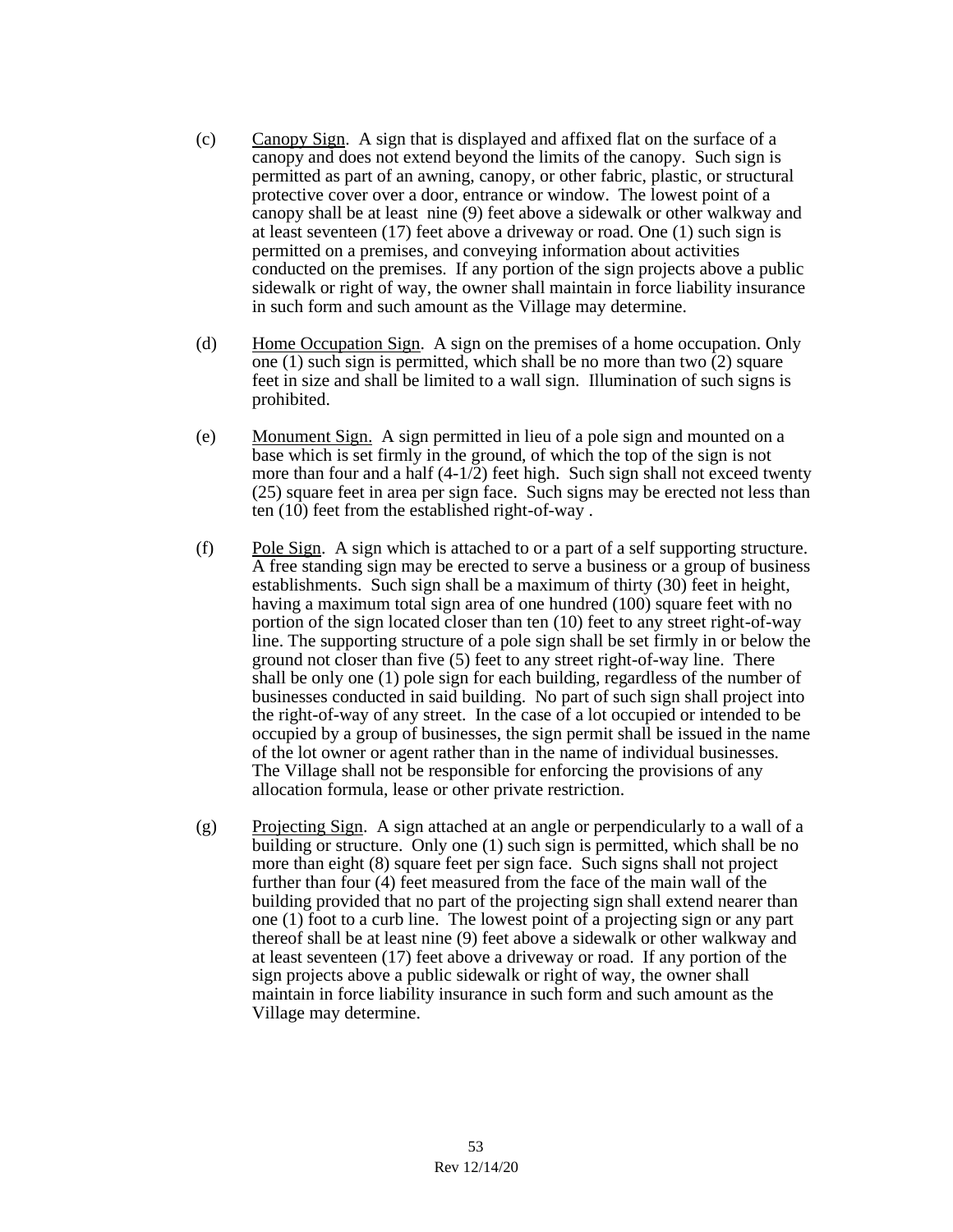- (h) Roof Sign. A sign erected or constructed as an integral part of a normal roof structure. Such signs may be erected provided that no part of the sign extends vertically above the highest portion of the roof and such that no part of the sign is separated from the rest of the roof by a space of more than six (6) inches.
- (i) Sidewalk Sign. A free-standing sign, not fixed to the sidewalk, which is placed on the sidewalk abutting the wall near the public entrance of a business only during those hours in which the establishment is open to the public. Examples include, but are not limited to, messages about special sales, daily menus, or regular merchandise. A sidewalk sign may be designed as, for example, a small pole-type sign or A-frame sign. Such signs shall have no illumination, and no elements that move or give the illusion of movement. The height of such sign shall be a minimum of three (3) feet and a maximum of four (4) feet. The maximum width shall be two (2) feet. The base of such sign shall not exceed (six) 6 square feet. The purpose of these requirements is to provide safety for pedestrians, including ability for most people to see over the sign, sturdiness so that signs are not easily moved or tipped over, and to maintain space for pedestrian traffic. Not more than one (1) sidewalk sign is permitted per establishment. The owner shall accept all liability for such sign. No sidewalk sign may obstruct a fire escape, door or other entrance or exit. The Zoning Inspector may prohibit those sidewalk signs where safety and emergency forces have determined that a hazardous condition will result from the location of such signs.
- (j) Street Banner Sign. A temporary banner suspended across a street, which is authorized by Village Council related to noncommercial special events, and which is intended for a limited period of display as determined by Village Council. The minimum clearance beneath the banner shall be sixteen (16) feet.
- (k) Subdivision or Multi-family Development Signs. A sign located at the entrance of a unified residential development for identification purposes. Such signs may be erected at any entrance to a residential subdivision or multi-family development, provided that there may be not more than two (2) signs identifying such subdivision or development. The total surface area of all such signs located at a single entrance may not exceed thirty-two (32) square feet.
- (l) Temporary Sign. A sign, or other advertising device, with or without a structural frame, in which the characters, letters, illustrations, or embellishments are applied to non-rigid plastic, vinyl, paper, or fabric of any kind. Such signs shall be related to special events, and are intended for a limited period of display. Temporary signs may be erected for a maximum period of thirty (30) days per event. Any such sign posted or utilized for a longer period than thirty (30) days must meet the requirements for permanent signs set forth in this Ordinance. The area of temporary signs shall be considered as part of the total square footage allowed for all signs and the total area of temporary signs shall not exceed a combined total of fifty (50) square feet.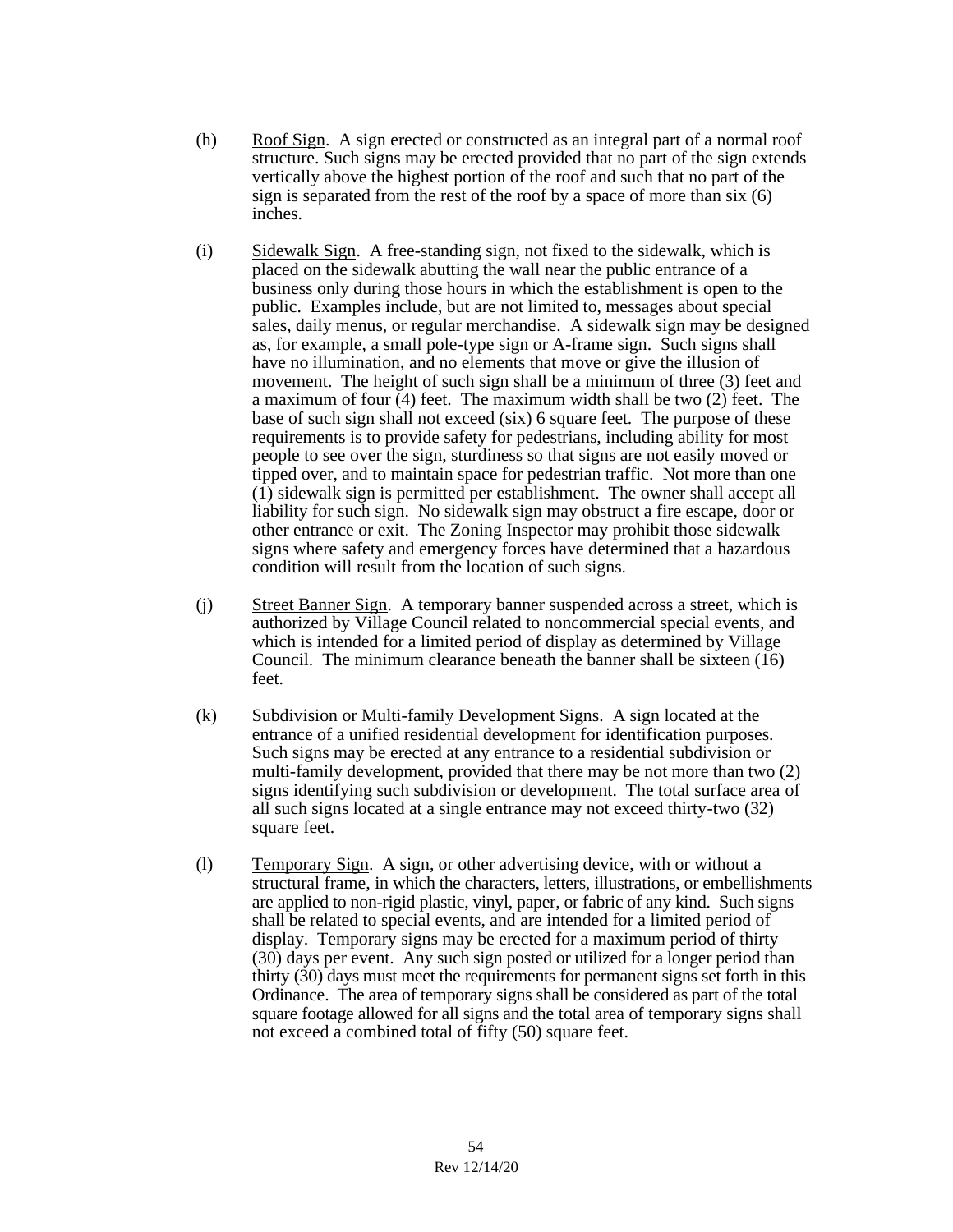- (m) Temporary Construction Sign.A temporary sign placed upon property for the purpose of advertising the sale or development of said property, and/or to identify the sponsors and agencies involved in the development. A temporary construction sign may not be illuminated, shall be erected only on the property for sale or being developed, and shall not be in excess of fifty (50) square feet. Additional signs may be requested or required by the Village to direct construction traffic.
- (n) Wall Sign. A sign attached parallel to, or painted on the wall or window surface, that is confined within the limits of an outside wall and displays only one sign surface. Such signs shall be attached directly to a wall, or painted on the wall or window surface, with the face of the sign parallel to the building wall. Projections of wall signs shall not exceed two  $(2)$  feet measured from the face of the main wall of the building.

#### **SECTION 904. Exempt Signs**

A permit is not required for the types of signs listed below. Exempt signs shall conform to all provisions of this Ordinance.

- (a) Public Signs. Notices by government agencies, including traffic control signs and other official signs and notices, but excluding signs posted by private individuals and organizations and which are intended to be seen by the public.
- (b) Sales or Rental of Premises. Signs not exceeding twelve (12) square feet in area, and advertising the sale, rental, lease or auction of the premises on which the sign is located.
- (c) Customary Residential Signs. Non-illuminated signs not exceeding a total of four (4) square feet in area that are customarily associated with residential use and that are not of a commercial nature, including, but not limited to:
	- (1) Signs giving property identification names or numbers or names of occupants;
	- (2) Signs on mailboxes or newspaper tubes;
	- (3) Signs posted on private property warning the public against trespassing, danger from animals or other noncommercial message.
- (d) Integral decorative or architectural features of buildings or works of art.
- (e) Incidental signs directing and guiding traffic on private property that do not exceed four (4) square feet and contain no advertising matter. Not more than one (1) such sign shall be erected in each two hundred (200) feet of street frontage.

#### **SECTION 905. Prohibited Signs**

The following signs are prohibited in all districts:

(a) Signs Imitating Warning Signals. No sign shall display intermittent lights resembling the flashing lights customarily used in traffic signals or in police,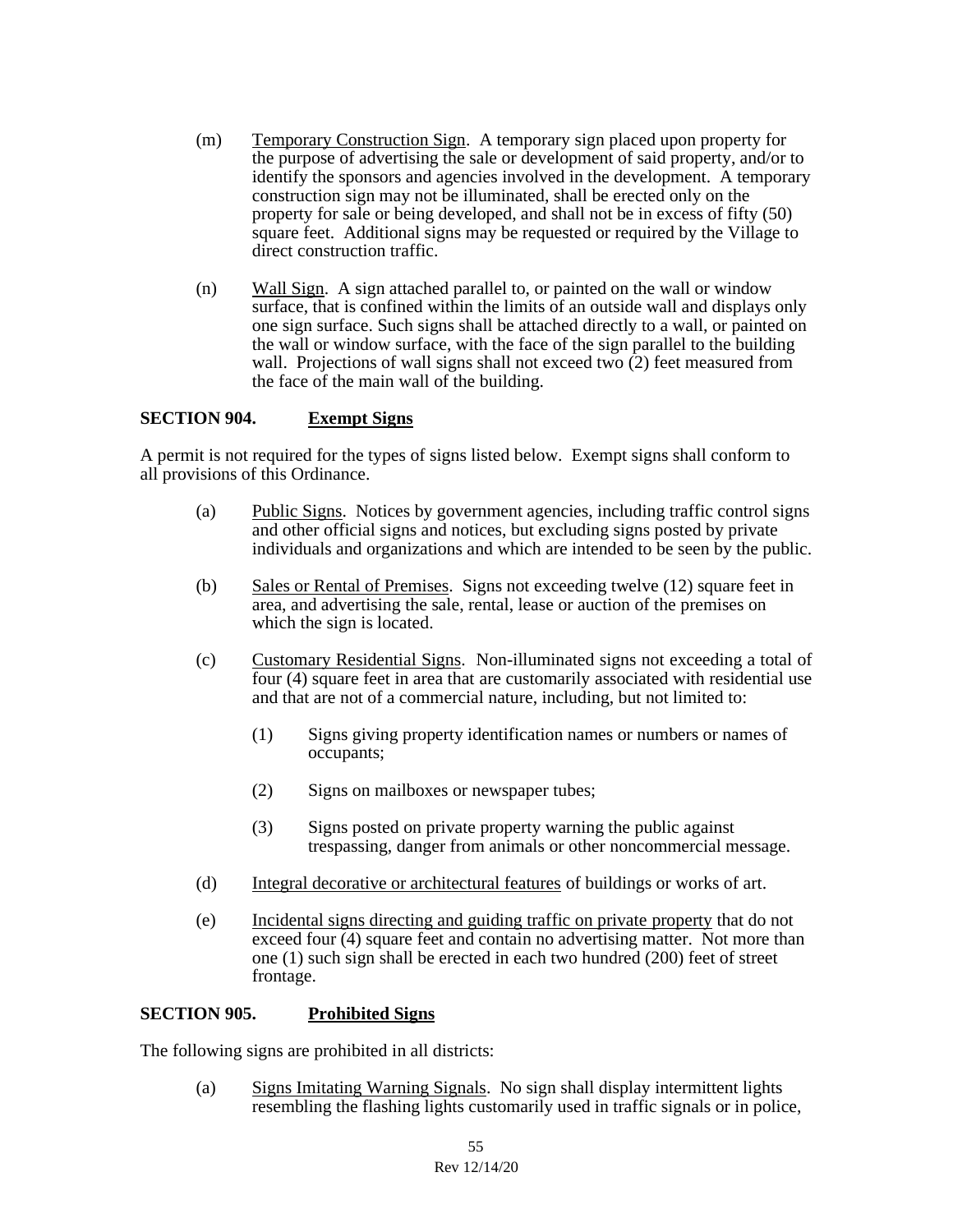fire, ambulance, or rescue vehicles, nor shall any sign use the words "stop", danger", or any other word, phrase, symbol, or character in a manner that might mislead or confuse an automobile or other vehicle driver.

- (b) Illegal Signs. No sign is permitted which does not meet the requirements of this ordinance or which cannot be demonstrated by the owner to have legal non-conforming status to the satisfaction of the Village.
- (c) Signs Within Street Rights-Of-Way. Except as herein provided, no sign shall be placed in any public right-of-way except publicly-owned signs, including but not limited to traffic control signs and directional signs. Signs shall not be erected or otherwise fixed to any utility pole, tree, stone, fence, building, structure or other object within any right-of-way.

## **SECTION 906 Permitted Signs by Type and Zoning District**

Signs are permitted in accordance with all requirements of this Ordinance and the table set forth below. Signs not exempt or specifically permitted in a particular district are expressly prohibited in that district. "P" means "permitted with permit".

|                           | <b>Zoning District</b> |              |              |              |              |              |                |              |              |              |              |
|---------------------------|------------------------|--------------|--------------|--------------|--------------|--------------|----------------|--------------|--------------|--------------|--------------|
| Sign Type                 | $S-1$                  | $R-R$        | $R-1$        | $R-2$        | $R-3$        | $R-4$        | $B-1$          | $B-2$        | $B-3$        | $M-1$        | $M-2$        |
| <b>Billboard</b>          |                        |              |              |              |              |              |                | $\mathbf{P}$ |              | $\mathbf{P}$ | $\mathbf{P}$ |
| <b>Bulletin Board</b>     | $\mathbf{P}$           | $\mathbf{P}$ | $\mathbf{P}$ | $\mathbf{P}$ | $\mathbf{P}$ | $\mathbf{P}$ | $\mathbf{P}$   | $\mathbf{P}$ | $\mathbf{P}$ | $\mathbf{P}$ | $\mathbf{P}$ |
| Canopy                    |                        |              |              |              |              |              | $\mathbf{P}$   | $\mathbf P$  | $\mathbf{P}$ | $\mathbf{P}$ | ${\bf P}$    |
| Home Occupations          |                        | $\mathbf{P}$ | $\mathbf{P}$ | $\mathbf{P}$ | $\mathbf{P}$ | $\mathbf{P}$ |                |              |              |              |              |
| Monument                  | $\mathbf{P}$           |              |              |              |              |              |                | $\mathbf{P}$ | P            | $\mathbf{P}$ | $\mathbf{P}$ |
| Pole                      |                        |              |              |              |              |              |                | $\mathbf{P}$ | $\mathbf{P}$ | $\mathbf{P}$ | $\mathbf{P}$ |
| Projecting                |                        |              |              |              |              |              | $\mathbf{P}$   | $\mathbf{P}$ | $\mathbf{P}$ |              |              |
| Roof                      |                        |              |              |              |              |              |                | $\mathbf{P}$ | $\mathbf{P}$ | $\mathbf{P}$ | ${\bf P}$    |
| Sidewalk                  |                        |              |              |              |              |              | $\mathbf{P}$   |              |              |              |              |
| <b>Street Banners</b>     |                        |              |              |              |              |              | $\overline{P}$ |              |              |              |              |
| Subdivision               |                        | $\mathbf{P}$ | $\mathbf{P}$ | $\mathbf{P}$ | $\mathbf{P}$ | $\mathbf{P}$ |                |              |              |              |              |
| Temporary                 | $\mathbf{P}$           | $\mathbf{P}$ | P            | $\mathbf P$  | $\mathbf{P}$ | $\mathbf{P}$ | $\mathbf{P}$   | $\mathbf{P}$ | $\mathbf{P}$ | $\mathbf{P}$ | $\mathbf{P}$ |
| Temporary<br>Construction | ${\bf P}$              | $\mathbf{P}$ | $\mathbf{P}$ | $\mathbf{P}$ | $\mathbf{P}$ | $\mathbf{P}$ | $\mathbf{P}$   | $\mathbf{P}$ | $\mathbf{P}$ | $\mathbf P$  | $\mathbf{P}$ |
| Wall                      | $\mathbf{P}$           | $\mathbf{P}$ | $\mathbf{P}$ | $\mathbf{P}$ | $\mathbf{P}$ | $\mathbf{P}$ | $\mathbf{P}$   | $\mathbf{P}$ | $\mathbf{P}$ | $\mathbf{P}$ | $\mathbf{P}$ |

## **SECTION 907 General Provisions for All Types of Signs**

907.1 Maximum Allowable Sign Area. The area of all permanent and temporary advertising signs for any single business enterprise may have an area equivalent to one and one-half (1 1/2) square feet of sign area for each lineal foot of width of a building, or part of a building, occupied by such enterprise, but shall not exceed a maximum area of one hundred (100) square feet. For the purposes of this Ordinance, width shall be measured along the building face nearest parallel to the street line. In the case of a corner lot, either frontage may be used in determining maximum area of the sign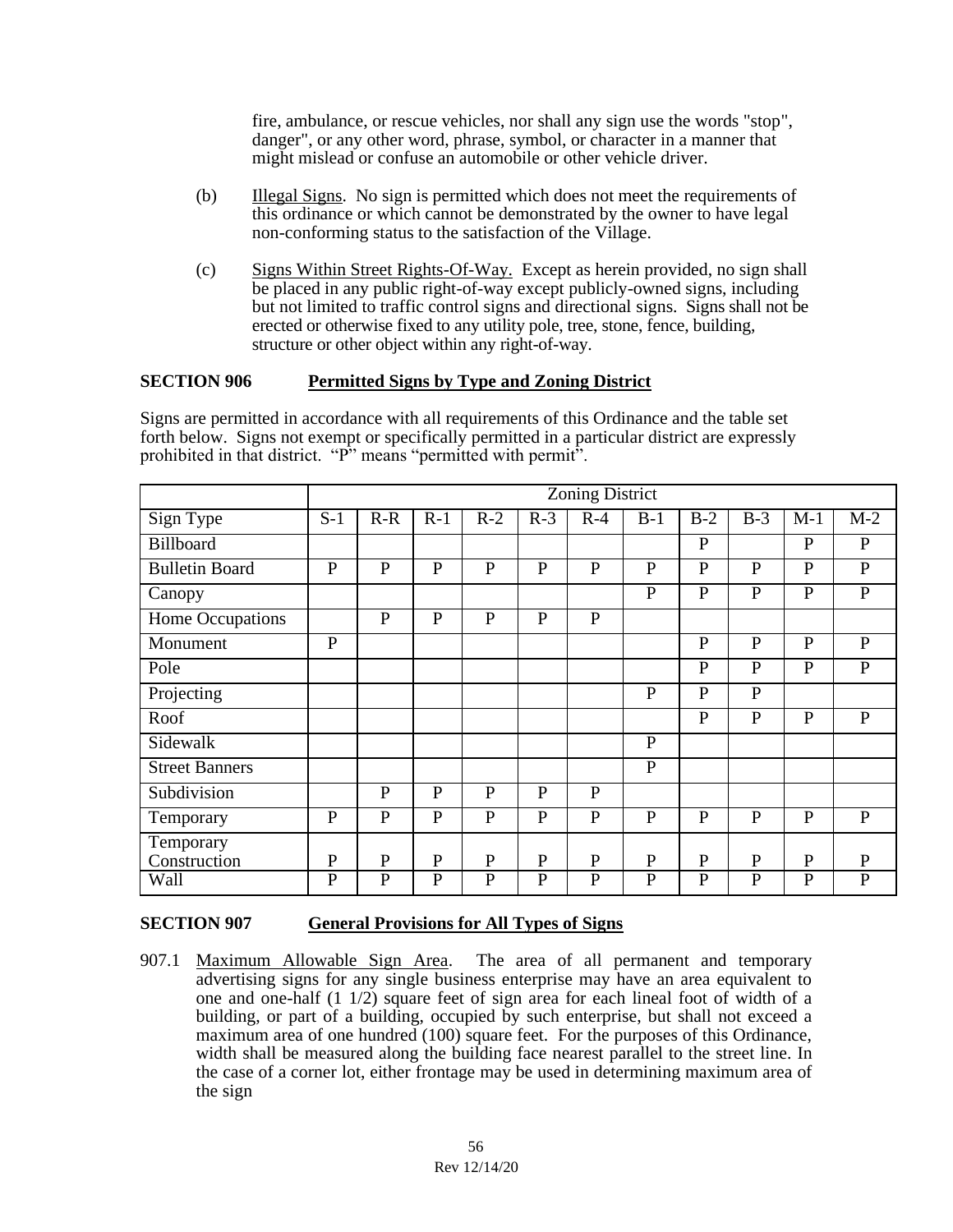- 907.2 Determination of Sign Surface Area. The area of a sign shall be measured by the following method:
	- (a) Areas Excluded from Calculation. Sign area shall not include foundations, supports or a base which contains no sign related elements.
	- (b) Frame or Cabinet. The area of sign faces enclosed in frames or cabinets shall be based on the outer dimensions of the frame or cabinet surrounding the sign face.
	- (c) Base Material. When a sign is on a base material, such as a wood board or plexiglass panel, and attached without a frame, the sign area shall be the dimensions of the base material
	- (d) Faces Containing Advertising. In computing the area of signs, all faces on which advertising is displayed are considered sign area.
	- (e) Area Within A Rectangle. When signs consist of individual elements attached or painted on a wall, window or canopy, the sign area is determined by a rectangle drawn around all the elements.
- 907.3 Sign Bonus. The Planning Commission may, but is not required to, grant a sign bonus if in its determination a proposed sign is produced with outstanding artistry and craftsmanship. The purpose of the Sign Bonus is to protect the unique, small town identity of Strasburg by encouraging one-of-a-kind signs of exceptional design and quality.
	- (a) Applicability of Sign Bonus. The Sign Bonus may be applied to the following types of signs:
		- (1) Canopy
		- (2) Monument
		- (3) Pole
		- (4) Roof
		- (5) Wall
	- (b) Outstanding Design and Craftsmanship. A sign bonus may be granted if the proposed design is one-of-a-kind, is especially creative, crafted with exceptional skill, or uses unusually beautiful materials. Creative elements to be considered should include lettering, pictures and patterns, framing, poles and mountings, colors, shape and placement. A design that is used at other establishments in or outside of the community, even if it is of exceptional quality, does not qualify for the bonus.
	- (c) Bonus Dimensions. For applicable signs, the following bonuses may be granted;
		- (1) Up to fifteen percent (15%) increase of maximum sign area allowed.
		- (2) Up to fifteen percent (15%) increase in maximum height allowed.
- 907.4 Illumination of Signs. The following provisions shall be observed in the illumination of signs and advertising structures: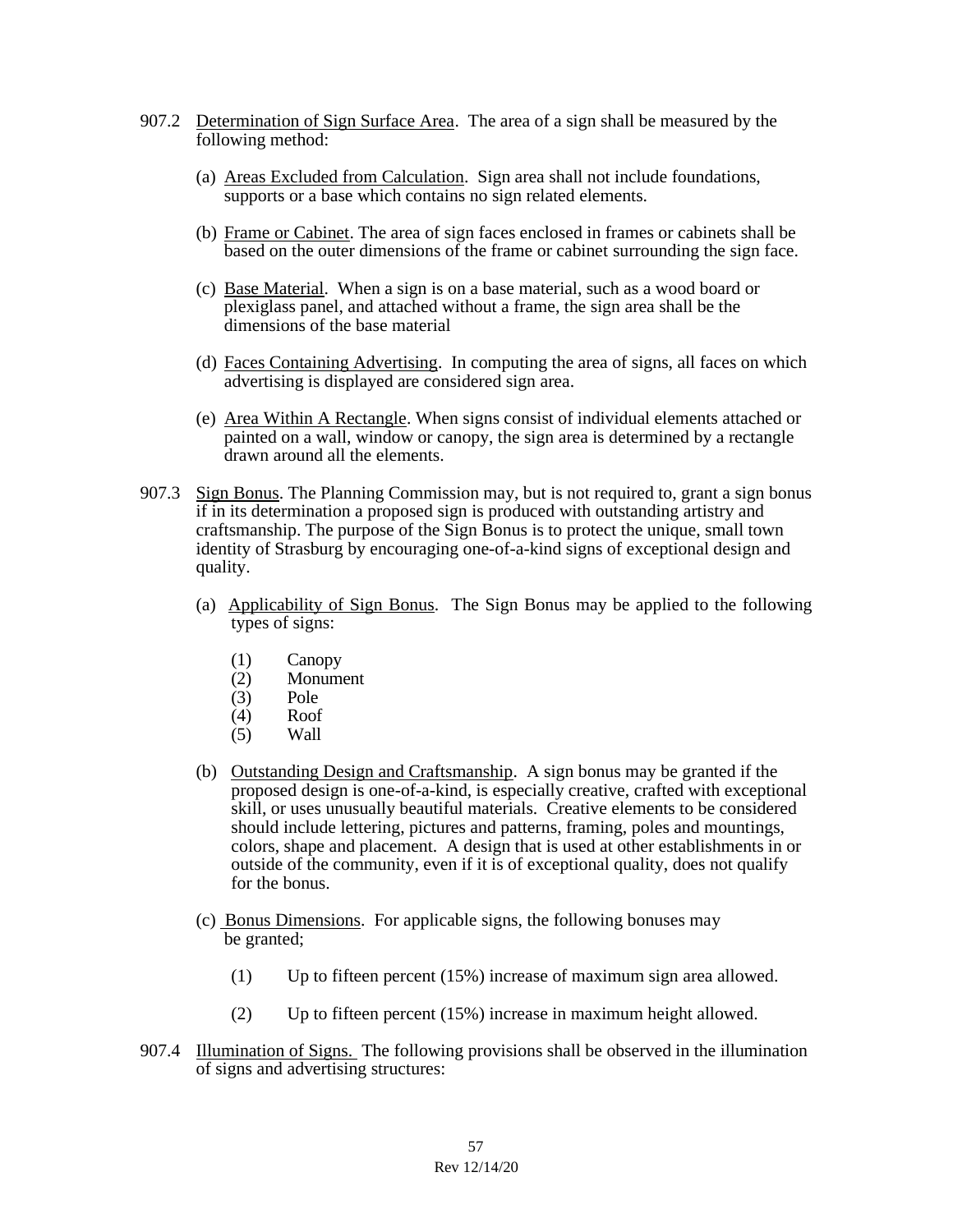- (a) Internal or Reflected Light Permitted. All signs and advertising structures, except as otherwise restricted, may be illuminated internally or by reflected light provided the source of light is not directly visible and is so arranged as to reflect away from the adjoining premises and provided that such illumination shall not be so placed as to cause confusion or a hazard to traffic or conflict with traffic control signs or lights.
- (b) No Appearance of Flashing Lights. No illumination involving flashing, movement or causing the illusion of movement by reason of the lighting arrangement or other devices shall be permitted except that portion of a sign indicating the time, date or weather conditions.
- 907.5 Setbacks for Signs. Except as provided elsewhere in this Ordinance, signs shall conform to setbacks requirements as follows:
	- (a) Near Intersections. At intersection of any streets, the setback of any billboard shall not be less than one hundred (100) feet from the established right-of-way of each street;
	- (b) Signs Facing an "R" District. No sign shall be permitted which faces the front lot line of any lot in any "R" District within one hundred (100) feet of such lot line,
	- (c) Side and Rear Setbacks. Signs shall be erected or placed in conformity with the side and rear yard requirements of the district in which located, except no sign shall be erected or placed closer than within fifty (50) feet to a side or rear lot line in a "B" or "M" district which is adjacent to an "R" District.
	- (d) Maintain Traffic Visibility. No sign shall be erected which obstructs existing traffic visibility on any public right-of-way, public property or private property
- 907.6 Materials, Construction and Maintenance Standards.
	- (a) No permanent sign other than a canopy shall be fabricated from fabric, flexible vinyl or non-rigid plastic.
	- (b) All signs, canopies, including all supporting framework, shall be kept and maintained in a safe, clean, and orderly condition and appearance, and shall be repainted or otherwise maintained periodically by the owner to prevent deterioration caused by weather, age or any other conditions
	- (c) All letters, figures, characters, and embellishments on a sign shall be safely and securely attached to the sign structure.
	- (d) Materials used in sign fabrication that will be exposed to the weather when the sign is displayed shall be rated for exterior exposure.

#### **SECTION 908. Abandoned Signs**

In the event a business ceases operation for a period of time in excess of ninety (90) days, any associated signs shall be considered abandoned and subsequently removed. Signs that pertain to a time event or purpose that no longer applies shall also be deemed abandoned and subsequently removed. All abandoned signs are prohibited and shall be removed by the owners of the signs or the owners of the premises at such owner's expense. For the purpose of this Ordinance, removal of the sign shall mean the sign face and any associated supporting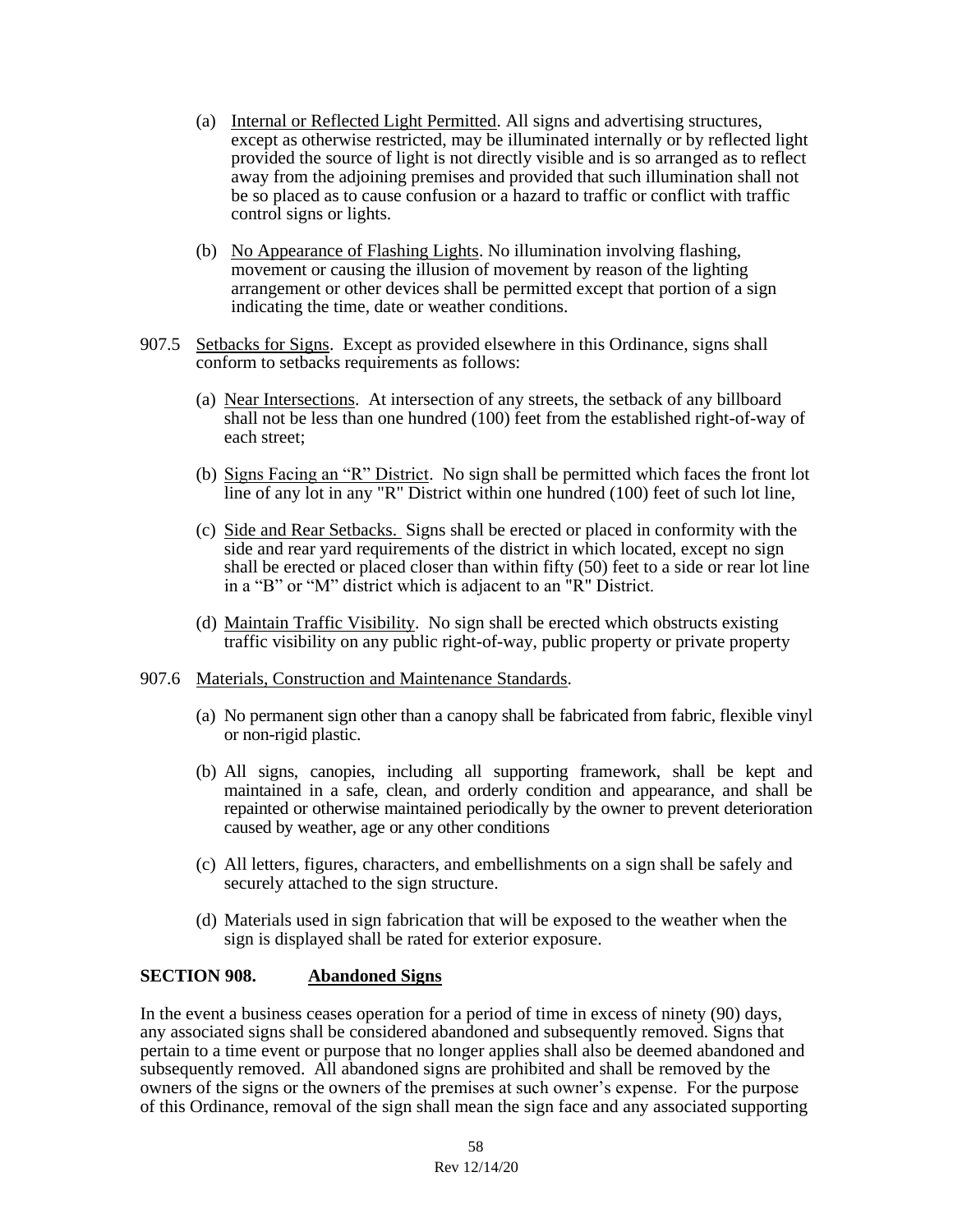structures, or, the painting over of any wall sign in such a manner to completely cover the sign and restore the wall appearance to match the existing facade.

## **SECTION 909. Legal Non-conforming Sign**

A Legal Non-conforming Sign does not conform to the requirements of this ordinance, but can be demonstrated by the owner to have been lawfully erected but made non-conforming by adoption of subsequent amendments of Village ordinances. Such signs must be maintained and repaired to ensure safe and attractive conditions. Legal non-conforming signs shall not be otherwise altered or moved unless made to comply with the regulations of this Section. Further, any sign or parts thereof which is removed or requires repairs which exceed sixty percent (60%) of its reproduction value, shall not be rebuilt or relocated unless made to comply with all regulations of this Section. The message of a legal non-conforming sign may be changed provided that such a change does not increase the nonconformity.

### **SECTION 910. Sign Permits**

- 910.1 Separate Permits for Different Signs. A separate sign permit shall be required for the erection or substantial alteration, as determined by the Zoning Inspector, of each sign regulated in this Ordinance, provided however, that all signs erected within the first thirty (30) days of the initial establishment of a business may be obtained with a single permit. Repainting or changing the message of a sign for the same business shall not, in and of itself, be considered a substantial alteration.
- 910.2 Contents of Application for Sign Permit. A sign permit application shall be submitted by the applicant to the Zoning Inspector who shall review the application for completeness. The application shall contain the following:
	- (a) A letter containing the name, address, telephone number and contact person for the applicant; a statement signed by the property owner to authorize the applicant to submit the application. The letter may, but is not required to, contain a written description of the proposed sign, a statement describing how the sign complies with the regulations of this Ordinance.
	- (b) Drawings to scale of the sign, including the maximum sign area, height, color scheme, lettering or graphic style, lighting, and materials;
	- (c) A plot plan of the proposed site showing the location of the proposed sign, location of buildings, parking lots, driveways, existing signs and landscaped areas on and adjacent to the proposed site; and zoning of adjacent properties;
	- (d) A fee as determined by the Village.
	- (e) The scale of drawings submitted with the application shall be sufficient to adequately evaluate whether the proposed signs comply with the regulations of this Ordinance.
	- (f) The Zoning Inspector may waive any of the above requirements when, in his opinion, such detail is not required.
- 910.3 Sign Permit Expiration.
	- (a) Permits for Street Banner Signs shall expire according to the determination of the Village Council.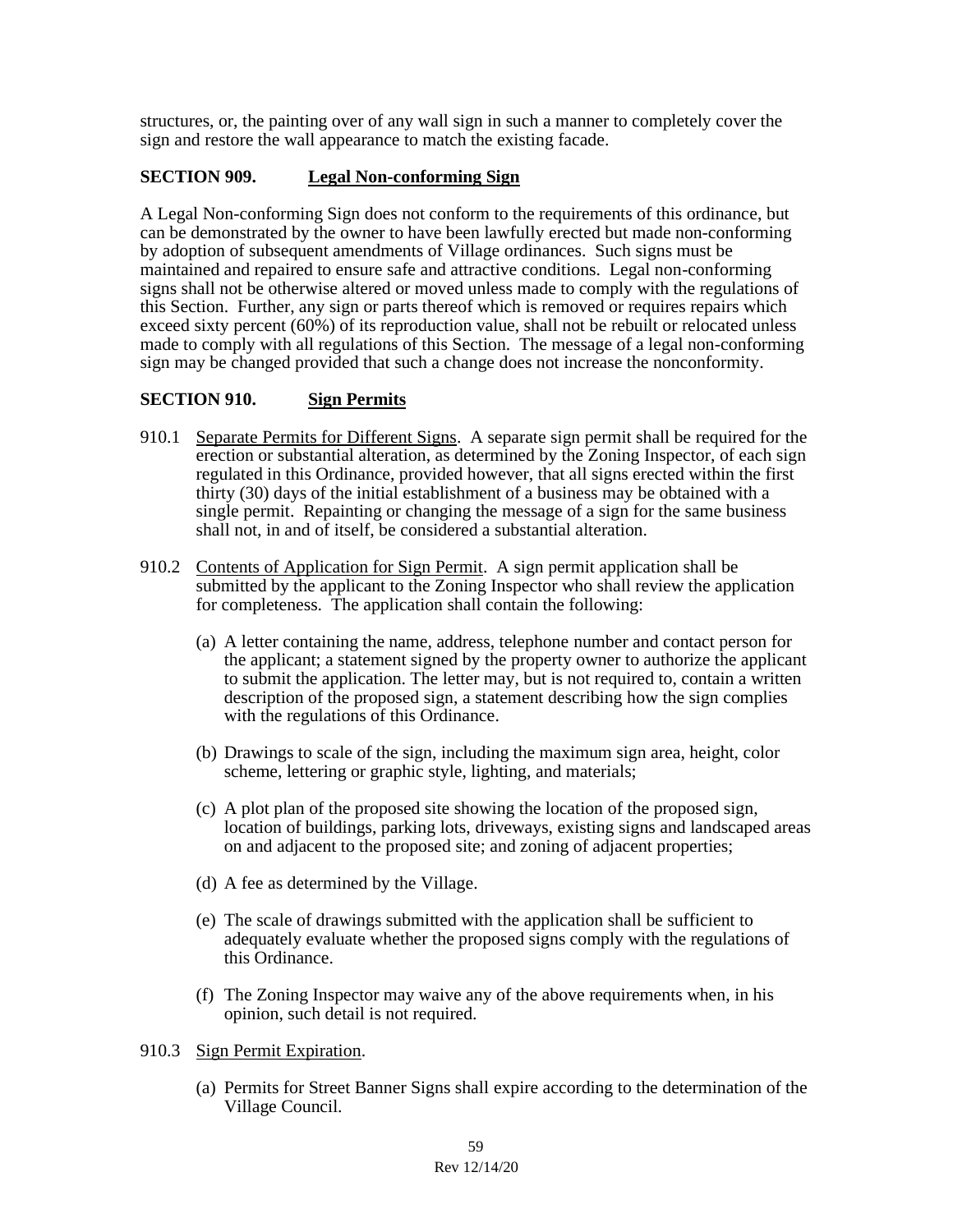- (b) Permits for Temporary Signs shall expire after the thirtieth day of display, or after one (1) year, whichever is first.
- (c) Permits for Temporary Construction Signs shall expire one (1) year after the date of approval and may be extended by the Zoning Inspector for good cause provided that substantial progress is being made on the development.
- (d) Permits for the erection, construction or alteration of all other signs shall expire one (1) year after the date of approval and may be extended by the Zoning Inspector for good cause provided that substantial progress is being made on work authorized by the permit. If the erection, construction or alteration has not begun within the one  $(1)$  year period, the permit shall be null and void after which time a new permit must be obtained subject to the regulations in effect at the time of submission of the new permit application.

#### **SECTION 911. Violation of the Sign Regulations**

Violation of any of the provisions of this Ordinance pertaining to signs shall constitute a misdemeanor. Each day shall constitute a separate violation and shall be punished by a fine in the amount of \$100.00 per day. (Ordinance O-17-2005 and Ordinance O-13-2008)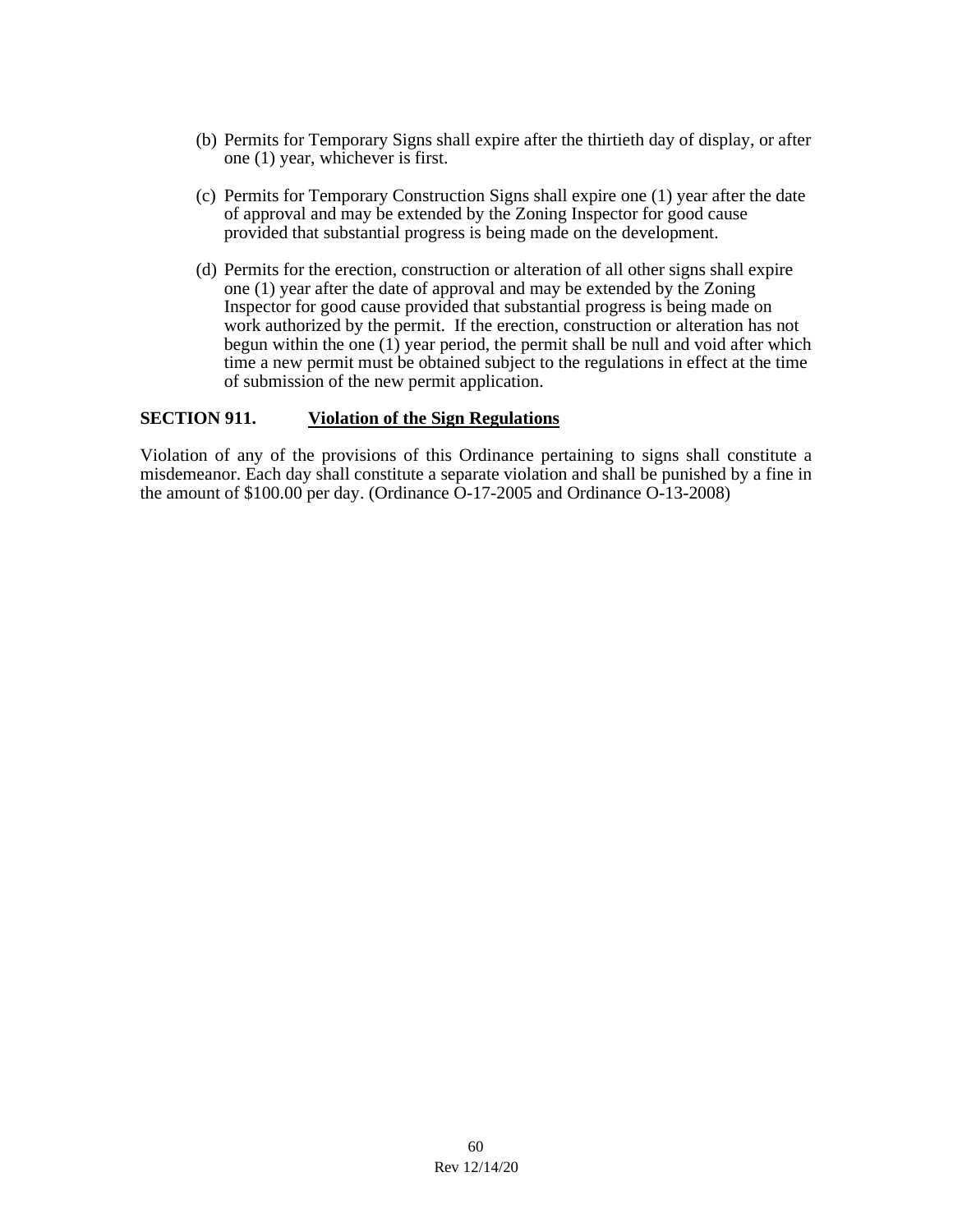### **ARTICLE X - NON-CONFORMING USES**

#### **SECTION 1000. Intent**

It is the intent of this Article to accomplish the following:

- (a) To protect the legal status of uses and structures that were legal and conforming to laws that were in effect prior to adoption of this ordinance and subsequent amendments.
- (b) To permit the reasonable replacement of a legal, non-conforming use or structure which is destroyed by a catastrophe.
- (c) To encourage the reasonable and eventual conversion of a legal, non-conforming use or structure to conformance with the standards of this Ordinance.

#### **SECTION 1001. Restrictions On Legal Non-Conforming Uses**

- 1001.1 Use or Structure May Continue After Amendments: Any lawful uses of buildings or land existing as of August 20, 1996 may be continued, even though such use does not conform to the provisions hereof, but subject to the requirements of this Ordinance. Whenever the use of a building or land becomes non-conforming through a change in the amended zoning ordinance or in the district boundaries, such use may be continued, or structure may continue to be used, subject to the provisions in the amended Ordinance.
- 1001.2 Discontinuance of Use: A non-conforming use which is discontinued for a period of one (1) year shall not again be used except in conformity with the regulations of the district in which it is located.
- 1001.3 Uses or Structures Partially Destroyed by Catastrophe: A legal, non-conforming use or structure which has been damaged by fire, explosion, act of God or a public enemy to the extent of sixty percent (60%) or more of its restoration value at the time of damage shall not be restored except in conformity with the regulations of the district in which it is located. When damaged by less than sixty percent (60%) of its restoration value, a non-conforming use may be replaced, repaired or reconstructed, and used only as before the time of damage, provided such repairs or reconstruction are started within six (6) months of the date of such damage., and provided that public health, safety and welfare are not jeopardized. The Zoning Inspector may require the property owner to remedy any public nuisance or safety hazard resulting from the damage to the structure. Such remedies shall be subject to review and approval of emergency and safety forces. If repairs or reconstruction or not completed within two  $(2)$  years of the date of such damage, the property and any structures shall not be used except in conformance with all provisions of this Ordinance. In the event that the owner and the Village do not concur on the reproduction value, a determination of reproduction value shall be made by three (3) practicing building construction contractors, one to be appointed by the owner, one to be appointed by the Municipality, and the third selected by the mutual consent of the two parties. Costs for the services of the building construction contractors shall be borne by the applicant.
- 1001.4 Conditional Uses Are Not Made Legal, Non-conforming Uses: It is not the intention herein to classify as non-conforming a use or building allowed in a district as a conditional use under the regulations of this ordinance.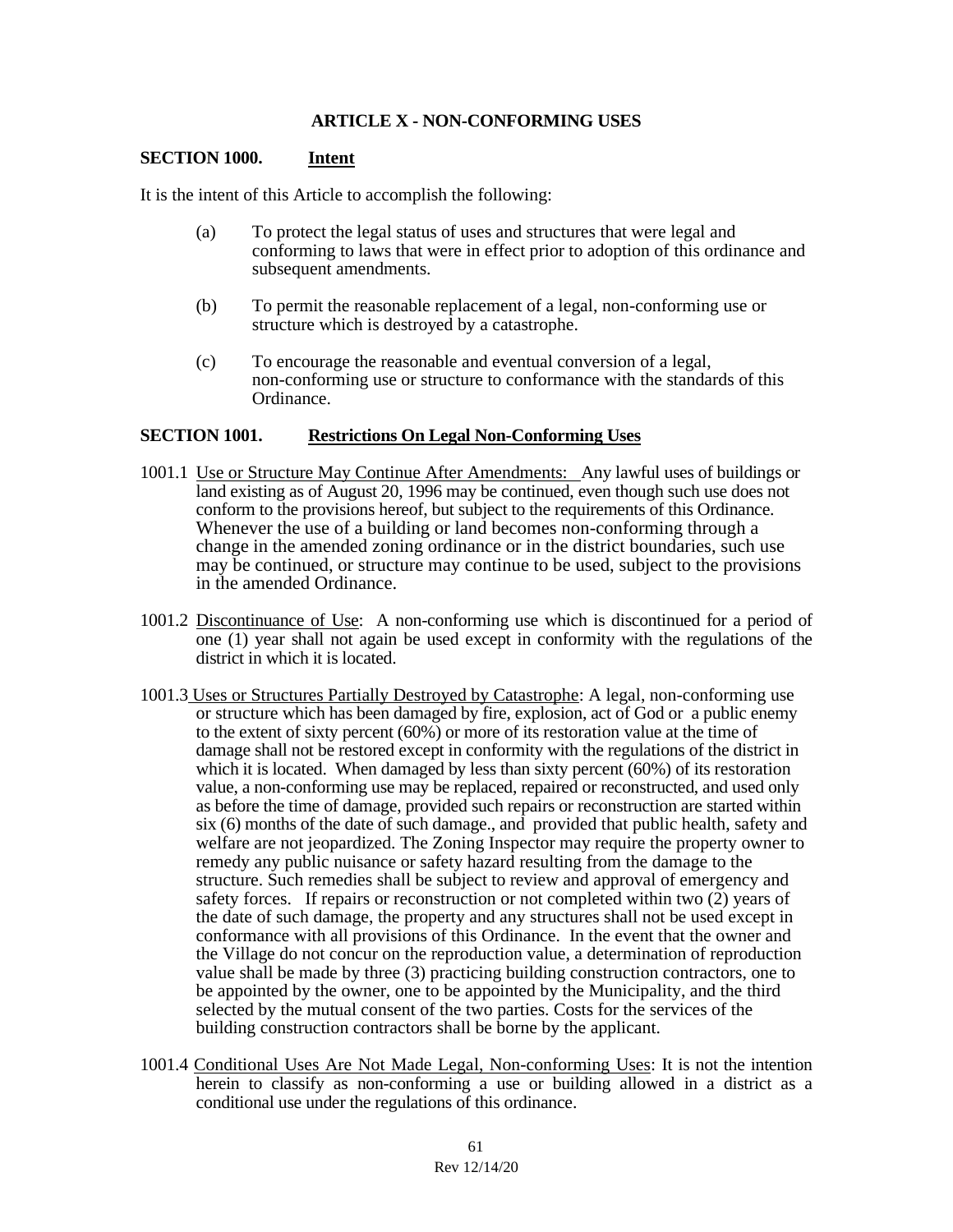- 1001.5 Uses and Structures Approved But Not Yet Existing: Any building arranged, intended or designed for a non-conforming use, or which would be a non-conforming structure, and which has been granted final approval of a zoning certificate, conditional use permit, variance, and all other permits or approvals, excluding the Zoning Compliance Inspection, prior to the adoption of this Ordinance may be completed as a legal, nonconforming use or structure and/or used for such legal, non-conforming use. provided it is completed within one (1) year after this ordinance or any subsequent applicable amendment takes effect.
- 1001.6 Determination of Legal, Non-conforming Status: Any person or corporation claiming the right of operation or use as a pre-existing legal non-conforming use as described in this ordinance shall make and preserve reasonable records and other proofs of the existence and extent of such use at the time it becomes non-conforming when this ordinance or any subsequent amendment takes effect. In those circumstances where the Village and the property owner do not agree on the status of a particular use, the Board of Zoning Appeals shall make any final determination on the status of a non-conforming use. Any property owner, tenant or lessee may apply to the Board of Zoning Appeals for a determination of the status of a non-conforming use. Such application may be made even if there is no proposed alteration of a structure or use.
- 1001.7 Use May be Extended in a Structure: The legal, non-conforming use of a building may be extended throughout those existing parts of the building which were arranged or designed for such use, provided, however, that no non-conforming use shall be extended to displace a conforming use.
- 1001.8 Expansion of Legal, Non-conforming Use: No such non-conforming use shall be enlarged or increased, nor extended to occupy more than ten (10) percent more than the ground area devoted to the use which existed at the time such use became nonconforming.
- 1001.9 Replacement of a Legal Non-conforming Use: When any non-conforming use is replaced by a permitted use, the use shall thereafter conform to the regulations for the district, and no non-conforming use shall thereafter be resumed. No non-conforming use shall be changed to another non-conforming use.
- 1001.10 Alteration of Dilapidated Structures: If a non-conforming structure becomes physically unsafe or unlawful due to lack of repairs and maintenance, and is declared by any duly authorized official to be unsafe or unlawful by reason of physical condition, it shall not thereafter be restored, repaired, or rebuilt except in conformity with the regulations of the district in which it is located.
- 1001.11 Structures May be Repaired for Wear: Nothing in this Article shall prevent the reconstructing, repairing or rebuilding of a non-conforming building, structure or part thereof rendered necessary by wear and tear, deterioration or depreciation, provided that the cost of such work done in any period of twelve (12) consecutive months does not exceed twenty (20) percent of the replacement value of such building or structure at the time such work is done.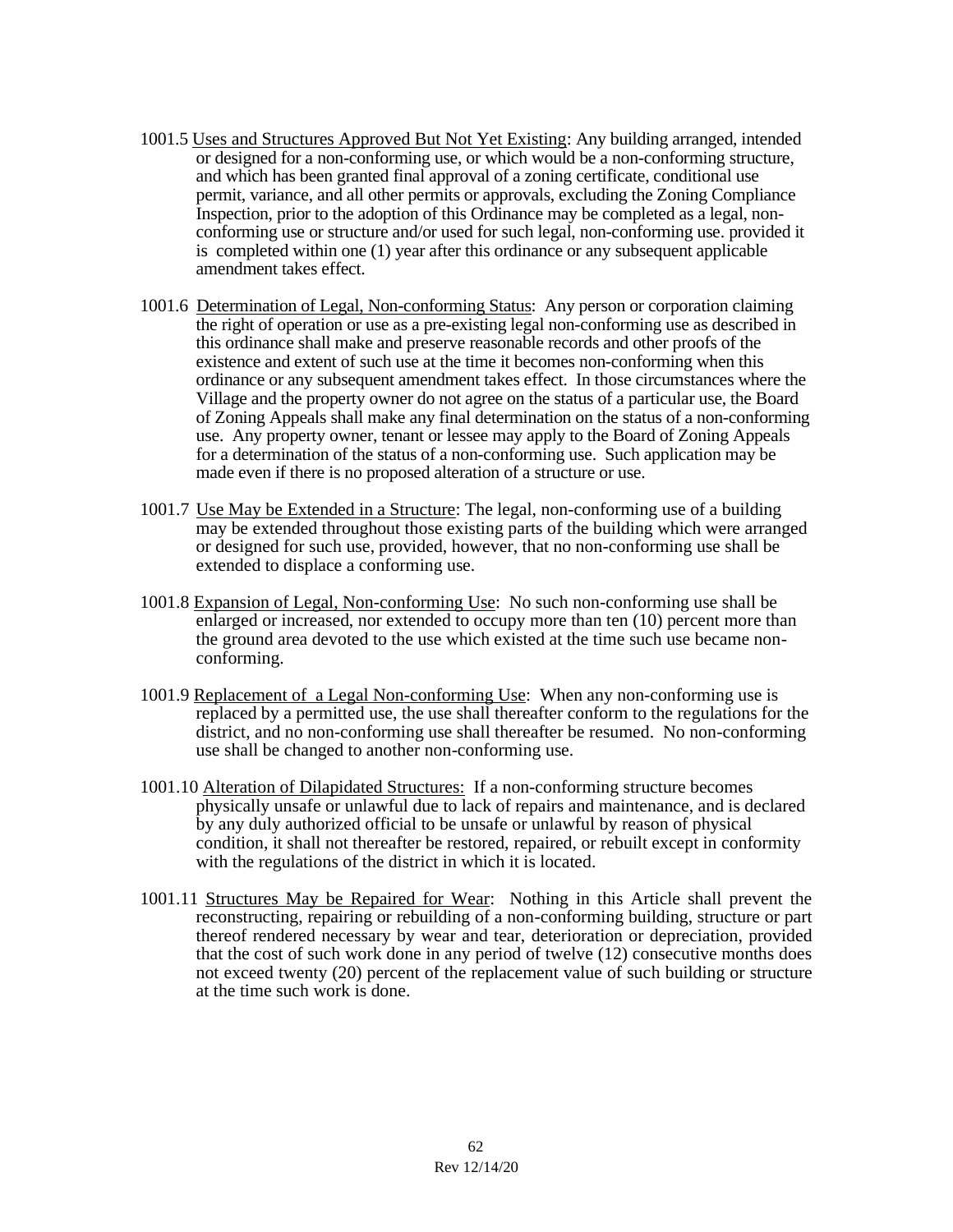# **SECTION 1002. Expiration Of Approval Of Changes**

Any approval by the Board of Zoning Appeals of a change in a legal, non-conforming use and/or structure shall expire if the use is not conducted as approved, or if construction of approved changes is not commenced within six (6) months of the date of approval.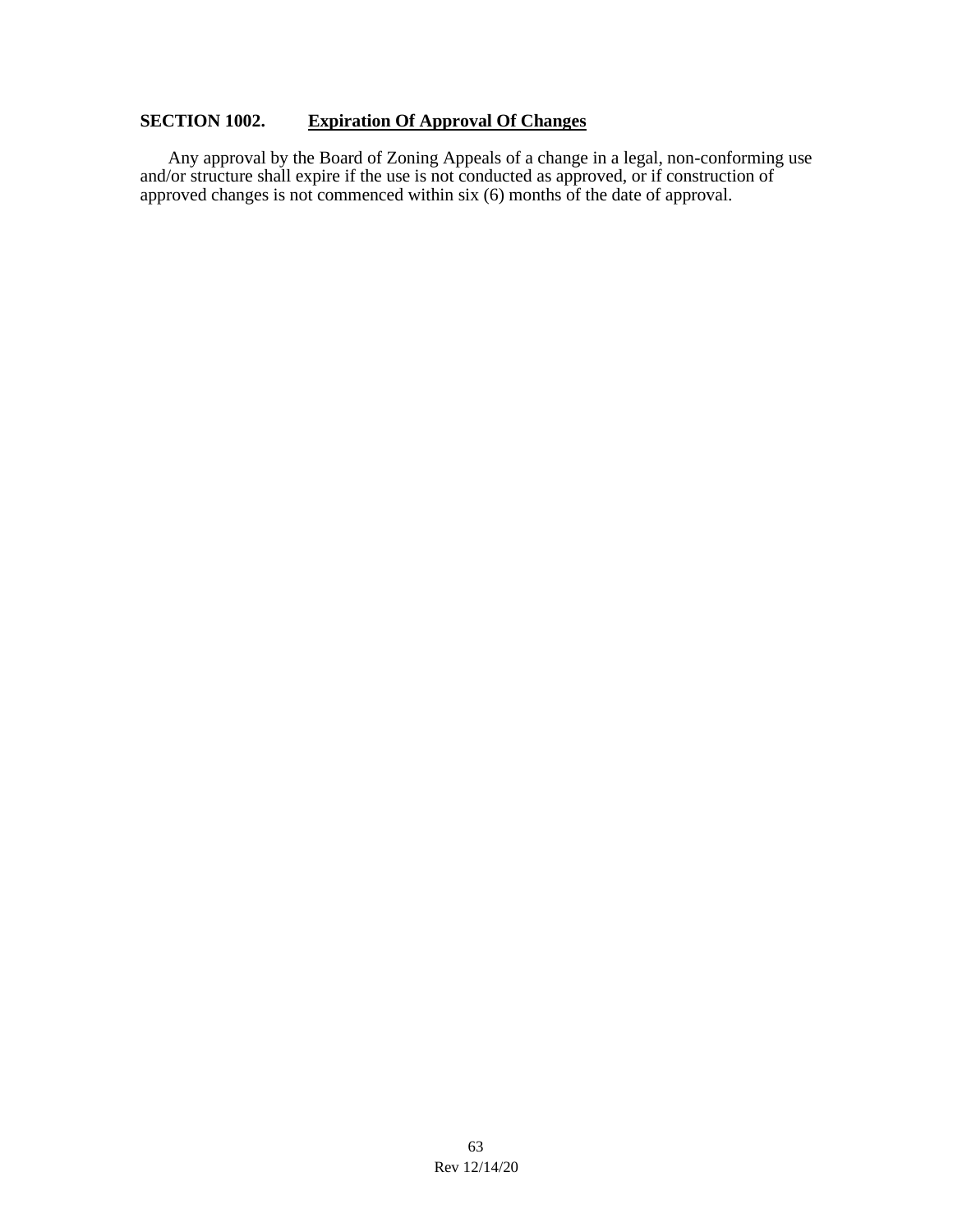## **ARTICLE XI - ENFORCEMENT**

#### **SECTION 1100. Zoning Inspector**

- 1100.1 Duties of Zoning Inspector: It shall be the duty of the Village Zoning Inspector, who shall be appointed by the Village Council, to enforce this ordinance. It shall also be the duty of all officials and employees of the municipality to assist the Zoning Inspector by reporting to the Inspector or his designee upon new construction, reconstruction, or land uses or upon seeming violations. The Zoning Inspector shall make no change in this Ordinance nor vary the terms of this Ordinance in carrying out the duties of the position of Zoning Inspector.
- 1100.2 Appeal of Zoning Inspector Decisions: Appeal from the decision of the Zoning Inspector may be made to the Zoning Board of Appeals, as provided in Article XII.
- 1100.3 Zoning Inspector Maintains Records: The Zoning Inspector shall maintain records of applications for action by the Zoning Inspector, Planning Commission and Board of Zoning Appeals, all actions of Council pertaining to this Ordinance, all Zoning Certificates and inspection reports, and all approved and rejected applications. Copies shall be furnished upon request to any person having proprietary or tenancy interest in the building or land affected. A fee for copies may be charged as determined by Council.

#### **SECTION 1101. Zoning Permission for a Structure or Use**

- 1101.1 Zoning Certificate Required: It shall be unlawful for an owner to construct, create, erect, change, convert, enlarge or otherwise alter any structure, building or land, or part thereof, until a Zoning Certificate shall have been issued by the Zoning Inspector. No property or part thereof shall be used for the operation of a business without a Zoning Permit.
- 1101.2 Zoning Certificates Are Issued by Zoning Inspector: It shall be the duty of the Zoning Inspector to issue the Zoning Certificate, provided he is satisfied that the structure, building or premises and the proposed use thereof conform with all the requirements of this Ordinance. The Zoning Inspector shall issue no such permits unless the plans, specifications and the intended use conform to the provisions of this Ordinance.
- 1101.3 Projects Requiring Zoning Permission: A Zoning Certificate shall be required for any use or structure which is regulated by the Zoning Ordinance, including all of the following:
	- (a) Construction or structural alteration of any building or structure;
	- (b) Construction or structural alteration of accessory structures, including, for example, garages, barns, gardening sheds, gazebos, storage buildings, swimming pools, landscaping structures, driveways, parking and sidewalks.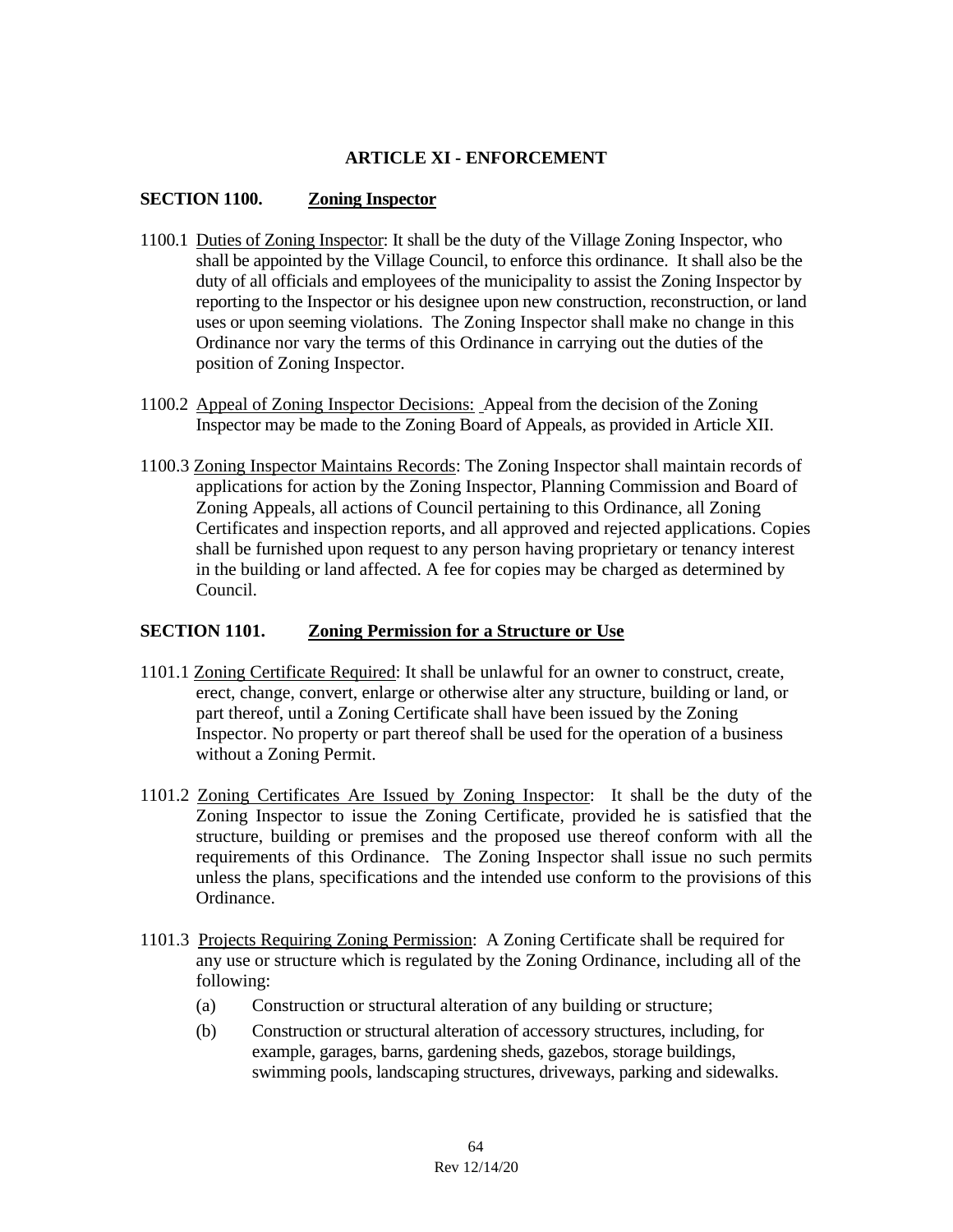- (c) Change in use of land, an existing structure, or an existing accessory structure to a use of a different use which shall include another permitted use within the same Zoning District.
- (d) Any change in the use of a legal, non-conforming use or structure.
- (e) Restoration of a legal, non-conforming use or structure to repair damage done by a catastrophe as described in Article X.
- (f) Demolition or removal of an existing structure.
- (g) Using the property or any structure on the property for the operation of a business.
- 1101.4 Projects Which Do Not Require Zoning Permission: Zoning permission is not required for projects involving the maintenance or repair of a structure and/or site improvements which are necessary to maintain such structure in good condition.

## **SECTION 1102. Application for Zoning Certificate**

- 1102.1 Submittal Requirements: Zoning Certificates are issued on the basis of plans and specifications submitted to and approved by the Zoning Inspector. An application for a Zoning Certificate shall contain two (2) original, collated sets of the information listed below. Applicants are encouraged, but not required, to contact the Zoning Inspector to review the requirements for applications prior to submittal.
	- (a) An application form, available from the Zoning Inspector, to be completed and signed by the applicant and property owner(s).
	- (b) A site and building plan as described in this Section.
	- (c) A fee as required in this Ordinance.
	- (d) A description of any business to be operated on the property
- 1102.2 Contents of Site and Building Plan: The site and building plan shall show the information listed below. The scale of plans shall be sufficient to adequately evaluate whether the proposed site and building plan complies with the regulations of this Ordinance.
	- (a) Project name, location and address, if available.
	- (b) Applicant's name.
	- (c) Map showing the general location of the project, including scale and north arrow.
	- (d) Location and names of street(s) providing access to the project, and exact location of the project in relation to the nearest cross street.
	- (e) Lot, parcel numbers and zoning district of the project and all adjacent properties, including across streets.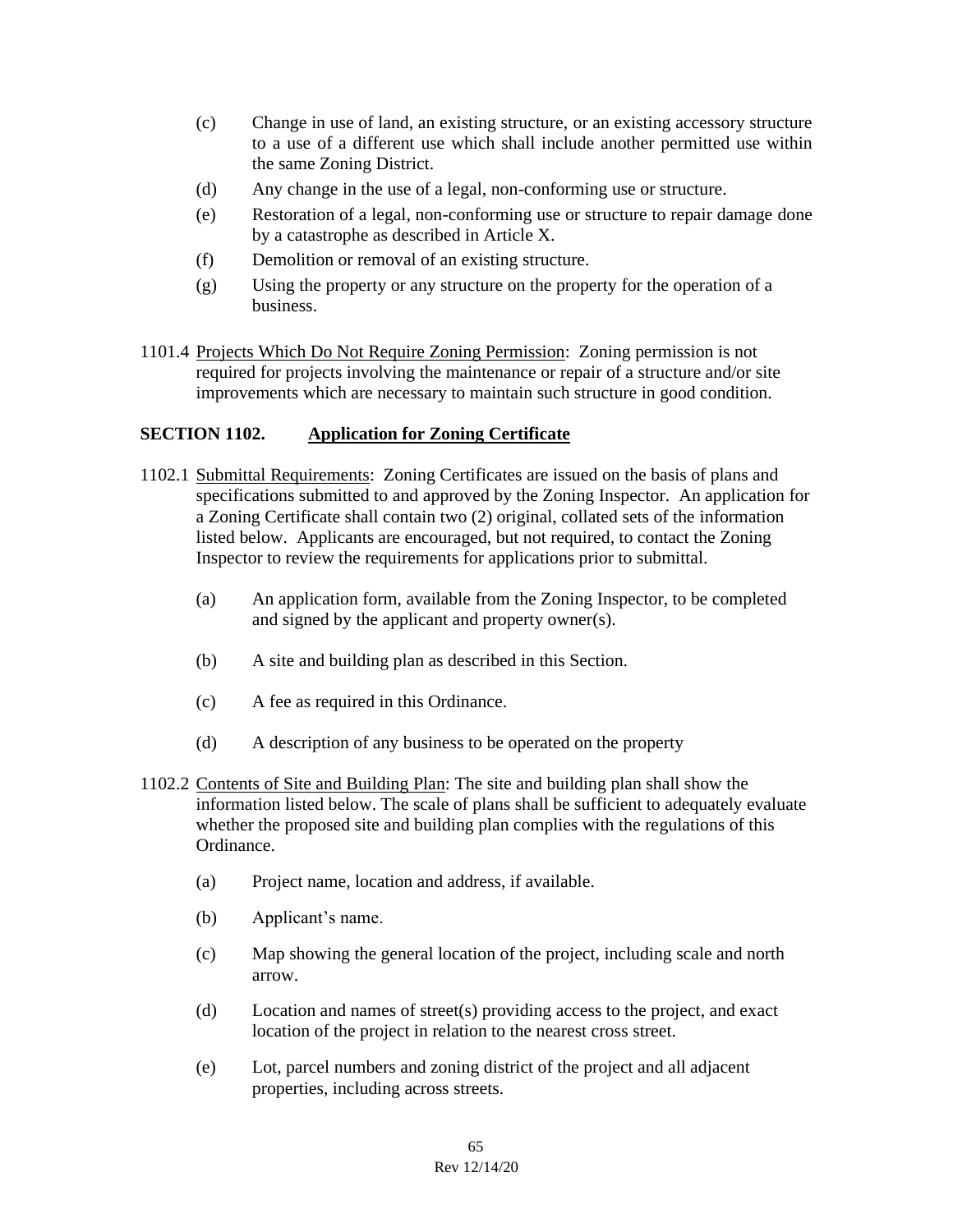- (f) Dimensions of the lot(s), and location and use of existing structures and water bodies.
- (g) Required setback lines.
- (h) Location, height, size and use of proposed and existing structures and yards, according to all dimensions that are regulated in this Ordinance.
- (i) Location, width and names of existing streets, railroad rights-of-way, and easements.
- (j) Existing sewers, water lines, culverts and other underground structures, and power transmission poles and lines, within and adjacent to the site.
- (k) Location and sites of proposed easements and municipal utilities.
- (l) Location and dimensions of all vehicular and pedestrian facilities within and adjoining the site.
- (m) Location and dimensions of all off-street parking areas, including entrance driveways, maneuvering lanes, service lanes, loading areas, and similar areas.
- (n) Location, dimensions and proposed uses of all on-site recreation areas.
- (o) Locations of fire lanes.
- (p) Locations of refuse disposal, storage and removal areas.
- (q) Locations, type and size of plant material or fences for any required buffers.
- (r) Statement that no part of the land involved in the application has been previously used to provide required yard space or lot area for another structure.
- (s) Statistical data on all relevant characteristics of the proposed development, including number and size of dwelling units, percentage of lot coverage, total gross and net acreage, numbers and dimensions of parking spaces including handicapped accessible spaces.
- (t) The names of the building or paving contractor and the sewer and water contractor.
- (u) Survey by a registered engineer or surveyor.
- (v) Any other information which in the judgment of the Zoning Inspector may be necessary to provide for the administration of this Ordinance.
- 1102.3 Zoning Inspector May Require Additional Data or Waive Some Data: The Zoning Inspector shall have the authority to require additional data in an application if it is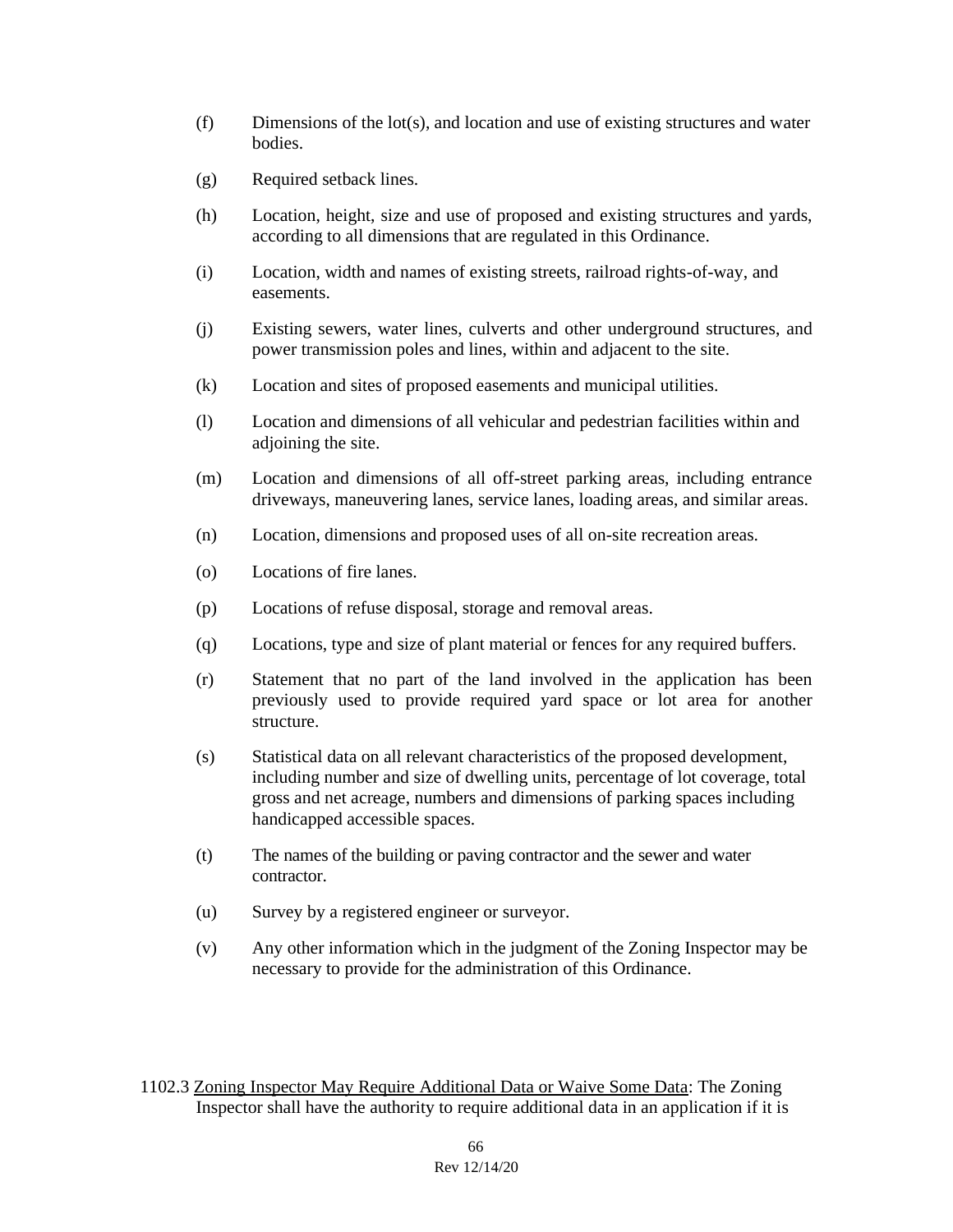necessary to determine if the proposed project conforms to the requirements of this Ordinance. The cost of additional information shall be borne by the applicant. Additionally, the Zoning Inspector shall have the authority to waive some data required in the application if he/she determines that it is not needed to evaluate whether the application complies with the provisions of this Ordinance. The intent of this provision is to provide sufficient data and to avoid unnecessary delay or expense to the applicant and Village in the preparation and review of applications for Zoning Certificates. It is not the intent of this Section to waive all requirements for a site and building plan, because such documentation is necessary to verify conformance with, for example, setbacks, buffers, use of primary and accessory structures, and parking requirements.

#### **SECTION 1103. Application Review and Issuance**

- 1103.1 Application Review: An application for a Zoning Certificate shall be processed as follows:
	- (a) The applicant shall submit the application to the Zoning Inspector who shall determine whether the application is complete. If the application is deemed to be incomplete, the Zoning Inspector shall promptly inform the applicant. It shall be the responsibility of the applicant to prepare a complete application if consideration is to be given to such application.
	- (b) If the application is determined to be complete, the Zoning Inspector shall evaluate the proposed project for conformance with this Ordinance within a reasonable time period. If the proposed project is determined to be in conformance, the Zoning Inspector shall promptly issue a Zoning Certificate. If the proposed project is determined to be not in conformance with this Ordinance, the Zoning Inspector shall promptly inform the applicant in writing of the refusal and the reasons for the determination.
	- (c) The Zoning Inspector shall mark all sets of the application and plans as "approved" or "disapproved" and shall sign the documents. The Zoning Inspector shall maintain one set of the approved or disapproved application, and the approved Zoning Certificate on file in the Village offices. One set of the approved or disapproved documents shall be transmitted to the applicant.
- 1103.2 Zoning Certificate is Issued After Approvals: The Zoning Inspector shall not issue a Zoning Certificate for any application requiring a determination by the Village Council, Planning Commission or Board of Zoning Appeals unless the proposed project has been granted all final approvals by all such authorities.
	- (a) When such approvals are final, and the applicant has not been required to submit revised plans, the Zoning Inspector shall promptly issue the Zoning Certificate.
	- (b) When all necessary approvals by the Council, Planning Commission or Board of Zoning Appeals are final, and the applicant has been required to submit revised plans, the Zoning Inspector shall determine whether the revised plans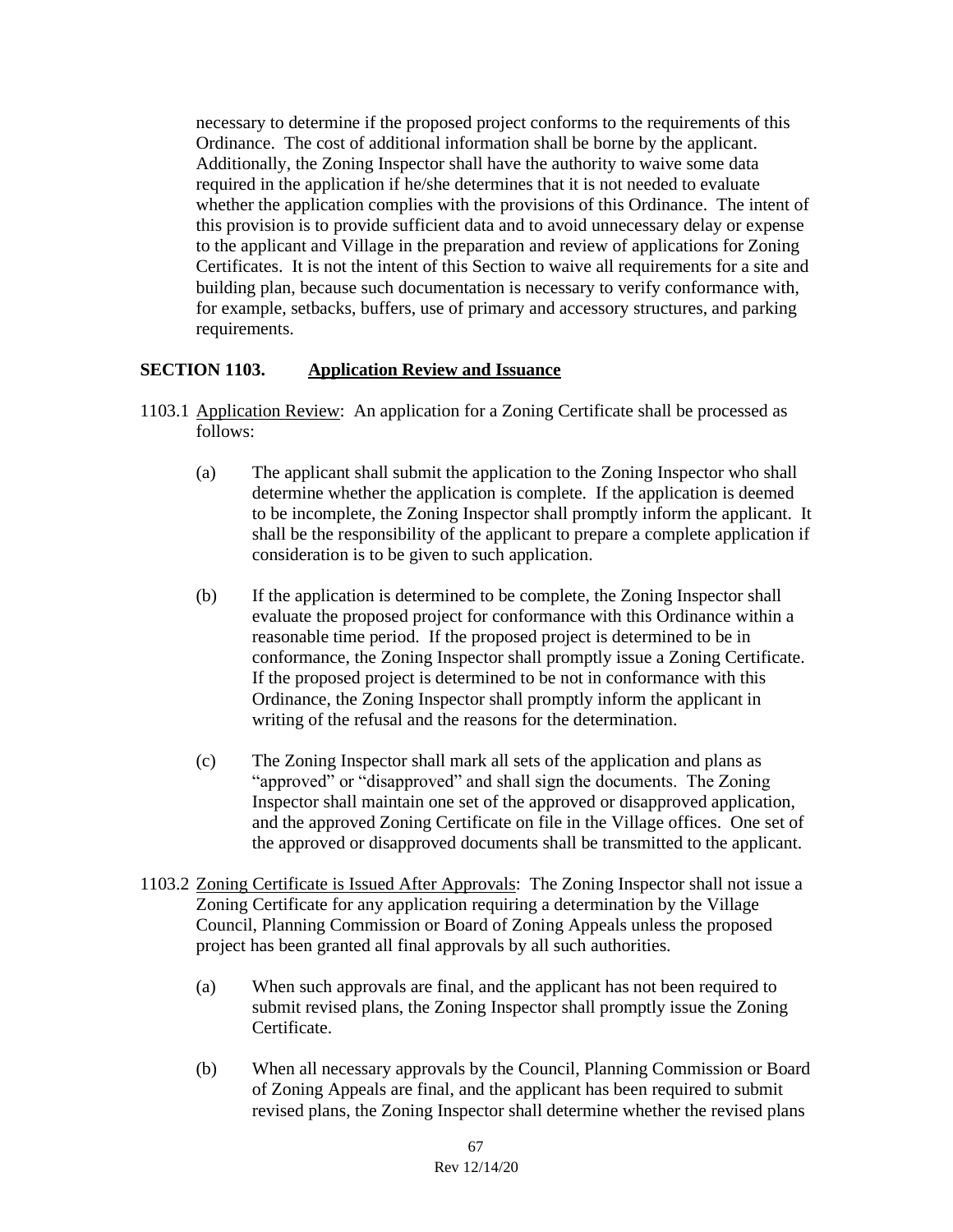are in conformance with the approval by such authorities. If the Zoning Inspector determines that the revised plans are in conformance, he shall promptly issue the Zoning Certificate. If the Zoning Inspector determines that the revised plans are not in conformance, the Zoning Inspector shall promptly notify the applicant in writing, and state the reasons for the refusal of the Zoning Certificate. Further revised plans may be submitted by the applicant for determination of compliance by the Zoning Inspector.

- (c) If revised plans are a condition of approval of the Planning Commission and/or Council, the approval of the Village Council, Planning Commission or Board of Zoning Appeals shall expire in sixty (60) days after such final approval if the applicant fails to submit revised plans which are determined to be in conformance by the Zoning Inspector.
- 1103.3 Expiration of Zoning Certificate: The Zoning Certificate shall expire if the use, as approved, has not been conducted, or if the structure, as approved, has not been occupied after one (1) year of the date of approval. After the expiration date, the application for such Zoning Certificate shall be considered null and void.
- 1103.4 Extensions: The expirations set forth in this Section may be extended by the Zoning Inspector in the event of a change in circumstances and good cause shown by the applicant.

### **SECTION 1104. Supplemental Regulations**

- 1104.1 Adequacy of Utilities: A Zoning Certificate or Certificate of Occupancy may be denied by the Zoning Inspector if he determines that the sanitary sewer system or public water system is not adequate to service the additional improvement(s). Such determination shall be made upon the consultation with and recommendation of other Village officials, including but not limited to the Village Engineer, water and sewer departments and Village Council. In no case shall the Village be required or obligated to provide new systems to service the proposed improvement.
- 1104.2 Drainage Requirements: A Zoning Certificate may be denied by the Zoning Inspector if he determines that the overland or concentrated drainage will be affected in such a manner that it will cause public health problems or will have a detrimental effect on the public drainage system or the public street or alleys. Such determination shall be made upon the consultation with and recommendation of other Village officials, including but not limited to the Village Engineer, water and sewer departments and Village Council. The Inspector may require the applicant to provide detailed information regarding the draining problem or solution thereof from a Registered Professional Engineer at the applicant's own expense.
- 1104.3 Building Locations to be Staked: Where construction or physical improvement of land is involved, the lot and location of the buildings to be erected thereon shall be staked out on the ground before construction is started and all dimensions shown on the filed plans shall be subject to inspection by the Zoning Inspector. The applicant must notify the Inspector when staking is completed. The Inspector shall check the stakes within a reasonable time and the stakes shall not be removed until the Inspector gives permission.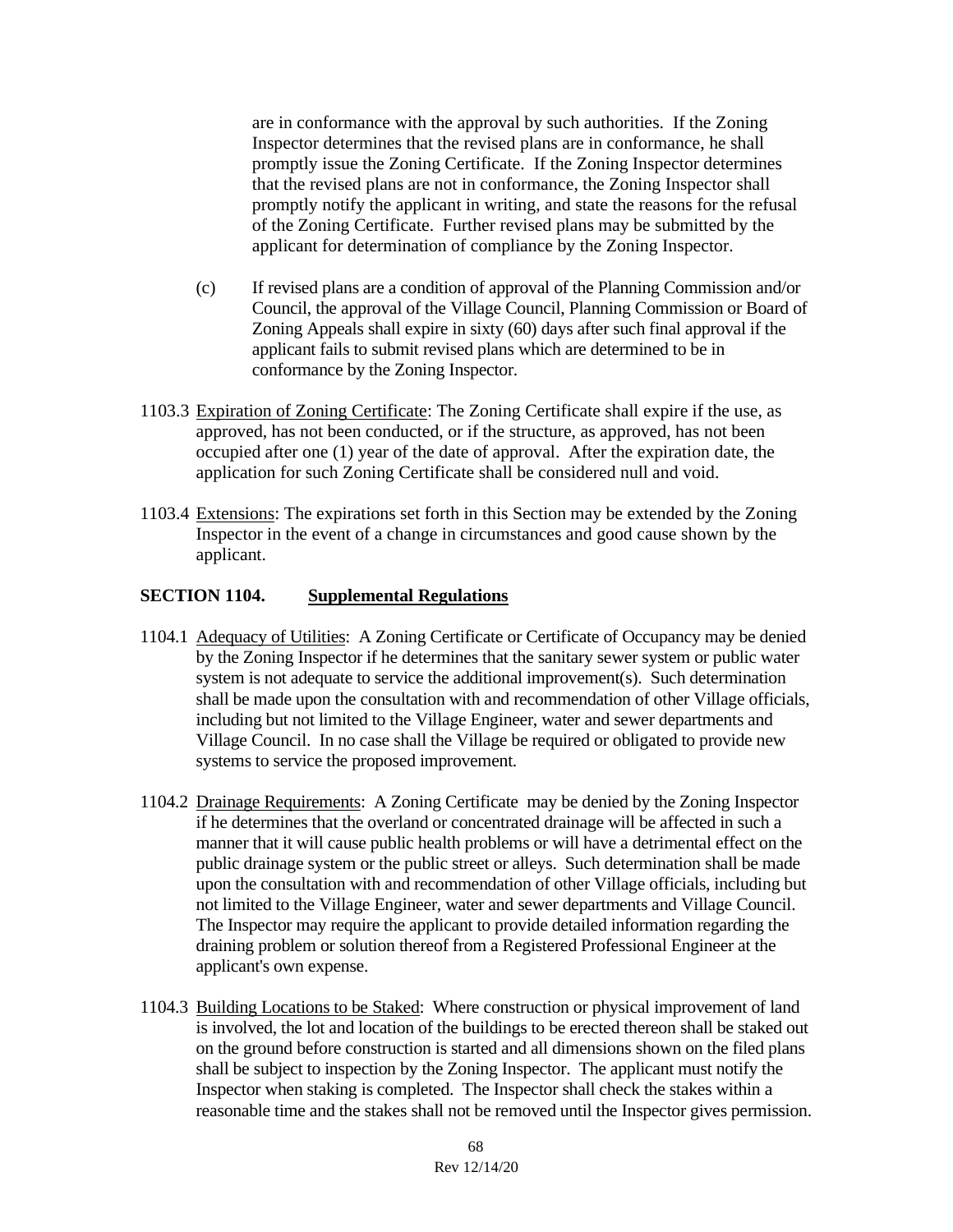- 1104.4 Curbs and Sidewalks: All new curbs and sidewalks shall be approved by the Village Street Superintendent prior to construction of such and, at that time, the Village Street Superintendent shall inform the applicant of the final curb height or shall make available other pertinent information regarding the curb or walks. Determination as to whether a sidewalk or curb should be staked rests with the Village Street Superintendent after review of the situation.
- 1104.5 Inspection of Curbs and Sidewalks: All curbs and sidewalks within the Village right-ofway shall be built to Village Standards as established by the Village authorities. On completion of installation of forms for sidewalks or curbing, the applicant must notify the Inspector to schedule an inspection which he should complete within a reasonable time after being notified.
- 1104.6 Deed Restrictions: The Village does not assume any responsibility for the enforcement of restrictions previously set forth in the deed to the property for which application is made. Any plat restriction or variance governed by existing or new subdivisions shall take precedence over these rules and regulations. The provisions of this Section shall not apply to any restriction to which the Village has been made a party.
- 1104.7 Safety Requirements: At all times during construction, each owner or agent shall provide for the prevention of any public nuisance or safety hazard on site, including, but not limited to, securing exposed foundations and areas of excavation, and, prompt removal of debris.

### **SECTION 1105. Certificate of Occupancy**

- 1105.1 Compliance Inspection Required: Approval of a Zoning Certificate shall not be final until the premises have been inspected by the Zoning Inspector and issued a Certificate of Occupancy. A Certificate of Occupancy shall be issued if the Zoning Inspector determines that the structure and/or use permitted in the Zoning Certificate has been constructed and/or operated in compliance with the Zoning Certificate.
- 1105.2 Occupancy May Not Commence Without Certificate of Occupancy: Initial occupancy of a building or land, completion of an activity requiring a Zoning Certificate, and for non-residential uses, occupancy which commences with a change of use, tenancy, business ownership or termination of a vacancy of six months or more shall require a Certificate of Occupancy.
- 1105.3 Application for Certificate of Occupancy: A Certificate of Occupancy shall be applied for coincident with the application for a Zoning Certificate. The applicant shall provide access to all areas of the property as needed to make a complete check of all features regulated by the provisions of this Zoning Ordinance. The applicant is encouraged, but not required, to contact the Zoning Inspector to review the requirements for application prior to submittal.
- 1105.4 Process for Issuance of Certificate of Occupancy: An application for a Certificate of Occupancy shall be processed as follows: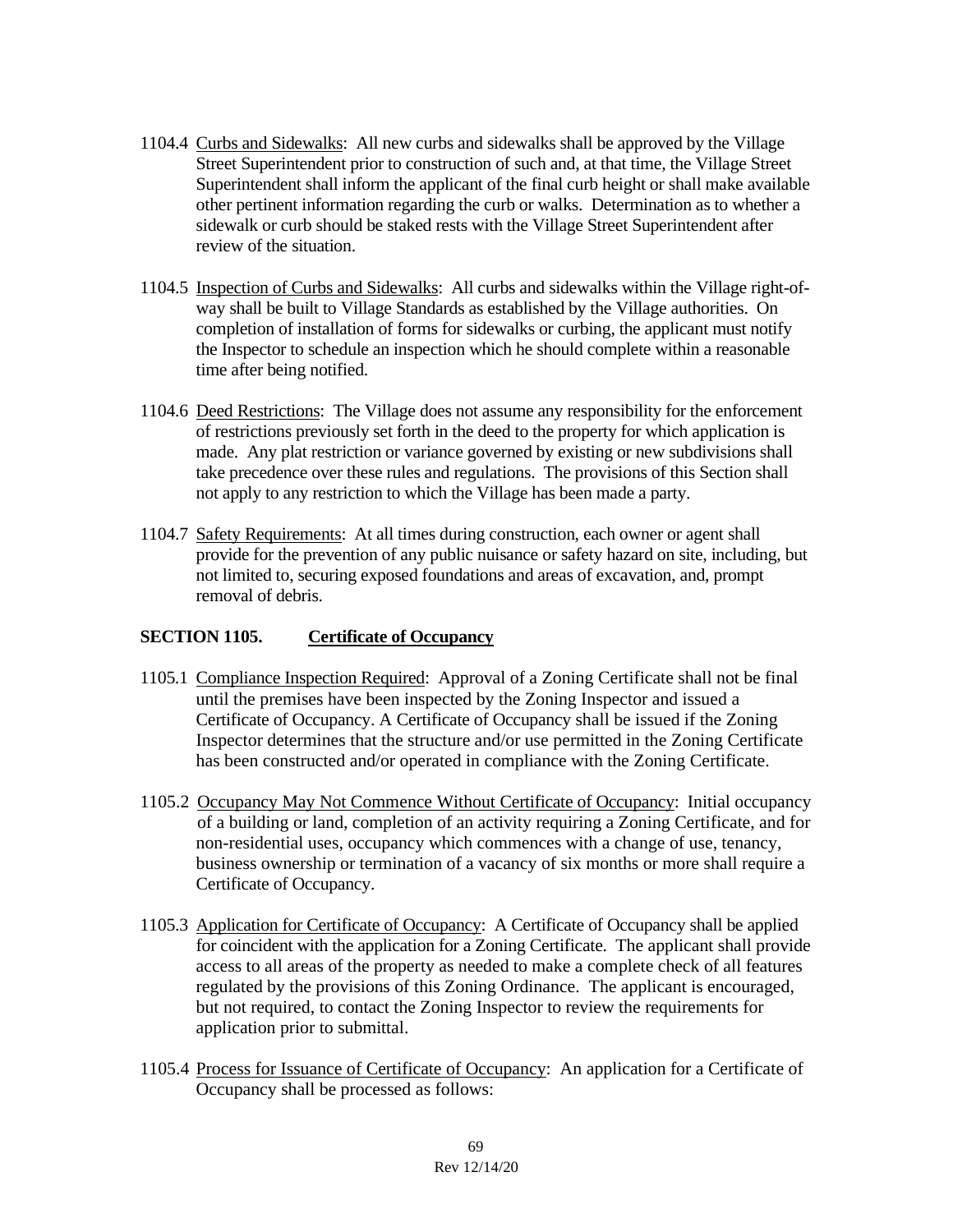- (a) The applicant shall notify the Zoning Inspector of the completion of the work authorized by the Zoning Certificate and request an inspection of the premises. If the applicant declines to make the premises available for inspection according to the provisions of this Section, the Certificate of Occupancy shall not be issued.
- (b) The Zoning Inspector shall make a physical inspection of the premises. It is strongly recommended, but not required, that the applicant or the applicant's representative attend the inspection.
- (c) The Zoning Inspector shall determine if the premises are in conformance with this Ordinance. If the premises are determined to be in conformance, the Zoning Inspector shall issue a Certificate of Occupancy. If the premises are not in conformance, the Zoning Inspector shall promptly notify the applicant of the actions to be completed in order for the Certificate of Occupancy to be issued.
- (d) The Zoning Inspector shall mark the application materials as "approved" or "disapproved" and shall sign the documents. The Zoning Inspector shall maintain one set of the approved or disapproved application, and the approved Zoning Certificate if applicable, on file in the Village offices. One set of the approved documents shall be transmitted to the applicant.
- 1105.5 Expiration of Certificate of Occupancy: The Certificate of Occupancy shall expire in sixty (60) days if the structure or use is not occupied or conducted as approved.
- 1105.6 Extensions: The expirations set forth in this Section may be extended by the Zoning Inspector in the event of a change in circumstances and good cause shown by the applicant.
- 1105.7 Certificate of Occupancy for an Existing Use or Structure:A property owner, tenant or lessee may make a written request to the Zoning Inspector for a Certificate of Occupancy for any building or premises existing at the time of enactment of this Ordinance. After reviewing the application and inspecting the premises, the Zoning Inspector shall document the extent and kind of uses made of the building or premises and issue a written determination as to compliance with this Ordinance. There shall be no fee for a Certificate of Occupancy issued in accordance with this Section.

### **SECTION 1106. Fees**

- 1106.1. Fees Charged: Fees shall be charged which are sufficient to cover the costs of administration. No application shall be officially accepted until all required fees have been paid. A fee, in accordance with the following schedule of amounts, shall accompany each application for a Zoning Certificate or Certificate of Occupancy:
	- (a) Zoning Certificate (includes accompanying Certificate of Occupancy) Dwelling, per unit, including manufactured homes..................................\$ 50.00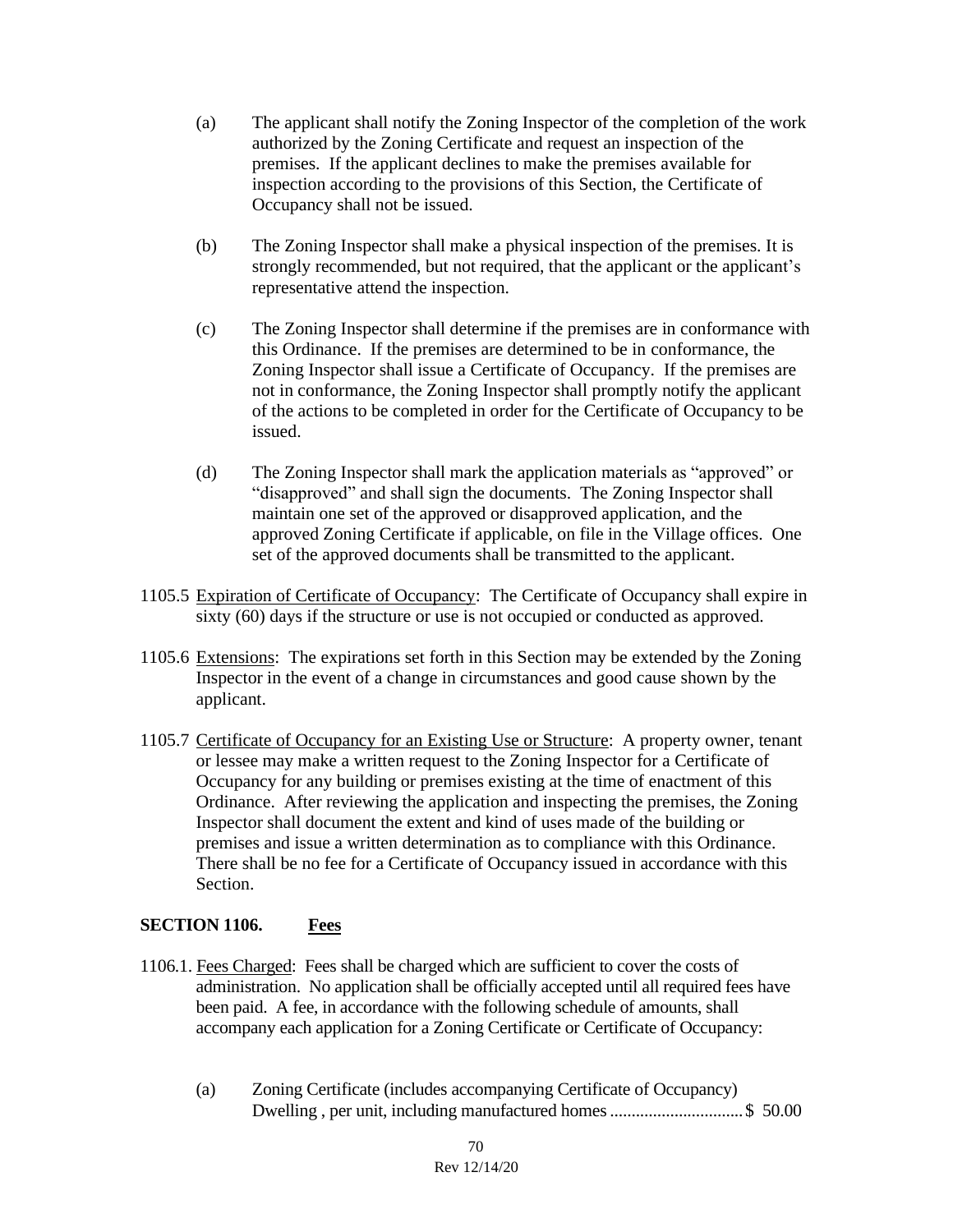|     | (plus) each additional five thousand $(5,000)$ square feet of            |  |
|-----|--------------------------------------------------------------------------|--|
|     | Commercial or Industrial building floor space or                         |  |
|     | fraction thereof in excess of ten thousand (10,000)                      |  |
|     |                                                                          |  |
|     |                                                                          |  |
|     |                                                                          |  |
|     | Nonresidential addition or alteration, or demolition \$ 25.00            |  |
|     |                                                                          |  |
|     | A request for the operation of any business activity on-premises\$ 25.00 |  |
|     |                                                                          |  |
|     |                                                                          |  |
|     |                                                                          |  |
| (b) | Certificate of Occupancy:                                                |  |
|     | The fee for the application for a Certificate of Occupancy               |  |
|     |                                                                          |  |
|     |                                                                          |  |
| (c) |                                                                          |  |
|     |                                                                          |  |
| (d) | <b>Application to Planning Commission:</b>                               |  |
|     | <b>Change in Zoning District</b>                                         |  |
|     |                                                                          |  |
|     |                                                                          |  |
|     |                                                                          |  |
|     |                                                                          |  |
|     |                                                                          |  |
|     |                                                                          |  |

- 1106.2.Deposit of Fees: The Zoning Inspector shall forthwith deposit all fees with the Village Clerk.
- 1106.3. Zoning Inspector May Double Fee Charged: In the event that development is undertaken or a use commenced before a Zoning Certificate has been obtained, the Zoning Inspector may double the fee charged for the Zoning Certificate.

#### **SECTION 1107. Violations, Remedies, and Penalties**

- 1107.1 Fines for Violations: It shall be unlawful to locate, erect, construct, reconstruct, enlarge, change, maintain or use any building, structure, or land in violation of any regulation in or any provisions of this Zoning Ordinance, or any amendment or supplement thereto adopted by the Council. Any person, firm or corporation violating any regulation in or any provision of this Zoning Ordinance, or any amendment or supplement thereto, shall be deemed guilty of a minor misdemeanor. Each and every day during which such illegal location, erection, construction, reconstruction, enlargement, change, maintenance or use continues may be deemed a separate offense.
- 1107.2. Remedies: Any Certificate, including approvals and permissions by any authority of the Village, issued upon a false statement of any fact, whether or not given intentionally, which is material to the issuance thereof, shall be void. Whenever the fact of such false statement shall be established to the satisfaction of the Village Council, the Certificate shall be revoked.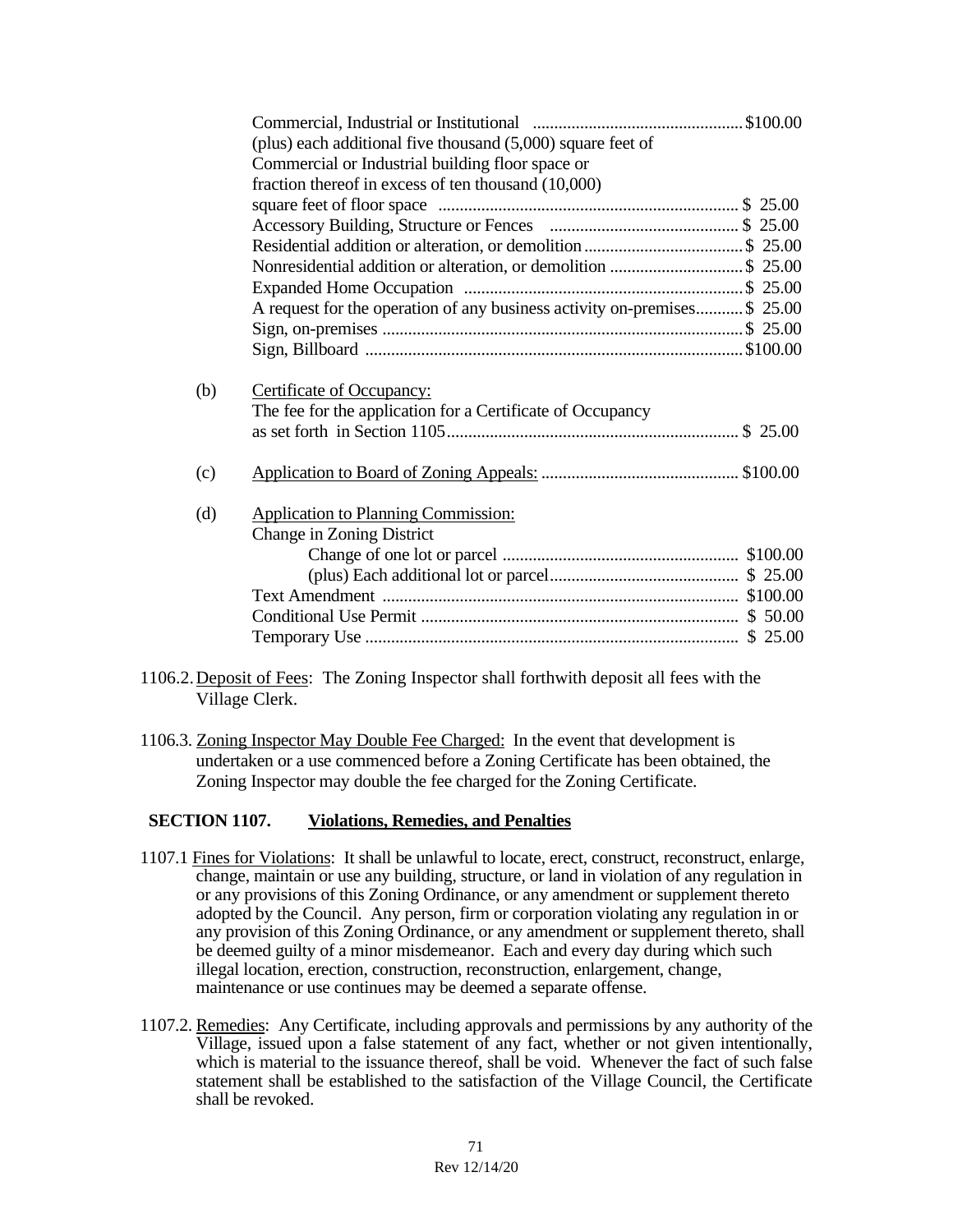- 1107.3 Complaints: Any person may file a complaint in regard to an alleged violation of this Ordinance. All such complaints shall be in writing and shall be filed with the Zoning Inspector, who shall promptly record and investigate such complaint. If the Village investigates an alleged violation, and the premises are found to be in compliance with the Zoning Ordinance, the Village Council may, but is not required to, charge reasonable costs of investigation to the complainant. Such charge may be made if, for example:
	- (a) An individual or entity makes repeated complaints of alleged and disproved violations of the same type, or against the same or different premises; or
	- (b) There is no obvious or reasonable observation of a violation; or
	- (b) Similar circumstances.

It is the intent of this provision that the cost of reasonable complaints shall be borne by the Village, whether or not a violation is found to exist. Further, the intent of this provision is to discourage harassment of occupants and property owners who are in compliance with the Zoning Ordinance, and improper use of Village resources.

- 1107.4 Notice of Violation: If the Zoning Inspector finds that any provisions of this Ordinance are being violated, he shall proceed as follows:
	- (a) The Zoning Inspector shall notify in writing the owner of record or authorized agent in violation. The notice shall indicate the nature of the violation, order the action necessary to correct the violation, and advise that the order may be appealed to the Board of Zoning Appeals.
	- (b) Such notice shall be served by the Zoning Inspector to the property owner and the occupant of such premises in writing. Further, the Zoning Inspector shall post such notice in a conspicuous place upon the premises of the violation. Such notice shall remain as posted until removed by the Zoning Inspector who shall do so only when all corrections are complete.
	- (c) After such an order is served or posted on the premises, no work, except to secure the property or correct such violation and comply with this Ordinance, shall be permitted on any building or tract of land included in the violation. Corrections shall be made only after all necessary permits have been approved.
	- (d) If the owner or authorized agent fails to comply with such order within sixty (60) days after notice has been served, the Village Solicitor may be authorized by Village Council to institute appropriate action to prevent enjoin, abate or eliminate such violation.
- 1107.5 Legal Action Against Violators: In any case where any building is or is proposed to be located, erected, constructed, reconstructed, enlarged, changed, maintained or used or any land is or is proposed to be used in violation of this Ordinance or any amendment or supplement thereto, the Zoning Inspector, Solicitor, or any adjacent or neighboring property owner who would be specially damaged by such violation, in addition to other remedies provided by law, may institute injunction, mandamus, abatement, or any other appropriate action, actions, proceeding or proceedings to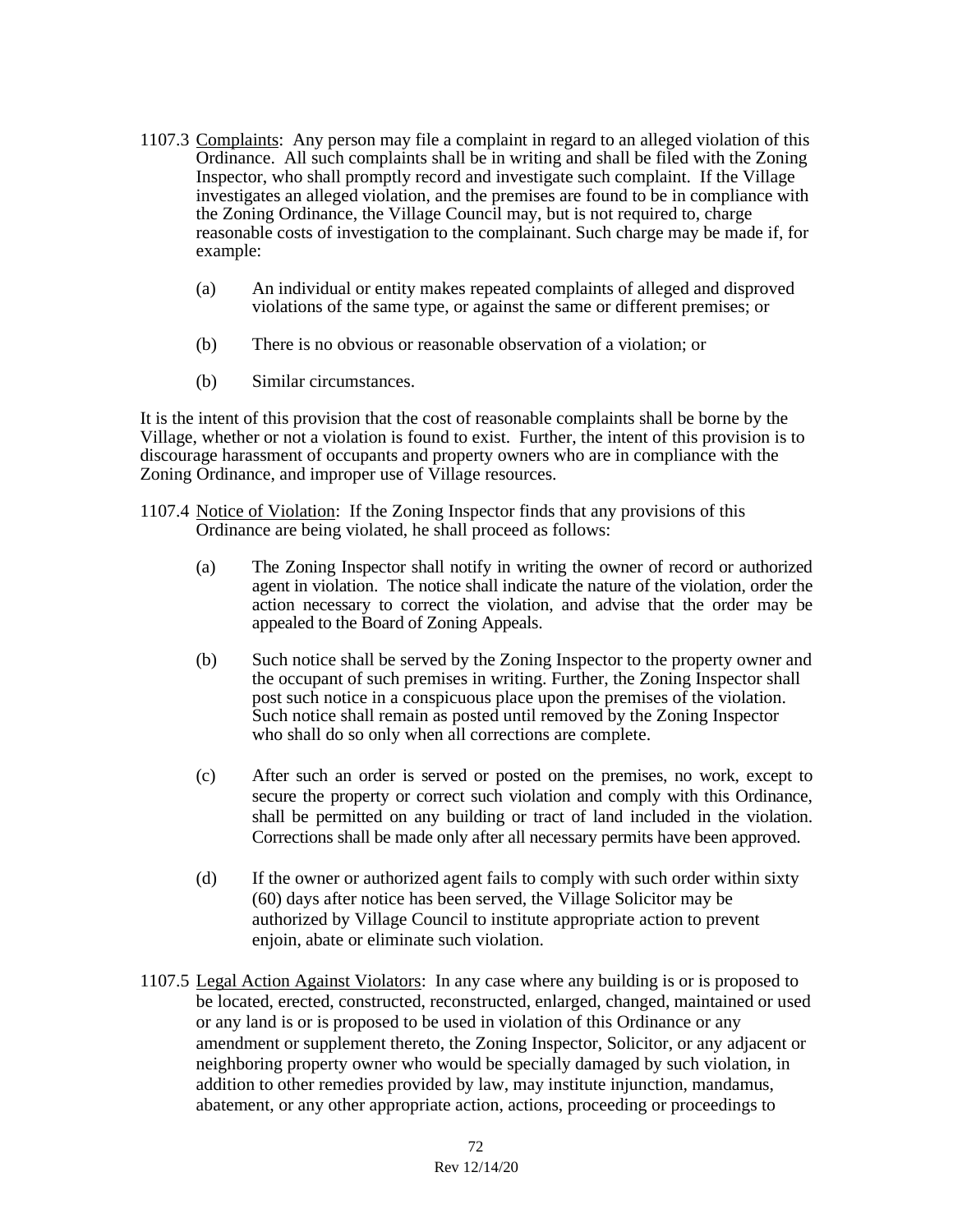prevent, enjoin, abate or remove such unlawful location, erection, construction, reconstruction, enlargement, change, maintenance or use.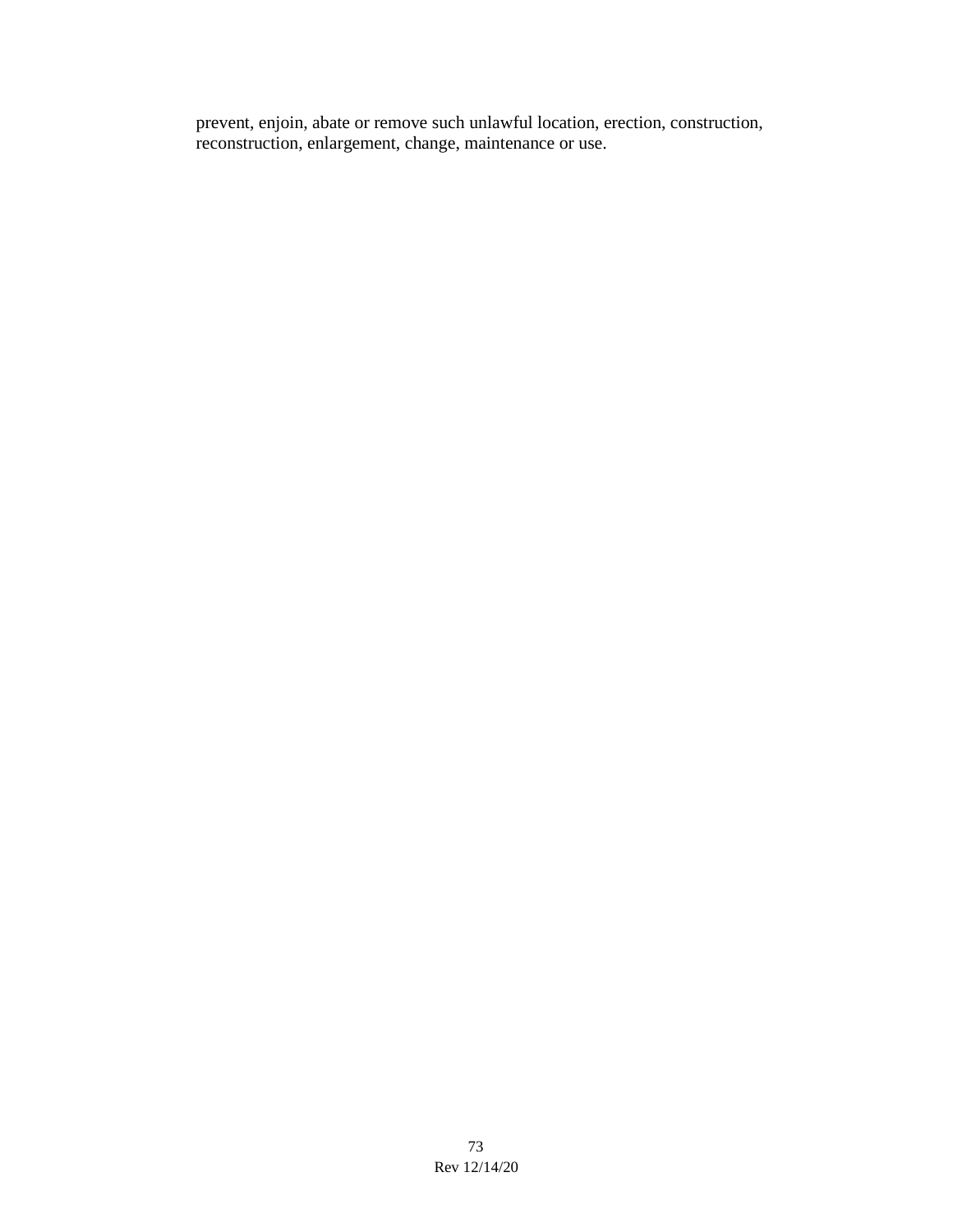### **ARTICLE XII - BOARD OF ZONING APPEALS**

#### **SECTION 1200. Purpose, Organization and Procedures**

- 1200.1. Purpose: The purpose of the Board of Zoning Appeals (Board) is to hear appeals of decisions made by the Zoning Inspector; consider variances where there are unnecessary physical hardships in carrying out the strict interpretation of this Ordinance, providing such exception is in harmony with the general purpose and intent of the Ordinance and in accordance with the procedures and provisions specified in this Article; and to perform other duties as determined by the Village Council. The Board shall have the powers and duties as described in this Ordinance.
- 1200.2.Appointment: There is hereby established a Board of Zoning Appeals which shall consist of five (5) electors appointed by the Village Council. The Council shall choose a successor to fill any vacancy. The five (5) electors first appointed shall serve for terms of one (1), two (2), three (3), four (4), and five (5) years, respectively; thereafter appointments shall be for five (5) year terms, beginning January 1st. Each member shall serve until his successor is appointed and qualified. Vacancies shall be filled by the Council and shall be for the respective unexpired term. The members of the Board of Zoning Appeals may receive such compensation as the Council provides.
- 1200.3 Organization: Meetings shall be held at the call of the Chairman and at such other times as the Board may determine. The hearings of the Board of Zoning Appeals shall be public. However, the Board may go into executive session for discussion but not for vote on any case before it. The Board shall organize annually and elect a President, Vice-President, and Secretary. The Board shall adopt from time to time such rules and regulations, as it may deem necessary to carry into effect the provisions of this ordinance.
- 1200.4 Quorum: Three (3) members of the Board shall constitute a quorum. The concurring vote of three (3) members of the Board shall be necessary to reverse any order or determination of the Zoning Inspector, to decide in favor of an application in any matter in which the Board has original jurisdiction under this zoning Ordinance, or to grant any variance from the requirements stipulated in this Ordinance.
- 1200.5 Minutes and Records: The Board shall keep minutes of its proceedings, showing the vote of each member upon each question or, if absent or failing to vote, indicating such fact, and shall keep records of its examinations and other official actions, all of which shall be immediately filed with the office of the Clerk and shall be a public record.
- 1200.6 Witnesses and Oaths: The Board shall have the power to subpoena witnesses, administer oaths, and punish for contempt, and may require the production of documents under such regulations as it may establish.
- 1200.7 Department and Planning Commission Assistance: The Board may call upon the various officials and employees of the Village for assistance in the performance of its duties and it shall be the duty of such departments to render such assistance to the Board as may reasonably be required. The Planning Commission may provide such reports, information and recommendations prior to the Board's consideration of any case.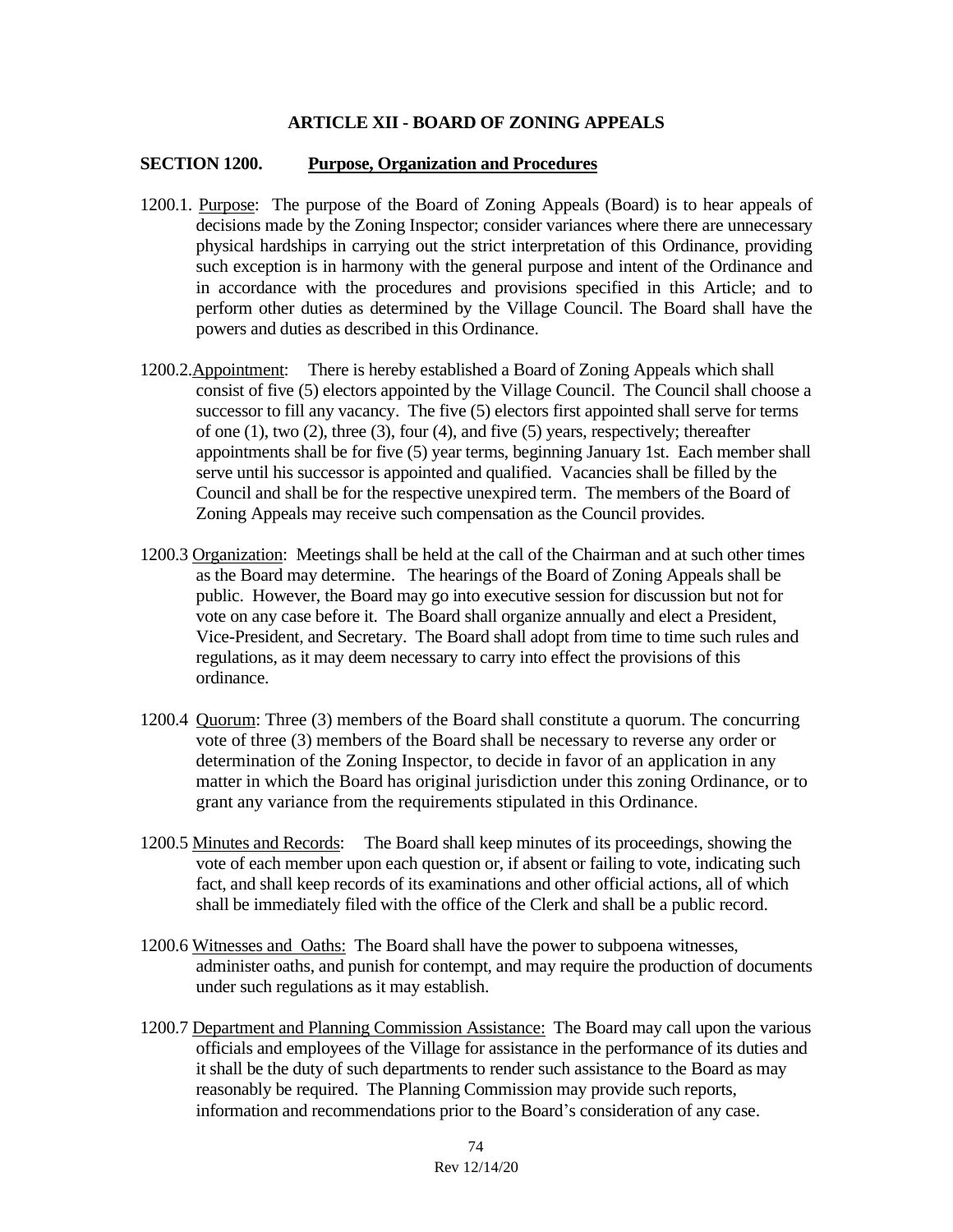### **SECTION 1201. Applications**

An application, in cases in which the Board has original jurisdiction under the provisions of this ordinance, may be taken by any person aggrieved, including a tenant, or by a governmental officer, department, board or bureau. Such application shall be filed with the Zoning Inspector who shall transmit same to the Board. An application to the Board shall contain two (2) original, collated sets of the information listed below. Applicants are encouraged, but not required, to contact the Zoning Inspector to review the requirements for applications prior to submittal. No hearing will be scheduled until a complete application is filed which contains the following:

- (a) An application form, available from the Zoning Inspector, to be completed and signed by the applicant and property owner(s).
- (b) A site and building plan as described in Sections1102.1and 1102.2.
- (c) Names and addresses of owners of properties within two hundred (200) feet of the subject property.
- (d) A fee as required in this Ordinance.

### **SECTION 1202. Hearings**

- 1202.1 Notices Required: The Board shall fix a reasonable time for the hearing of an appeal, give at least ten (10) days public notice thereof in a newspaper of general circulation in the Village and at least ten (10) days notice to owners of property within two hundred (200) feet of the subject property. It shall be the responsibility of the applicant to provide names and addresses of property owners. The applicant shall be advised of the date, time and place of the hearing and further, that he or a representative must appear to have the application or appeal heard. The Chairman of the Planning Commission shall be given at least ten (10) days notice of a scheduled hearing
- 1202.2 Public Hearings: The hearings of the Board shall be public. However, the Board may go into executive session for discussion but not vote on any case before it.
- 1202.3 Adjourned Hearings: Upon the day for hearing any application or appeal, the Board may adjourn the hearing in order to permit the obtaining of additional information or to cause such further notice as it deems proper to be served upon such other property owners as it decides may be substantially interested in said application or appeal. In the case of an adjourned hearing, persons previously notified and persons already heard need not be notified of the time of resumption of said hearing unless the Board so decides.

### **SECTION 1203. Actions of the Board**

1203.1 Decision of the Board: The Board shall decide all appeals and variances within thirty (30) days after the final hearing thereon.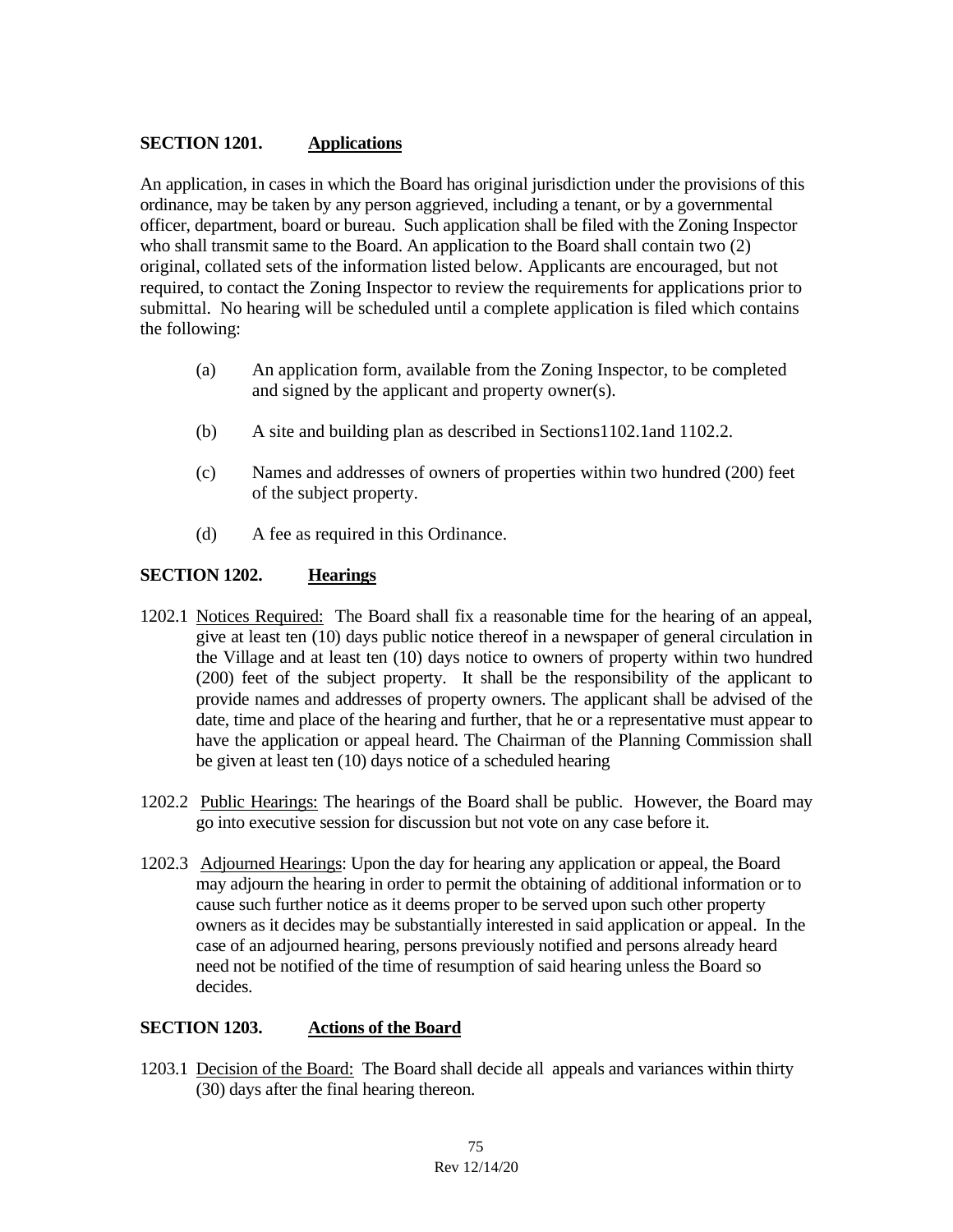- 1203.2 Transmittal of Board Decision to Applicant: A certified copy of the Board's decision shall be transmitted to the applicant and property owner which was the subject of the appeal. Such decision shall be binding upon the Zoning Inspector and observed by him, and he shall incorporate the terms and conditions of the same in the permit to the applicant or appellant, whenever a permit is authorized by the Board.
- 1203.3 Date Decision of the Board Becomes Final: A decision of the Board shall not become final until the expiration of five (5) business days from the date such decision is made, unless the Board shall find the immediate taking effect of such decision is necessary for the preservation of property or personal rights and shall so certify on the record.
- 1203.4 Board Action and Appeal of Board Decision: The Board may reverse or affirm, wholly or partly, or may modify the order, requirements, decision, or determination appealed from and shall make such order, requirement, decision or determination as in its opinion ought to be made in the premises and to that end shall have all powers of the Zoning Inspector from whom the appeal is taken. Any party adversely affected by a decision of the Board may appeal to the Court of Common Pleas of the County on the ground that the decision was unreasonable or unlawful.

# **SECTION 1204. Appeals**

- 1204.1 Purpose: The purpose of an application for appeal is to give the Board the opportunity to ensure that Village Ordinances have been properly interpreted and enforced by the Zoning Inspector. It is not intended to permit the Board to override the purpose and intent of Village Ordinances which may only be done through legislative action by the Village Council.
- 1204.2 Deadline for Filing Appeal: An appeal to the Board may be taken by any person aggrieved or by an officer of the Village affected by any decision of the Zoning Inspector. Such appeal shall be taken within twenty (20) days after the initial decision by the Zoning Inspector , by filing with the Zoning Inspector and with the Board a notice of appeal specifying the grounds thereof. The Zoning Inspector shall forthwith transmit to the Board all the papers constituting the record upon which the action appealed from was taken. The appeal shall include application materials as required in Section 1201.
- 1204.3 Appeal Stays Further Proceedings: An appeal shall stay all proceedings in furtherance of the action appealed from unless the Zoning Inspector shall certify to the Board of Zoning Appeals after the notice of appeal shall have been filed with it that by reason of facts stated in the certificate, a stay would, in his opinion, cause imminent peril to life or property in which case proceedings shall not be stayed otherwise than by a restraining order which may be granted by the Board or by a court of equity after notice to the officer from whom the appeal is taken and on due cause shown.

### **SECTION 1205. Variances**

1205.1 Criteria for Variances: The Board shall have the power to hear and decide appeals and authorize such variances from the provisions or requirements of this ordinance as will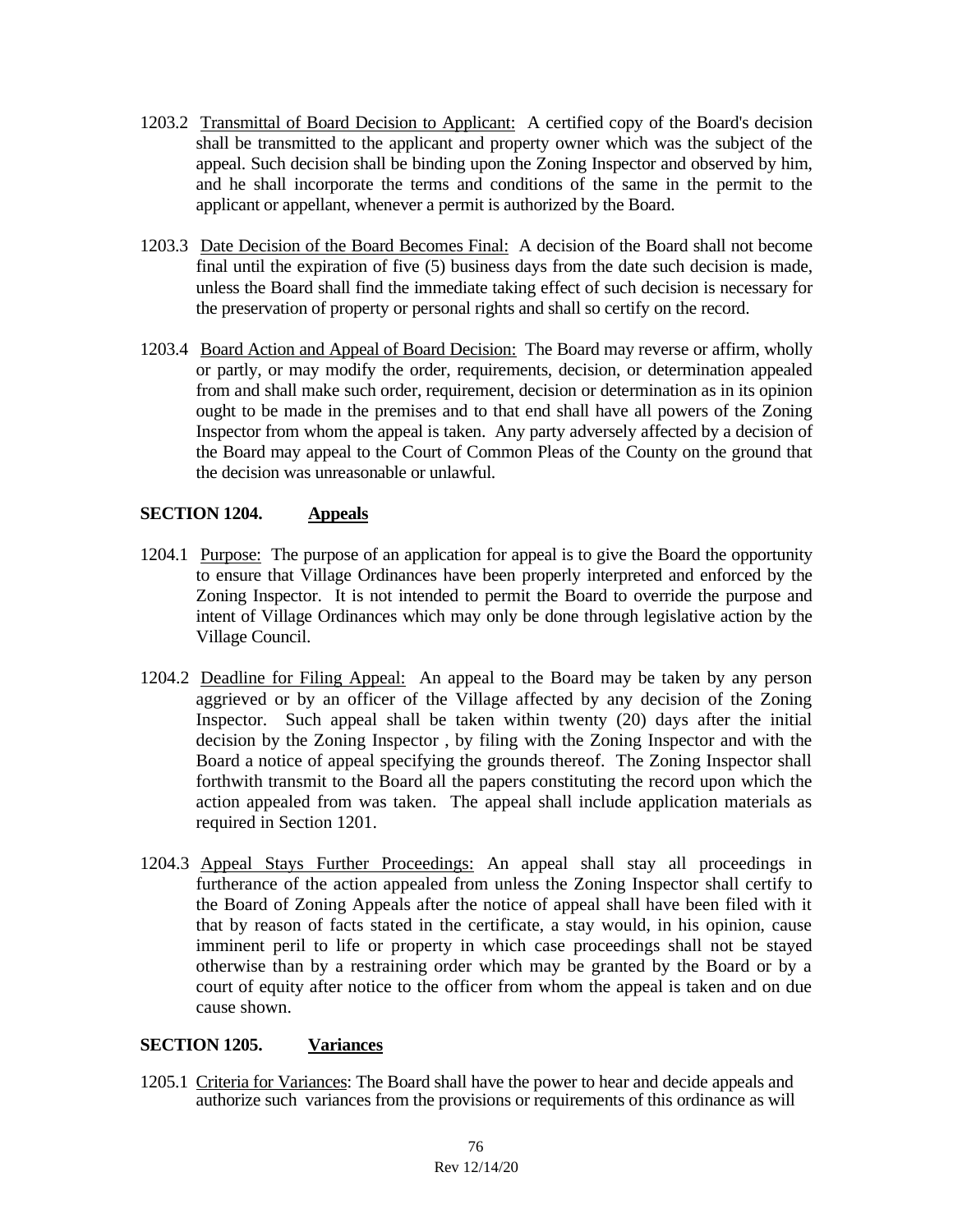not be contrary to the public interest, but only in such cases where, owing to special conditions pertaining to a specific piece of property, the literal enforcement of the provisions or requirements of this ordinance would cause undue and unnecessary hardship. In authorizing a variance, the Board may attach such conditions and require such guarantee or bond as it may be necessary to assure compliance with the objectives of this ordinance. When considering a request for a variance, the Board may grant a variance in the application of the provisions of the zoning ordinance only if all of the following required findings are made:

- (a) That there are unique physical circumstances or conditions, including irregularity, narrowness, or shallowness of lot size or shape, or exceptional topographical or other physical conditions of the property generally created by the provisions of the zoning Ordinance in the neighborhood or district in which the property is located, and not by an action or actions of the property owner or the applicant.
- (b)That because of such conditions or physical circumstances there is no possibility that the property can be developed in strict conformity with the provisions of the zoning ordinance and that the authorization of a variance is therefore necessary to enable the reasonable use of the property.
- (c) That the granting of the variance will not adversely affect the rights of the adjacent property owners or residents;
- (d) That the strict application of the Zoning Code of which the variance is requested will constitute unnecessary hardship upon the property owner or the applicant, and that such unnecessary hardship has not been created by the appellant.
- (e) That the variance, if authorized, will not alter the essential character of the neighborhood or district in which the property is located.
- (f) That the variance desired will not adversely affect the public health, safety, morals or general welfare
- (g) That the variance will not adversely affect the delivery of emergency, safety or government services
- (h) That the variance, if authorized, will represent the minimum use or area variance that will afford relief and will represent the least modification possible of the regulation and issue.
- 1205.2 Board May Recommend Zone Change: The Board may determine that the requested use or structure is not eligible for a variance, but may form the opinion that the proposed project is otherwise acceptable. The Board may make a recommendation to the Council for an amendment to the Zoning Ordinance. Notwithstanding the action of the Board, the applicant may apply for a zone change according to the Ordinances of the Village.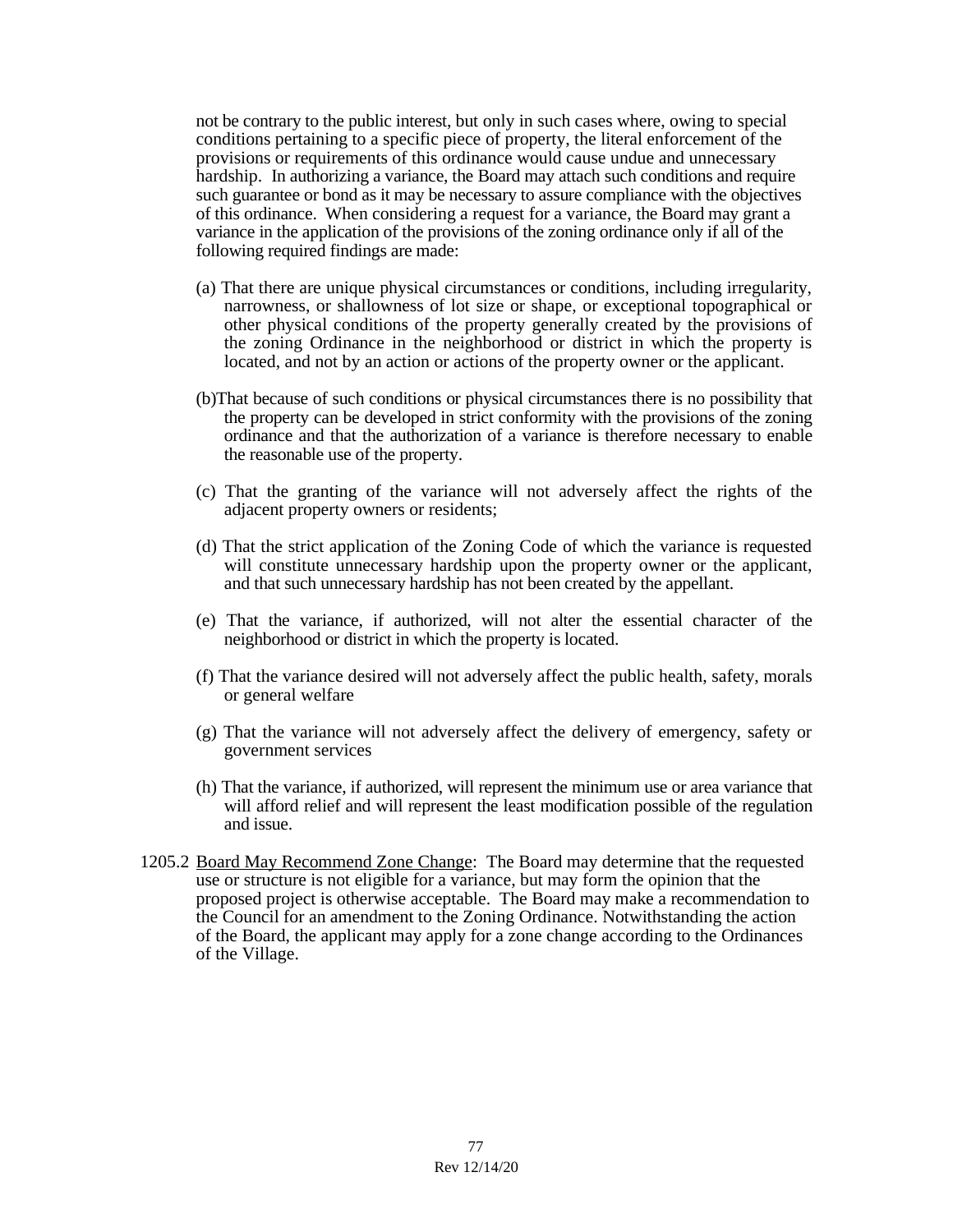# **ARTICLE XIII. PLANNING COMMISSION; DISTRICT CHANGES AND ORDINANCE AMENDMENTS**

# **SECTION 1300. Purpose**

The purpose of the Planning Commission is to review and make recommendations regarding zoning-related matters such as regulations and policies, to review and authorize projects which conform to the provisions of this Ordinance, and to perform other duties as determined by the Village Council. The Planning Commission shall have the powers and duties as described in this Ordinance.

### **SECTION 1301. Organization and Procedures**

- 1301.1 Appointment: The Planning Commission has been established by Council pursuant to Ohio Revised Code 713.01 and consists of five (5) voting members including the mayor, one (1) member of the legislative authority to be elected thereby for the remainder of his term as such member of the legislative authority, and three (3) citizens to be appointed by the mayor for terms of six (6) years each. All such members shall serve without compensation. Any member may hold any other public office.
- 1301.2 Officers and Rules: The Planning Commission shall organize annually and elect a Chairman, Vice-chairman and Secretary. The Commission shall adopt from time to time such rules and regulations as it may deem necessary to carry into effect the provisions of this Ordinance, provided, however, that such rules are consistent with all other Ordinances of the municipality.
- 1301.3 Quorum: Three (3) members of the Commission shall constitute a quorum. A simple majority of the Planning Commission, if in attendance, shall be necessary to take any action in which the Commission has jurisdiction.
- 1301.4 Meetings: Meetings shall be held at the call of the chairman and at such other times as the Commission may determine. All meetings of the Planning Commission shall be public.
- 1301.5 Minutes and Records: The Planning Commission shall keep minutes of its proceedings, showing the vote of each member upon each question, or if absent or failing to vote, indicating such fact, and shall keep records of its examinations and other official actions, all of which shall be immediately filed in the office of the Clerk and shall be a public record.
- 1301.6 Officials and Employees Shall Assist Commission: The Planning Commission may call upon the various officials and employees of the Village for assistance in the performance of its duties and it shall be the duty of such officers and departments to render such assistance to the Planning Commission as may reasonably be required.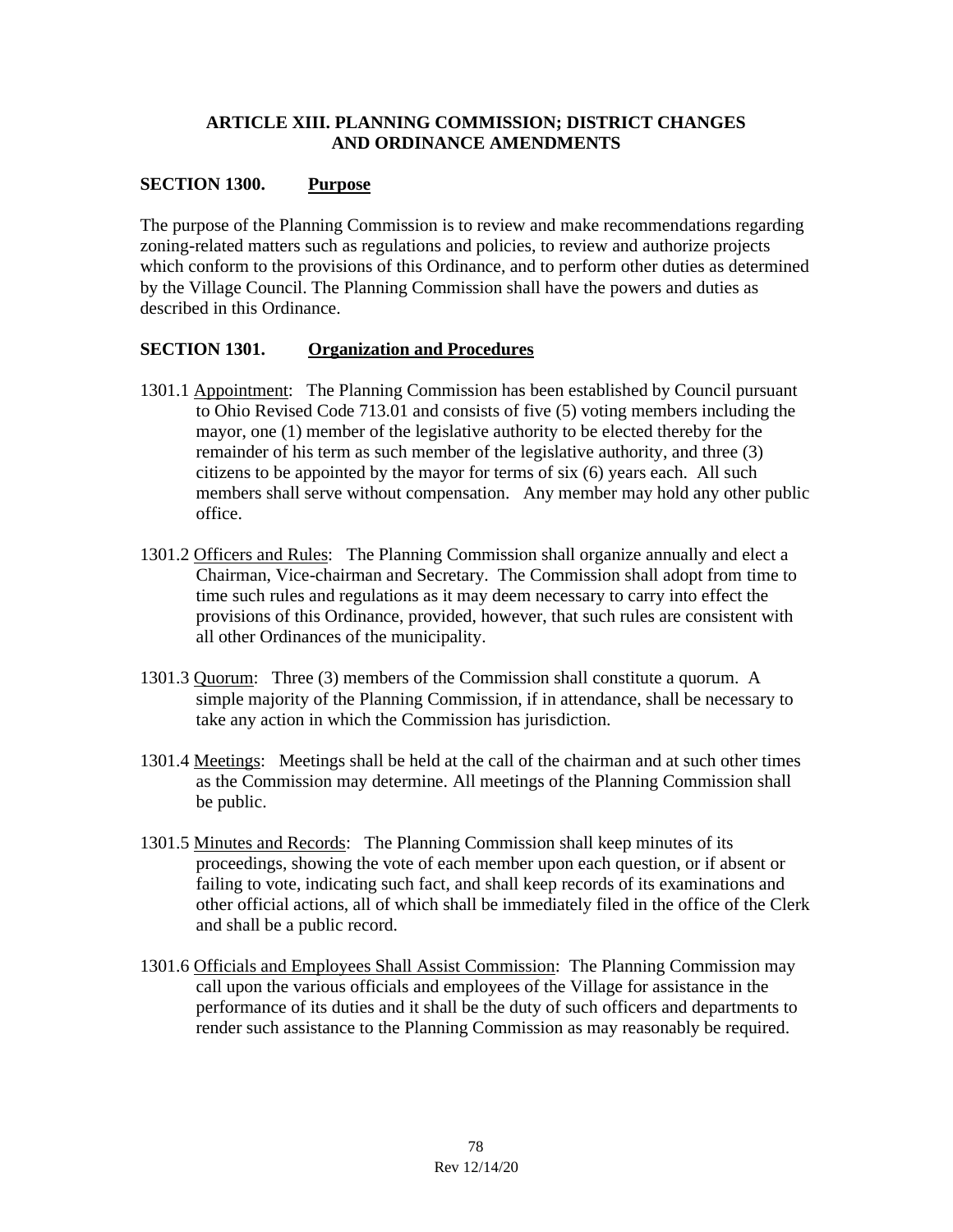### S**ECTION 1302. Applications to Planning Commission**

Any person, firm or corporation owning or leasing land and/or a structure or portion of a structure may file an application with the Zoning Inspector who shall transmit same to the Planning Commission. An application to the Planning Commission, shall contain two (2) original collated sets of the information listed below. Applicants are encouraged, but not required, to contact the Zoning Inspector to review the requirements for applications prior to submittal.

- (a) An application form, available from the Zoning Inspector, to be completed and signed by the applicant and property owner(s).
- (b) A site and building plan as described in Sections 1102.2 and 1102.3.
- (c) Names and addresses of property owners and occupants of properties within two hundred (200) feet of the subject property.
- (d) A fee as required in this Ordinance.

### **SECTION 1303. Notices and Hearings**

- 1303.1 Date for Public Hearing: Upon the filing of an application, the Commission shall, when required, set a date for a public hearing thereon, which date shall not be less than twenty (20) nor more than forty (40) days from the date of the filing of a complete application.
- 1303.2 Public Hearing by Commission: Before submitting its recommendation on a proposed amendment to the Village Council, the Commission shall hold a public hearing, notice of which shall be given by publication in a newspaper of general circulation in the municipality at least twenty (20) days before the date of the hearing. The notice shall state the place or places and times at which the proposed amendment to the ordinance, including text and maps, may be examined.
- 1303.3 Notice to Property Owners: If the proposed amendment or supplement intends to rezone or redistrict ten (10) or less parcels of land, as listed on the tax duplicate, written notice of the hearing shall be mailed by first-class mail at least twenty (20) days before the date of the public hearing to all owners of property within and contiguous to and directly across the street from such area proposed to be rezoned to the address of such owners appearing on the county auditor's current tax list or the treasurer's mailing list and to such other list or lists that may be specified by the Commission. The notice shall state the place or places and times at which the proposed amendment to the ordinance, including text and maps, may be examined. The failure to notify, as provided in this Section, shall not invalidate any recommendations adopted hereunder, it being the intention of this Section to provide, so far as may be possible, due notice to persons substantially interested in the proposed change that an application is pending before the Commission, proposing to make a change in the zoning district map or the regulations set forth in this ordinance.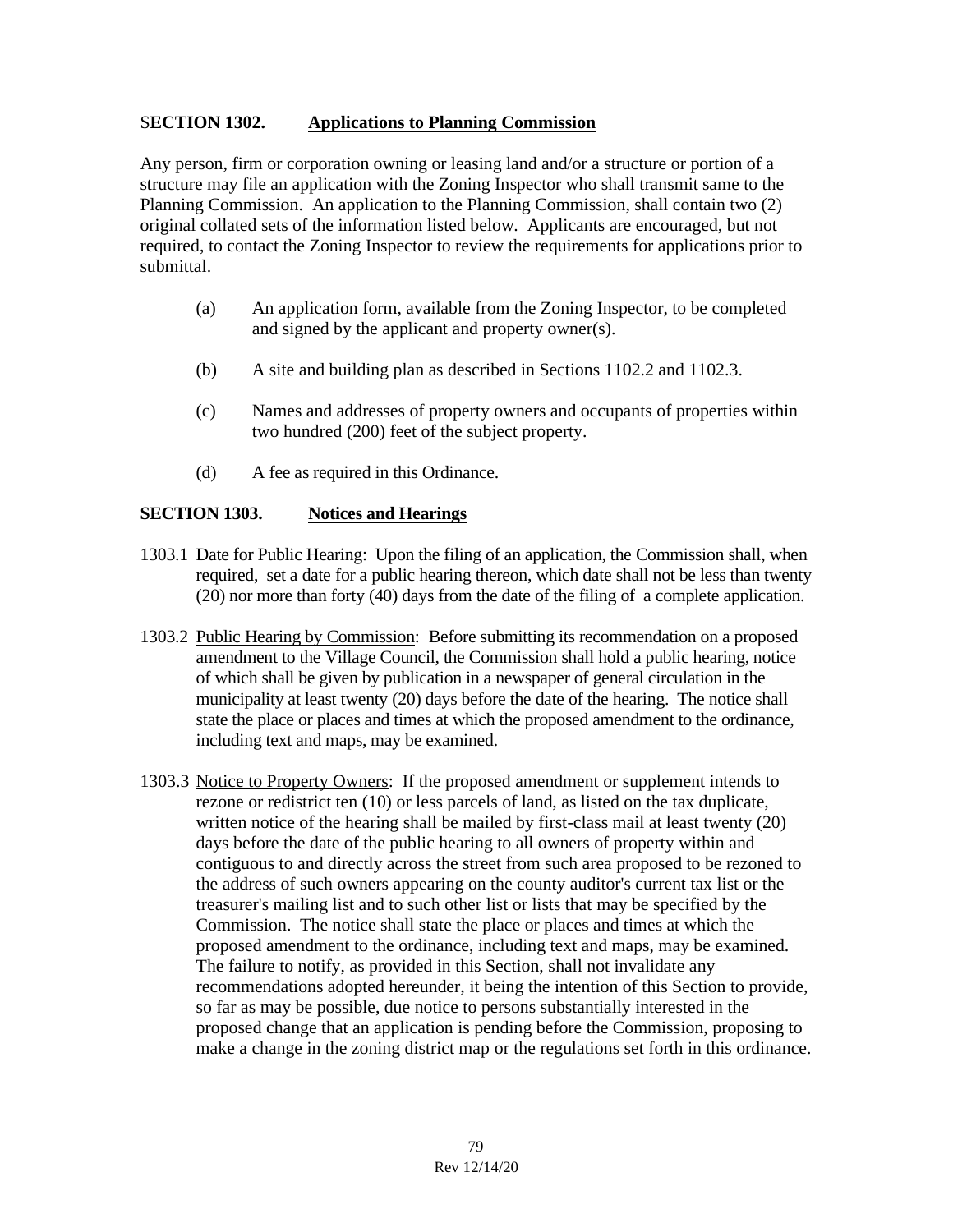#### **SECTION 1304. Action by the Planning Commission; Council**

- 1304.1 Action of Commission: The Planning Commission shall make a recommendation on the proposed amendment to the Village Council. The Commission may recommend that the application be approved as requested, it may recommend a modification of the zoning amendment requested in the application or it may recommend that the application be not approved. The Planning Commission shall make its recommendation within thirty (30) days after the public hearing
- 1304.2 Public Hearing and Action by the Village Council: The recommendation of the Commission along with any necessary supporting documents shall be forwarded to City Council for their review. After receiving said recommendation and before adoption of such amendment, the Village Council shall hold a public hearing thereon, at least thirty (30) days notice of the time and place of which shall be given by publication in a newspaper of general circulation in the municipality. The notice may run concurrently with the notice of the Planning Commission hearing required by Section 1303.2 and shall state the place or places and times at which the proposed amendment to the ordinance including text and maps may be examined and other notices as required by state statutes. Within twenty (20) days after holding the public hearing, the Village Council shall consider such recommendations and vote on the amendment. No such ordinance, which differs from or departs from the recommendation of the Commission, shall take effect unless passed or approved by not less than three-fourths (3/4) of the membership of the Council.

### **SECTION 1305. District Changes and Ordinance Amendments**

1305.1 Procedure for Change in Zoning Ordinance: Amendments or supplements to the zoning ordinance may be initiated by motion of the Planning Commission, by the passage of an ordinance therefor by the Village Council, or by the filing of an application therefor by one (1) or more of the owners or lessees of property within the area proposed to be changed or affected by the proposed amendment or supplement with the Planning Commission. Additionally, any resident, property owner or official of the community may suggest an amendment to the Zoning Ordinance, which the Council and/or the Planning Commission may decide to study.

Whenever a lot split, or creation of a new lot, results in one of the new lots being subject to 2 different zoning districts, the Commission, by motion and majority vote, may zone that lot to become wholly the district representing the majority of the lot. Absent that action, zoning would need to be established for the multi-zoned lot as defined in section 1303 and 1304 of this ordinance or otherwise stay as a multi-zoned lot.

- 1305.2 Criteria for Amendments: Amendments to the Zoning Ordinance and District Map may be approved if all of the following criteria are met:
	- a) The amendment is consistent with the purpose of the district.
	- b) The property to be rezoned is similar in character to other areas of the community that which are in the same zoning district.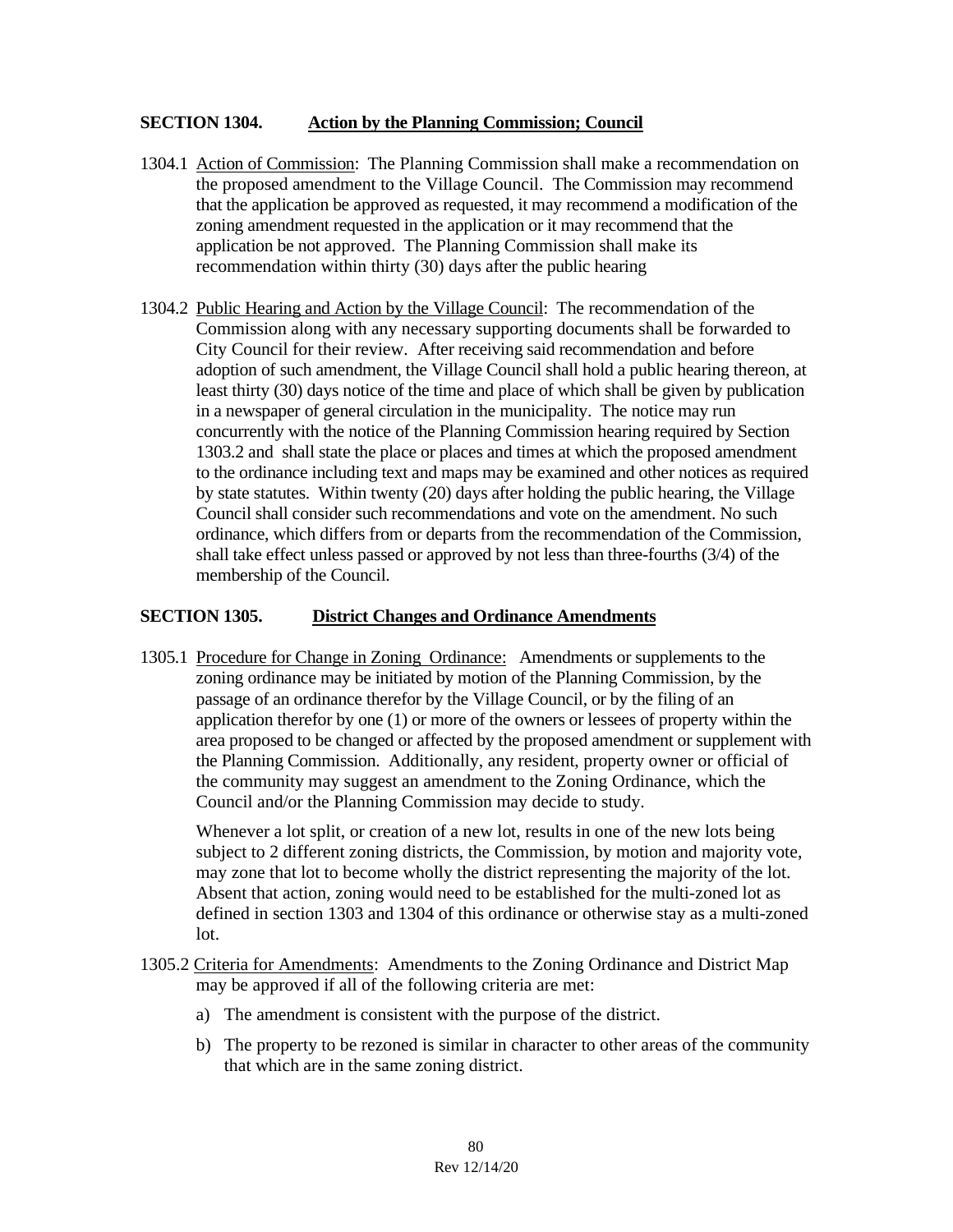c) The amendment will not create a case of "spot zoning", i.e., assign a property to a zoning district where it does not conform to the purpose.

# **SECTION 1306. Land Annexed to the Village**

All land annexed to the Village subsequent to the adoption of this ordinance shall remain subject to the previous County or Township zoning district until such time as the official district map is amended according to the provisions of this Article. All land annexed to the Village which, prior to annexation, is not subject to County or Township zoning shall remain unzoned until the official district map is amended according to the provisions of this Article. The Planning Commission shall recommend an appropriate zoning classification for newly annexed land to Council. This classification will be determined through the amendment procedures as set forth in this Article, in conjunction with the annexation request. In order for an annexation request to be considered, the applicant must submit an application requesting the determination of zoning classification in accordance with Section 1302 of this Article.

### **SECTION 1307. Conditional Use Requires Planning Commission Approval**

Conditional use approval from the Planning Commission shall be required prior to the issuance of Zoning Certificates for certain types of uses, so classified because of their uncommon or unique characteristics, infrequency of occurrence, large area requirements or special nature relative to size, design, location and mode of operation that each use be considered individually. Such use shall not be permitted by right. Uses which are conditionally permitted in Article IV must conform to all requirements of the zoning district, and may be permitted only if they conform to standards provided in this Article.

- 1307.1 Criteria for Conditional Use: The Planning Commission shall review an application for a Conditional Use in terms of the following standards and shall find adequate evidence that such use at the proposed location shall conform to the following standards:
	- (a) Harmony with Neighborhood Character. Will be in harmony with the existing or intended character of the neighborhood and that such use will not change the essential character of the area; and
	- (b) No Adverse Impacts on Neighbors. Will not adversely affect the use of the adjacent property; and
	- (c) No Hazard to Health, Safety and Welfare. Will not adversely affect the health, safety, or welfare of persons residing or working in the neighborhood; and
	- (d) Adequate Public Facilities. Will be served adequately by public facilities and services such as, but not limited to, streets, police and fire protection, drainage facilities, water, sewer or schools; and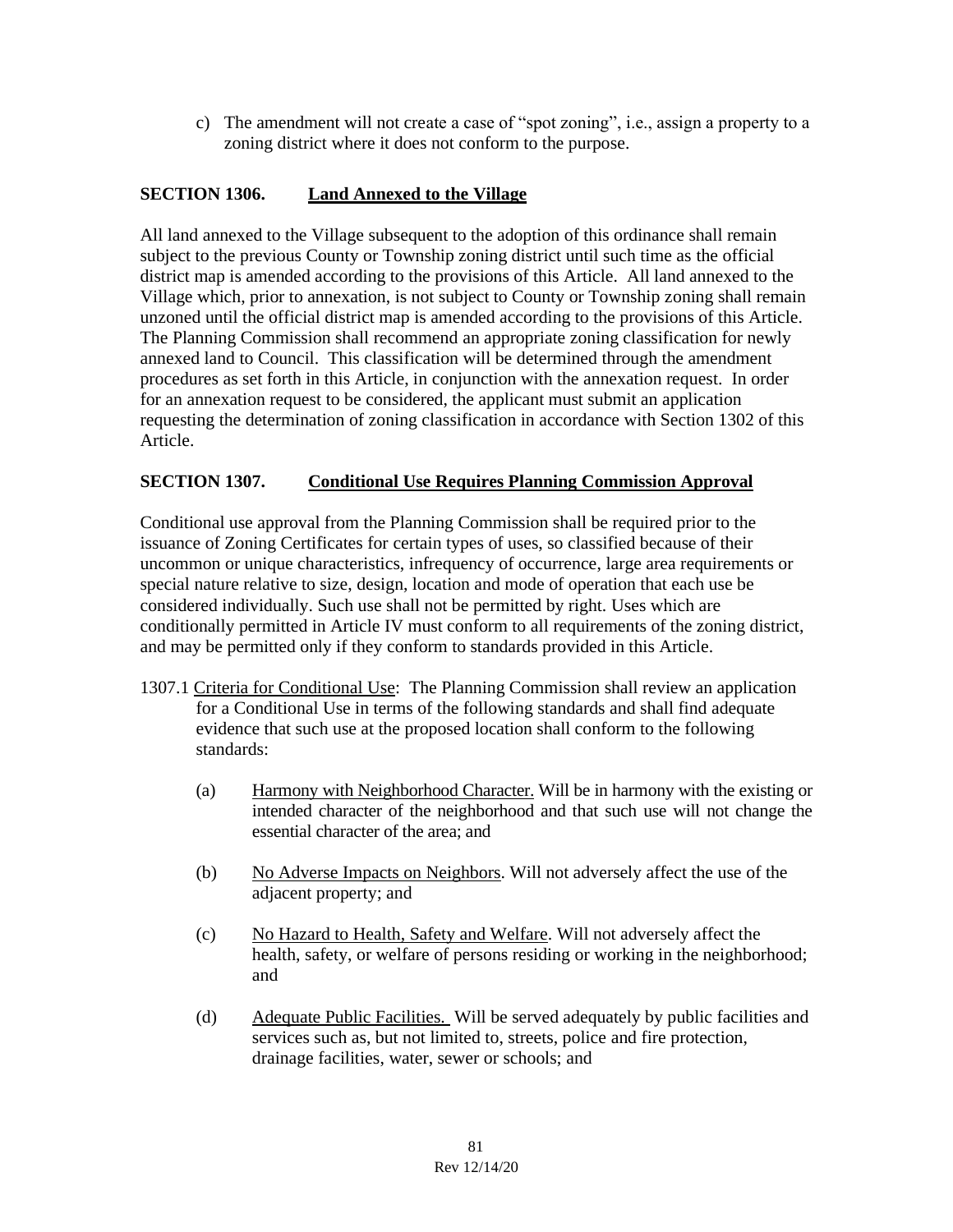- (e) Conforms with Intent of Zoning Ordinance. Will be in accordance with the general or specific objectives, and the purpose and intent of the Zoning Ordinance.
- 1307.2 Action by the Planning Commission: If after review of the information available, the Commission finds that in its opinion a request does not meet the above criteria, the request shall be denied. In granting any conditional use permit, the Planning Commission may impose such conditions in connection therewith as it may deem necessary to protect the public welfare and convenience, preserve the purpose and intent of this Article, and protect the character of the neighboring properties. Such conditions may include, but shall not be limited to, the regulation of:
	- screening and buffers
	- noise
	- hours of operation
	- access and traffic
	- location of parking
	- glare
	- vibration
	- odors
	- dust
	- smoke
	- hazardous materials
	- waste disposal

### 1307.3 Terms of Approval of Conditional Uses:

- (a) If a Conditional Use approved by the Commission is sold, leased or transferred, the successor or assigns shall be bound by the same conditions as approved by the Planning Commission. Any alteration of the conditionally permitted use by the successor or assign shall require approval by the Planning Commission of a new, separate conditional use permit.
- (b) Conditional use approval shall become null and void if within six (6) months of the date of issuance, the property owner or agent does not apply for a Zoning Certificate, or if the use shall cease for a period of one (1) year after it has been established.
- 1307.4 Revocation of Conditional Use Permit: A conditional use permit may be revoked if the established conditions for approval are violated. The Zoning Inspector shall advise the Planning Commission of any violations, and the Planning Commission may then revoke the Conditional Use Permit in accordance with Section 1107.